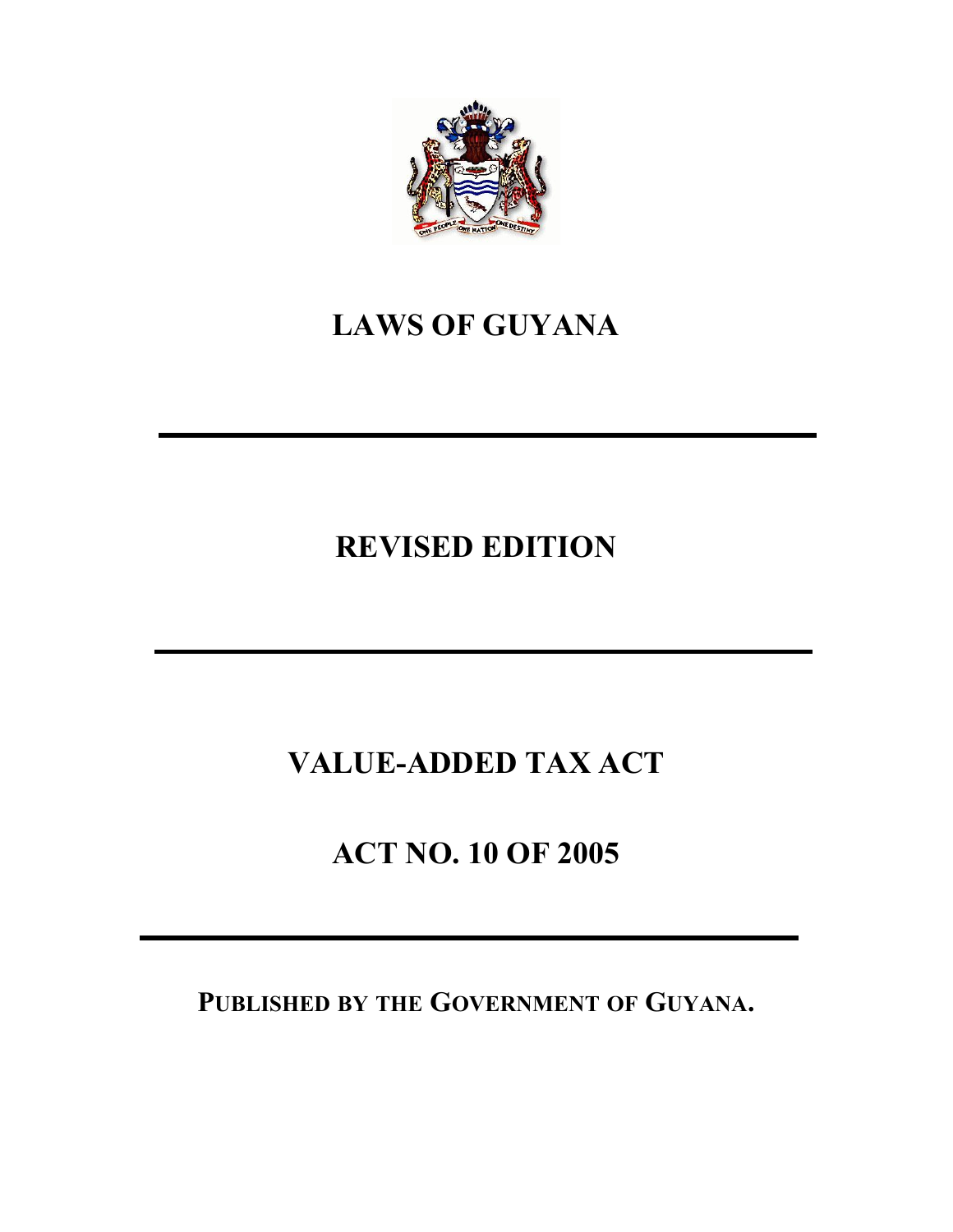#### **LAWS OF GUYANA**

## **VALUE-ADDED TAX ACT ACT NO. 10 OF 2005**

### **Amended by**

Resolution 5 of 2006 Reg. 13/2006 (O) 23 of 2006 (O) 3 of 2007 VAT (Amendment) Act 6 of 2007 (O) 11 of 2008 (O) 29 of 2008 (O) 178 of 2012 (O) 30 of 2014 (O) 12 of 2015 (O) 6 of 2016 (O) 18 of 2016 3 of 2017 40 of 2017 2 of 2018 Reg. 12/2018 (O) 48 of 2018 (O) 49 of 2018 7 of 2019 Reg. 2 /2020 8 of 2020 (O) 78 of 2020 (O) 6 of 2021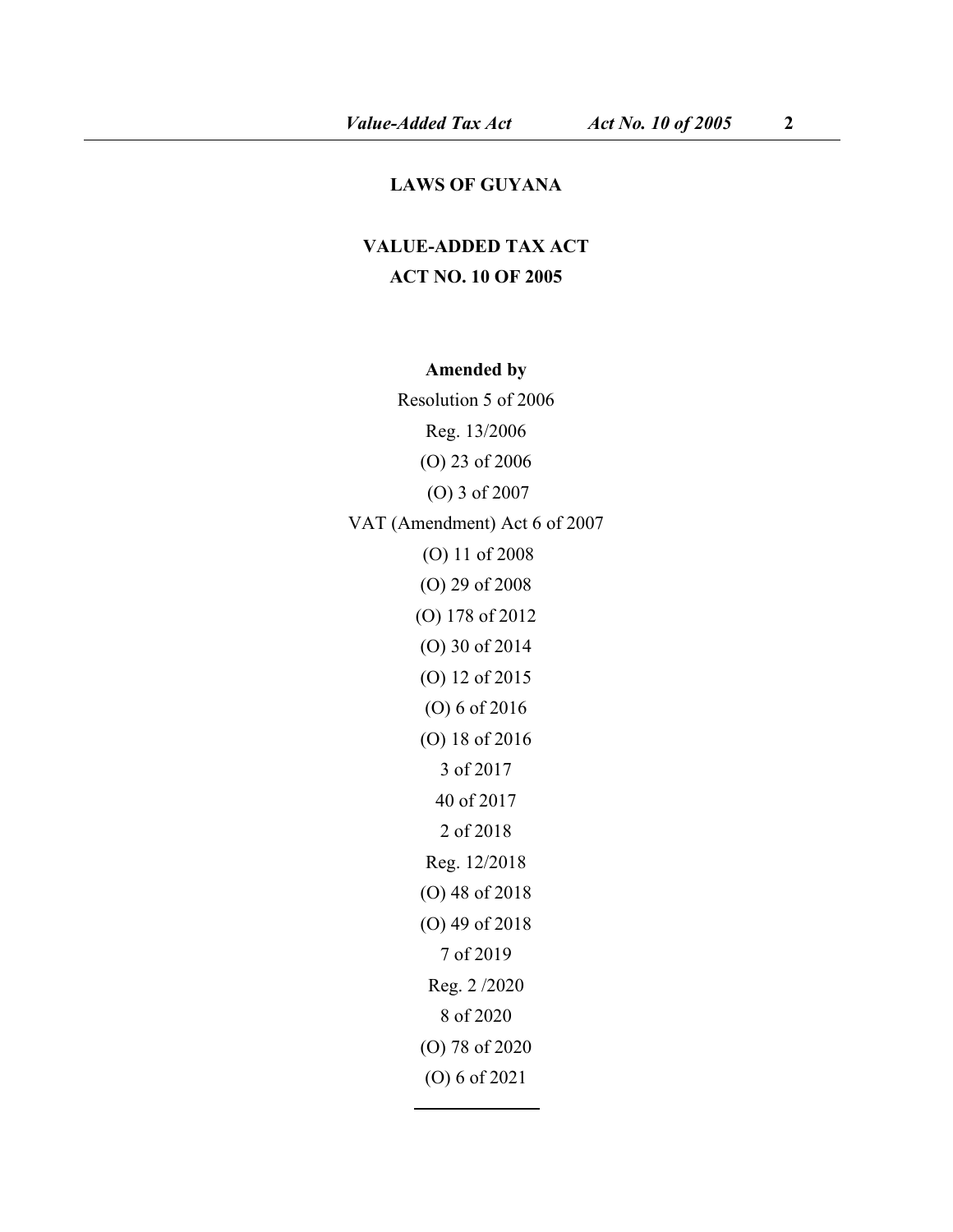### **Guyana**

### **ACT No. 10 of 2005**

### **Value-Added Tax Act 2005**

#### **ARRANGEMENT OF SECTIONS**

### **SECTION**

## **PART I – Preliminary**

- 1. Short title and [commencement](s).
- 2. [Definitions](s).
- 3. Fair [market](s) value.
- 4. [Supply.](s)
- 5. Supply by agent or [auction](s).
- 6. [Taxable](s) activity.

### **PART II – Authority to Administer VAT**

- 7. [Administration](s) of the Act; exercise of powers and performance of duties.
- 8. [Confidentiality](s) of Tax Information.

### **PART III – Imposition of Tax and Persons Liable**

9. [Imposition](s) of tax and persons liable.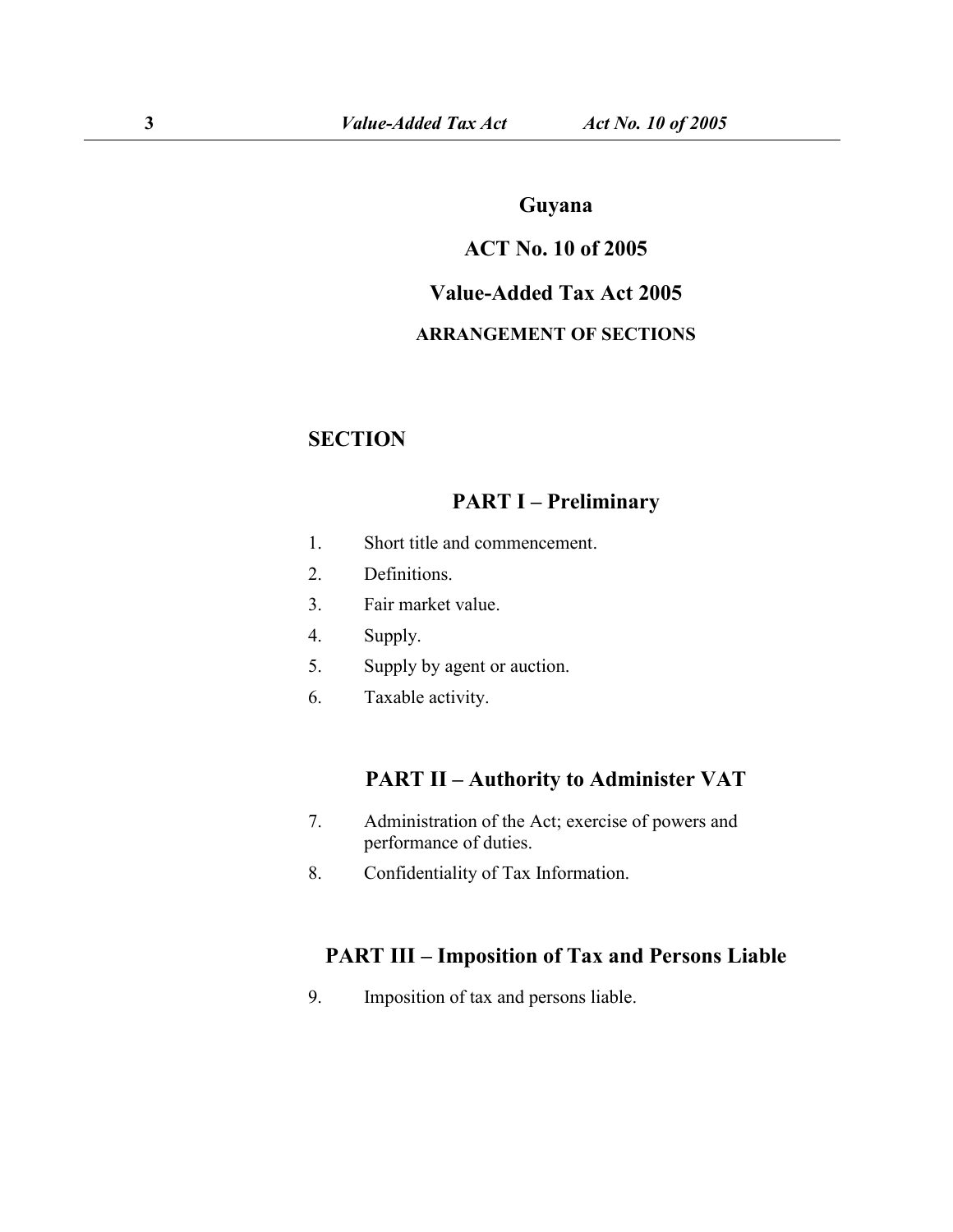### **PART IV – Registration**

- 10. [Taxable](s) person.
- 11. [Registration.](s)
- 12. [Requirements](s) for registration.
- 13. [Cancellation](s) of registration.

### **PART V – Rules Relating to Supplies**

- 14. Time of [supply](s).
- 15. Place of [supply.](s)
- 16. Value of [supply.](s)
- 17. [Zero-rating.](s)
- 18. [Exempt](s) supply.

### **PART VI – Imports**

- 19. Time of [import](s).
- 20. Value of [import.](s)
- 21. [Exempt](s) import.
- 22. Import [declaration](s) and payment of tax.

### **PART VII – Calculation of Tax Payable**

- 23. Tax [payable](s) for tax period.
- 24. Input tax [credit](s).
- 25. Input tax credit allocation and [disallowance](s) rules.
- 26. Post-sale [adjustments.](s)
- 27. [Interest](s) on unpaid tax.
- 28. Tax [invoices](s) and sales invoices.
- 29. Tax [credit](s) and debit notes.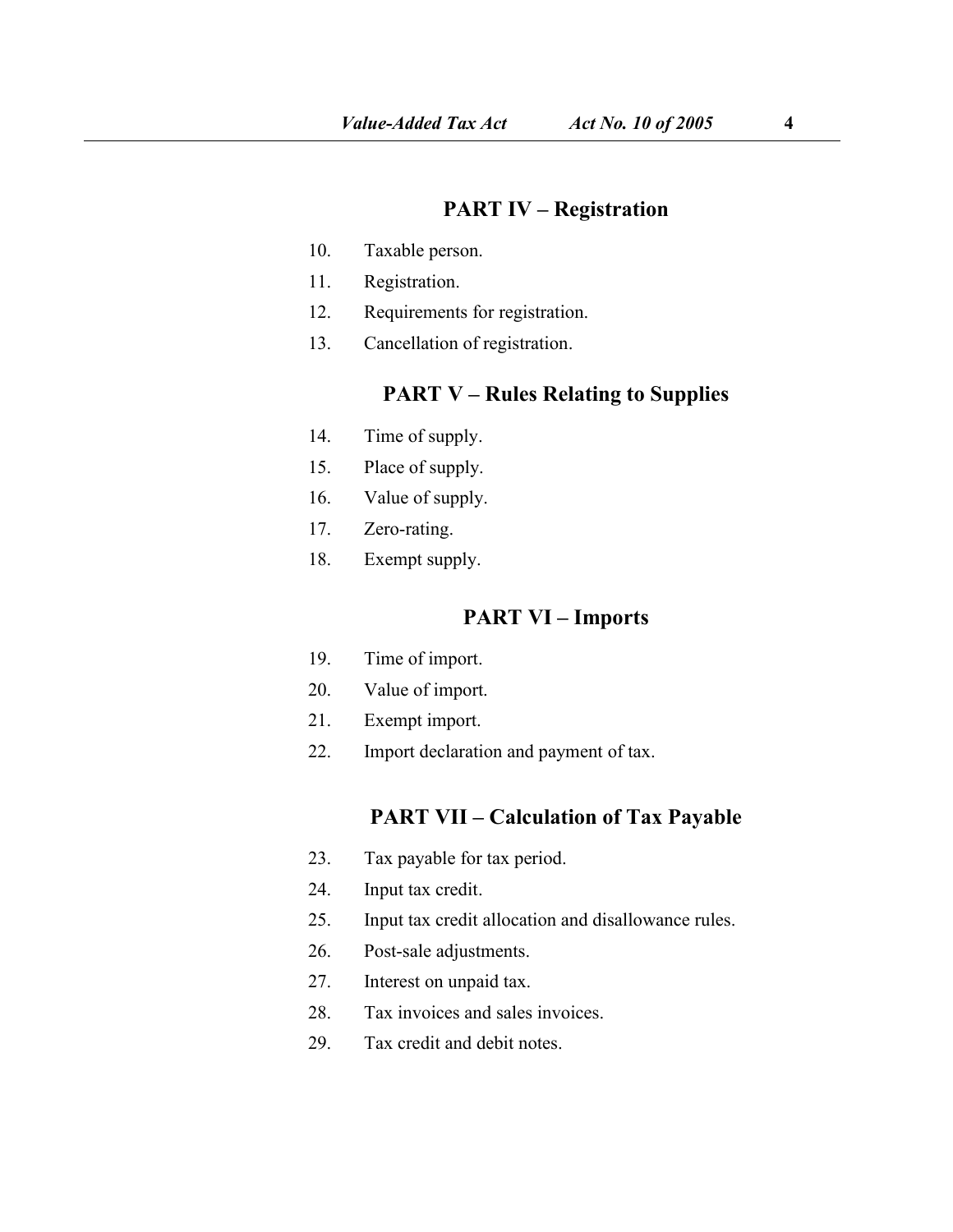# **Tax Administration Provisions**

### **PART VIII – Tax Period, Returns and Assessments**

- 30. Tax [period](s).
- 31. [Returns](s).
- 32. [Extension](s) of time.
- 33. [Assessments](s).
- 34. General provisions relating to [assessments](s).

### **PART IX – Refund of Tax and Tax Relief**

- 35. Carry [forward](s) of excess credits and refund of tax.
- 36. Interest on [overpayment.](s)
- 37. Others [eligible](s) for tax refund.

### **PART X – Objections and Appeals**

- 38. [Objections.](s)
- 39. Appeal to VAT Board of [Review.](s)
- 40. [Appeal](s) to High Court.
- 41. [Burden](s) of proof.

### **PART XI – Payment, Collection and Recovery**

- 42. Due date for [payment](s) of tax.
- 43. [Allocation](s) of payments.
- 44. [Recovery](s) of tax as debt due.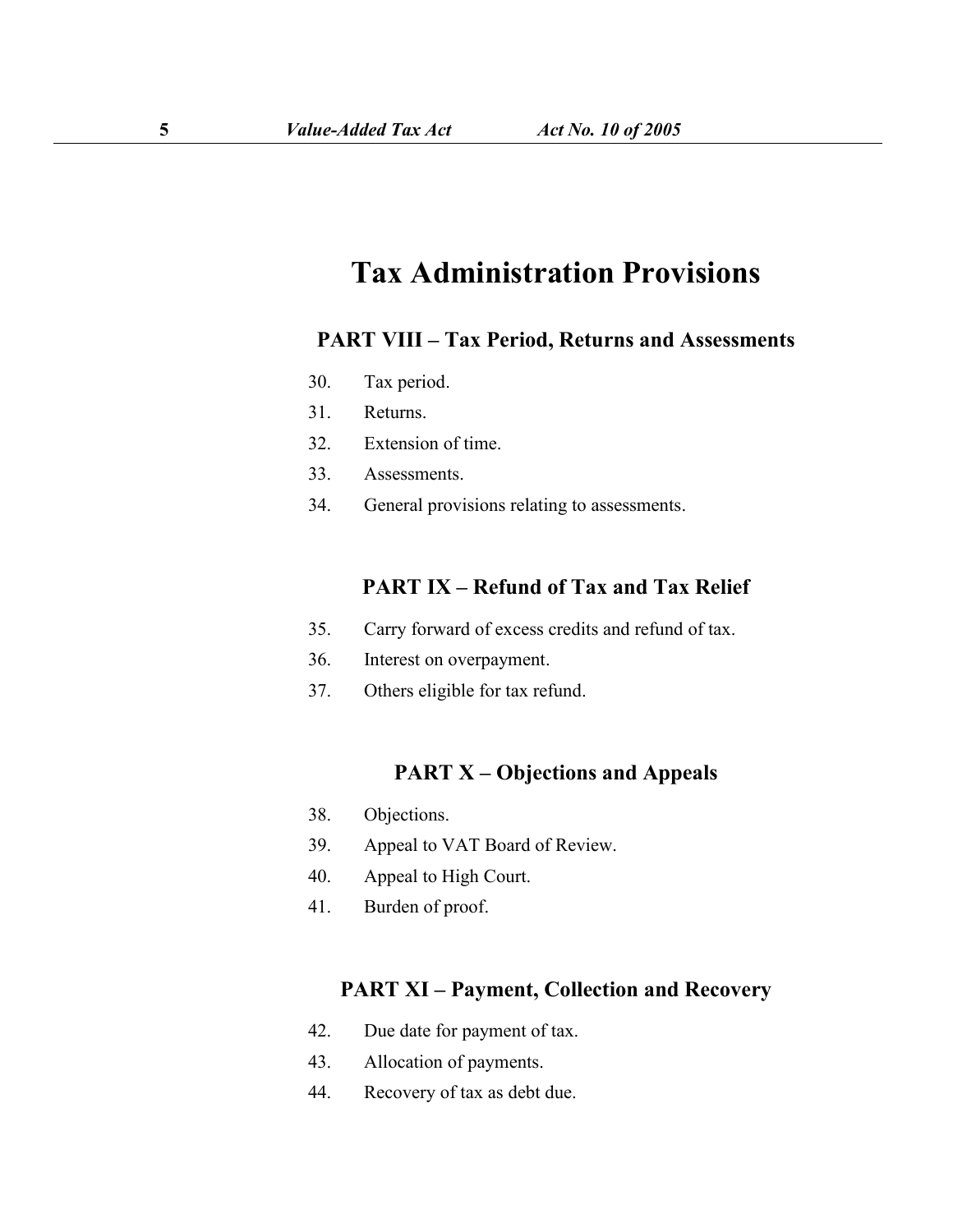- 45. [Recovery](s) of monies from persons leaving Guyana.
- 46. [Security.](s)
- 47. [Preferential](s) claim to assets.
- 48. Seizure of goods and [vehicles](s).
- 49. Distress [proceedings.](s)
- 50. [Recovery](s) of tax from recipient of supply.
- 51. [Recovery](s) of tax from third parties.
- 52. Duties of receivers.

### **PART XII – Representatives and Special Cases of Taxable Persons**

- 53. Persons acting in a [representative](s) capacity.
- 54. Power to [appoint](s) agent.
- 55. [Branches.](s)
- 56. Bodies of persons (other than [incorporated](s) companies).
- 57. Death or [insolvency](s) of taxable person; mortgagee in possession.
- 58. [Trustee](s).

### **PART XIII – Records and Investigation Powers**

- 59. [Interpretation](s).
- 60. [Record-keeping.](s)
- 61. Access to records, [computers,](s) goods, and vehicles.
- 62. Records not in official [language.](s)
- 63. Notice to obtain [information](s) or evidence.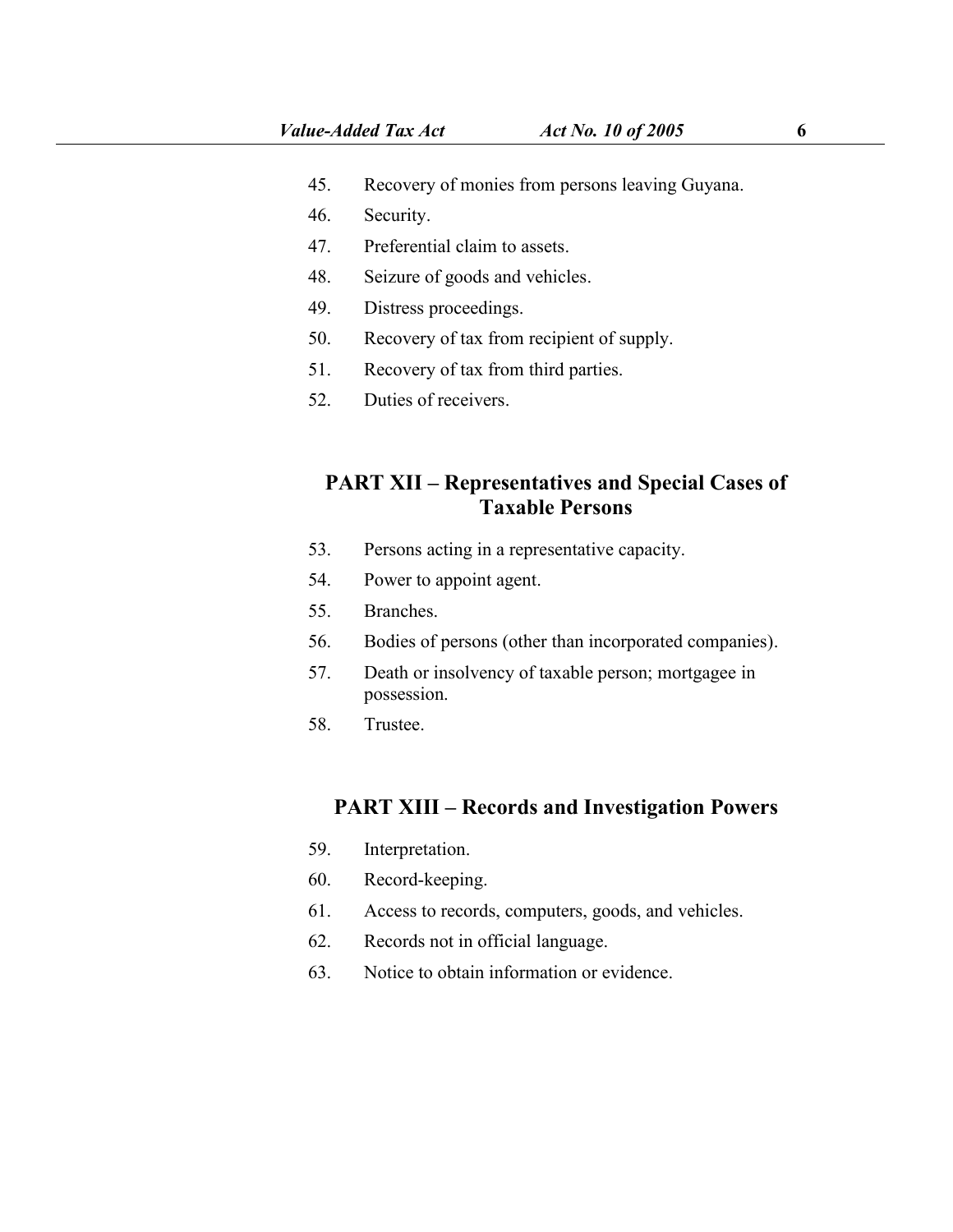## **PART XIV – Offences and Penalties**

#### **Division I: Criminal Offences**

- 64. Power to bring [criminal](s) charges.
- 65. Time limits for [proceedings](s) to be taken.
- 66. Failure to apply for VAT [registration](s).
- 67. Improper VAT [documentation.](s)
- 68. False claim for VAT [refund.](s)
- 69. Failure to notify [Commissioner](s) of cessation of taxable activity.
- 70. Failure to comply with [third-party](s) payment notice.
- 71. Failure to comply with duties as [receiver.](s)
- 72. [Failure](s) to file VAT return.
- 73. Failure to [maintain](s) proper records.
- 74. Disclosure of [confidential](s) information.
- 75. False or misleading [statements.](s)76. Obstructing taxation officers.
- 
- 77. [Offences](s) by taxation officers.
- 78. Offences by [companies,](s) aiders and abetters.
- 79. [Compounding](s) of offences.

#### **Division II: Civil Penalties**

- 80. Civil penalty for failure to apply for VAT [registration.](s)
- 81. Civil [penalty](s) for failure to declare or pay VAT on import.
- 82. Civil [penalty](s) for failure to file VAT return.
- 83. Civil penalty for failure to [maintain](s) proper records.
- 84. Civil penalty for making false or [misleading](s) statements.
- 85. Recovery or [remission](s) of penalties.
- 86. [Temporary](s) closure of business premises.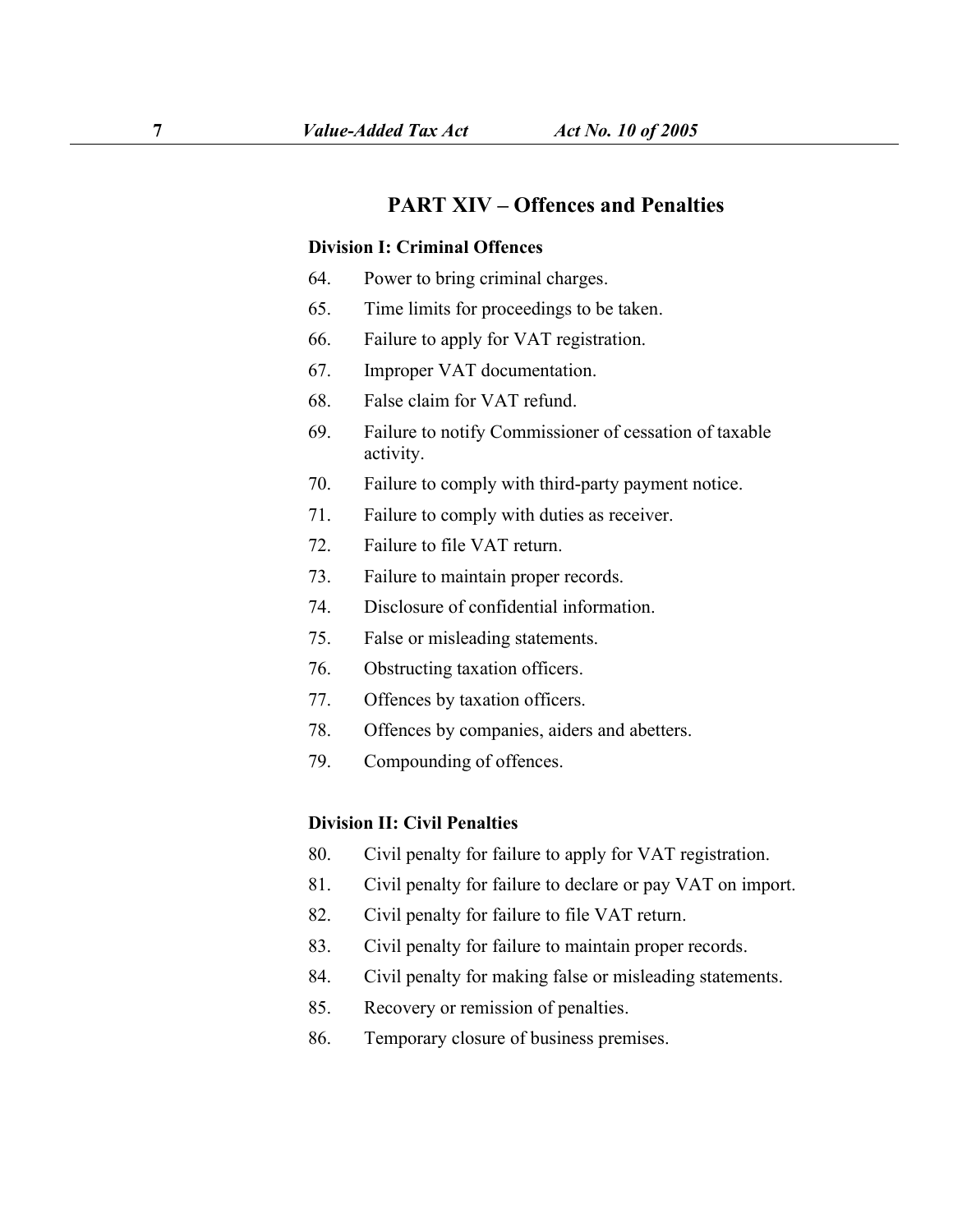#### **Part XV – Miscellaneous**

- 87. VAT [registration](s) number.
- 88. Forms and notices; [authentication](s) of documents.
- 89. [Service](s) of notices.
- 90. [Tax-inclusive](s) pricing.
- 91. Schemes for [obtaining](s) tax benefits.
- 92. Currency [conversion](s).
- 93. [Registration](s) of certain goods prohibited in certain circumstances.
- 94. [Auctioneer](s) and agent.
- 95. [Regulations](s).
- 96. Variation of [consideration](s) on a change in rate.
- 97. [Application](s) of increased or reduced rate.
- 98. Orders to amend [Schedules](s) or change amounts or tax rate.
- 99. Repeal of laws and [interpretation](s).
- 100. [Transitional.](s)

#### **SCHEDULES**

- Schedule I [Zero-rated](s) Supplies for Purposes of Section 17
- Schedule II Exempt Supplies for Purposes of Section 18
- Schedule III Tax [Invoices,](s) Tax Credit Notes, and Tax Debit Notes for Purposes of Sections 28 and 29
- Schedule IV [Registration](s) Threshold, Interest Rates, and Other Amounts for Purposes of Sections 11, 27, 28, 35, 36, and 37
- Schedule V Repeal of Laws [Section](s) 99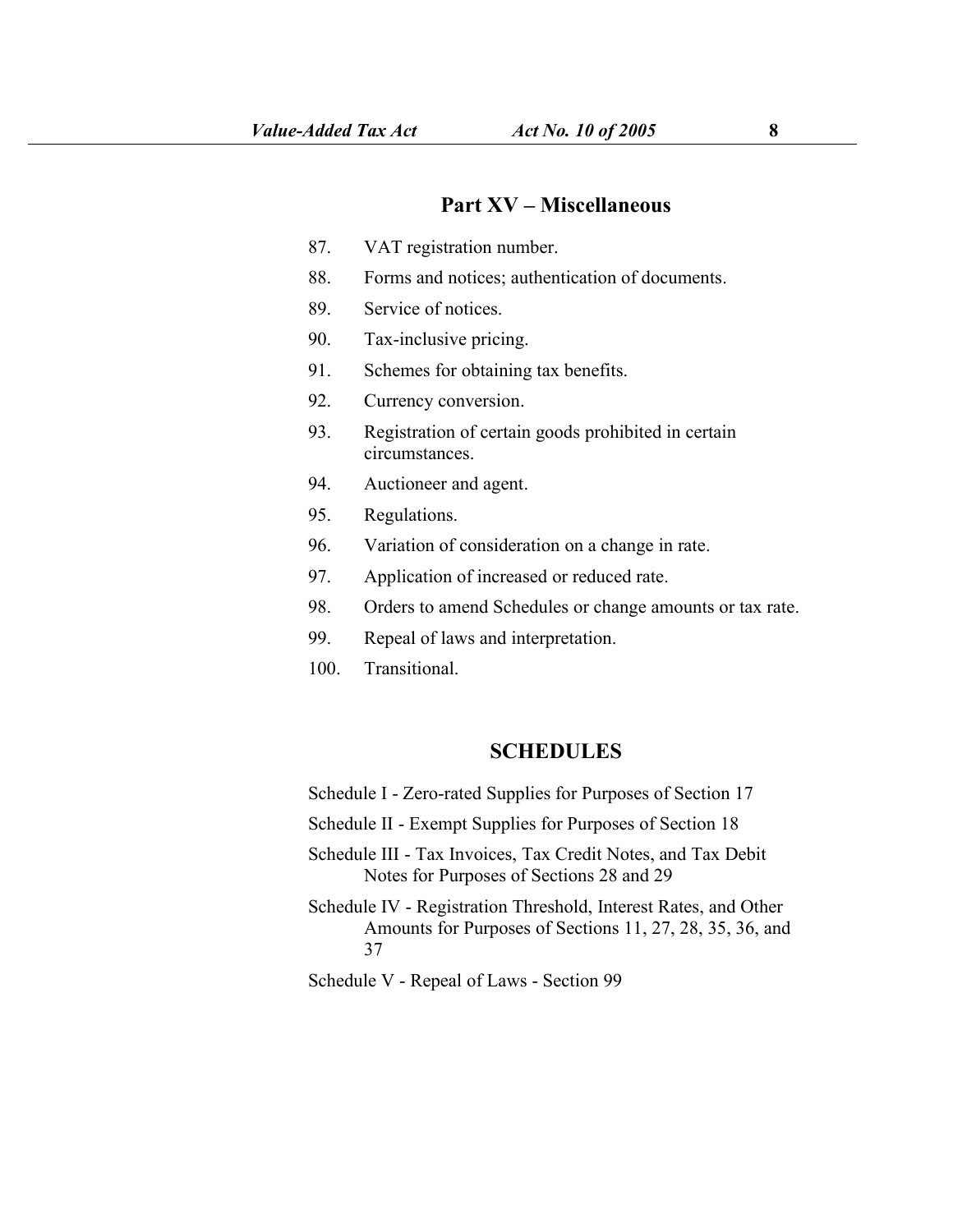# **An Act to provide for the imposition and collection of Value-Added Tax**

Enacted by the Parliament of Guyana:-

## **PART I – Preliminary**

| <b>Short title and</b><br>commencement.   | 1. | (1)                                                                                | This Act may be cited as the Value-Added Tax Act<br>2005.                                                                                                                                                                                                       |  |  |  |  |
|-------------------------------------------|----|------------------------------------------------------------------------------------|-----------------------------------------------------------------------------------------------------------------------------------------------------------------------------------------------------------------------------------------------------------------|--|--|--|--|
|                                           |    | (2)                                                                                | This Act shall come into operation on such date as<br>the Minister may by order appoint and different dates<br>may be prescribed for different provisions of this<br>Act.                                                                                       |  |  |  |  |
| Definitions.<br>(2 of 2018)<br>7 of 2019) | 2. |                                                                                    | In this Act, unless the context indicates otherwise–                                                                                                                                                                                                            |  |  |  |  |
|                                           |    |                                                                                    | "appealable decision" means an assessment or a decision<br>described in sections 12(6), 13(13), 25(7), 31(4), 32(3),<br>35(13), 38(6), 39(7), 46(4), 54(2), and 85(4);                                                                                          |  |  |  |  |
|                                           |    |                                                                                    | "auctioneer" means a person engaged in a taxable activity<br>that includes the supply of goods by auction as an<br>auctioneer or agent for or on behalf of another person;                                                                                      |  |  |  |  |
|                                           |    |                                                                                    | "capital goods" means an asset, or a component of an<br>asset, which is of a character subject to an allowance for<br>depreciation or comparable deduction for income tax<br>purposes, and which is used in the course or furtherance of<br>a taxable activity; |  |  |  |  |
|                                           |    | "cash value", in relation to a supply of goods under a<br>credit agreement, means- |                                                                                                                                                                                                                                                                 |  |  |  |  |
|                                           |    | (a)                                                                                | where the seller or lessor is a bank or other<br>financial institution, an amount equal to the sum<br>$of-$                                                                                                                                                     |  |  |  |  |

AD 2005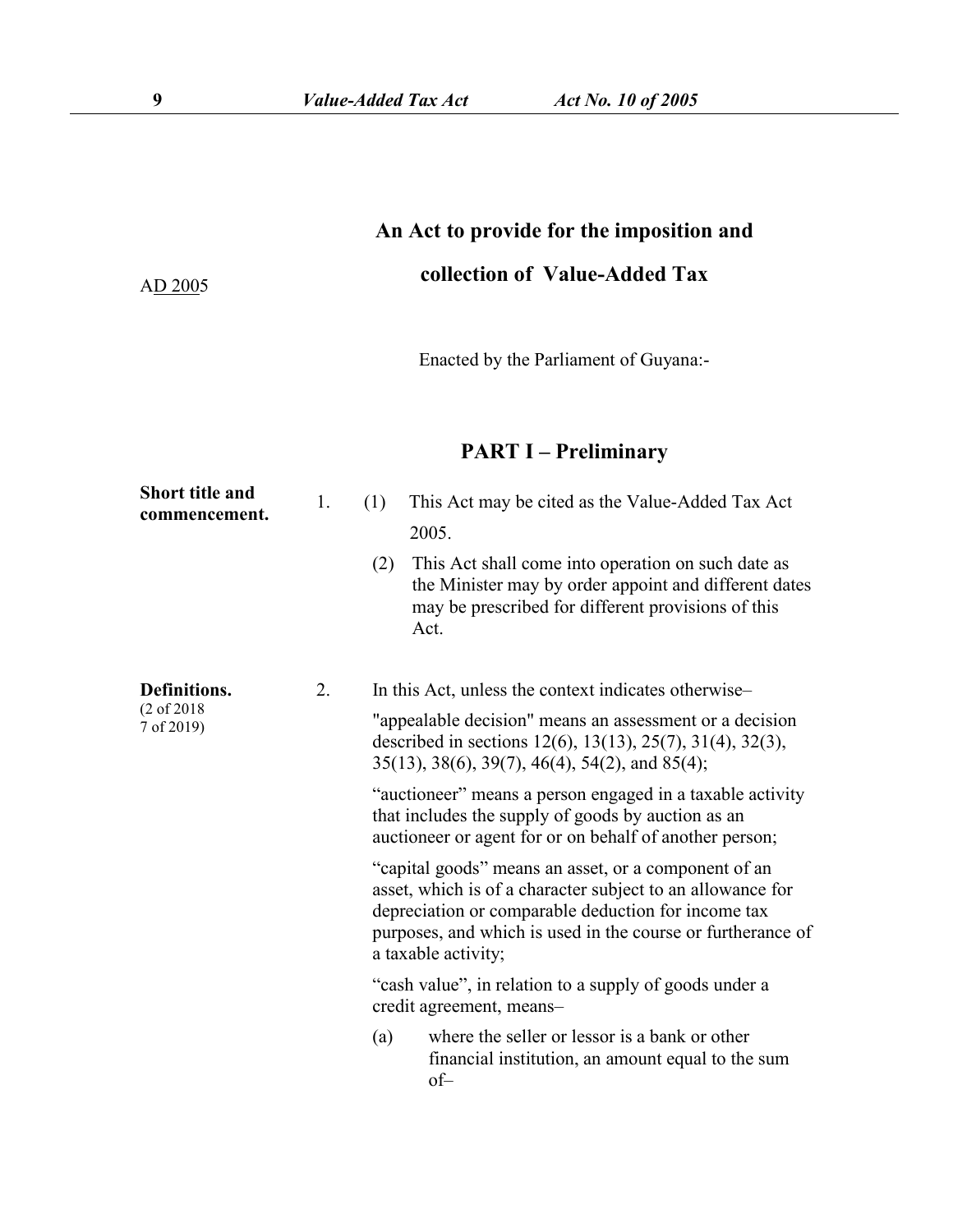- (i) the consideration paid by the bank or other financial institution for the goods or the fair market value of the supply of the goods to the bank or other financial institution, whichever is the greater; and
- (ii) any consideration for erection, construction, assembly, or installation of the goods borne by the bank or other financial institution; or
- (b) where the seller or lessor is a dealer, an amount equal to the sum of–
	- (i) the consideration at which the goods are normally sold by the dealer for cash; and
	- (ii) any consideration for erection, construction, assembly, or installation of the goods borne by the dealer;

"charity" means an association not for gain, including an institution of religious worship, a charitable organization, or any other society, association, or organization, whether incorporated or not, that–

- (a) is carried on otherwise than for the purposes of profit or gain to any proprietor, member, or shareholder; and
- $(b)$  is, in terms of its memorandum, articles of association, written rules, or other document constituting or governing its activities–
	- (i) required to use any assets or income solely in the furtherance of its aims and objects; and
	- (ii) prohibited from transferring any portion of its assets or income directly or indirectly so as to profit any person other than by way of (1) the provision of charitable assistance, or  $(2)$  the payment in good faith of reasonable remuneration to any of its officers or employees for any services actually rendered to it; and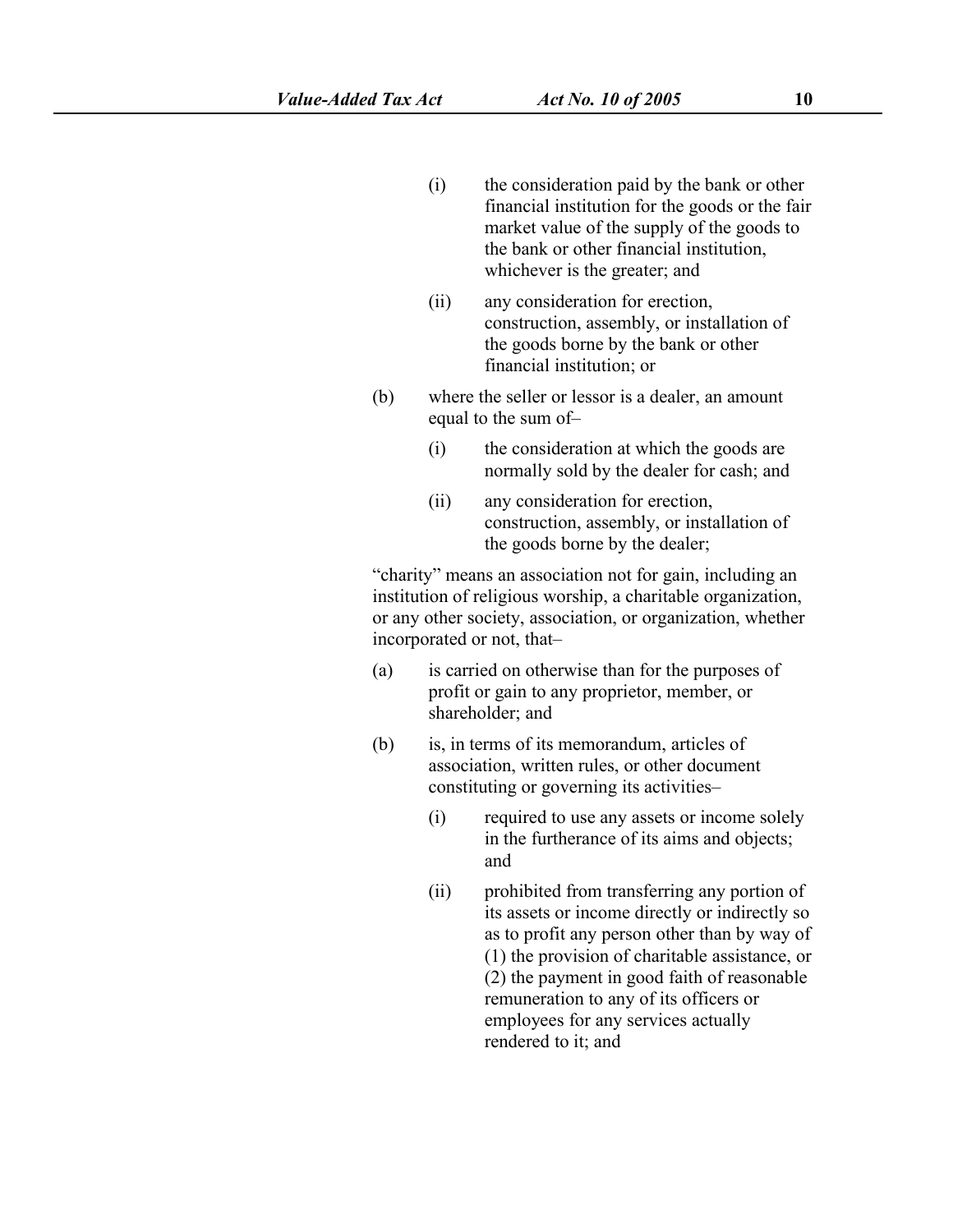(iii) upon its winding-up or liquidation, obliged to give or transfer its assets remaining after the satisfaction of its liabilities to another society, association or organization with objects similar to those of the first mentioned society, association, or organization;

"Commissioner" means the Commissioner General of the Revenue Authority, who is the person responsible for administration of this Act;

"consideration", in relation to a supply or import of goods or services, means the total amount in money or kind paid or payable (including a depositon a returnable container) for the supply or import by any person, directly or indirectly, including any duties, levies, fees, and charges (other than VAT) paid or payable on, or by reason of, the supply or import, reduced by any price discounts or rebates allowed and accounted for at the time of the supply or import, but does not include–

- (a) a cash payment made by any person as an unconditional gift to an association not for gain; or
- (b) a deposit (including a deposit on a returnable container), whether refundable or not, given in connection with a supply of goods or services unless and until the supplier applies the deposit as consideration for the supply or such deposit is forfeited;

"credit agreement" means a hire-purchase agreement or a finance lease;

"days" means official working days for the Guyana Revenue Authority, excluding all public holidays;

"employee" means any person receiving remuneration and includes an officer, servant, or person holding a position of employment;

"employment" means the position of an individual in the service of some other person (including the Government);

"exempt supply" means a supply of goods or services to which section 18 applies;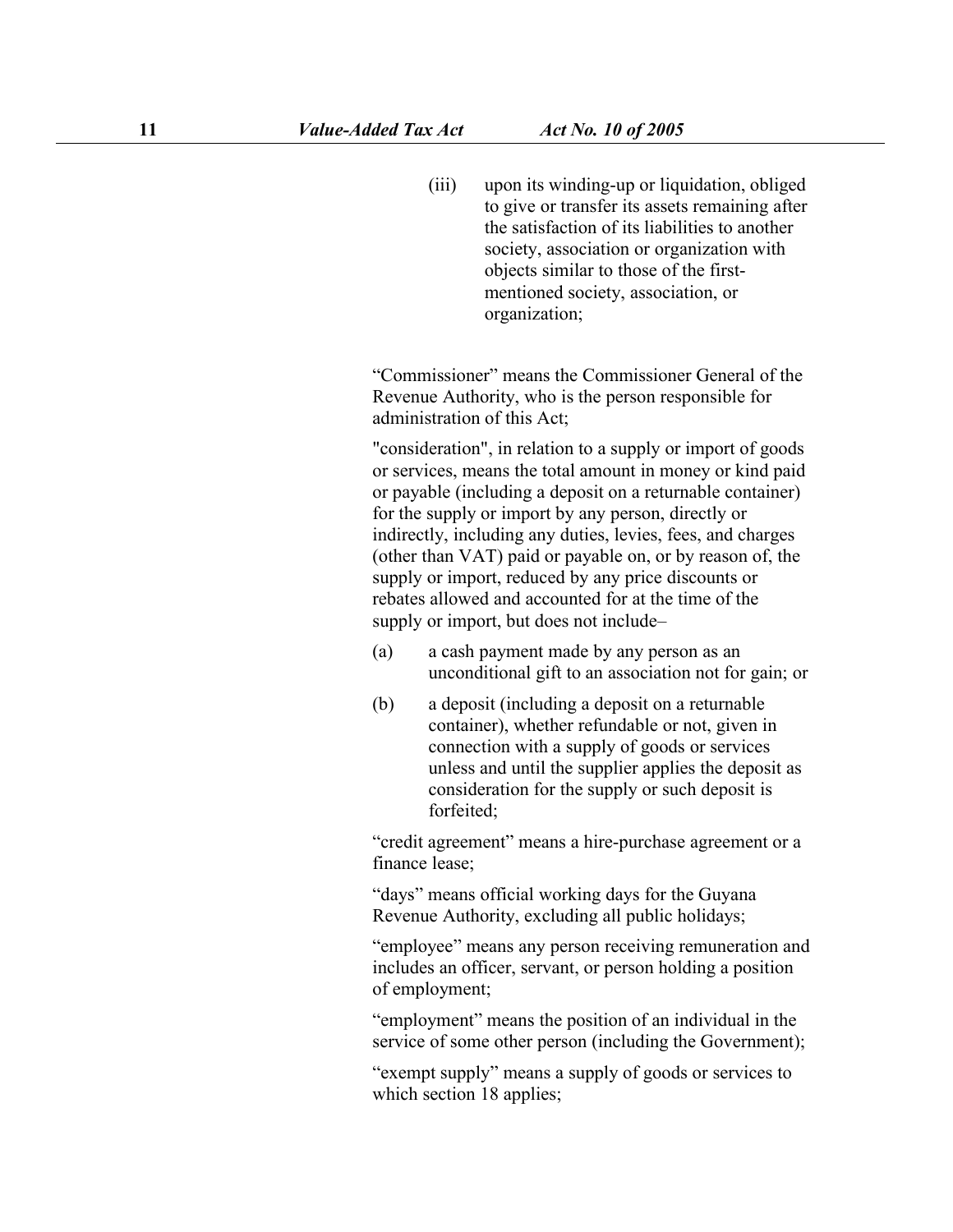"finance lease", in relation to goods, means a lease of goods where–

- (a) the lease term exceeds seventy-five percent of the expected life of the goods; or
- (b) the lease provides for transfer of ownership at the end of the lease term or the lessee has an option to purchase the goods for a fixed or determinable price at the expiration of the lease; or
- (c) the estimated residual value of the goods to the lessor at the expiration of the lease term (including the period of any option to renew) is less than twenty percent of its fair market value at the commencement of the lease; or
- (d) the leased goods are custom-made for the lessee and at the end of the lease term will not be usable by anyone other than the lessee;

"game of chance" includes a raffle or lottery, or gaming by playing table games or gaming machines;

"goods" means all kinds of corporeal movable or immovable property, thermal or electrical energy, heat, gas, refrigeration, air conditioning, and water, but does not include money;

"immovable property" includes–

- (a) any estate, right, interest, or servitude on or over any land, and things attached to land or permanently fastened to anything attached to land; or
- (b) any real right in any such property;

"import" means–

- (a) in the case of goods, to bring or cause to be brought into Guyana; or
- (b) in the case of services, to supply services to a resident person–
	- (i) by a non-resident person; or
	- (ii) by a resident person from a business carried on by the resident person outside Guyana,

to the extent that such services are utilised or consumed in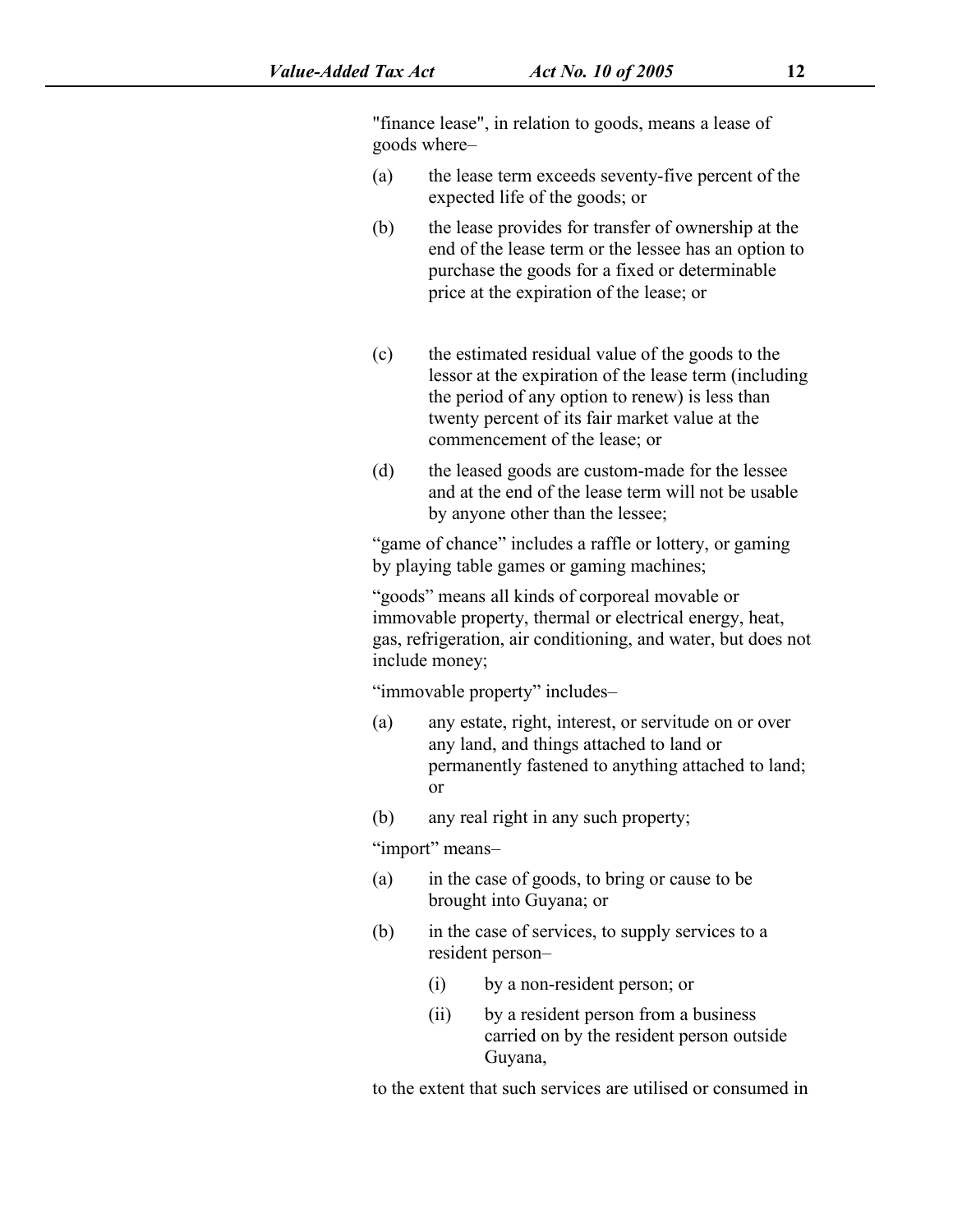Guyana, other than to make taxable supplies;

"importer", in relation to an import of goods, includes the person who owns the goods, or any other person for the time being possessed of or beneficially interested in the goods;

"input tax" means VAT paid or payable in respect of a taxable supply to, or an import of goods by, a taxable person;

"invoice" means a document notifying an obligation to make a payment;

"Minister" means the Minister responsible for Finance;

"money" means–

- (a) a coin or paper currency recognized in Guyana as legal tender; or
- (b) a coin or paper currency of a foreign country that is used or circulated as currency; or
- (c) a bill of exchange, promissory note, bank draft, postal order, money order, or similar instrument,

other than an item of numismatic interest;

"non-resident person" means a person who is not a resident person and a person referred to in paragraph [\(d\)](s) of the definition of "resident person" to the extent that the person is not a resident person;

"output tax", in relation to a taxable person, means the tax charged or chargeable under section  $9(1)(a)$  on a taxable supply made by the person;<br>"person" includes the State, an agency of the State, a local

authority, board, natural person, trust, company, and partnership;

"promoter of public entertainment" means a person who arranges the staging of public entertainment;

"public entertainment" means any musical entertainment, sporting event, theatrical performance, comedy show, dance performance, circus show,any show connected with a festival, or any similar show to which the general public is invited, but does not include entertainment organized  $by-$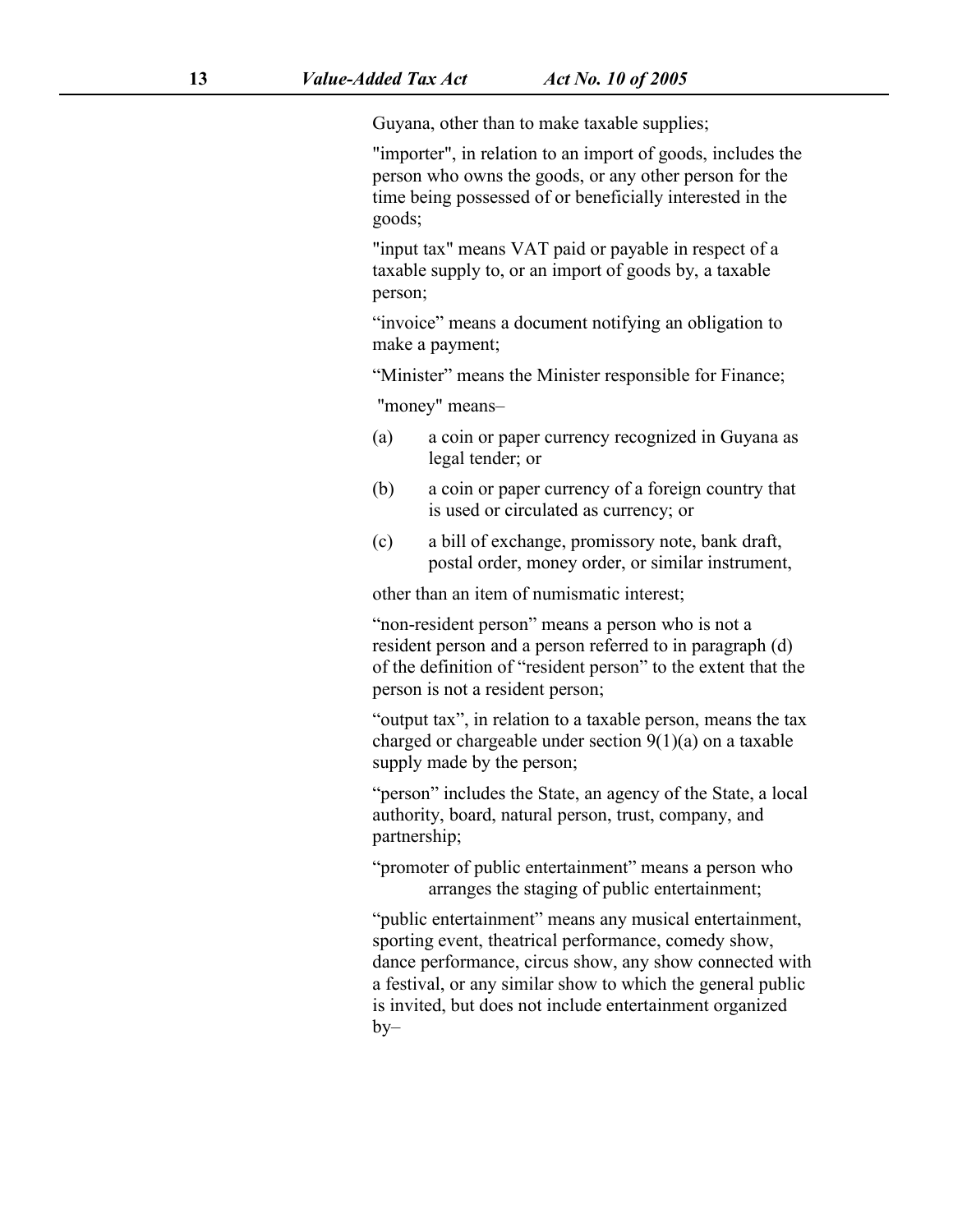- (a) an approved educational institution; or
- (b) the board of management or a parent teacher association of an approved educational institution; or
- (c) a person who provides entertainment on a daily or weekly basis; or
- (d) a religious organisation;

"recipient", in relation to a supply or import, means the person to whom the supply or import is made or in the case of an import of goods, for whom the goods are intended;

"related persons" means–

- (a) a natural person and a relative of that natural person; or
- (b) a trust and a person who is or may be a beneficiary in respect of that trust or whose relative is or may be a beneficiary; or
- (c) a partnership or company (other than a stock company) and a member thereof who, together with shares or other membership interests held by persons who are related to such member under another clause of this definition, owns twenty-five percent or more of the rights to income or capital of the partnership or company; or
- (d) a shareholder in a stock company and the stock company if the shareholder, together with shares held by persons who are related to such shareholder under another clause of this definition–
	- (i) controls twenty-five percent or more of the voting power in the stock company; or
	- (ii) owns twenty-five percent or more of the rights to dividends or of the rights to capital; or
- (e) two companies, if a person, either alone or together with a person or persons who are related to such person under another clause of this definition–
	- (i) controls twenty-five percent or more of the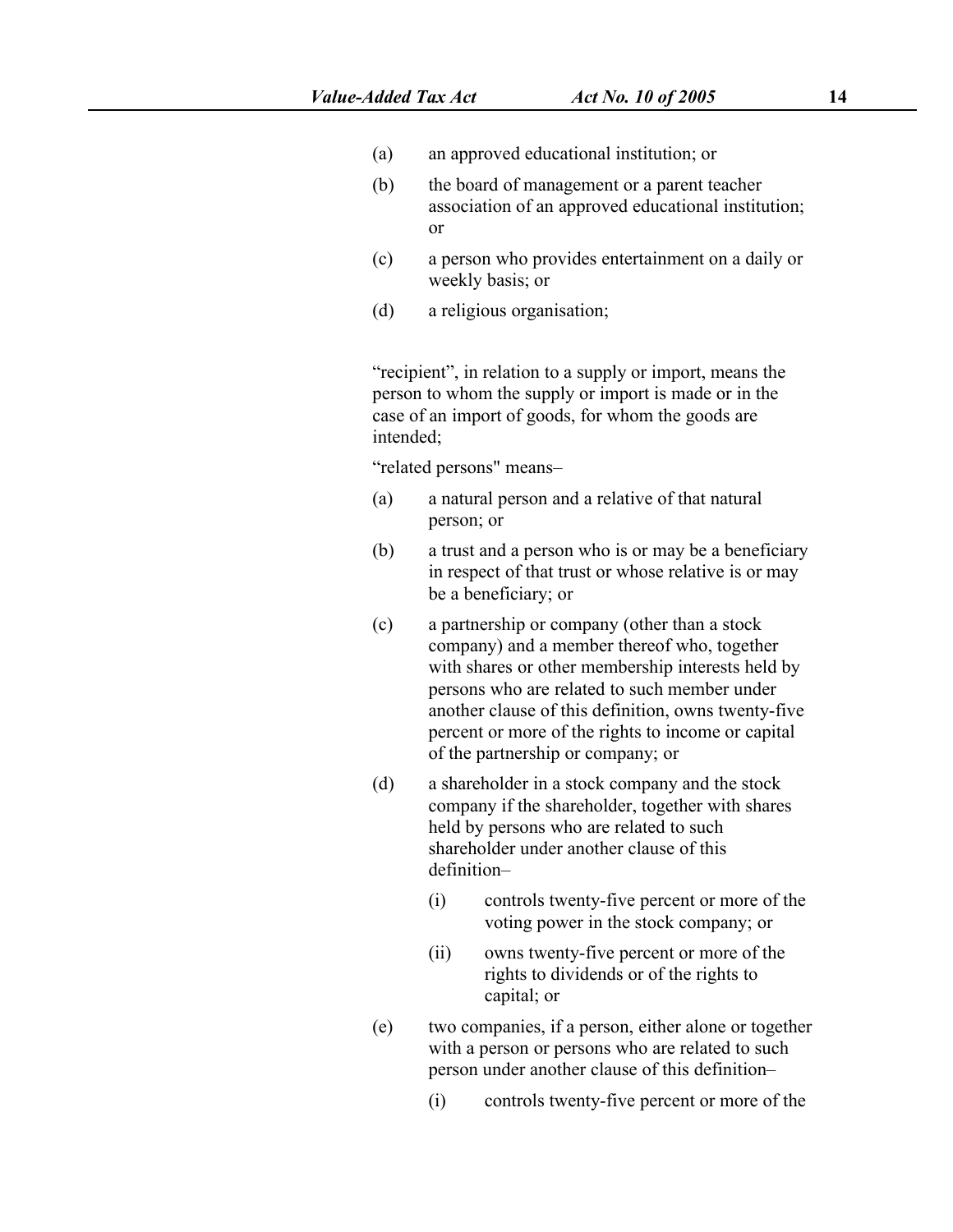voting power in both companies; or

- (ii) owns twenty-five percent or more of the rights to dividends or of the rights to capital in both companies;
- (f) a taxable person and a branch or division of that taxable person which is separately registered under section [55\(3\)](s) as a taxable person; or
- (g) any branches ordivisions of a taxable person which are separately registered under section [55\(3\)](s) as taxable persons;

and, for purposes of paragraphs  $(c)$ ,  $(d)$ , and  $(e)$  of this definition, a person is treated as owning, on a pro rata basis, shares or other membership interests which are owned or controlled by such person indirectly through one or more interposed persons;

"relative", in relation to a natural person, means–

- (a) the spouse of the person; or
- (b) an ancestor, lineal descendant, brother, sister, uncle, aunt, nephew, niece, stepfather, stepmother, stepchild, or adopted child of that person or his spouse, and in the case of an adopted child his adopter; or
- (c) a spouse of any person referred to in paragraph [\(b\)](s), and for the purposes of this definition, an adopted child is treated as a natural child of the adopter;

"rental agreement" means an agreement for the letting of goods other than a hire-purchase agreement or a finance lease;

"resident person" means–

- (a) the State, an agency of the State, or a local authority in Guyana;
- (b) a natural person resident in Guyana that is, a natural person who resides permanently or being in Guyana intends to reside permanently in Guyana except for such temporary absences as to the Commissioner may seem reasonable and not inconsistent with the claim of such individual to be resident in Guyana, or who resides in Guyana for more than one-hundred and eighty-three days in the year;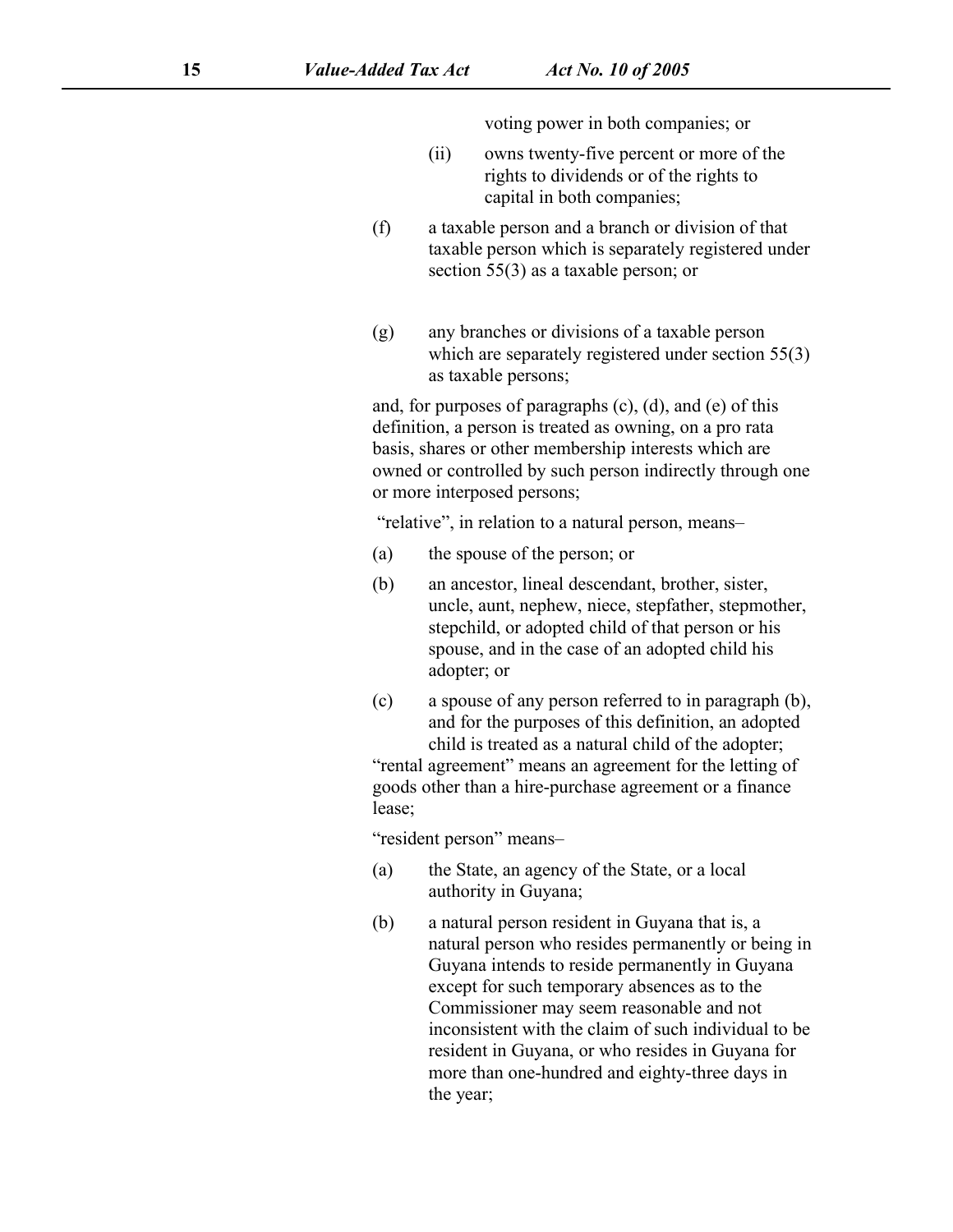- (c) a body, including a company, partnership, board, or trust, which is formed or created under the laws of Guyana or which is managed and controlled in Guyana; or
- (d) any other person to the extent that such person carries on in Guyana a taxable or other activity and has a fixed place in Guyana relating to such activity;

"Revenue Authority" means the Guyana Revenue Authority;

"sale" means an agreement of purchase and sale, and any other transaction or act whereby ownership of goods passes or is to pass from one person to another;

"services" means anything that is not goods or money;

"State" means Guyana or the Republic of Guyana;

"supplier", in relation to a supply, means the person making the supply;<br>"tax period" means a calendar month in relation to a

taxable person;<br>"taxable supply" means a supply of goods or services in

Guyana in the course or furtherance of a taxable activity, other than an exempt supply;

"taxation officer" means the Commissioner or any other person in the service of the Board of the Guyana Revenue Authority.

"tax fraction" means the fraction calculated in accordance with the formula–

 $R/(1 + R)$ 

where "R" is the rate of VAT applicable to the taxable supply;

"tax invoice" means a document provided as specified under section [28\(1\);](s)

"trust" means a relationship where property is under the control or management of a trustee;<br>"trustee" means a person appointed or constituted trustee

by act of parties, by order or declaration of a court, or by operation of law, and includes a person having or taking upon himself the administration or control of property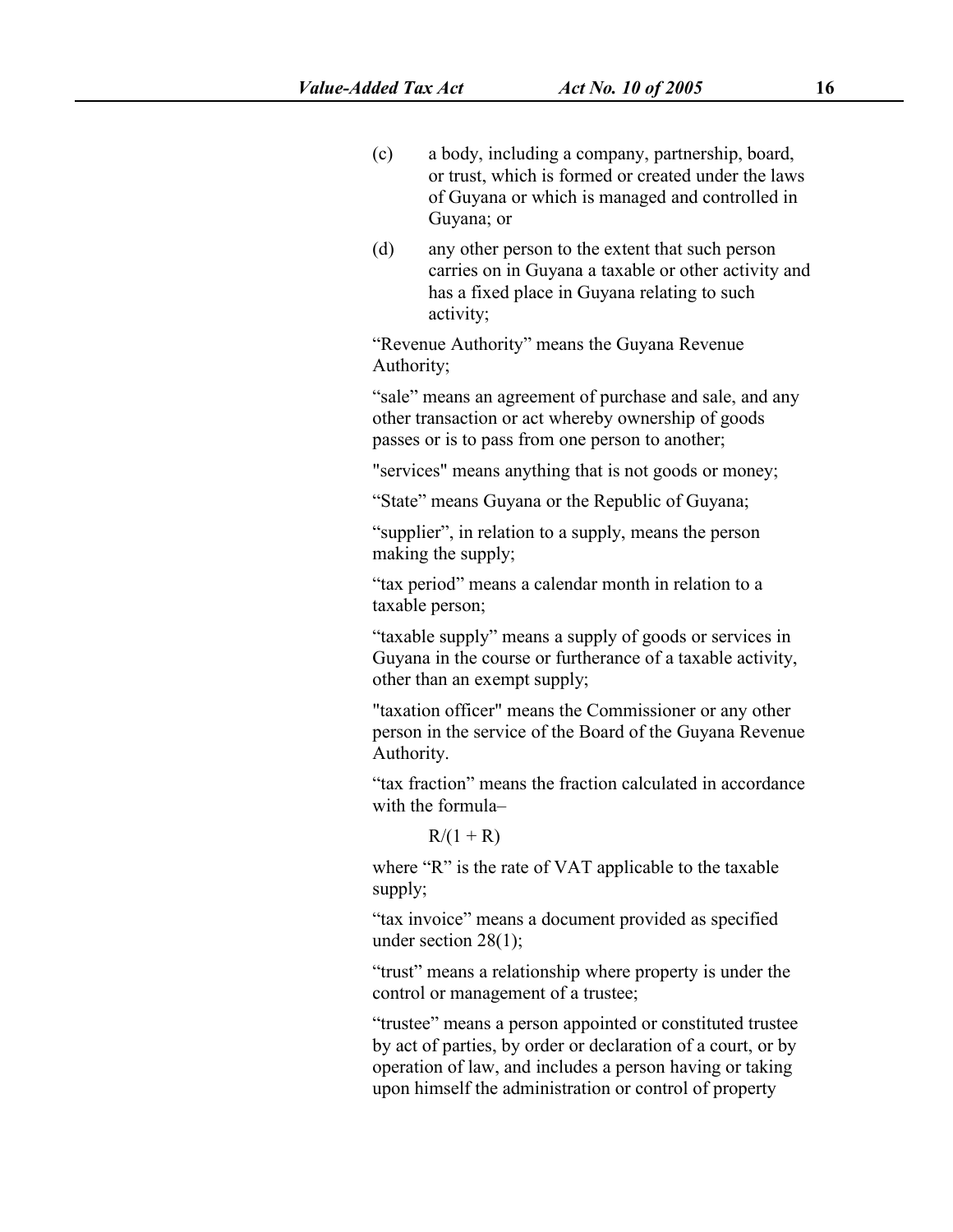subject to a trust; and

"value-added tax" (VAT) or "tax" means the tax imposed under this Act, and includes an amount to the extent that it is treated as tax for the purposes of this Act.

**Fair market value.** 3. (1) In this section–

"similar import", in relation to an import of goods or services, means any other import of goods or services that, in respect of the characteristics, quality, quantity, functional components, materials, and reputation of the first-mentioned goods or services, is the same as, or closely or substantially resembles, that import of goods or services; and

"similar supply", in relation to a supply of goods or services, means any other supply of goods or services that, in respect of the characteristics, quality, quantity, functional components, materials, and reputation of the first-mentioned goods or services, is the same as, or closely or substantially resembles, that supply of goods or services.

- $(2)$  For the purposes of this Act, the fair market value of a supply or import of goods or services at a given date is the consideration in money which the supply or import, as the case may be, would generally fetch if supplied or imported in similar circumstances at that date in Guyana, being a supply or import freely offered and made between persons who are not related persons.
- (3) Where the fair market value of a supply or import of goods orservices at a given date cannot be determined under subsection [\(2\)](s), the fair market value is the consideration in money which a similar supply or similar import, as the case may be, would generally fetch if supplied or imported in similar circumstances at that date in Guyana, being a supply or import freely offered and made between persons who are not related persons.
- (4) Where the fair market value of any supply or import of goods or services cannot be determined under subsection [\(2\)](s) or [\(3\)](s), the fair market value shall be determined in accordance with any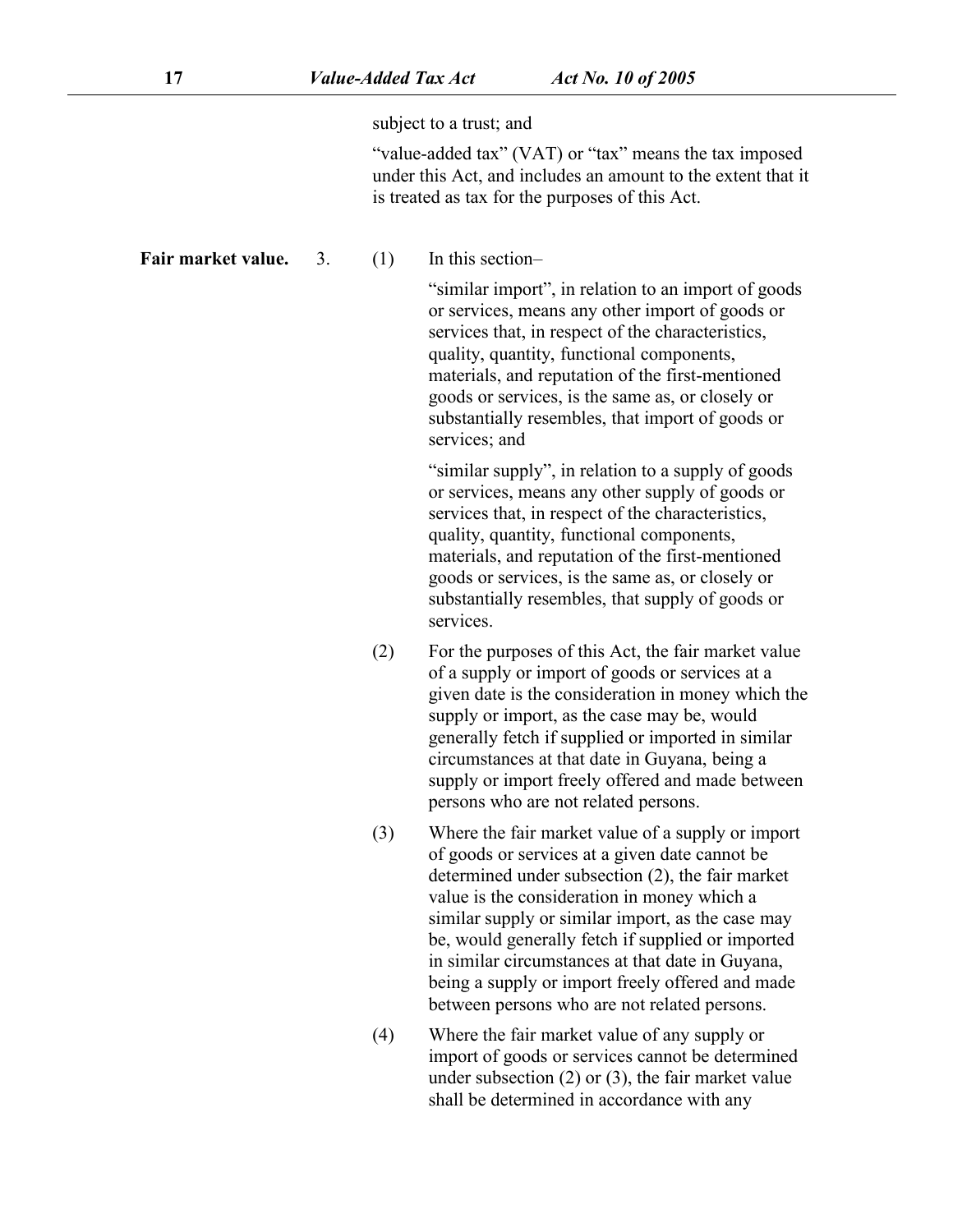method approved by the Commissioner which provides a sufficiently objective approximation of the consideration in money which could be obtained for that supply or import had the supply or import been freely offered and made between persons who are not related persons. (5) The fair market value of a supply or import is determined at the time of the supply or import as determined under this Act. **Supply.** 4. (1) Subject to this Act– (a) a supply of goods means– (i) a sale of goods; (ii) a grant of the use or right to use goods, whether with or without a driver, pilot, crew, or operator, under a rental agreement, credit agreement, freight contract, agreement for charter, or other agreement under which such use or right to use is granted; or (iii) a transfer or provision of thermal or electrical energy, heat, gas, refrigeration, air conditioning, or water; and (b) a supply of services means anything done which is not a supply of goods or money, including– (i) the granting, assignment, cessation, or surrender of a right; or (ii) making available a facility or advantage; or (iii) refraining from or tolerating an activity. (2) The disposition of a taxable activity as a going concern, or a part of a taxable activity that is capable of separate operation, is a supply of goods made in the course or furtherance of such taxable activity.

(3) For the purposes of subsection  $(2)$ , a taxable activity or a part of a taxable activity capable of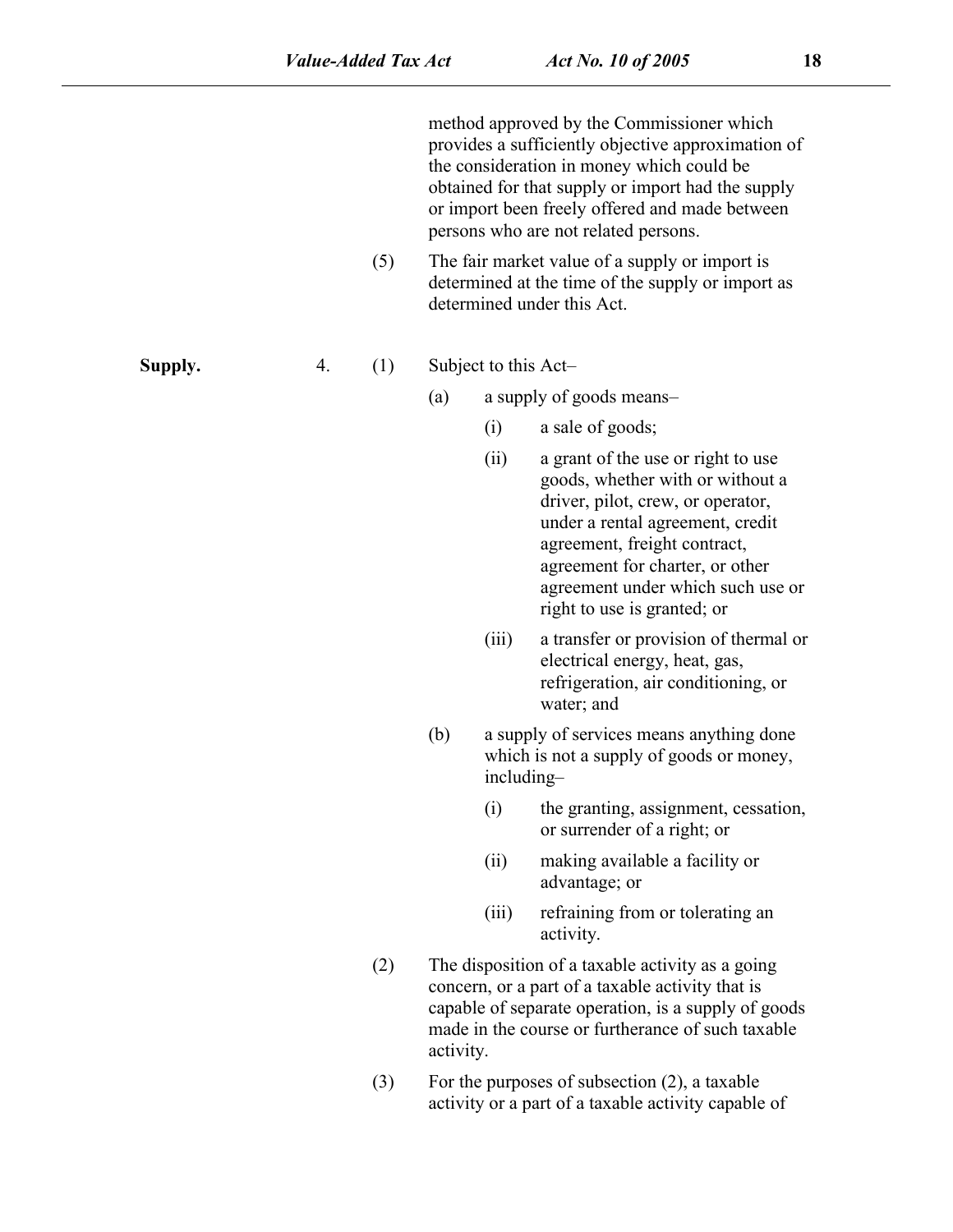separate operation is disposed of as a going

concern where–

- (a) all the goods and services necessary for the continued operation of that taxable activity or that part of a taxable activity are supplied to the transferee; and
- (b) the transferor carries on, or is carrying on, that taxable activity or that part of a taxable activity up to the time of its transfer to the transferee.
- (4) A supply of goods in exchange for goods or services is a supply of goods.
- (5) A supply of services in exchange for goods or services is a supply of services.
- $(6)$  Subject to subsections  $(17)$  and  $(21)$ , the application by a taxable person of goods or services acquired for use in a taxable activity to a different use, including the provision of goods or services to an employee for personal use, is a supply of those goods or services by the taxable person in the course or furtherance of that taxable activity.
- (7) Where goods are repossessed under a credit agreement, the repossession is a supply of the goods by the debtor under the credit agreement to the person exercising the right of repossession, and where such debtor is a registered person the supply is made in the course or furtherance of the debtor's taxable activity unless such goods did not form part of the assets held or used by the debtor in connection with that activity.
- (8) Where a lay-away agreement is cancelled or terminates and the seller retains an amount paid by the purchaser or recovers an amount the purchaser owes under the agreement, the cancellation or termination is a supply of services by the seller in respect of the agreement.
- (9) The placing of a bet by a person with another person operating a game of chance is a supply of services by the person operating the game of chance to the first-mentioned person.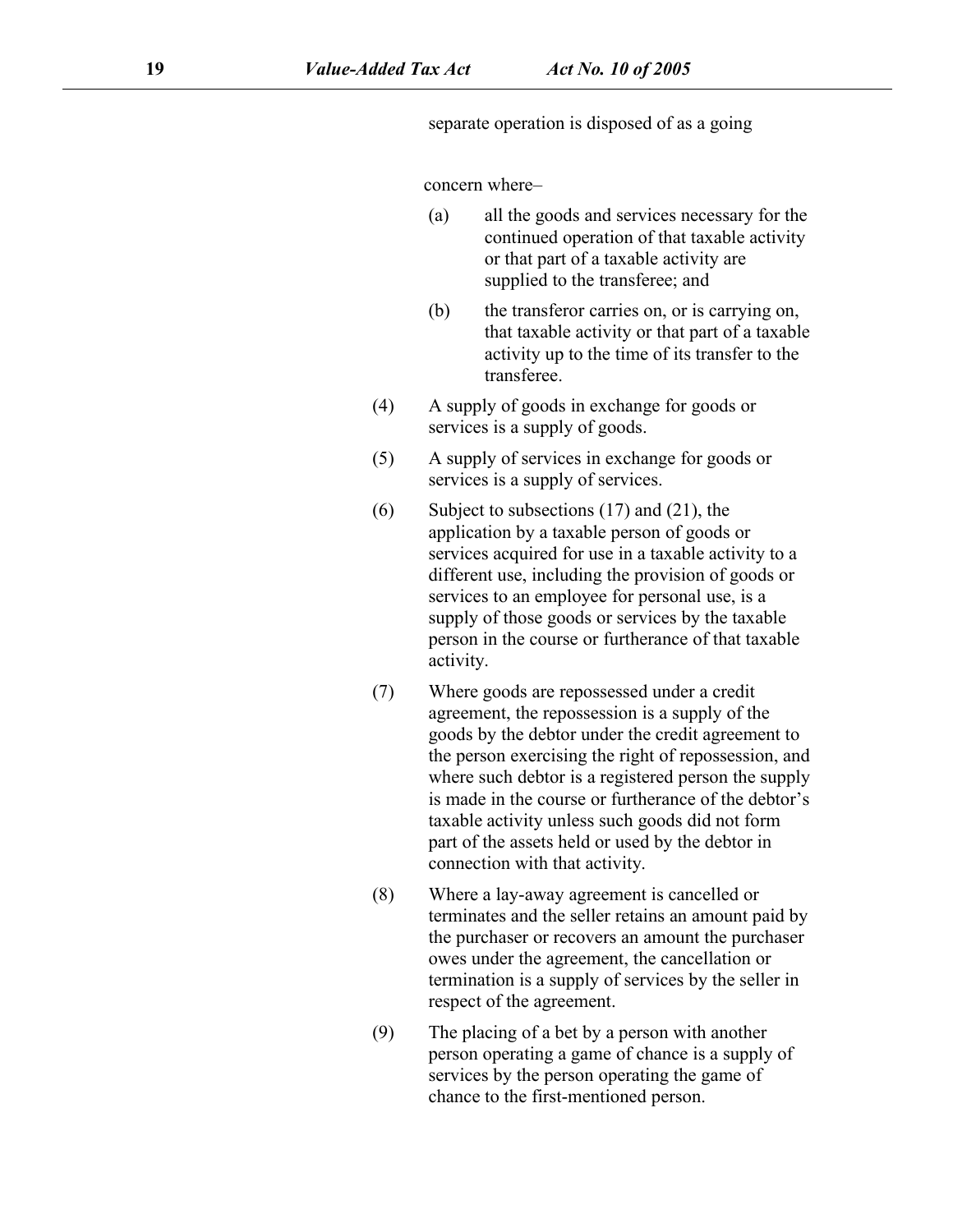- (10) A supply of services incidental to a supply of goods is part of the supply of goods.
- (11) A supply of goods incidental to a supply of services is part of the supply of services.
- (12) A supply or import of services incidental to an import of goods is part of the import of goods.
- (13) Regulations may be made by the Minister to provide that a supply of goods and services is a supply of goods or a supply of services.
- (14) Where a supply consists both of a supply that is charged with tax at a positive rate and–
	- (a) a supply charged with tax at a zero rate; or
	- (b) an exempt supply,

each part of the supply is treated as a separate supply if reasonably capable of being supplied separately.

- (15) A supply of services by an employee to an employer by reason of employment is not a supply.
- (16) The provision of goods on consignment and the transfer of goods to a person acting in a representative capacity to the transferor is not a supply.
- $(17)$  Where a taxable person supplies goods or services and a credit for input tax paid on the acquisition of such goods or services was denied, the supply by the taxable person is a supply of goods or services otherwise than in the course or furtherance of a taxable activity.
- (18) Where a supply described in subsection (2) was charged with tax at the rate of zero percent in terms of paragraph 5 of Schedule I, the acquisition of the taxable activity is a supply by the recipient in the course or furtherance of a taxable activity carried on by the recipient to the extent that the goods and services comprising the taxable activity were acquired for a purpose other than consumption, use, or supply in the course of making taxable supplies, unless this purpose relates to less than ten percent of the total taxable activity.

(2 of 2018)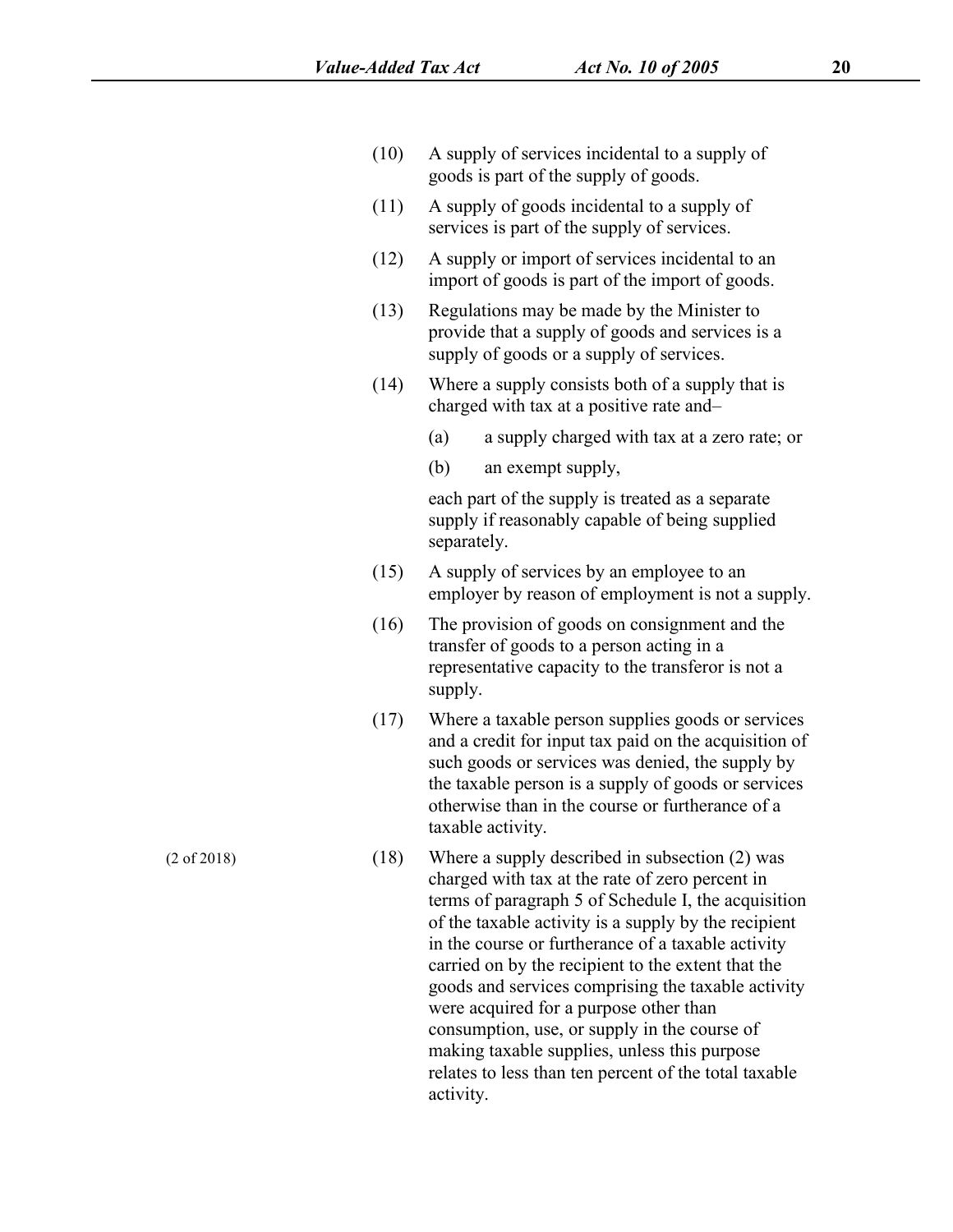| Where a right to receive goods or services for a      |
|-------------------------------------------------------|
| monetary value stated on a token, voucher, gift       |
| certificate, or stamp, other than a postage stamp, is |
| granted for a consideration in money, the issue of    |
| such token, voucher, gift certificate, or stamp is    |
| not a supply, except to the extent (if any) that such |
| consideration exceeds that monetary value.            |
|                                                       |

- (20) Subsection [\(19\)](s) does not apply to a phone card, prepayment on a cellular phone, or a similar scheme of advance payment for the rendering of services.
- (21) A person whose registration is cancelled under section [13](s) is deemed to have made a taxable supply in Guyana of any goods or services on hand at the date the registration is cancelled, but only if an input tax credit was claimed with respect to the goods or services.
- **Supply by agent or Supply by agent or** 5. (1) Subject to this section, a supply of goods or **auction.** services–
	- (a) made by a person as agent for another person ("the principal") is a supply by the principal; or
	- (b) made to a person as agent for a principal is a supply to the principal.
	- (2) Subsection [\(1\)](s) does not apply to services supplied by an agent to the agent's principal.
	- (3) A supply of goods by auction is treated as a supply of goods for consideration by the auctioneer as supplier made in the course or furtherance of a taxable activity carried on by the auctioneer.
	- (4) Subsection [\(1\)](s) does not apply where the principal is a non-resident.
- **Taxable activity.** 6. (1) For the purposes of this Act, "taxable activity" means an activity carried on continuously or regularly by a person–
	- (a) in Guyana,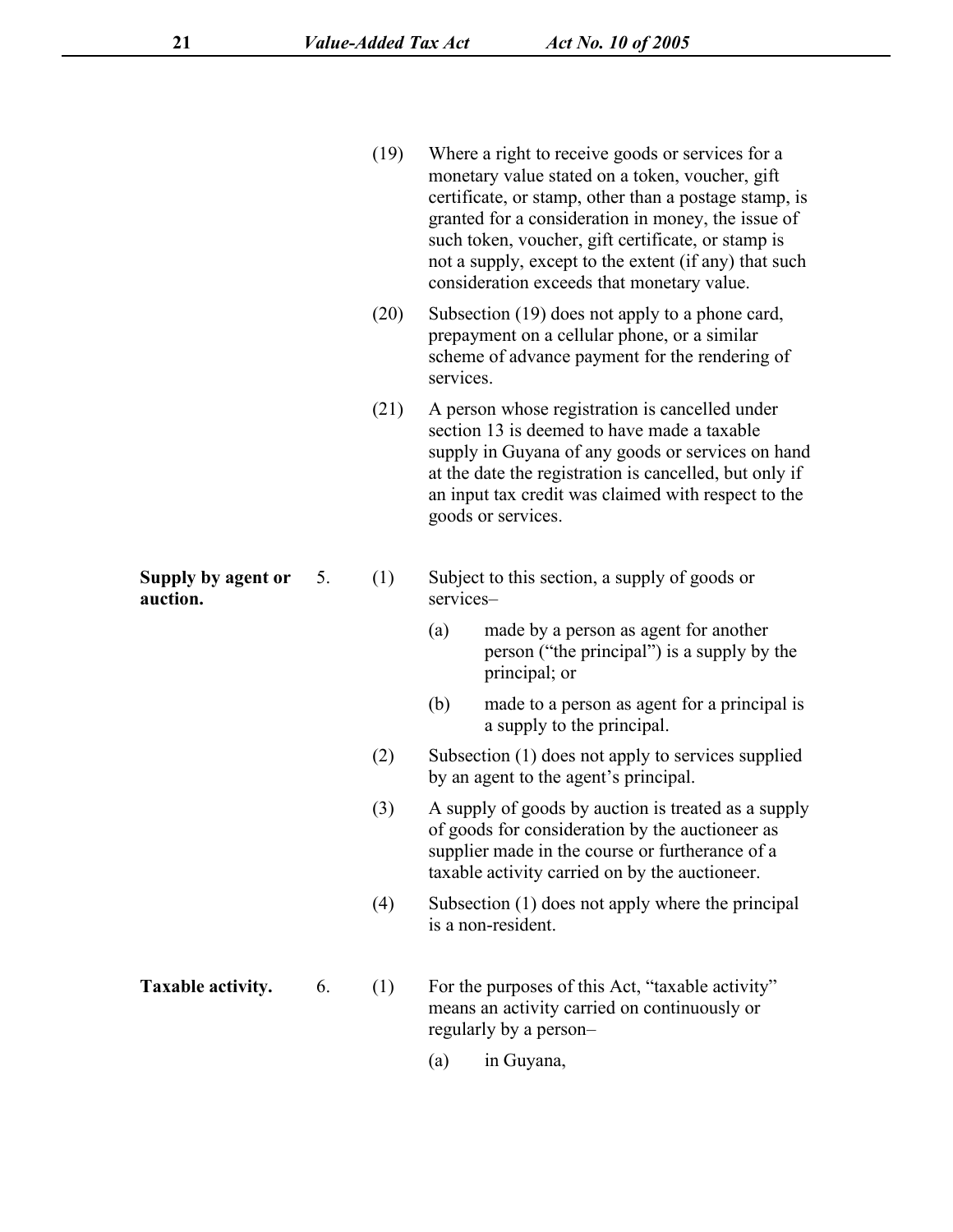(b) or partly in Guyana,

whether or not for profit, that involves or is intended to involve, in whole or in part, the supply of taxable goods or services to any other person for consideration.

- (2) Taxable activity doesnot include–
	- (a) an activity carried on by a person essentially as a private recreational pursuit or hobby; or
	- (b) an activity that involves the making of exempt supplies.
- (3) Anything done in connection with the commencement or termination of a taxable activity is treated as carried out in the course or furtherance of that taxable activity.
- (4) Subject to subsection [\(5\)](s), a supply is made for consideration if the supplier directly or indirectly receives a payment for the supply from the recipient or any other person, including a payment wholly or partly in money or kind.
- (5) A supply made for consideration includes–
	- (a) a supply made between related persons for no consideration; or
	- (b) a supply of goods for use only as trade samples; or
	- (c) a supply referred to in section  $4(6)$  or  $(18)$ .
- (6) Taxable activity includes a supply of public entertainment.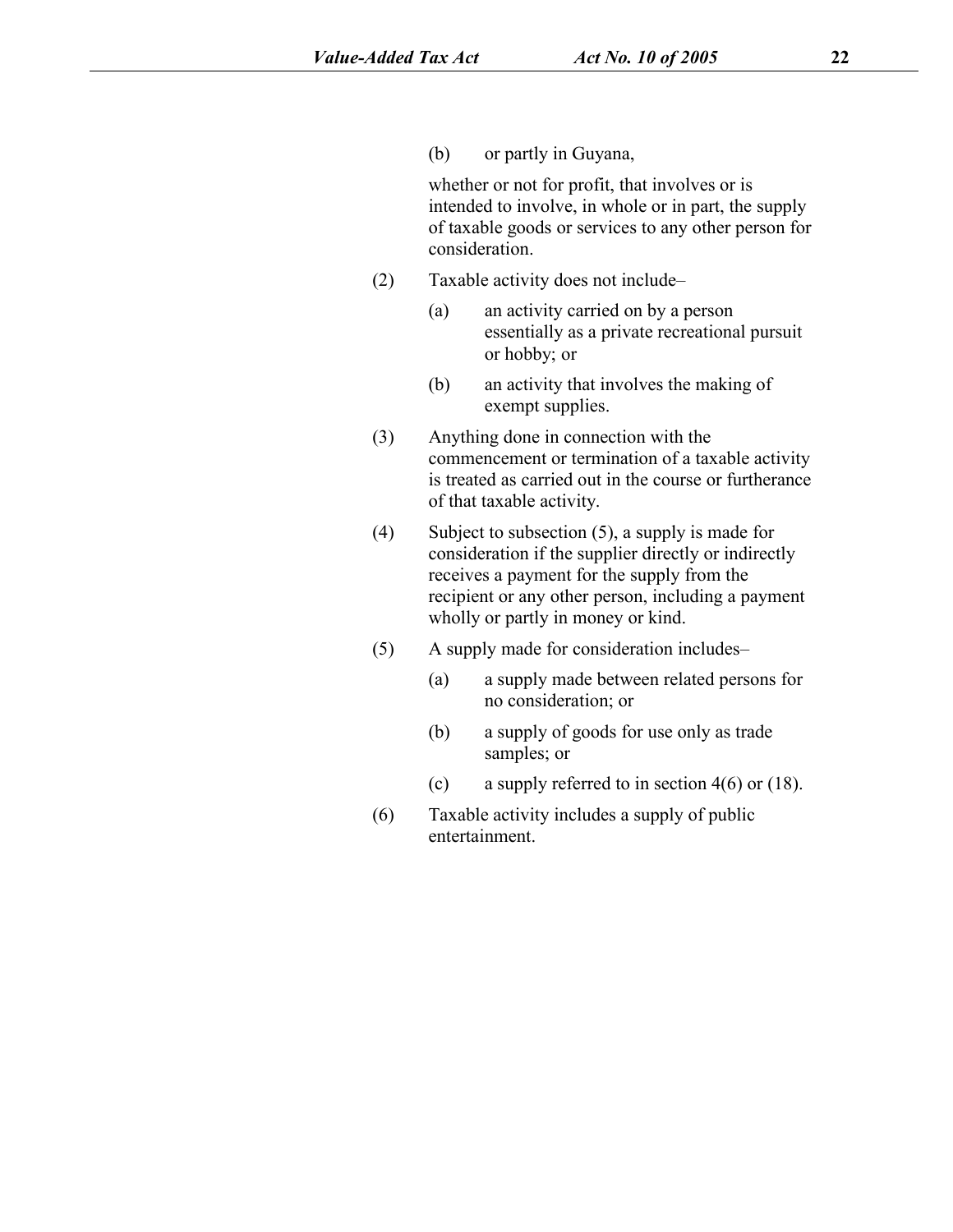**PART II – Authority to Administer VAT**

Administration of 7. (1) **the Act;exercise of powers and performance of duties.**

No. 20 of 2003

- The Commissioner is responsible for carrying out the provisions of this Act, including–
	- receiving payment of VAT on imports and gross VAT receipts from taxable persons into a VAT deposit fund as permitted under section 38 of the Fiscal Management and Accountability Act 2003;
	- (b) making payments of VAT refunds and other VAT adjustments due to persons subject to this Act out of the VAT deposit fund; and
	- (c) paying net VAT received during a tax period into the consolidated fund no later than the fifteenth day of the month following the end of that tax period.
- (2) The powers conferred and the duties imposed upon the Commissioner by or under the provisions of this Act may be exercised or performed by the Commissioner personally, or by a taxation officer engaged in carrying out the said provisions under the control, direction, or supervision of the Commissioner.
- (3) Subject to subsection (4), a decision made and a notice or communication issued or signed by a taxation officer referred to in subsection (2) may be withdrawn or amended by the Commissioner or by the taxation officer concerned, and for the purposes of the said provisions, until it has been so withdrawn, is deemed to have been made, issued, or signed by the Commissioner.
- (4) A written decision made by a taxation officer, other than the Commissioner, in the exercise of a discretionary power under the provisions of this Act shall not be withdrawn or amended after the expiration of one year from the date of the written notification of such decision or of a notice of assessment giving effect thereto, unless material facts were withheld from the taxation officer by the taxpayer.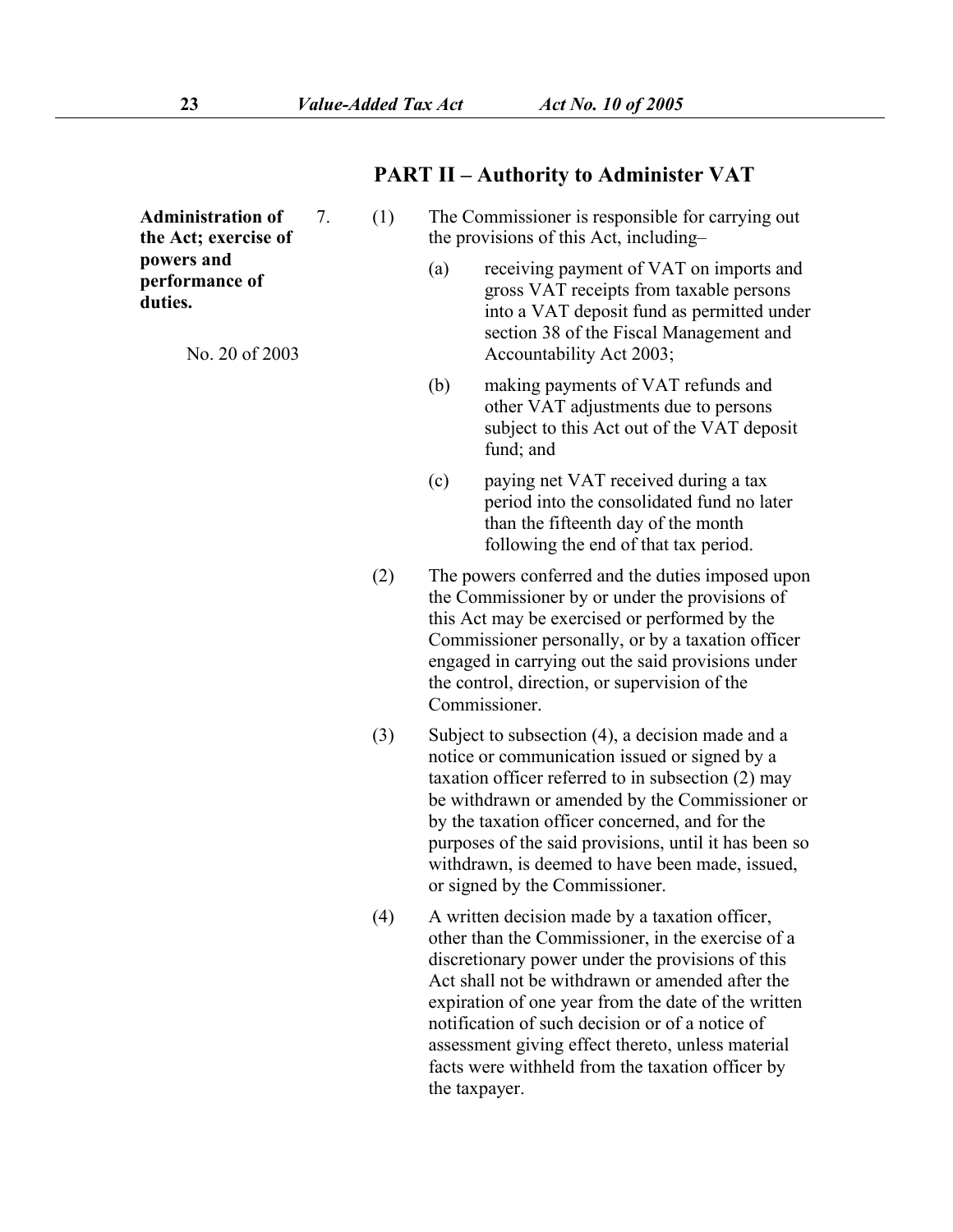- (5) Subject to subsections [\(6\)](s) and [\(7\)](s), a decision made and a notice or communication issued or signed by the Commissioner or his delegate may be withdrawn or amended at any time.
- (6) Where the Commissioner, knowing all the material facts at the time, makes a decision that a person is required or not required to register, and the person accepts the Commissioner's decision, and subsequently the Commissioner withdraws the decision, the Commissioner's decision shall govern the liability or non-liability of such person for payment of tax on any transaction concluded or event which occurred before the withdrawal of the decision.
- (7) Where the Commissioner, knowing all the material facts at the time, makes a decision as to the nature of a transaction concluded by a person, and the person accepts the Commissioner's decision, and the Commissioner subsequently withdraws the decision, the Commissioner's decision shall govern the liability or non-liability of that person for payment of tax on any transaction concluded before the withdrawal of the decision.
- (8) For purposes of this section, "net VAT" means gross VAT receipts in a tax period less refunds and adjustments the Commissioner is required by this Act to pay during the same tax period.
- **Information and** 7A (1) In the administration of this Act, the Commissioner-General may authorise the use of electronic technology and may for this purpose –
	- (a) require electronic documents and electronic signatures;
	- (b) establish hardware and software systems;
	- (c) provide for any matter in relation to information and communication technology.
	- (2) The Minister may, by regulations subject to negative resolution of the National Assembly, provide for the carrying out of any matter authorised under this section.

**Communication Technology**

(2 of 2018)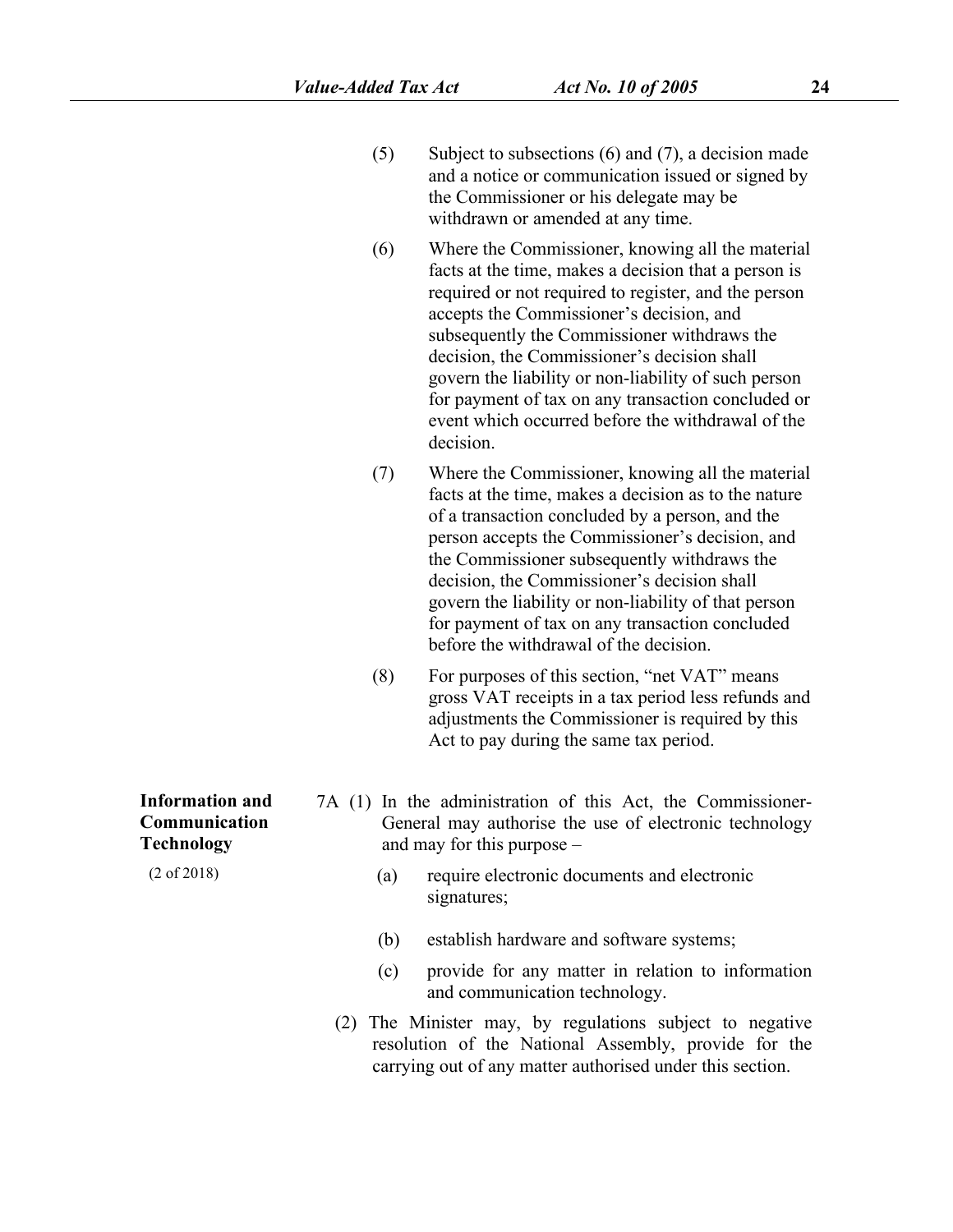**Confidentiality of**

- **Confidentiality of** 8. (1) Subject to this section, a taxation officer carrying<br>tax **information.** out the provisions of this Act shall notout the provisions of this Act shall not-
	- (a) disclose to any person any matter in respect of any other person that may in the exercise of the taxation officer's powers orthe performance of the taxation officer's duties under the said provisions come to the taxation officer's knowledge; or
	- (b) permit any person to have access to any records in the possession or custody of the Commissioner,

except in the exercise of the taxation officer's powers or the performance of the taxation officer's duties under this Act or by order of a court.

- (2) Nothing in this section prevents the Commissioner from disclosing–
	- (a) any documents or information to–
		- (i) a person where the disclosure is necessary for the purposes of this Act or any other fiscal law;
		- (ii) the Auditor-General where the disclosure is necessary for the performance of the Auditor- General's duties;
		- (iii) the competent authority of the government of another country with which Guyana has entered into an agreement for the avoidance of double taxation or for the exchange of information, to the extent permitted under the agreement; or
		- (iv) a law enforcement agency for the enforcement of any law; or
	- (b) any information which does not identify a specific person to a person in the service of the State where such disclosure is necessary for the performance of the person's official duties.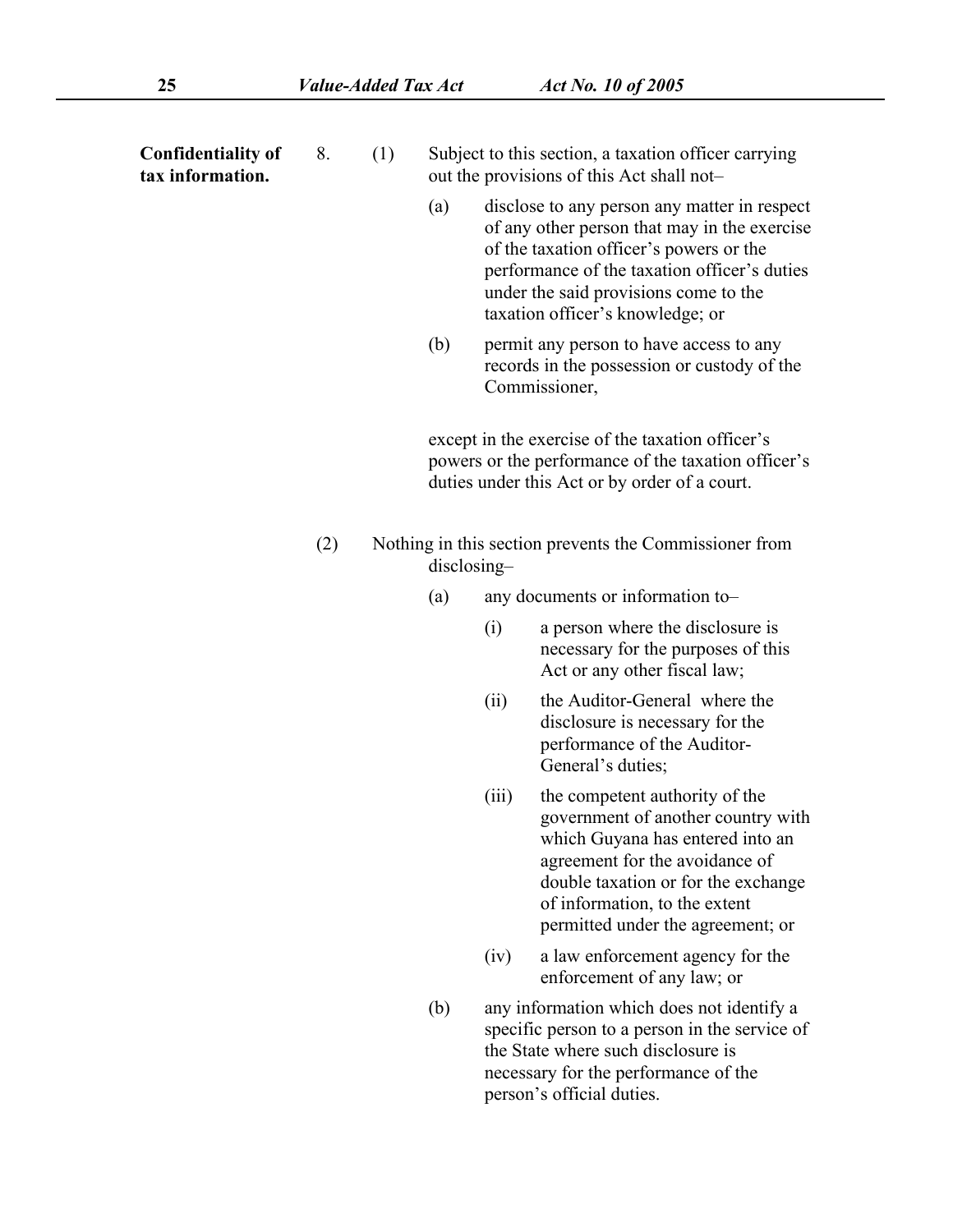- (3) A person receiving documents and information under subsection [\(2\)](s) is required to keep them secret under the provisions of this section, except to the minimum extent necessary to achieve the purpose for which the disclosure was made.
- (4) Documents or information obtained by the Commissioner in the performance of duties under this Act may be used by the Commissioner for the purposes of any other fiscal law administered by the Minister or Commissioner.
- (5) If a person consents in writing, information concerning that person may be disclosed to another person.
- (6) The Commissioner may disclose information concerning a taxpayer's affairs to a person claiming to be the taxpayer or the taxpayer's authorised representative only after obtaining reasonable assurance of the authenticity of the claim.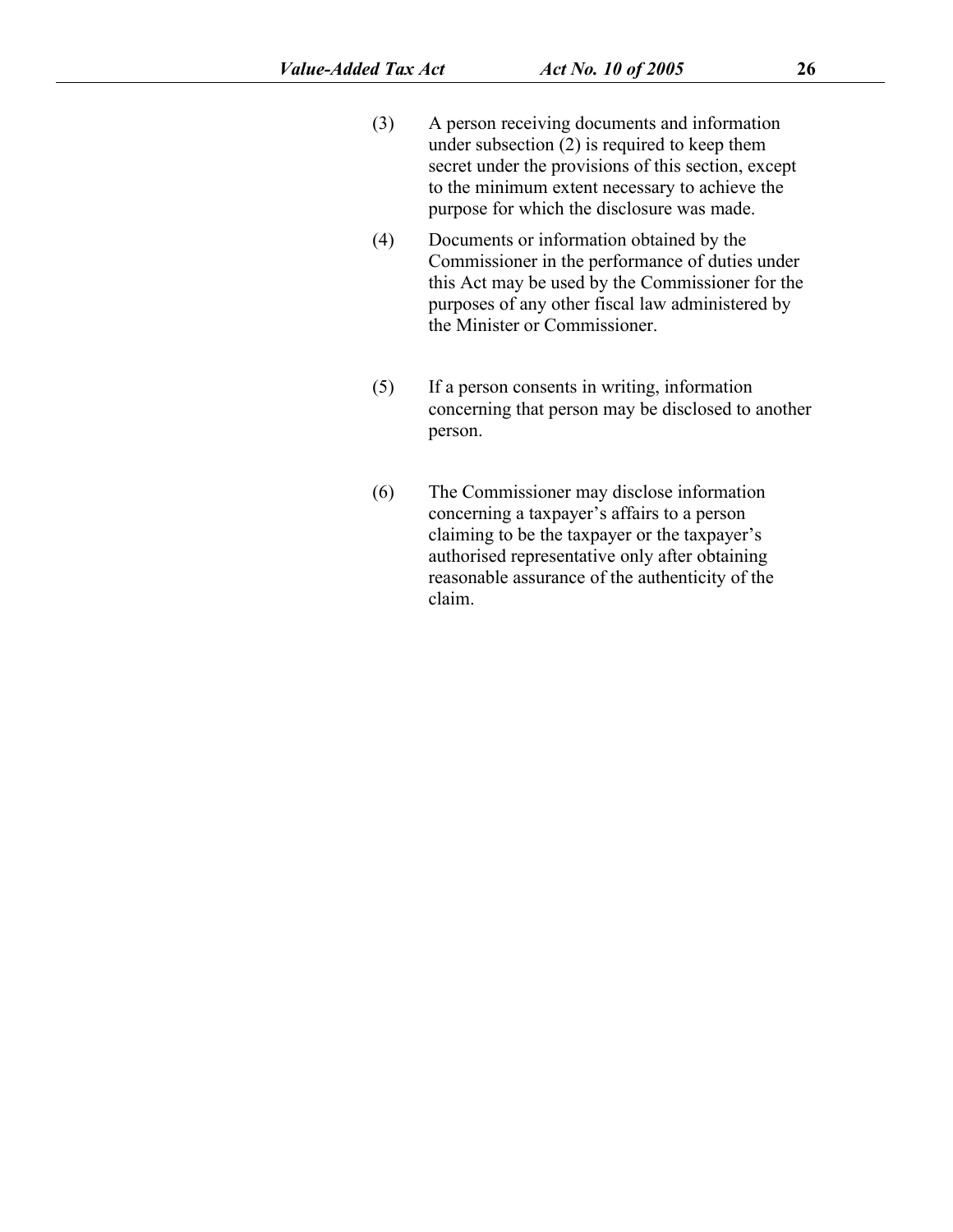### **PART III – Imposition of Tax and Persons Liable**

**Imposition of tax**  $\qquad$  9. (1) **Imposition of tax** 9. (1) Subject to the provisions of this Act, there shall be and **persons** liable. levied and paid a tax, to be known as the valuelevied and paid a tax, to be known as the value added tax, at a single positive rate to be specified by regulations made by the Minister, which regulations shall be subject to an affirmative resolution of the National Assembly, on the value of–

- (a) every taxable supply by a taxable person in Guyana; and
- (b) every import of goods or import of services, other than an exempt import.
- (2) Except as otherwise provided in this Act, the tax payable under subsection [\(1\)](s) shall–
	- (a) in the case of a supply to which subsection [\(1\)\(a\)](s) applies, be accounted for by the taxable person making the supply;
	- (b) in the case of an import of goods, be paid by the importer; or
- (c) in the case of an import of services, be paid by the recipient of the services.<br>(3) A transaction chargeable with tax under subsection
- [\(1\)\(a\)](s) and [\(b\)](s) shall be treated as a supply chargeable under subsection [\(1\)\(a\).](s)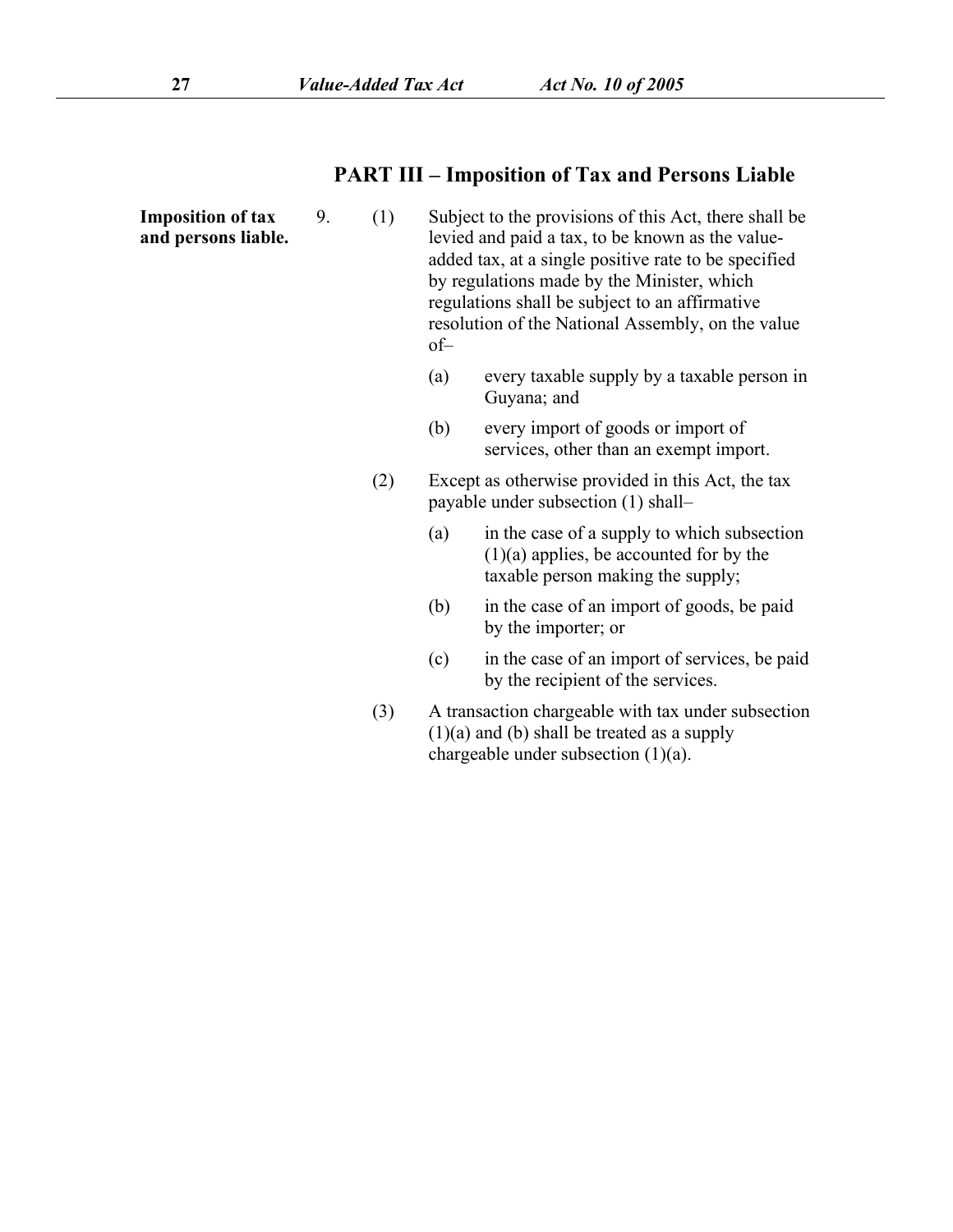# **PART IV – Registration**

| Taxable person. | 10. | (1) |                                                                                                                                                                | A taxable person is a person who is registered or is<br>required to register under section 11.                                                                                                                                                                         |  |  |
|-----------------|-----|-----|----------------------------------------------------------------------------------------------------------------------------------------------------------------|------------------------------------------------------------------------------------------------------------------------------------------------------------------------------------------------------------------------------------------------------------------------|--|--|
|                 |     | (2) | For purposes of subsection $(1)$ , a person is a<br>taxable person-                                                                                            |                                                                                                                                                                                                                                                                        |  |  |
|                 |     |     | (a)                                                                                                                                                            | for a person required to register under<br>section 11(1), (6), (7), or (8), from the date<br>specified for that person under section<br>$12(4)(a)$ and (b); and                                                                                                        |  |  |
|                 |     |     | (b)                                                                                                                                                            | for a person who applies for registration<br>under section $11(5)$ and is registered under<br>section $12(2)$ , from the date specified under<br>section $12(4)(c)$ .                                                                                                  |  |  |
| Registration.   | 11. | (1) | Subject to this Act, every person who carries on a<br>taxable activity and is not registered, is required to<br>apply for registration within fifteen days of- |                                                                                                                                                                                                                                                                        |  |  |
|                 |     |     | (a)                                                                                                                                                            | the end of any period of twelve or fewer<br>months where during that period the person<br>made taxable supplies the total value of<br>which equals or exceeds the amount<br>specified in paragraph 1 of Schedule IV; or                                                |  |  |
|                 |     |     | (b)                                                                                                                                                            | the beginning of any period of twelve<br>months where there are reasonable grounds<br>to expect that the total value of taxable<br>supplies to be made by the person during<br>that period will equal or exceed the amount<br>specified in paragraph 1 of Schedule IV. |  |  |
|                 |     | (2) |                                                                                                                                                                | In determining whether a person is required to<br>apply for registration under subsection $(1)$ , the<br>Commissioner may have regard to the value of<br>taxable supplies made by another person where<br>both persons are related persons.                            |  |  |
|                 |     | (3) |                                                                                                                                                                | For purposes of subsection $(1)$ , the value of a<br>person's supplies is determined under section 16.                                                                                                                                                                 |  |  |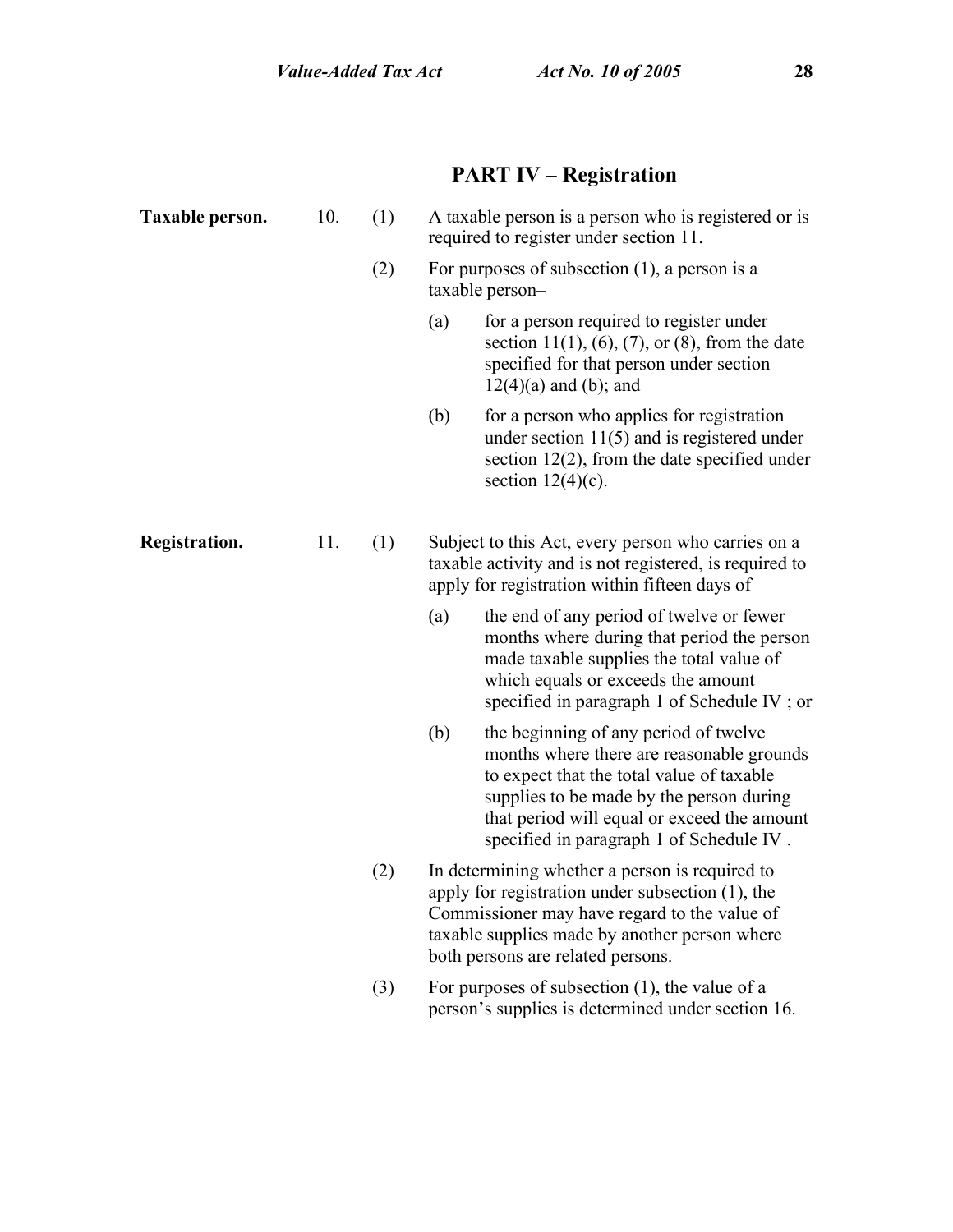- (4) A person is not required to apply for registration under subsection [\(1\)](s) where the Commissioner is satisfied that the value of taxable supplies exceeded the amount specified under subsection [\(1\)](s) solely as a consequence of–
	- (a) the cessation, or substantial and permanent reduction in the size or scale, of a taxable activity carried on by the person; or
	- (b) the replacement of capital goods used in the taxable activity carried on by that person.
- (5) A person who makes, or intends to make taxable supplies, but is not required to apply for registration under subsection [\(1\)](s), may apply to the Commissioner for registration under this Act, and the Commissioner is authorized to permit voluntary registration in accordance with regulations made by the Minister.
- (6) Notwithstanding subsection [\(1\)](s), the State, an agency of the State, or a local authority that carries on a taxable activity is required to apply for registration from the date of commencement of that activity.
- (7) Notwithstanding subsection [\(1\)](s), a person who is an auctioneer is required to apply for registration on the date on which the person becomes an auctioneer.
- (8) Notwithstanding subsection [\(1\)](s), a promoter of public entertainment, and licensees and proprietors of places of public entertainment, are required to apply for registration before they begin making supplies in connection with the first public entertainment promoted by them.
- **Requirements for** 12. (1) A person to be registered is required to make an **Requirements for** 12. (1) A person to be registered is required to make an **registration.** application for registration under section [11,](s) in the form approved by the Commissioner, and to provide such further information as the Commissioner may require for the purposes of this Act.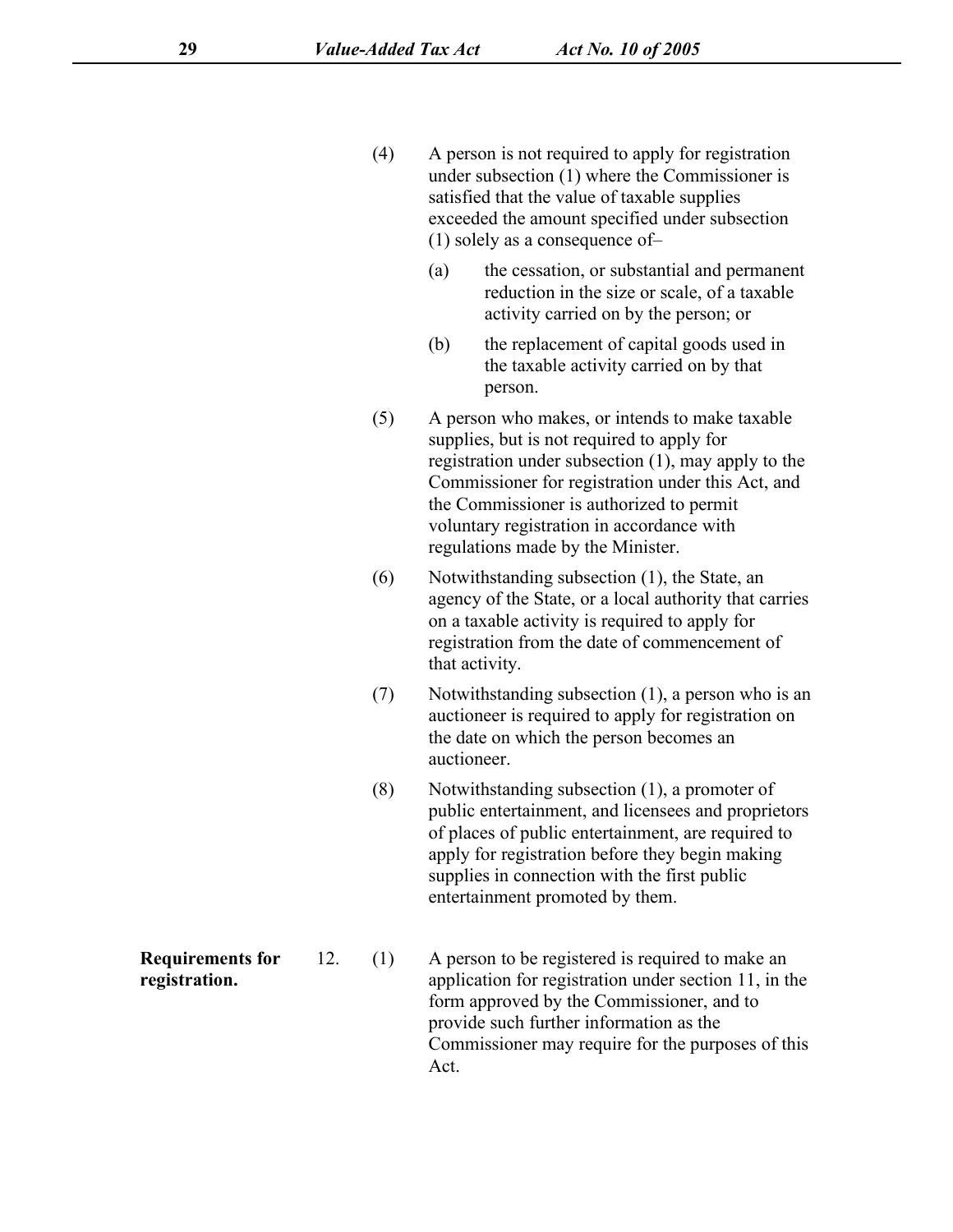- (2) The Commissioner is required to register a person who applies for registration within ten days of receipt of the application, unless the Commissioner is satisfied that the person is not eligible to apply for registration under section [11](s) or, in the case of an application under section  $11(5)$ –
	- (a) the person has no fixed place of abode or business; or
	- (b) the Commissioner has reasonable grounds to believe that the person—
		- (i) will not keep proper records; or
		- (ii) will not submit regular and reliable tax returns,

as required under this Act.

- (3) Where a person required to register under this Act fails to apply for registration as required under section [11](s), the Commissioner may register the person from the date prescribed by the Commissioner.
- (4) Registration takes effect, in the case of–
	- (a) a person referred to in section  $11(1)(a)$ , from the beginning of the tax period immediately following the end of the twelve or fewer months;
	- (b) a person referred to in section  $11(1)(b)$ , [\(6\)](s), [\(7\)](s), or [\(8\)](s), from the beginning of the twelve month period, the commencement of the activities, the date the person becomes an auctioneer, or the date the promoter, licensee or proprietor begins making taxable supplies in connection with public entertainment, respectively; or
	- (c) an application under section [11\(5\)](s), from the beginning of the tax period immediately following the period in which the person applied for registration.
- (5) The Commissioner shall, within ten days of receipt of an application under subsection [\(2\),](s) serve a notice in writing on an applicant for registration of the decision in respect of the application.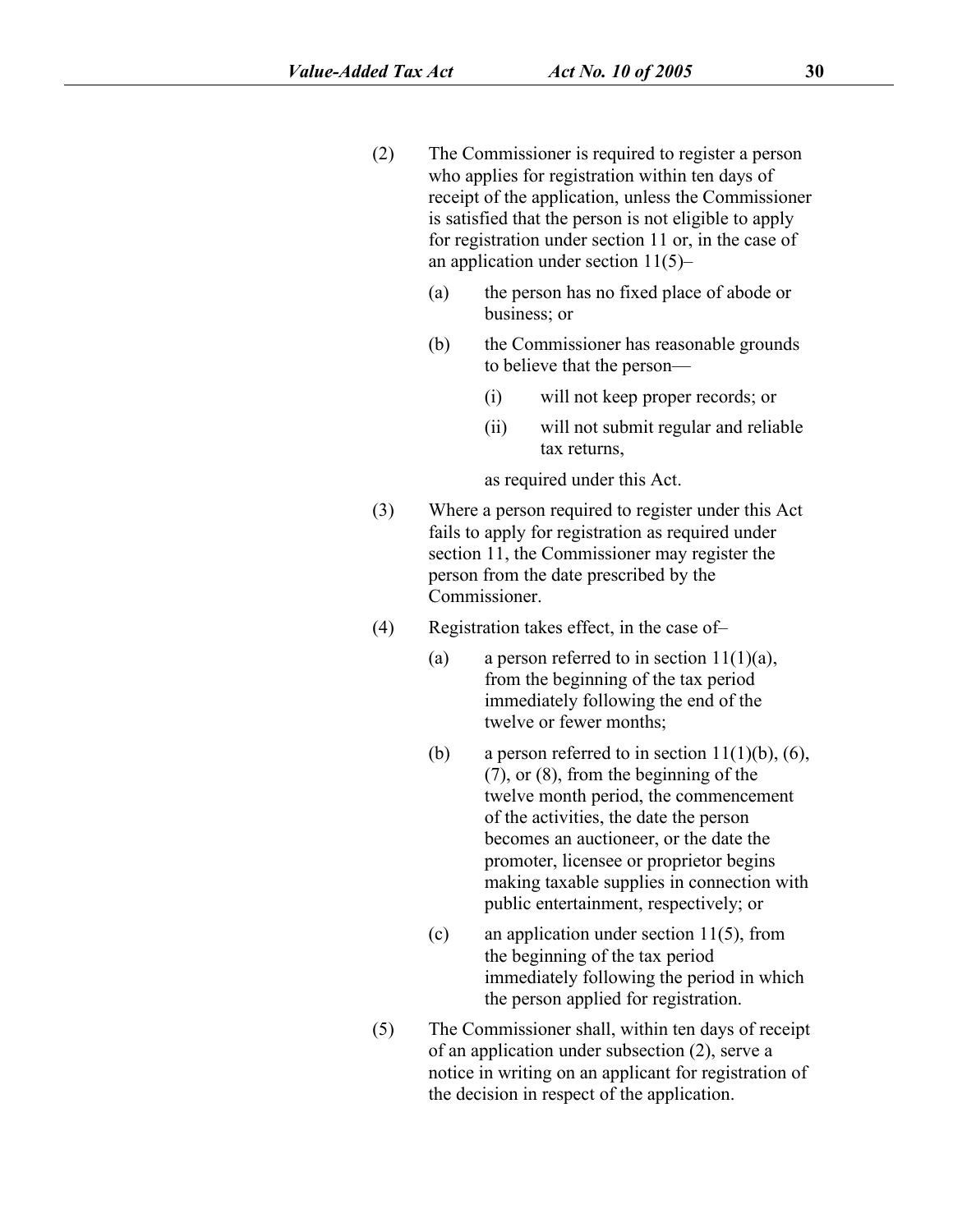- (6) An applicant dissatisfied with a decision referred to under subsection [\(5\)](s) may challenge the decision only under [Part](s) X.
- (7) The Commissioner shall issue to each person registered a certificate of registration which states the name and other relevant details of the registered person, the date on which the registration takes effect, and the VAT registration number of the registered person.
- (8) The Commissioner is required to establish and maintain a register containing the relevant details of all registered persons.
- (9) Every registrant is required to display the certificate of registration issued to him under subsection [\(7\)](s) in a conspicuous place at each location at which he engages in taxable activities.
- (10) A taxable person is required to notify the Commissioner, in writing, within fifteen days of-
	- (a) any change in the name, address, place of business, constitution, or nature of the principal taxable activity or activities of the person; and
	- (b) any change of address from which, or name in which, any taxable activity is carried on by the taxable person; or
	- (c) any change in circumstances if the person ceases to operate or closes on a temporary basis in a situation not covered in section [13\(1\)](s).

**Cancellation of** 13. (1) Subject to subsection (2), a taxable person who **Cancellation of** 13. (1) Subject to subsection [\(2\)](s), a taxable person who<br> **registration.** eases to carry on all taxable activities shall notify the Commissioner of that fact within fifteen days of the date of such cessation, and the Commissioner is required to cancel the registration of that person with effect from the last day of the tax period during which all such taxable activities ceased, or from such other date as the Commissioner may determine.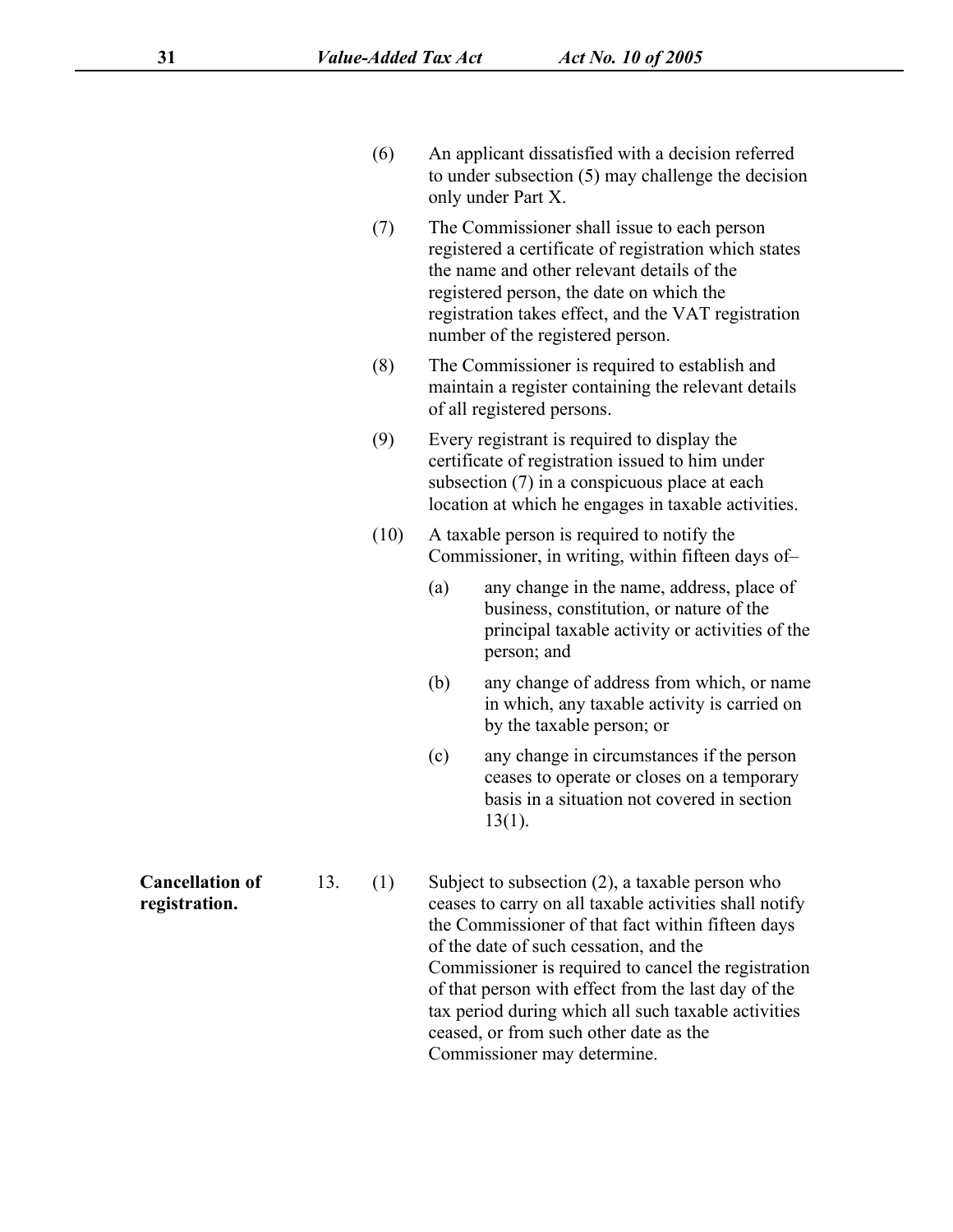- (2) The Commissioner is not required to cancel the registration of a taxable person under subsection [\(1\)](s) where the Commissioner has reasonable grounds to believe that the person will carry on any taxable activity at any time within twelve months from that date of cessation.
- (3) A notification pursuant to subsection [\(1\)](s) is required to be made in writing and to state the date upon which that person ceased to carry on all taxable activities, and whether or not that person intends to carry on any taxable activity within twelve months from that date.
- (4) Where the Commissioner is satisfied that a taxable person is not carrying on a taxable activity or is neither required nor entitled to apply for registration, the Commissioner may cancel that person's registration with effect from the last day of the tax period during which the Commissioner became so satisfied, or from such other date as the Commissioner may determine, and is required to notify that person in writing of the date on which the cancellation takes effect.
- (5) The Commissioner may cancel the registration of a person who is not required to apply for registration under section [11](s) if the person–
	- (a) has no fixed place of abode or business;
	- (b) has not kept proper accounting records relating to any business activity carried on by that person; or
	- (c) has not submitted regular and reliable tax returns as required by section [31.](s)
- (6) A date determined by the Commissioner for the cancellation of registration under subsection [\(4\)](s) or [\(5\)](s) may be retrospective to a date not earlier than–
	- (a) the last day of the tax period during which taxable activity carried on by the person ceased; or
	- (b) the date on which the person was registered under this Act, if the Commissioner is satisfied that the person did not, from that date, carry on any taxable activity.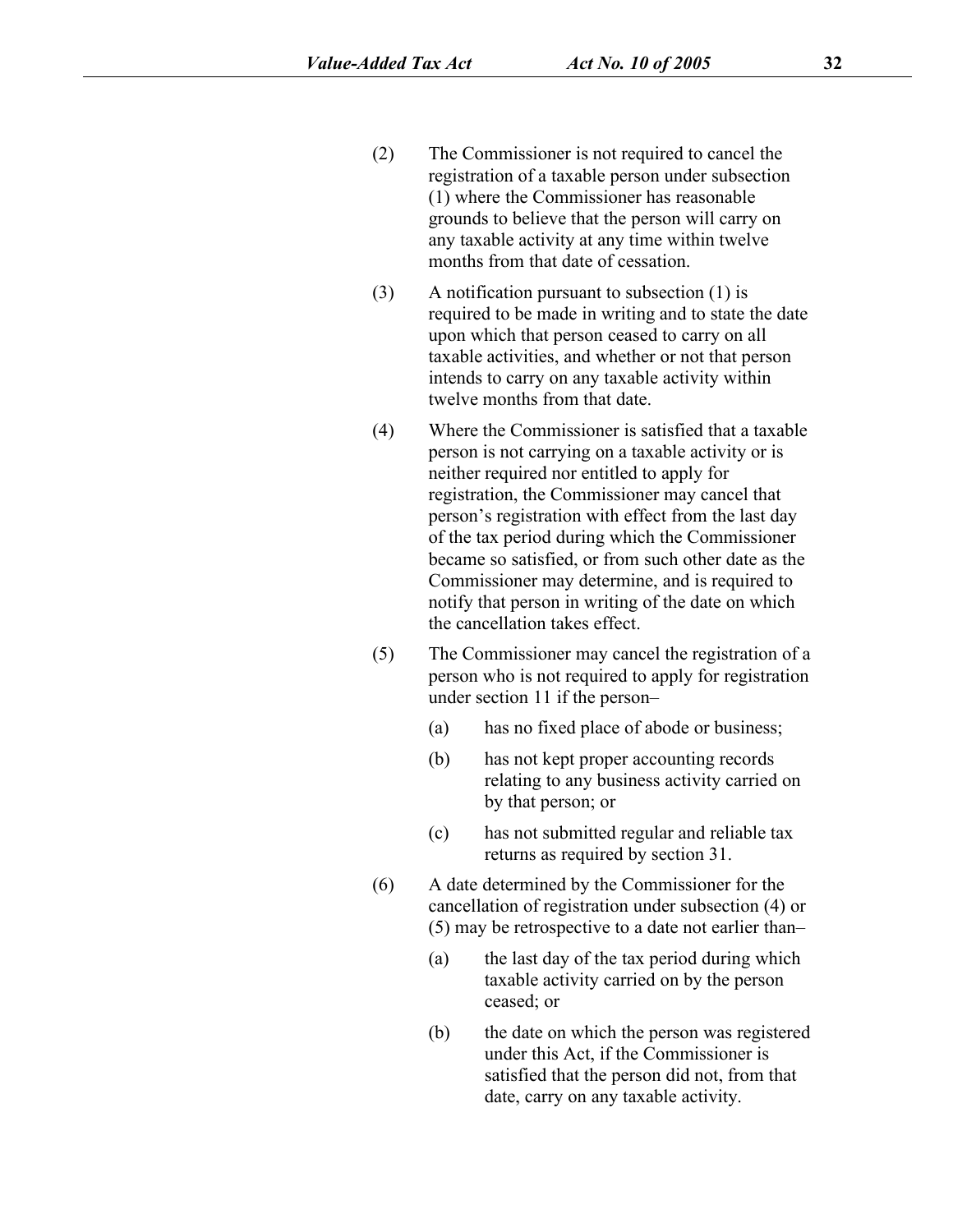- (7) Subject to subsections [\(8\)](s) or [\(9\)](s), a taxable person may apply in writing to the Commissioner to have the person's registration cancelled where, at any time, the value of that person's taxable supplies–
	- (a) in the past twelve months has not been, or
	- (b) in the period of twelve months then beginning will not be,

more than the amount specified under section [11\(1\)](s).

- (8) A person–
	- (a) required to register under section  $11(1)$ who ceases to satisfy the criteria thereunder; or
	- (b) registered as a result of an application under section [11\(5\),](s)

may apply for cancellation of the registration only after the expiration of two years from the date the registration took effect.

- (9) Subsection [\(7\)](s) does not apply to the State, an agency of the State, or a local authority under section  $11(6)$ , to an auctioneer under section  $11(7)$ , or to a promoter of public entertainment under section [11\(8\)](s).
- (10) Where the Commissioner is satisfied that a taxable person who has made an application under subsection [\(7\)](s) or [\(8\)](s) is entitled to have a registration cancelled, the Commissioner is required to cancel the person's registration with effect from the end of the tax period in which the registration is cancelled unless the Commissioner orders the cancellation to take effect at an earlier date.
- (11) Any obligation or liability under this Act, including the obligation to pay tax and lodge returns, of any person in respect of anything done or omitted to be done by that person while the person is a taxable person, is not affected by cancellation of the person's registration.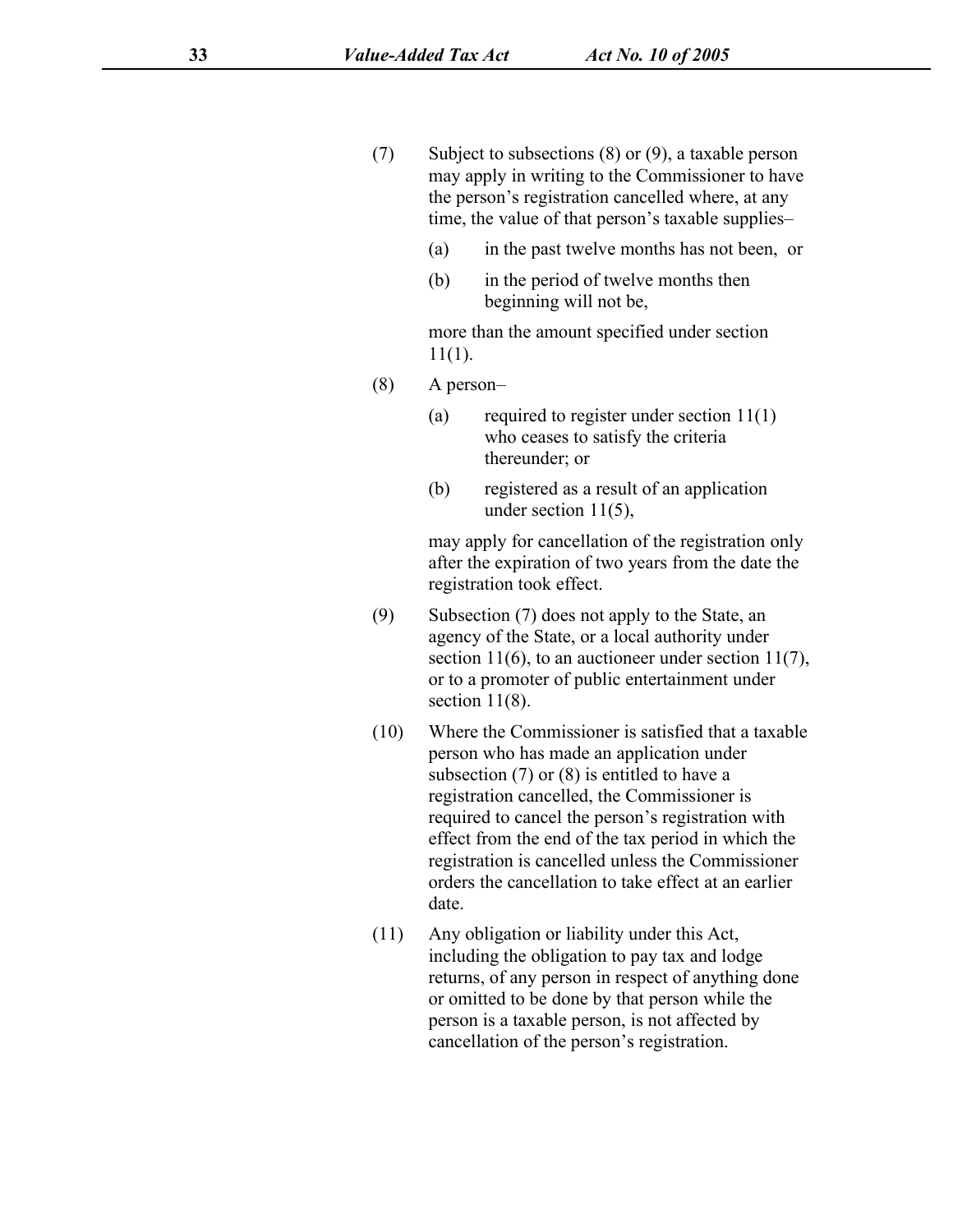- (12) Where the registration of a person is cancelled, the Commissioner is required to remove the person's name and details from the register described in section [12\(8\)](s).
- (13) A person dissatisfied with a decision of the Commissioner under this section to cancel or not to cancel the person's registration may challenge the decision only under [Part](s) X.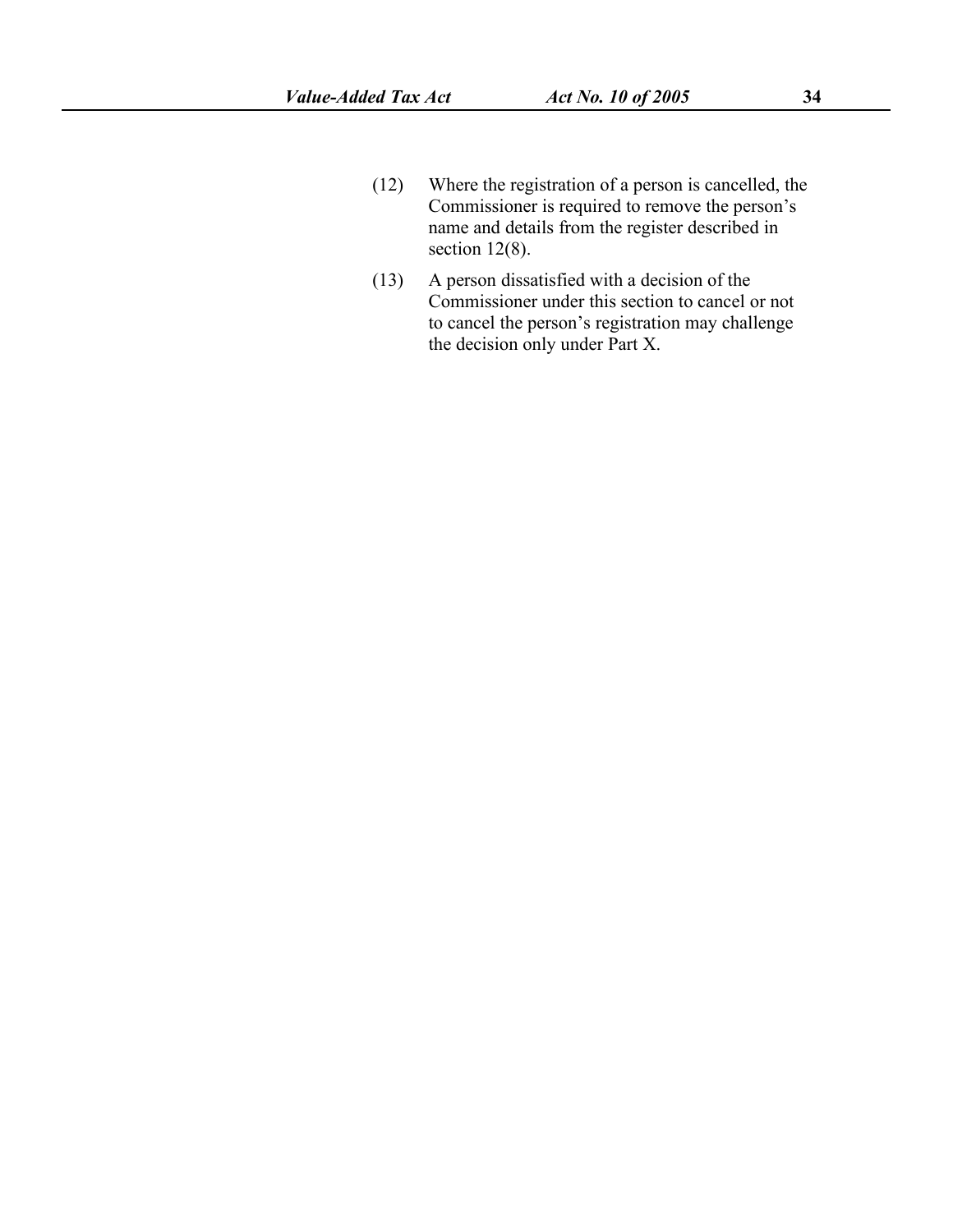| (a)<br>the goods are delivered or made available<br>or the performance of services is<br>completed;<br>(b)<br>an invoice for the supply is issued by the<br>supplier; or<br>any consideration for the supply is<br>(c)                                                                                           |  |  |  |
|------------------------------------------------------------------------------------------------------------------------------------------------------------------------------------------------------------------------------------------------------------------------------------------------------------------|--|--|--|
|                                                                                                                                                                                                                                                                                                                  |  |  |  |
|                                                                                                                                                                                                                                                                                                                  |  |  |  |
| received.                                                                                                                                                                                                                                                                                                        |  |  |  |
| A supply of goods under a credit agreement occurs<br>on the date of commencement of the agreement.                                                                                                                                                                                                               |  |  |  |
| A supply of goods pursuant to a lay-away<br>agreement occurs when the goods are delivered to<br>the purchaser.                                                                                                                                                                                                   |  |  |  |
| A supply of goods or services under section $4(6)$<br>occurs when the goods or services are applied to a<br>different use.                                                                                                                                                                                       |  |  |  |
| A supply of goods under section $4(7)$ occurs when<br>the goods are repossessed, or where the debtor<br>may under any law be reinstated in his rights and<br>obligations under the credit agreement, the day<br>after the last day of any period during which the<br>debtor may under such law be so reinstated. |  |  |  |
| A supply of services under section $4(8)$ occurs<br>when the seller obtains the right to retain any<br>amount paid by the purchaser or when the seller<br>recovers any amount owing by the purchaser under<br>the agreement.                                                                                     |  |  |  |
| A supply for a consideration in money received by<br>the supplier by means of a machine, meter, or<br>other device operated by coin, note, or token<br>occurs when the coin, note, or token is taken from<br>that machine, meter, or other device by or on<br>behalf of the supplier.                            |  |  |  |
| Goods supplied under a rental agreement or<br>services supplied under an agreement that provides<br>for periodic payments are treated as successively<br>supplied for successive parts of the period of the                                                                                                      |  |  |  |
|                                                                                                                                                                                                                                                                                                                  |  |  |  |

## **PART V – Rules Relating to Supplies**

**Time of supply.** 14. (1) Subject to this Act, a supply of goods or services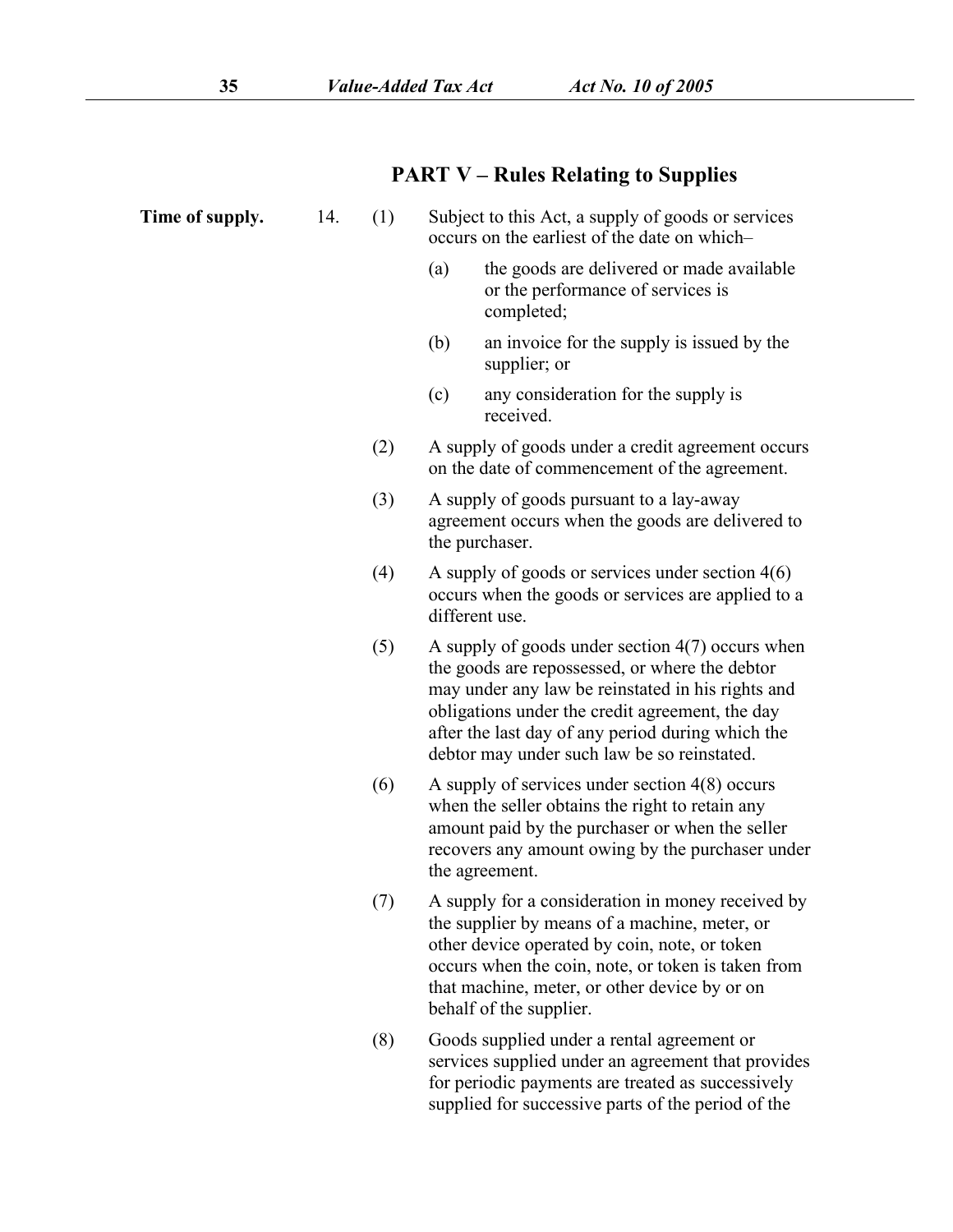agreement, and each of the successive supplies occurs when a payment becomes due or is received, whichever is the earlier.

- (9) Where–
	- (a) goods described under section  $4(1)(a)(iii)$ are supplied; or
	- (b) goods or services are supplied directly in the construction, major reconstruction, manufacture, or extension of a building or engineering work,

and the consideration becomes due and payable in instalments or periodically, the goods or services are treated as successively supplied for each period to which a payment for the goods or services relates and each successive supply occurs when payment in respect of the supply becomes due, or is received, or any invoice relating only to that payment is issued, whichever is the earliest.

- (10) A supply under section [4\(18\)](s) occurs when the supply under section [4\(2\),](s) to which it relates, occurs.
- (11) To the extent that the issuance of a token, voucher, gift certificate, or stamp is a supply under section [4\(19\)](s), the supply occurs when the token, voucher, gift certificate, or stamp is issued.
- (12) The forfeit of a deposit(other than a deposit on a returnable container) is a supply of services when the deposit is forfeited.
- (13) A supply under subsection [4\(21\)](s) occurs at the time the registration is cancelled.

**Place of supply.** 15. (1) Subject to this Act, a supply of goods takes place where the goods are delivered or made available by the supplier or, if the delivery or making available involves the goods being transported, the place where the goods are when the transportation commences.

> (2) A supply of thermal or electrical energy, heating, gas, refrigeration, air conditioning, or water takes place where the supply is received.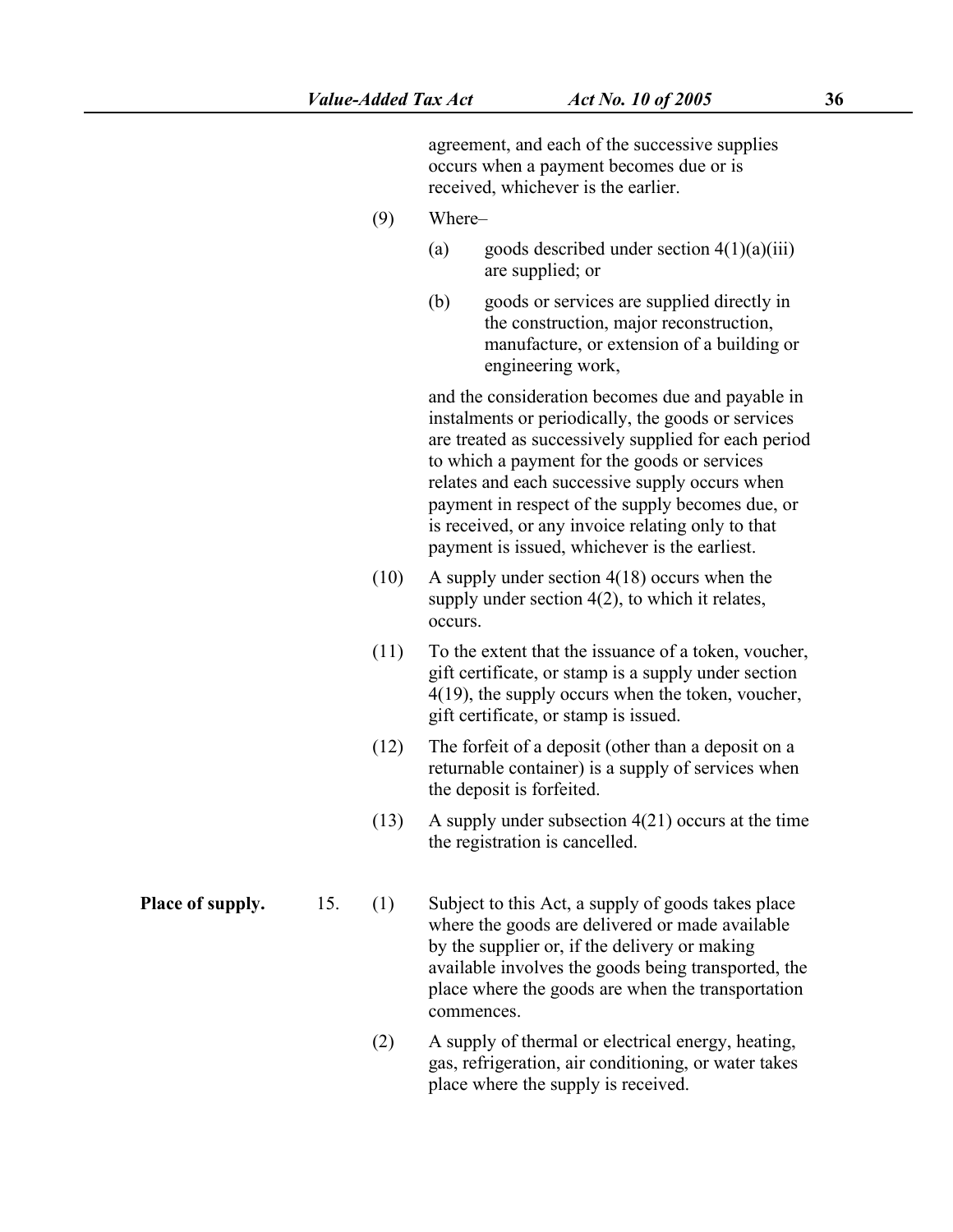- (3) Subject to this section, a supply of services takes place at the location of the supplier's place of business from which the services are supplied.
- (4) The supply of the following goods or services takes place where the recipient uses or obtains the advantage of the goods or services–
	- (a) a transfer or assignment of a copyright, patent, licence, trademark, or similar right;
	- (b) the service of a consultant, engineer, lawyer, architect, or accountant, the processing of data or supplying information, or any similar service;
	- (c) an advertising service;
	- (d) the obligation to refrain from pursuing or exercising taxable activity, employment, or a right described in this subsection;
	- (e) the supply of personnel;
	- (f) the service of an agent in procuring for the agent's principal a service described in this subsection; or
	- (g) the leasing of movable property (other than transport property).
- (5) The supply of cultural, artistic, sporting, educational, or similar activities, or services connected with movable goods, takes place where the service is physically carried out, unless the service is described in subsection [\(4\)](s).
- (6) The supply of services connected with immovable property takes place where the property is located, unless the service is described in subsection [\(4\)](s).
- (7) A supply of services of, or incidental to, transport takes place where the transport occurs, unless the service is described in subsection [\(4\)](s).
- (8) Services that are supplied from a place of business in Guyana and that would be treated as supplied outside Guyana under subsections  $(4) - (7)$  $(4) - (7)$  $(4) - (7)$  are considered as supplied in Guyana and are considered as exported from Guyana for purposes of [Schedule](s) I.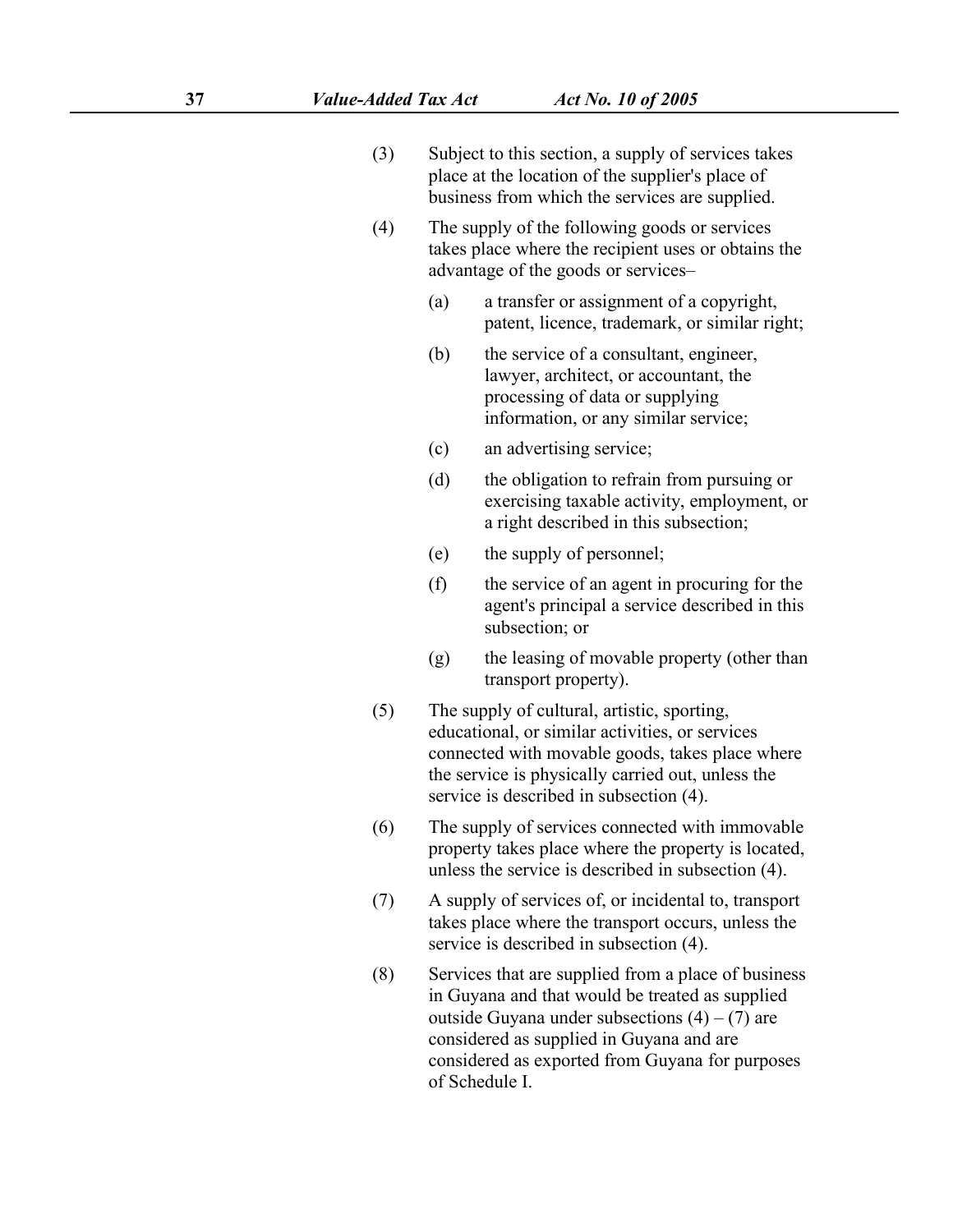- 
- **Value of supply.** 16. (1) Subject to this Act, the value of a supply of goods or services is the amount of the consideration for the supply.
	- (2) Where a portion of the price of a supply represents tax imposed by this Act that is not accounted for separately, the value of the supply is the price reduced by an amount equal to the tax fraction multiplied by that price.
	- (3) Where–
		- (a) a supply is made by a taxable person for no consideration or for a consideration that is less than the fair market value of that supply; and
		- (b) (i) the supplier and the recipient are related persons; or
			- (ii) the recipient is a charitable organization, institution of religious worship, educational institution, old-age home, orphanage, children's home, or institution of a similar nature,

the value of the supply is the fair market value of the supply.

- (4) Where a taxable person makes a supply of goods or services referred to in section 4(6), the value of the supply is the lesser of–
	- (a) the consideration paid or payable by the taxable person for those goods or services; or
	- (b) the fair market value of the supply.
- (5) The Minister may by regulation prescribe rules to determine the value of a supply governed by subsection (4) where the taxable person applies less than the entire goods or services to a different use.
- (6) The value of a supply of goods under a credit agreement is the cash value of the supply.
- (7) Where a debtor makes a supply of goods as a result of the repossession of those goods from the debtor under a credit agreement, the value of the supply is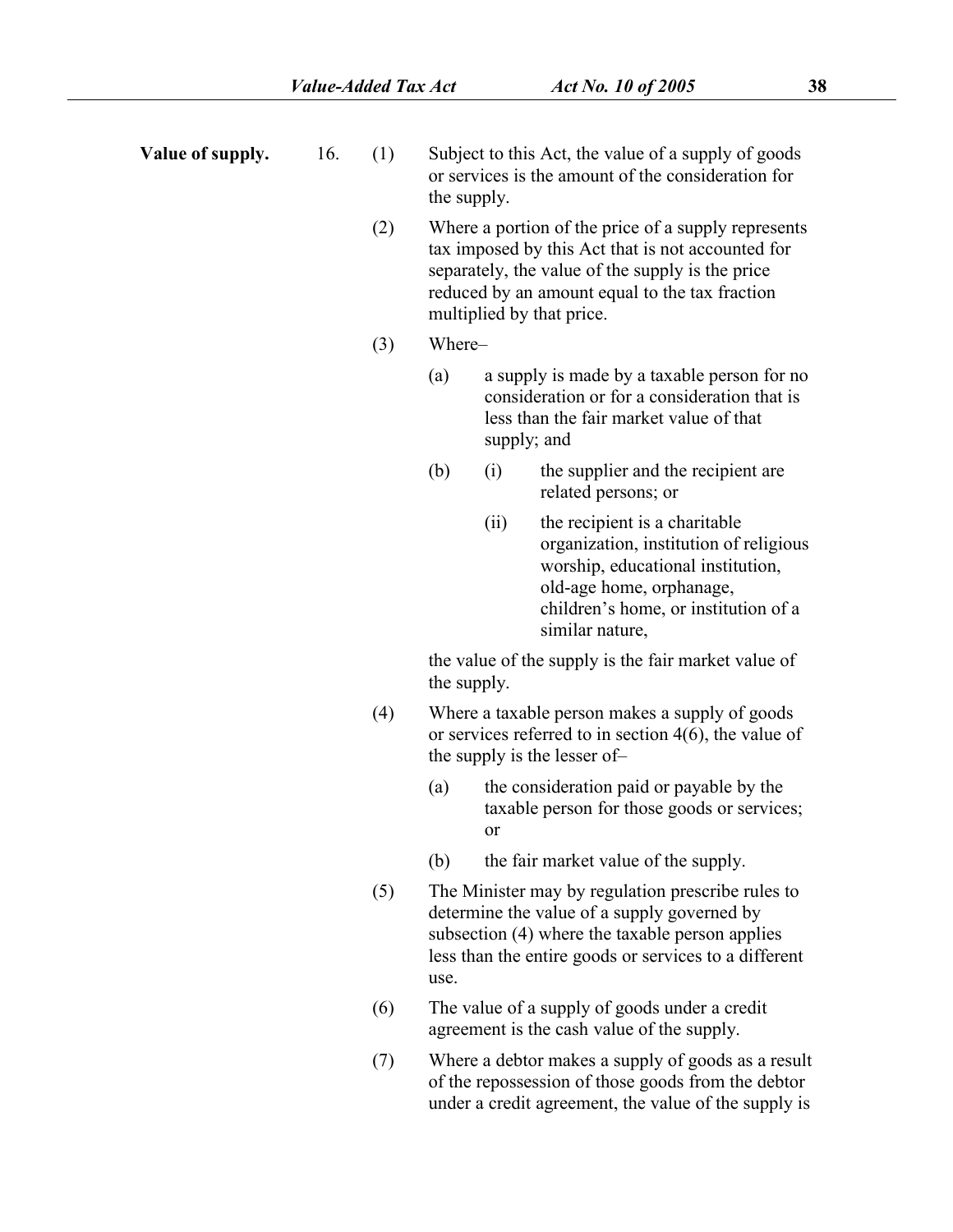an amount equal to the balance of the cash value of the supply of those goods to the debtor that has not been recovered at the time of the supply.

- (8) For purposes of subsection (7), the balance of the cash value of the supply is the amount remaining after deducting from the cash value so much of the sum of the payments made by the debtor under the credit agreement as, on the basis of an apportionment in accordance with the rights and obligations of the parties to such agreement, may properly be regarded as having been made in respect of the cash value of the supply.
- (9) The value of a supply of services under section 4(8) is an amount equal to the amount referred to in that subsection that is retained or recoverable.
- (10) Where the grant of any right to receive goods or services for a monetary value stated on any token, voucher, gift certificate, or stamp is a supply under section 4(19), the value of the supply is an amount equal to the amount by which the consideration exceeds the monetary value of the token, voucher, gift certificate, or stamp.
- (11) Where the holder of a token, voucher, gift certificate, or stamp issued by a taxable person (the issuer) for no consideration surrenders the token, voucher, gift certificate, or stamp to a supplier of goods or services (other than the issuer) in return for a price discount on a taxable supply, the supplier is required to include in the value of the supply of such goods or services the monetary value stated on the token, voucher, gift certificate, or stamp, less the tax fraction of the monetary value.
- (12) For purposes of subsection (11), the monetary value is inclusive of tax.
- (13) Where a taxable supply is not the only matter to which the consideration for the supply relates, the value of the supply is such part of the consideration as is properly attributable to it.
- (14) Except as otherwise provided in this section, if a supply is made for no consideration the value of the supply is nil.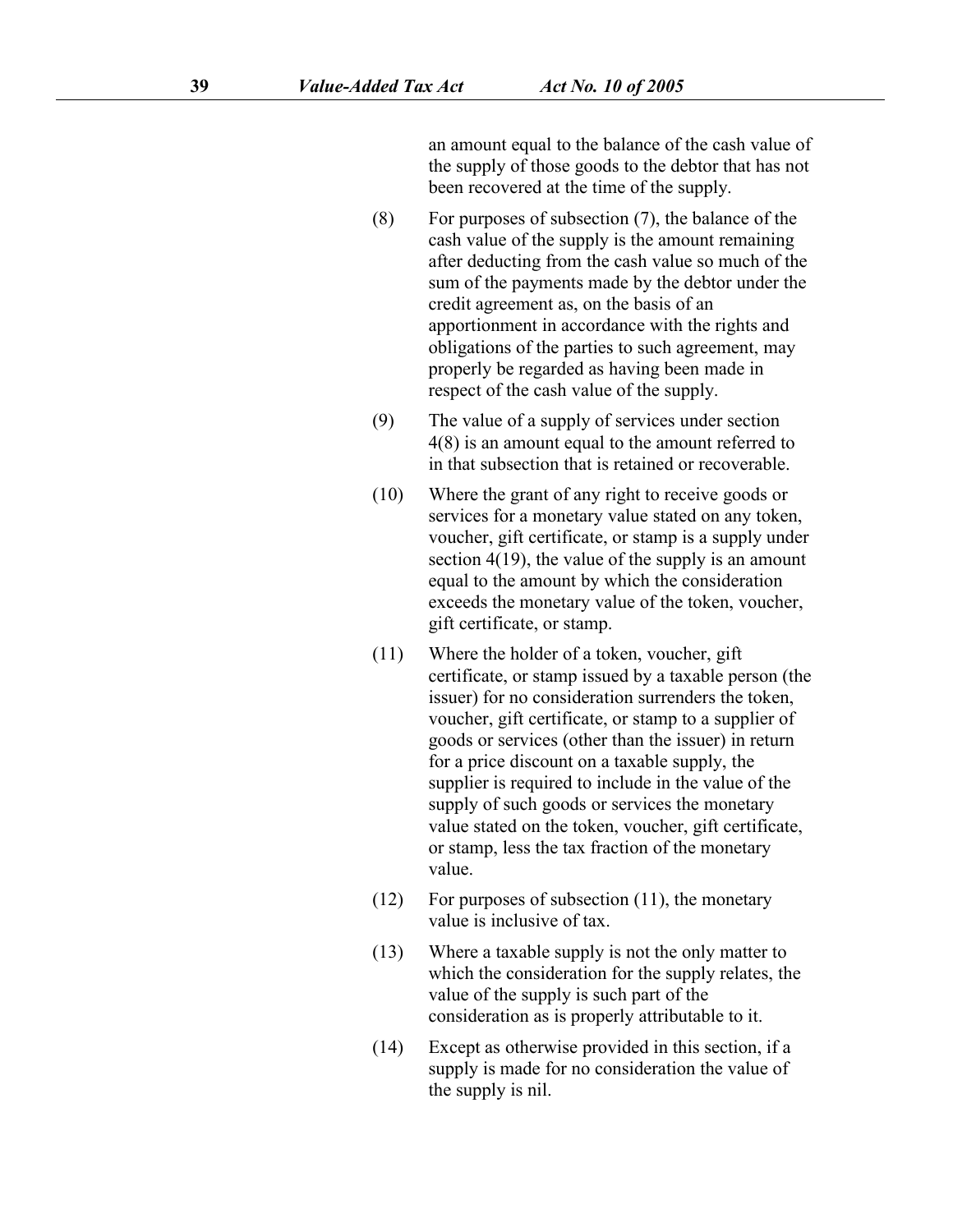|                                                               |     | (15) | The value of a supply of services under section<br>$4(9)$ is the amount received in respect of the bet,<br>reduced by an amount equal to the tax fraction<br>multiplied by the amount received in respect of the<br>bet.                                                                                                                                                                   |
|---------------------------------------------------------------|-----|------|--------------------------------------------------------------------------------------------------------------------------------------------------------------------------------------------------------------------------------------------------------------------------------------------------------------------------------------------------------------------------------------------|
|                                                               |     | (16) | The value of a supply referred to in section $4(18)$ is<br>the consideration for the acquisition of the taxable<br>activity reduced by an amount which bears to the<br>amount of such consideration the same ratio as the<br>intended use or application of the taxable activity<br>for making taxable supplies bears to the total<br>intended use or application of the taxable activity. |
|                                                               |     | (17) | The value of a supply referred to in section $4(21)$ is<br>equal to-                                                                                                                                                                                                                                                                                                                       |
|                                                               |     |      | except as provided in paragraph (b), the fair<br>(a)<br>market value of the goods or services<br>deemed to be supplied; and                                                                                                                                                                                                                                                                |
| Cap. 81:01                                                    |     |      | (b)<br>in the case of capital goods subject to the<br>allowance for depreciation under the<br>Income Tax Act, the undepreciated cost of<br>the goods deemed to be supplied.                                                                                                                                                                                                                |
| Zero-rating.<br>$(2 \text{ of } 2018)$                        | 17. | (1)  | Where, but for this section, a supply of goods or<br>services would be charged with tax under section<br>$9(1)(a)$ , the supply is charged with tax at the rate of<br>zero percent if it is specified in Schedule I.                                                                                                                                                                       |
|                                                               |     | (2)  | Where a taxable person has applied the rate of zero<br>percent to a supply under this section, the taxable<br>person is required to obtain and retain such<br>documentary proof as is acceptable to the<br>Commissioner substantiating the person's<br>entitlement to apply the zero rate to the supply.                                                                                   |
| <b>Exempt supply.</b><br>$(2 \text{ of } 2018)$<br>8 of 2020) | 18. | (1)  | Subject to subsection $(2)$ , a supply of goods or<br>services is an exempt supply if it is specified in<br>Schedule II.                                                                                                                                                                                                                                                                   |
|                                                               |     | (2)  | A supply of goods and services is not an exempt<br>supply if, in the absence of subsection $(1)$ , the<br>supply would be charged with tax at the rate of<br>zero per cent under section 17.                                                                                                                                                                                               |
|                                                               |     |      |                                                                                                                                                                                                                                                                                                                                                                                            |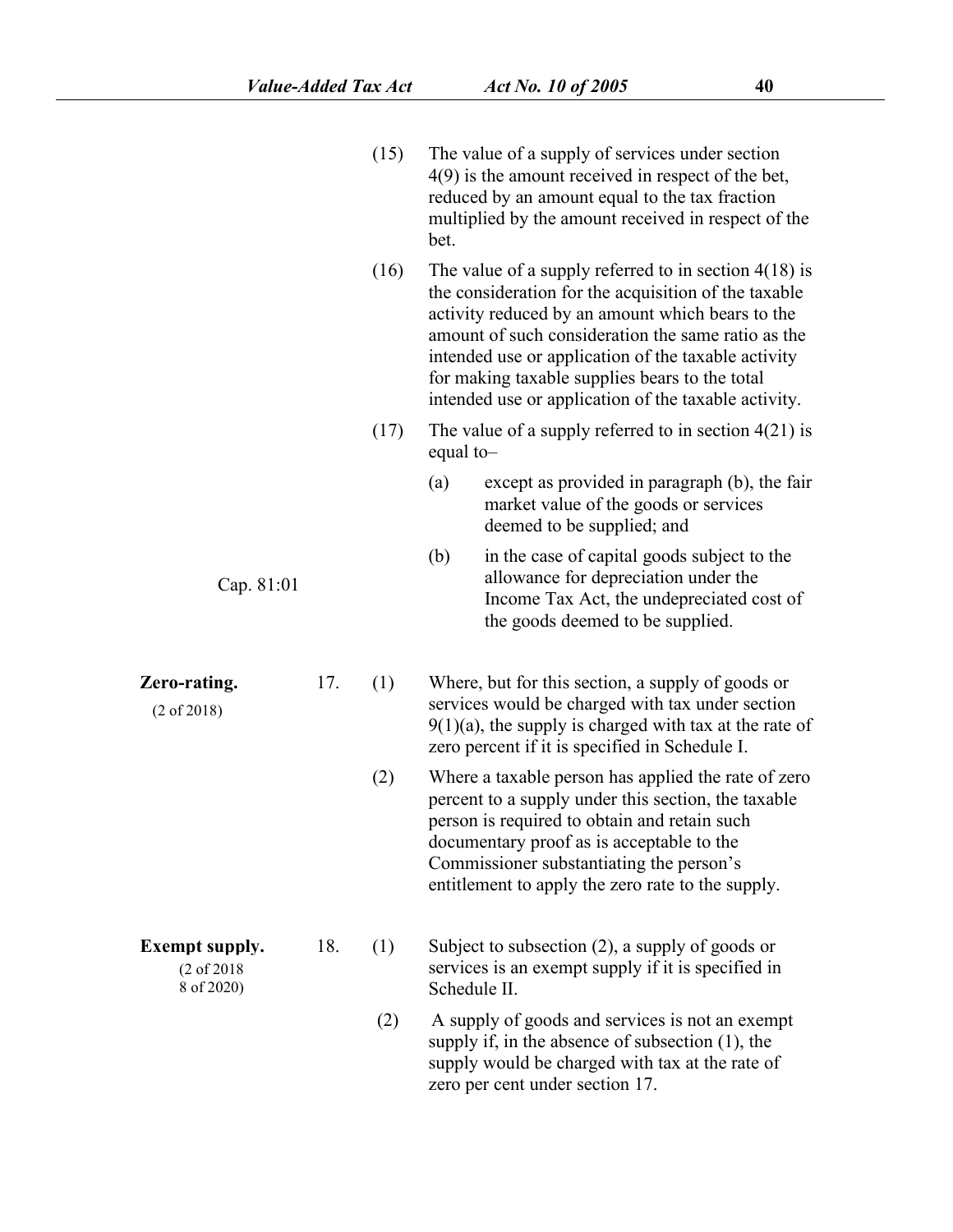## **PART VI – Imports**

| Time of import.<br>Cap. 82:01 | 19. | (1) | An import of goods occurs when the goods are<br>entered for purposes of the Customs Act.                                                                                                                                                                 |
|-------------------------------|-----|-----|----------------------------------------------------------------------------------------------------------------------------------------------------------------------------------------------------------------------------------------------------------|
|                               |     | (2) | An import of services occurs at the time<br>determined by applying section 14 to the import on<br>the basis that the import is a supply of services.                                                                                                     |
| Value of import.              | 20. | (1) | The value of an import of goods is an amount<br>equal to the sum of-                                                                                                                                                                                     |
| Cap. 82:01                    |     |     | (a)<br>the value of the goods for the purposes of<br>customs duty under the Customs Act;                                                                                                                                                                 |
|                               |     |     | the cost of insurance and freight which is<br>(b)<br>not included in the customs value under<br>paragraph (a); and                                                                                                                                       |
|                               |     |     | (c)<br>the amount of any customs duty, excise tax,<br>or any other fiscal charge (other than VAT)<br>payable on the importation of such goods.                                                                                                           |
|                               |     | (2) | Subject to subsection $(3)$ , the value of an import of<br>services is the amount of the consideration for the<br>import.                                                                                                                                |
|                               |     | (3) | Where-                                                                                                                                                                                                                                                   |
|                               |     |     | an import of services is made for no<br>(a)<br>consideration or for a consideration that is<br>less than the fair market value of that<br>import; and                                                                                                    |
|                               |     |     | (b)<br>the supplier and the recipient are related<br>persons,                                                                                                                                                                                            |
|                               |     |     | the value of the import is the fair market value of<br>the import.                                                                                                                                                                                       |
|                               |     | (4) | Where a portion of the price of an import of<br>services represents tax imposed by this Act that is<br>not accounted for separately, the value of the<br>import is the price reduced by an amount equal to<br>the tax fraction multiplied by that price. |
|                               |     |     |                                                                                                                                                                                                                                                          |

**Exempt import.** 21. An import of goods or services is an exempt import if the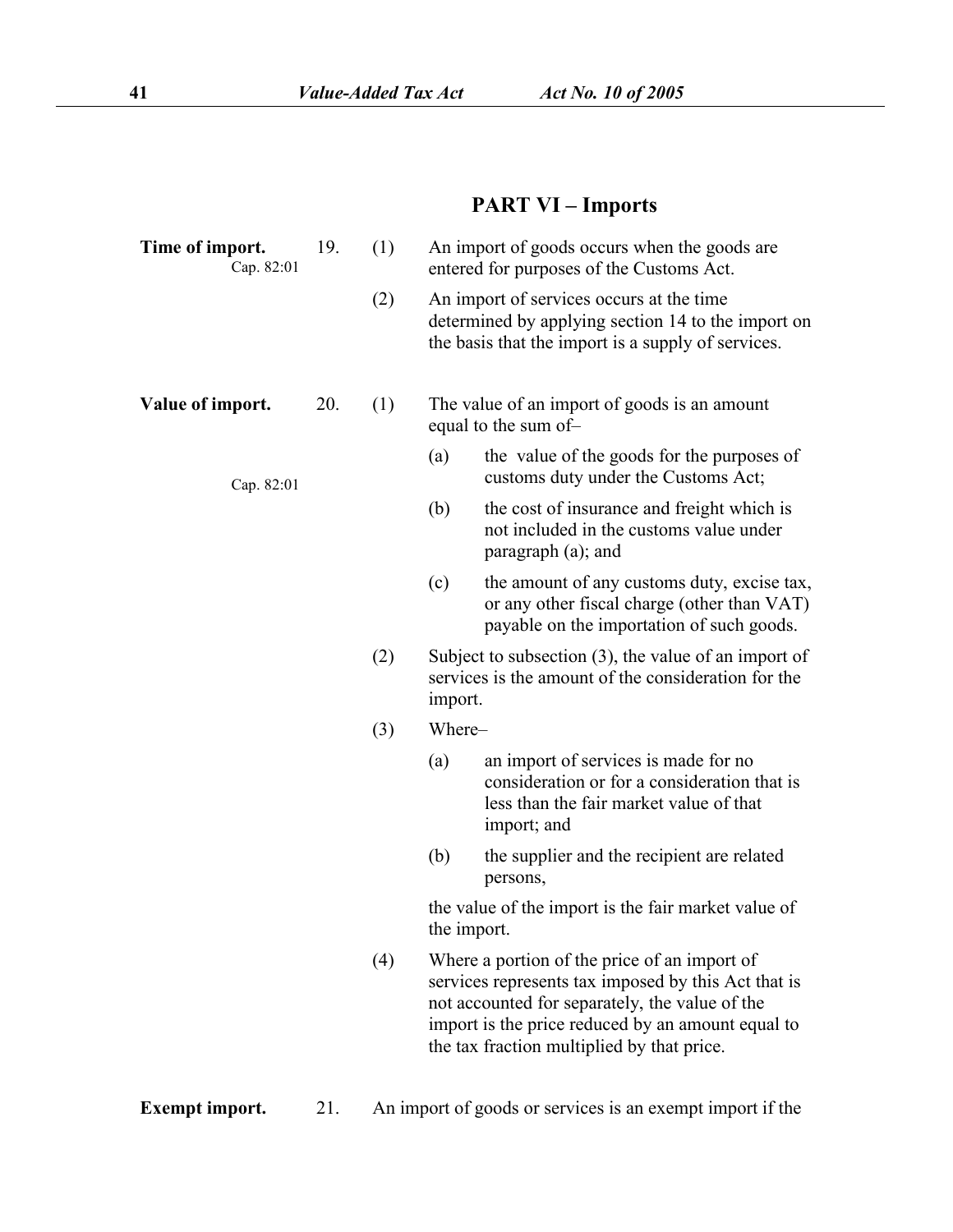import would be a zero-rated supply under section [17](s) or

an exempt supply under section [18](s) if it were a supply of goods or services in Guyana.

**Import declaration and payment of tax.** Where tax is payable on an import of goods, the importer is required, upon entry of the goods, to furnish the Commissioner with an import declaration and pay the tax due on the import in accordance with the arrangements referred to in subsection [\(4\)](s).

- (2) Where tax is payable on an import of services, other than where section [4\(12\)](s) applies, the person liable for the tax under section  $9(2)(c)$  is required to–
	- (a) furnish the Commissioner with an import declaration; and
	- (b) pay the tax due in respect of the import,

within twenty days after the time of the import.

- (3) An import declaration under subsection [\(1\)](s) or [\(2\)](s) shall–
	- (a) be in the form prescribed by the Commissioner;
	- (b) state the information necessary to calculate the tax payable in respect of the import; and
	- (c) be furnished in the manner prescribed by the Commissioner.
- (4) Except where the contrary intention appears, whether in this Act or in regulations made under this Act, the provisions of the Customs Act, relating to the import, transit, coastwise carriage, clearance of goods, and payment and recovery of duty apply, so far as relevant, to the tax charged under this Act on the import of goods, with such exceptions, modifications, and adaptations as the Minister may by regulation prescribe.

Cap. 82:01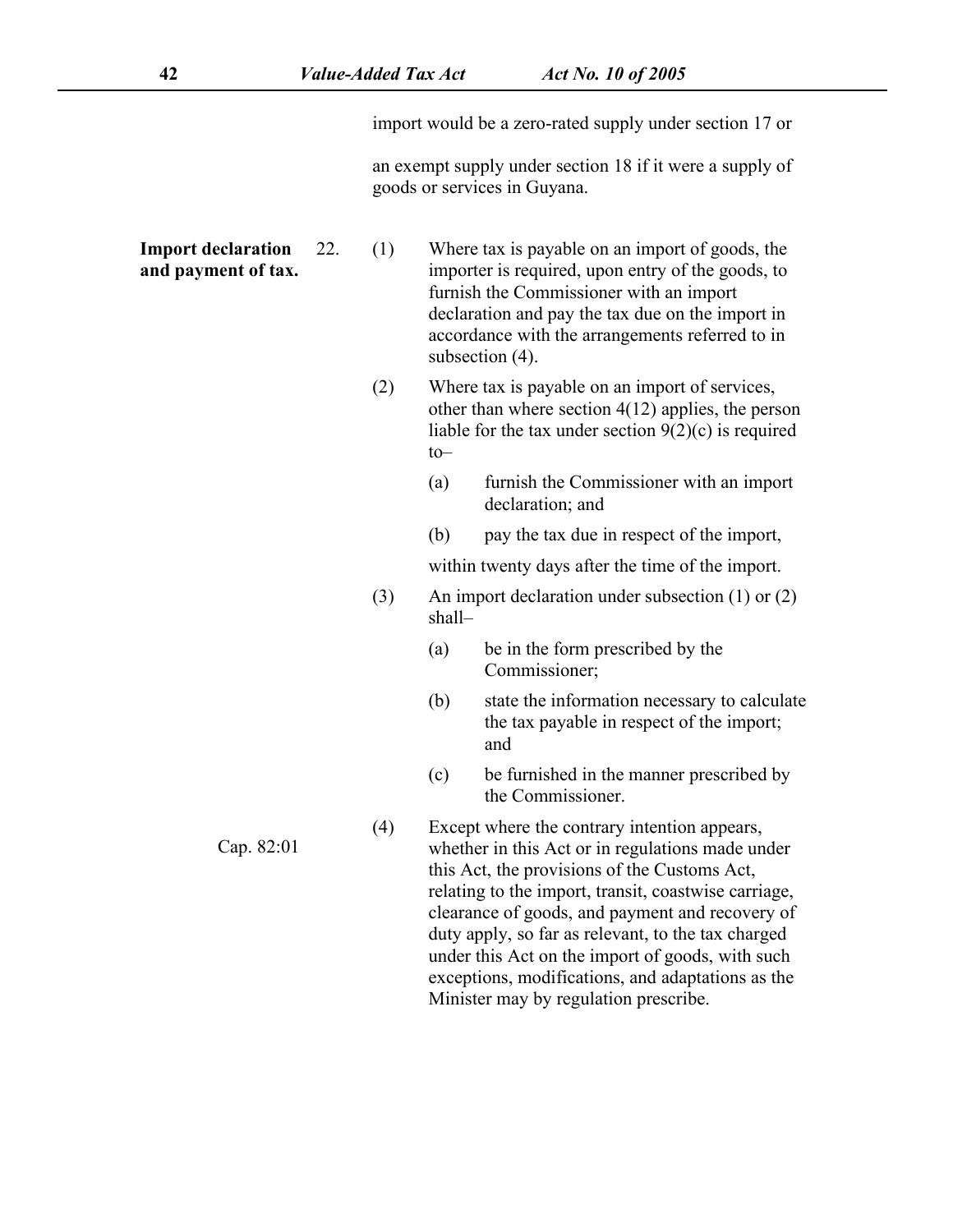# **PART VII – Calculation of Tax Payable**

| Tax payable for tax<br>period. | 23. | (1) | period.     | The tax payable by a taxable person for a tax<br>period in respect of taxable supplies is the total<br>amount of output tax payable by the person in<br>respect of taxable supplies made by the person<br>during the period, less the total input tax credit<br>allowed to the person under section 24 for the |
|--------------------------------|-----|-----|-------------|----------------------------------------------------------------------------------------------------------------------------------------------------------------------------------------------------------------------------------------------------------------------------------------------------------------|
|                                |     | (2) |             | Where the total amount of input tax credit allowed<br>to a taxable person for a tax period under<br>subsection (1) exceeds the total amount of output<br>tax payable by the person for that period, the<br>amount of the excess credit is dealt with in<br>accordance with section 35.                         |
| Input tax credit.              | 24. | (1) | the sum of- | Subject to this section, the total amount of input<br>tax allowed as a credit for purposes of section 23 is                                                                                                                                                                                                    |
|                                |     |     | (a)         | the input tax payable in respect of taxable<br>supplies made to the person during the tax<br>period, and paid in respect of any import of<br>goods by the person during the tax period,<br>where the supply or import is for use in a<br>taxable activity carried on by the person;                            |
|                                |     |     | (b)         | any input tax credit allowed under section<br>26 for the tax period;                                                                                                                                                                                                                                           |
|                                |     |     | (c)         | any input tax to which subsection $(4)$<br>applies for the tax period;                                                                                                                                                                                                                                         |
|                                |     |     | (d)         | an amount equal to the tax fraction of any<br>amount paid during the tax period by the<br>taxable person as a prize or winnings to the<br>recipient of services under section 4(9);                                                                                                                            |
|                                |     |     | (e)         | an amount equal to the tax fraction of any<br>amount paid during the tax period by the<br>taxable person to a supplier in respect of<br>the redemption of a token, voucher, gift<br>certificate, or stamp referred to in section<br>$16(11)$ by the supplier; and                                              |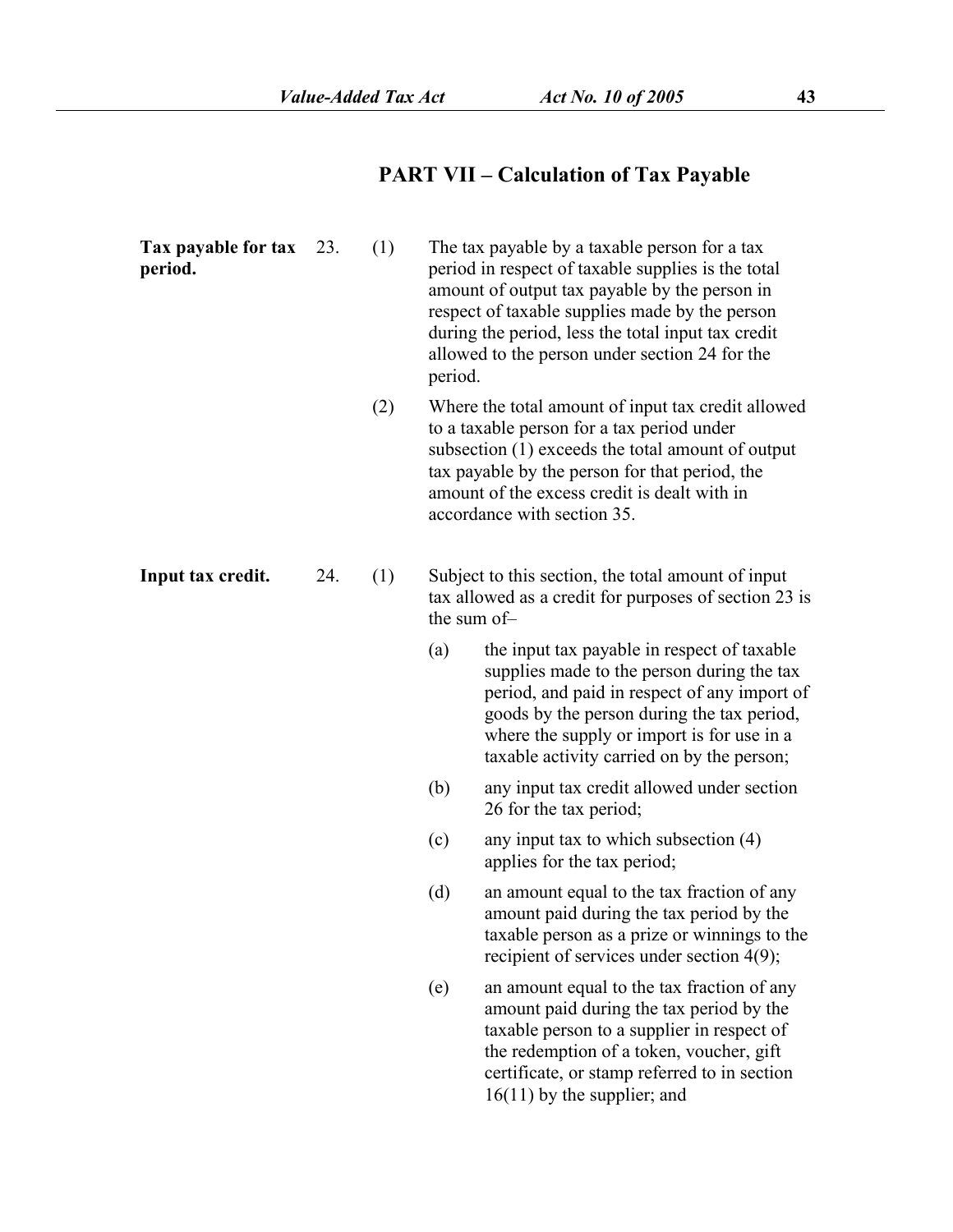- (f) any amount carried forward under section  $35(2)$ .
- (2) Subject to this section, no credit for input tax is allowed in respect of a supply or import unless –
	- (a) a tax invoice, a sales invoice or tax debit or tax credit note, as the case may be, in relation to the supply, has been provided in accordance with sections [28](s) or [29](s) and is held by the taxable person taking the credit at the time a return in respect of the supply is lodged, other than when a tax invoice is not required to be provided; and
	- (b) a bill of entry or validating bill of entry under the Customs Act, or a document issued by the Commissioner evidencing payment of tax in relation to an import that has been delivered in accordance with the Customs Act or this Act and is held by the taxable person taking the credit at the time a return in respect of the import is lodged.
- (3) Where a taxable person doesnot have a tax invoice evidencing the input tax paid, the Commissioner may allow an input tax credit in the tax period in which the credit arises where the Commissioner is satisfied–
	- (a) that the taxable person took all reasonable steps to acquire a tax invoice;
	- (b) that the failure to acquire a tax invoice was not the fault of the taxable person;and
	- (c) that the amount of input tax claimed by the taxable person is correct.
- (4) Subject to subsection [\(5\)](s), a taxable person, in the first tax period in which the person is registered, is allowed a credit for input tax paid or payable by the person in respect of–
	- (a) any taxable supplies of goods, including capital goods, made to the person;and
	- (b) any import of goods, including capital goods, by the person,

prior to becoming registered, to the extent that the

- Cap. 82:01
- Cap. 82:01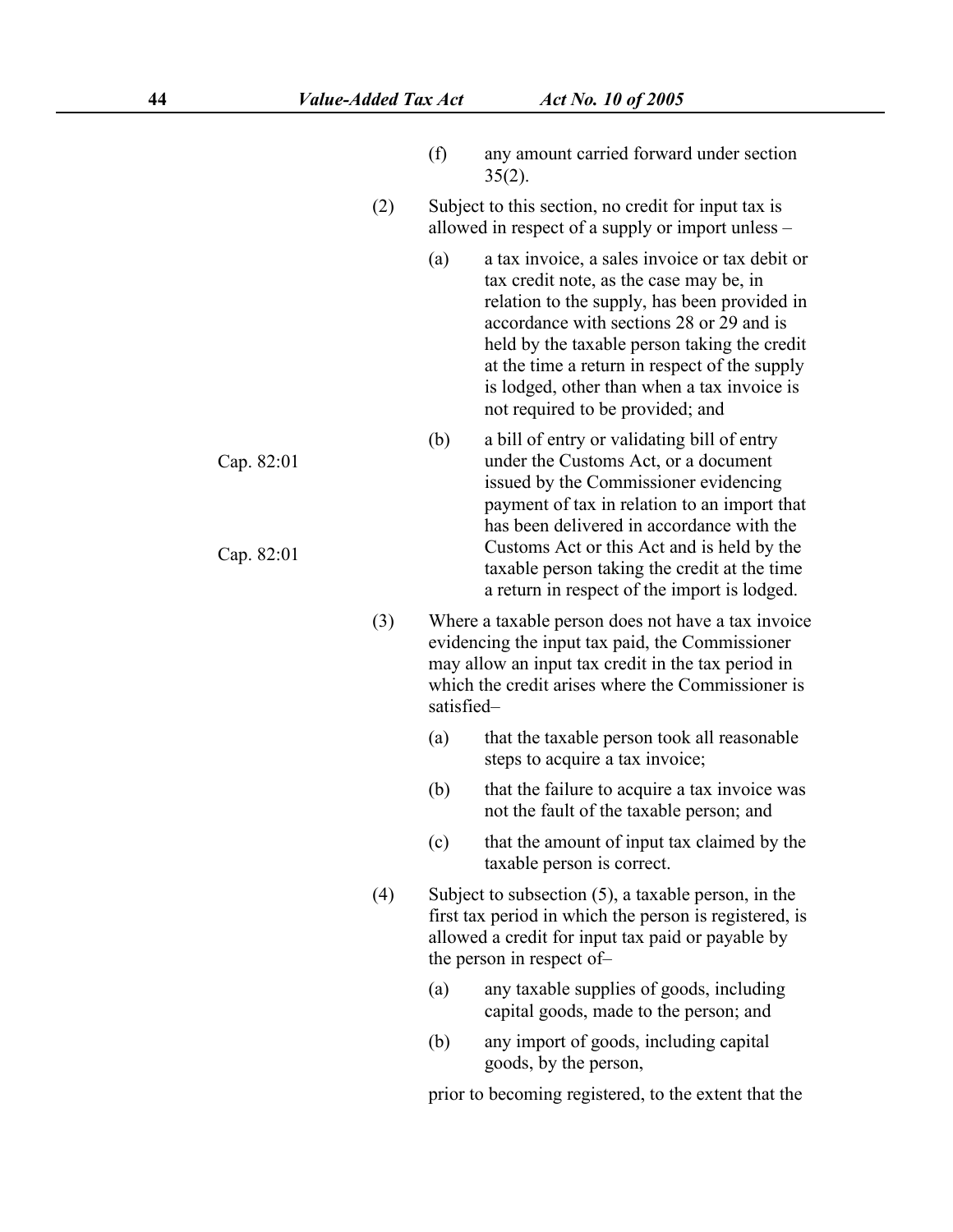goods are for use or re-supply in a taxable activity carried on by the person after registration.

- (5) Subsection [\(4\)](s) applies where–
	- (a) the supply or import occurred not more than three months prior to the date the registration takes effect;
	- (b) the goods are on hand at the date the registration takes effect; and
	- (c) the subsection (2) substantiation requirements are satisfied.

**Input tax credit**  $25.$  (1) **allocation and**

**disallocation and** 25. (1) In this section—<br> **disallowance rules.** <br> **disallowance rules.** beyerages tobacco accommodation amusement beverages, tobacco, accommodation, amusement, recreation, or other hospitality by a taxable person whether directly or indirectly to any person; and

> "passenger vehicle" means a road vehicle, including a double cab vehicle, designed or adapted for the transport of nine or fewer seated persons.

- (2) No amount may be deducted under section [24](s) by a taxable person for input tax paid or payable in respect of–
	- (a) a taxable supply to, or import by, the person of a passenger vehicle, unless the person is in the business of dealing in, or hiring of, such vehicles, and the vehicle was acquired for the purposes of such business;
	- (b) a taxable supply to, or import by, the person of goods or services acquired for the purposes of entertainment or providing entertainment, unless–
		- (i) the person is in the business of providing entertainment and the taxable supply or import relates to the provision of taxable supplies of entertainment in the ordinary course of that business; or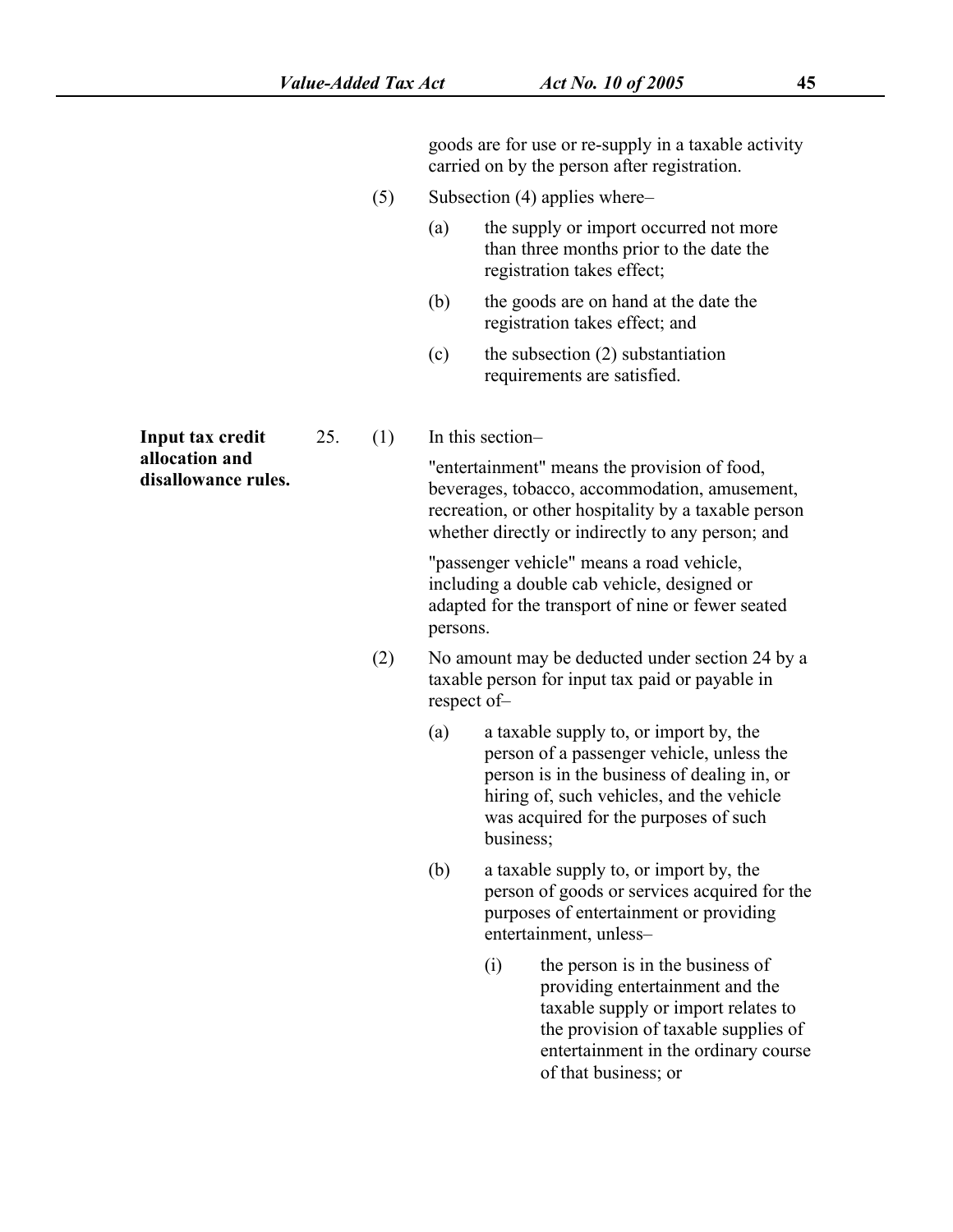- $(i)$  the person is in the business of providing taxable supplies of transportation services and the entertainment is provided to passengers as part of the transportation service; or
	- (c) any fees orsubscriptions paid by the person in respect of membership of any person in a club, association, or society of a sporting, social, or recreational nature.

(3) Subject to subsection [\(5\)](s), where only a part of the supplies made by a taxable person during a tax period are taxable supplies, the amount of the input tax allowed as a credit under section  $24(1)(a)$  for that period is determined as follows–

- (a) in respect of a supply or import received which is directly allocable to the making of taxable supplies, the full amount of input tax payable in respect of the supply or import shall be allowed as a credit;
- (b) in respect of a supply or import received which is directly allocable to the making of exempt supplies, no amount of input tax payable in respect of the supply or import shall be allowed as a credit; or
- (c) in respect of a supply or import received which is used for the making of both taxable and exempt supplies,

the amount calculated according to the following formula–

#### **A** x **B**/**C**

where–

- **A** is the total amount of input tax payable in respect of supplies and imports received during the period for which a credit is allowed under section  $24(1)(a)$ , less the input tax accounted for under paragraphs [\(a\)](s) and [\(b\);](s)
- **B** is the total amount of taxable supplies made by the taxable person during the current month

(2 of 2018)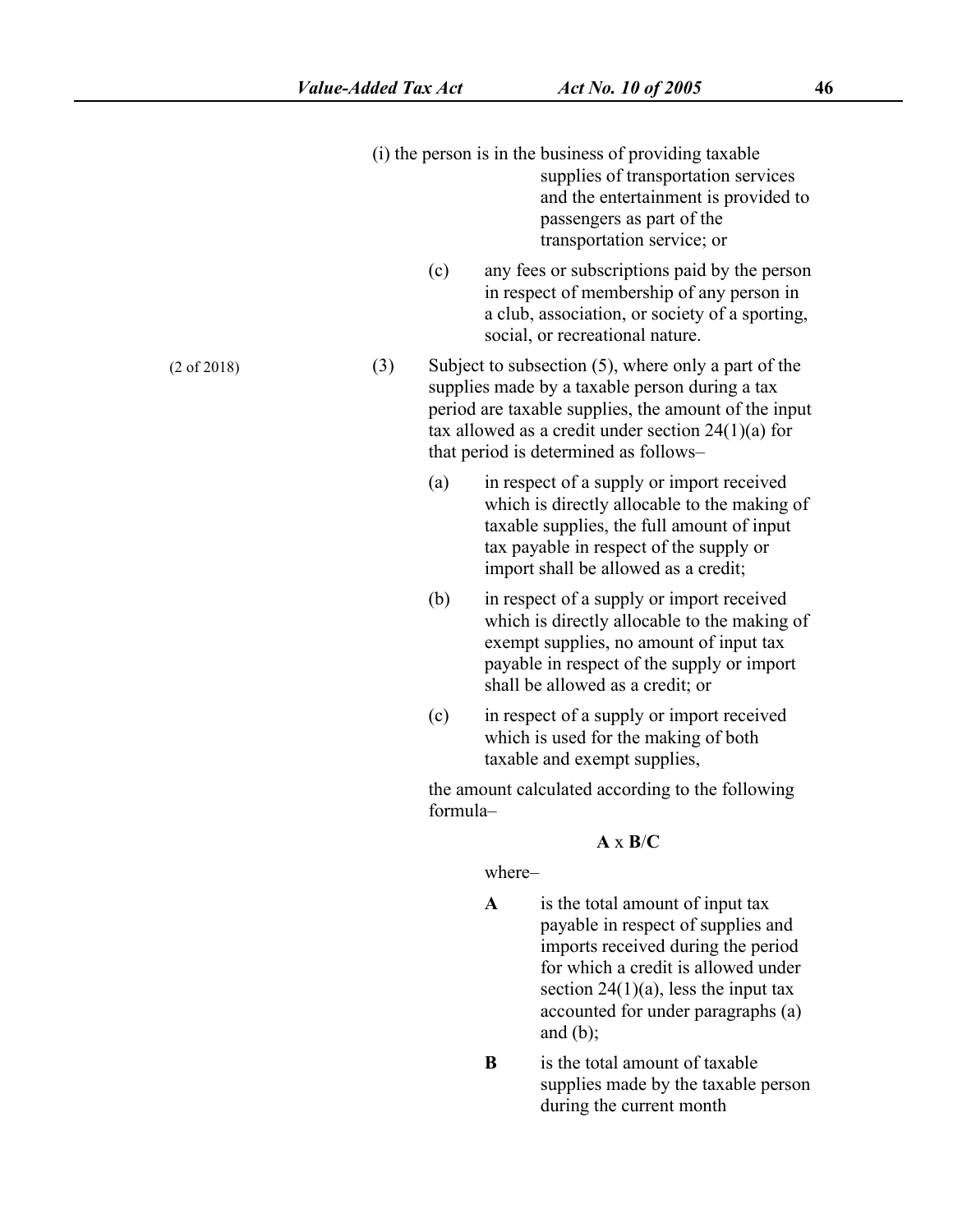one or more of the events described under

|                           |     |     |                         | of the taxable person; and                                                                                                                                                                                                                                                        |
|---------------------------|-----|-----|-------------------------|-----------------------------------------------------------------------------------------------------------------------------------------------------------------------------------------------------------------------------------------------------------------------------------|
|                           |     |     | $\mathbf C$             | is the total amount of all supplies<br>made by the taxable person during<br>the current month of the taxable<br>person.                                                                                                                                                           |
| $(2 \text{ of } 2018)$    |     | (4) |                         | Deleted by No. 2 of 2018.                                                                                                                                                                                                                                                         |
|                           |     | (5) |                         | Where the fraction $B/C$ in subsection (3)(c) is<br>more than 0.90, the taxable person may deduct the<br>total amount of input tax on supplies and imports<br>described in that paragraph.                                                                                        |
|                           |     | (6) |                         | Notwithstanding subsection (3), where a taxable<br>person makes both taxable and exempt supplies<br>during a tax period, the Commissioner may<br>determine the amount of input tax allowed for the<br>tax period on such other basis as the<br>Commissioner considers reasonable. |
|                           |     | (7) |                         | A taxable person dissatisfied with a decision of the<br>Commissioner under subsection (6) may challenge<br>the decision only under Part X.                                                                                                                                        |
| Post-sale<br>adjustments. | 26. | (1) | by a registered person- | This section applies where, in relation to a supply                                                                                                                                                                                                                               |
|                           |     |     | (a)                     | the supply is cancelled;                                                                                                                                                                                                                                                          |
|                           |     |     | (b)                     | the taxation of the supply changes because<br>the nature of the supply is fundamentally<br>varied or altered;                                                                                                                                                                     |
|                           |     |     | (c)                     | the previously agreed consideration for the<br>supply is altered, whether due to an offer of<br>a discount or for any other reason; or                                                                                                                                            |
|                           |     |     | (d)                     | the goods or services or part thereof are<br>returned to the supplier.                                                                                                                                                                                                            |
|                           |     | (2) |                         | Subsection (1) applies only where the registered<br>person making the supply has-                                                                                                                                                                                                 |
|                           |     |     | (a)                     | provided a tax invoice in relation to the<br>supply and the amount shown on the                                                                                                                                                                                                   |
|                           |     |     |                         | invoice as the tax charged on the supply is<br>incorrect as a result of the occurrence of                                                                                                                                                                                         |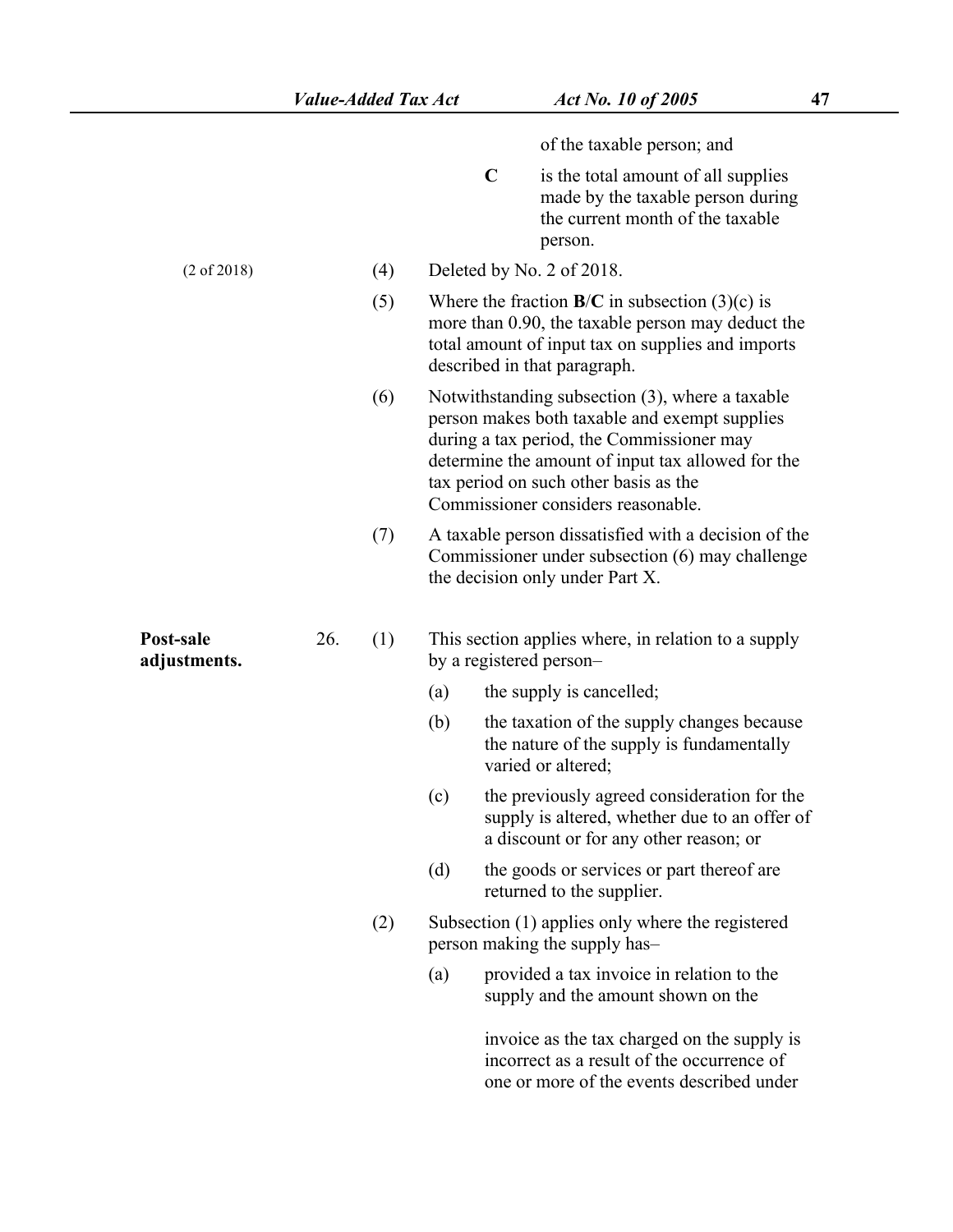subsection  $(1)(a) - (d)$  $(1)(a) - (d)$  $(1)(a) - (d)$ ; or

- (b) lodged a return for the tax period in which the supply occurred and has accounted for an incorrect amount of output tax on that supply as a result of the occurrence of one or more of the events described under
- subsection (1)[\(a\)](s) [\(d\)](s).<br>(3) Where subsection (1) applies, the registered person making the supply is required to make an adjustment as specified under subsection [\(4\)](s) or [\(6\)](s).
- (4) Where the output tax properly chargeable in respect of the supply exceeds the output tax actually accounted for by the registered person (the supplier), the amount of the excess is deemed to be output tax charged by the supplier in relation to a taxable supply made in the tax period in which the event referred to in subsection [\(1\)](s) occurred.
- (5) For purposes of section [23,](s) where a registered person issues a tax debit note to rectify the output tax charged to a registered recipient in the circumstances specified under subsection [\(4\),](s) the additional tax specified in the tax debit note is deemed to be input tax payable by the registered recipient in the tax period in which the tax debit note is received.
- (6) Subject to subsection [\(8\)](s), where the output tax actually accounted for by the registered person exceeds the output tax properly chargeable in relation to the supply, the registered person is allowed an input tax credit under section [24](s) for the amount of the excess in the tax period in which the event referred to in subsection [\(1\)](s) occurred.
- (7) Where a supplier issues a tax credit note to rectify the output tax charged to the recipient who is a registered person in the circumstances specified under subsection [\(6\)](s), the additional tax specified in the tax credit note is treated as output tax payable by the recipient in respect of a taxable supply made by the recipient in the tax period in which the tax credit note is received.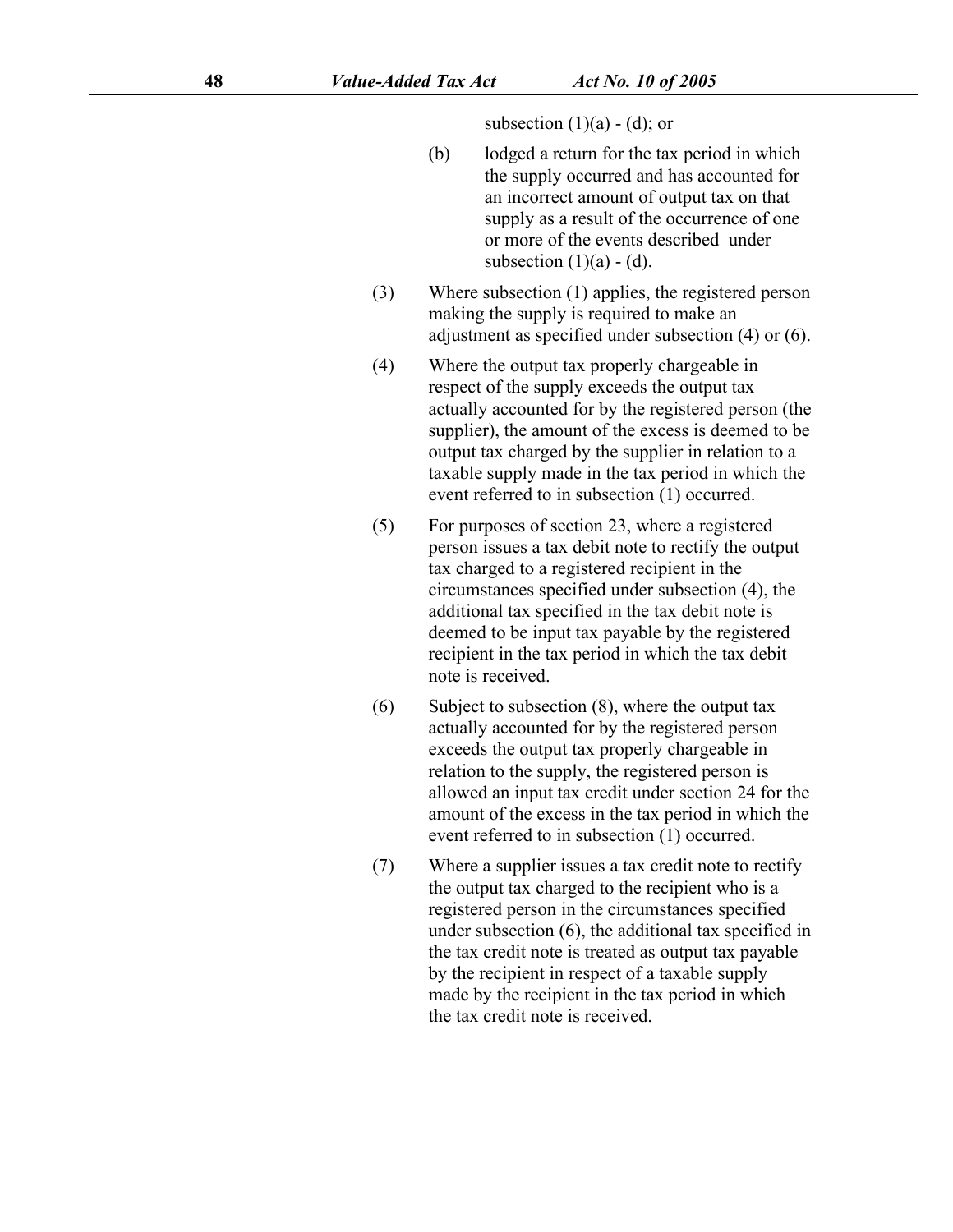(8) Where the supply has been made to a person who is not a registered person, a credit under subsection [\(6\)](s) is not allowed, unless the amount of the excess tax has been repaid to the recipient of the supply, whether in cash or as a credit against an amount owing to the registered person by the recipient.

A person who fails to pay tax by the due date for payment under section [42](s) is liable for interest at the rate specified in paragraph [2](s) of [Schedule](s) IV on the amount unpaid, calculated from the date on which the payment was due until the date on which payment was made.<br>(2) Interest under subsection [\(1\)](s) is calculated as

- simple interest for each month, or part of a month, during which it remains unpaid.
- (3) Interest paid by a person under subsection [\(1\)](s) shall be refunded to the person to the extent that the tax to which it relates is subsequently determined not to have been due and payable.
- $(4)$  The provisions of this Act relating to the payment, collection and recovery of tax apply to any interest charged under this section as if the interestwere tax due under this Act.
- (5) Where good cause is shown, in writing, by the person liable to interest charged under this section, the Commissioner may remit in whole or part any interest payable.
- **Tax** invoices and 28. (1) Subject to subsection (2), a registered person, **sales invoices.** 28. [\(2\)](s)  $\alpha$  referred to as the "registered supplier", making a referred to as the "registered supplier", making a taxable supply to a person, referred to as the "recipient", is required to provide the recipient with an original tax invoice for the taxable supply containing such particulars as specified in paragraph [1](s) of [Schedule](s) III.
	- (2) A registered supplier making a taxable supply is authorized to issue a sales invoice in lieu of a tax invoice if the total consideration for the taxable supply is in cash and does not exceed the amount specified in paragraph [3](s) of [Schedule](s) IV.

**Interest on unpaid** 27. (1) **tax.** (7 of 2019)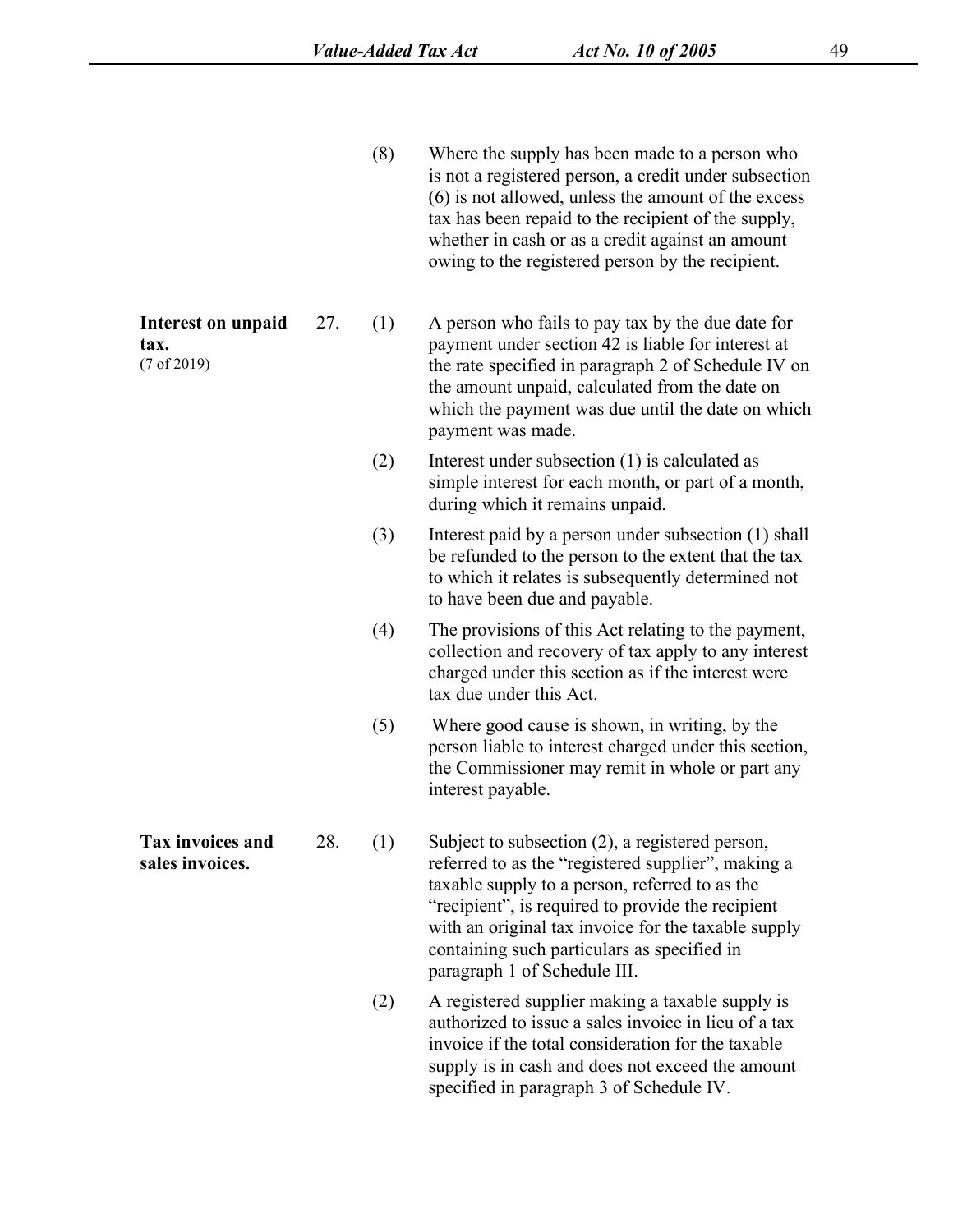- (3) A person is prohibited from providing a tax invoice in circumstances other than those specified under this section.
- (4) Subject to subsection [\(6\)](s), a registered supplier shall issue only one tax invoice for each taxable supply.
- (5) Where, within forty daysafter the date of a supply, a registered recipient who has not received a tax invoice as required by subsection  $(1)$  requests the registered supplier, in writing, to provide a tax invoice in respect of the taxable supply, the supplier is required to comply with the request within ten days after receiving it.
- (6) Where a registered recipient claims to have lost the original tax invoice for a taxable supply, the registered supplier may provide a copy clearly marked "copy."
- **Tax** credit and 29. (1) Where a tax invoice has been issued in the **Tax credit and** 29. (1) Where a tax invoice has been issued in the debit notes.<br>
debit notes. **debit notes** circumstances specified under section [26\(2\)\(a\)](s) and the amount shown as tax charged in that tax invoice exceeds the tax properly chargeable in respect of the supply, the registered person making the supply is required to provide a registered recipient of the supply with a tax credit note containing the particulars specified in paragraph [2](s) of [Schedule](s) III.
	- (2) A person may not provide a tax credit note in any circumstances other than those specified under subsection  $(1)$ .
	- (3) Where a tax invoice has been issued in the circumstances specified under section [26\(2\)\(a\)](s) and the tax properly chargeable in respect of the supply exceeds the amount shown as tax charged in that tax invoice, the registered person making the supply is required to provide a registered recipient of the supply with a tax debit note containing the particulars specified in paragraph [3](s) of [Schedule](s) III.
	- (4) A person may not provide a tax debit note in any circumstances other than those specified under subsection [\(3\)](s).
	- (5) A registered person may issue only one tax credit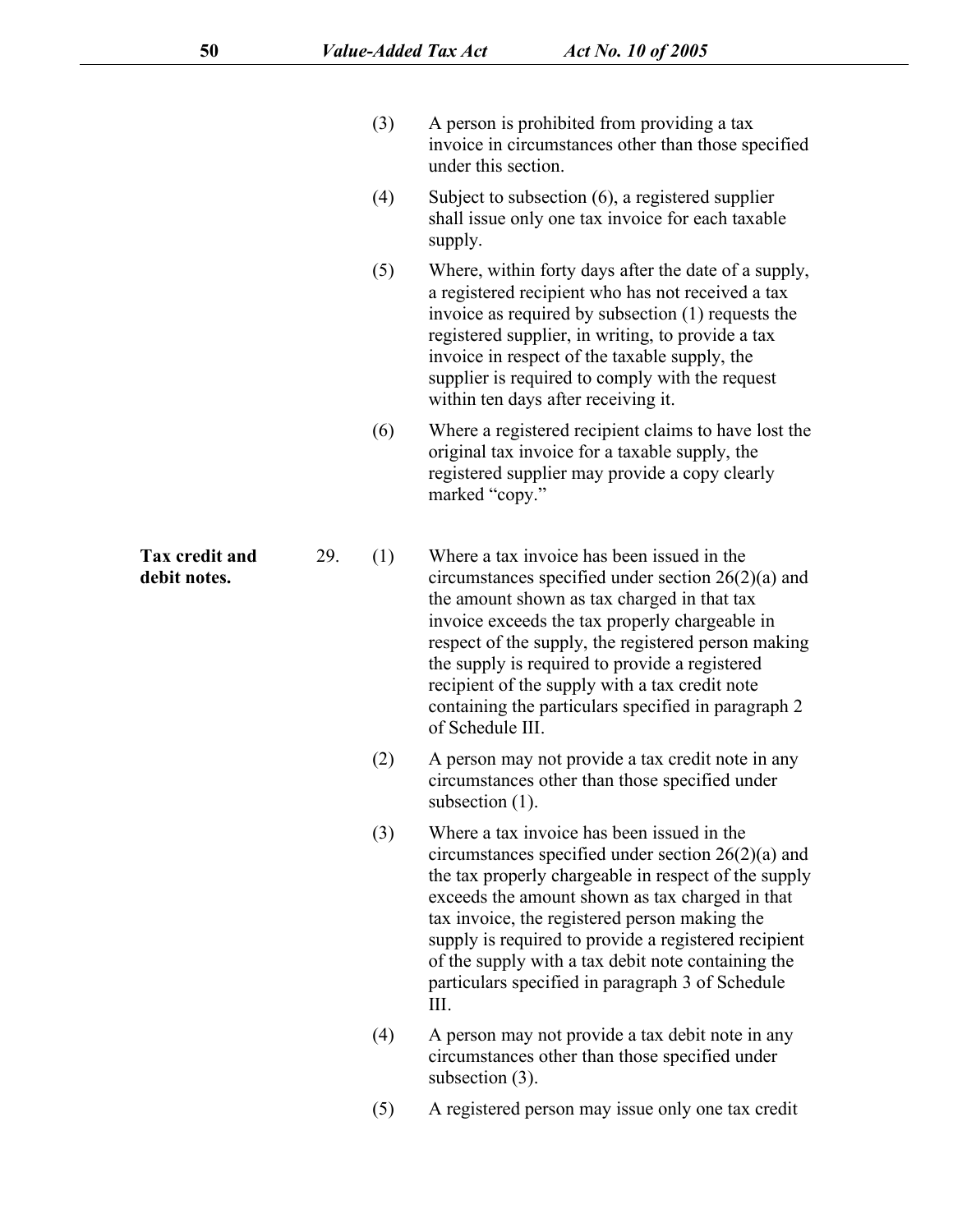note or tax debit note for the amount of the excess stated in subsections [\(1\)](s) and [\(3\)](s) respectively.

(6) Notwithstanding the provisions of this section, where a registered person claims to have lost the original tax credit note or tax debit note, the registered person who made the supply may provide a copy clearly marked "copy".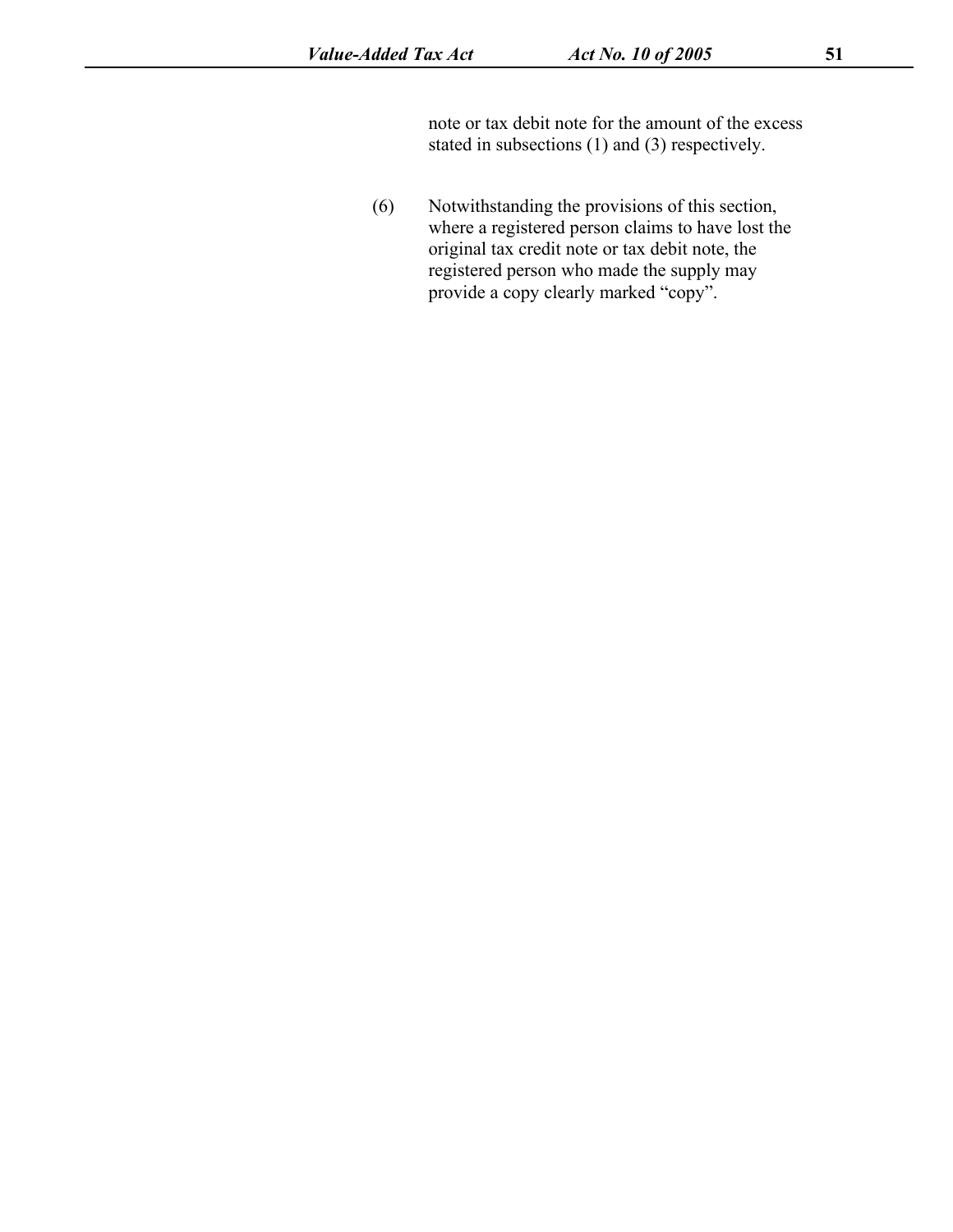# **Tax Administration Provisions**

### **PART VIII – Tax Period, Returns and Assessments**

| Tax period.                 | 30.  |      | The Minister may, by regulations, authorise a<br>different tax period for specific categories or<br>classes of taxable persons.                                                                                                                                                                                                                                                                                                            |
|-----------------------------|------|------|--------------------------------------------------------------------------------------------------------------------------------------------------------------------------------------------------------------------------------------------------------------------------------------------------------------------------------------------------------------------------------------------------------------------------------------------|
| Returns.<br>(7 of 2019)     | 31.  | (1)  | Every taxable person is required to lodge a tax<br>return for each tax period with the Commissioner<br>within fifteen days after the end of the period,<br>whether or not tax is payable in respect of that<br>period.                                                                                                                                                                                                                     |
|                             |      | (2)  | A tax return is required to-                                                                                                                                                                                                                                                                                                                                                                                                               |
|                             |      |      | be in the form prescribed by the<br>(a)<br>Commissioner;                                                                                                                                                                                                                                                                                                                                                                                   |
|                             |      |      | state the information necessary to calculate<br>(b)<br>the tax payable in accordance with section<br>23 for the period; and                                                                                                                                                                                                                                                                                                                |
|                             |      |      | be lodged in the manner prescribed by the<br>(c)<br>Commissioner.                                                                                                                                                                                                                                                                                                                                                                          |
|                             |      | (3)  | In addition to or instead of any return required<br>under this Act, the Commissioner may by notice in<br>writing require a person, whether or not a taxable<br>person, to lodge with the Commissioner, whether<br>on that person's own behalf or as agent or trustee<br>of another person, such fewer, additional, or other<br>returns in the prescribed form as and when<br>required by the Commissioner for the purposes of<br>this Act. |
|                             |      | (3A) | A tax return may be filed electronically in the<br>manner and form determined by the<br>Commissioner.                                                                                                                                                                                                                                                                                                                                      |
| <b>Electronic filing of</b> |      | (4)  | A person dissatisfied with a decision of the<br>Commissioner under subsection (3) may challenge<br>the decision only under Part X.                                                                                                                                                                                                                                                                                                         |
| returns                     | 31A. |      | (1) For the purposes of this Act, lodging of a tax return                                                                                                                                                                                                                                                                                                                                                                                  |
| $(2 \text{ of } 2018)$      |      |      |                                                                                                                                                                                                                                                                                                                                                                                                                                            |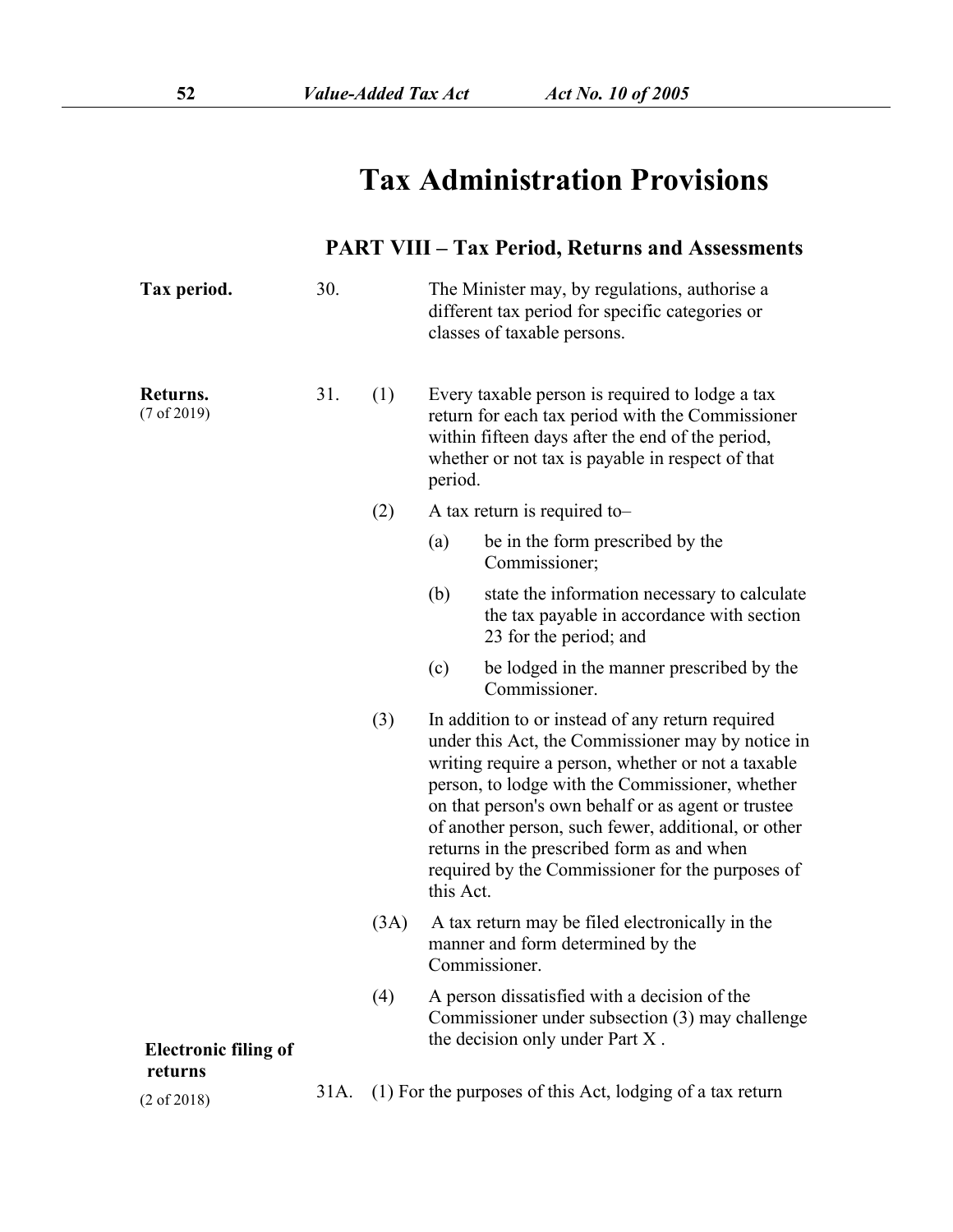shall include the electronic filing of tax returns by the use of electronic media.

(2) A return of income filed electronically shall be deemed to be a return filed with the Commissioner- General on the day the Commissioner-General acknowledges receipt of it.

**Extension of time.** 32. (1) Upon application in writing by a person, the

Commissioner may, where good cause is shown by the person, extend the period within which a return

required under section [31](s) is to be lodged.

- (2) The granting of an extension of time under subsection [\(1\)](s) does not alter the due date for payment of tax under section [42.](s)
- (3) A person dissatisfied with a decision of the Commissioner under subsection [\(1\)](s) may challenge the decision only under [Part](s) X.

**Assessments.** 3 of 2017

 $(1)$  Where–

- (a) a person fails to lodge a return as required by section [31](s) or fails to furnish an import declaration as required by section [22\(1\)](s) or  $(2);$  $(2);$
- (b) the Commissioner is not satisfied with a return or import declaration furnished by a person;
- (c) the Commissioner has reason to believe that a person will become liable for the payment of an amount of tax but is unlikely to pay such amount;
- (d) a person, other than a taxable person, supplies goods or services and represents that tax is charged on the supply;
- (e) a taxable person supplies goods or services and the supply is not a taxable supply or is a taxable supply charged with tax at the rate of zero percent and, in either case, the taxable person represents that a positive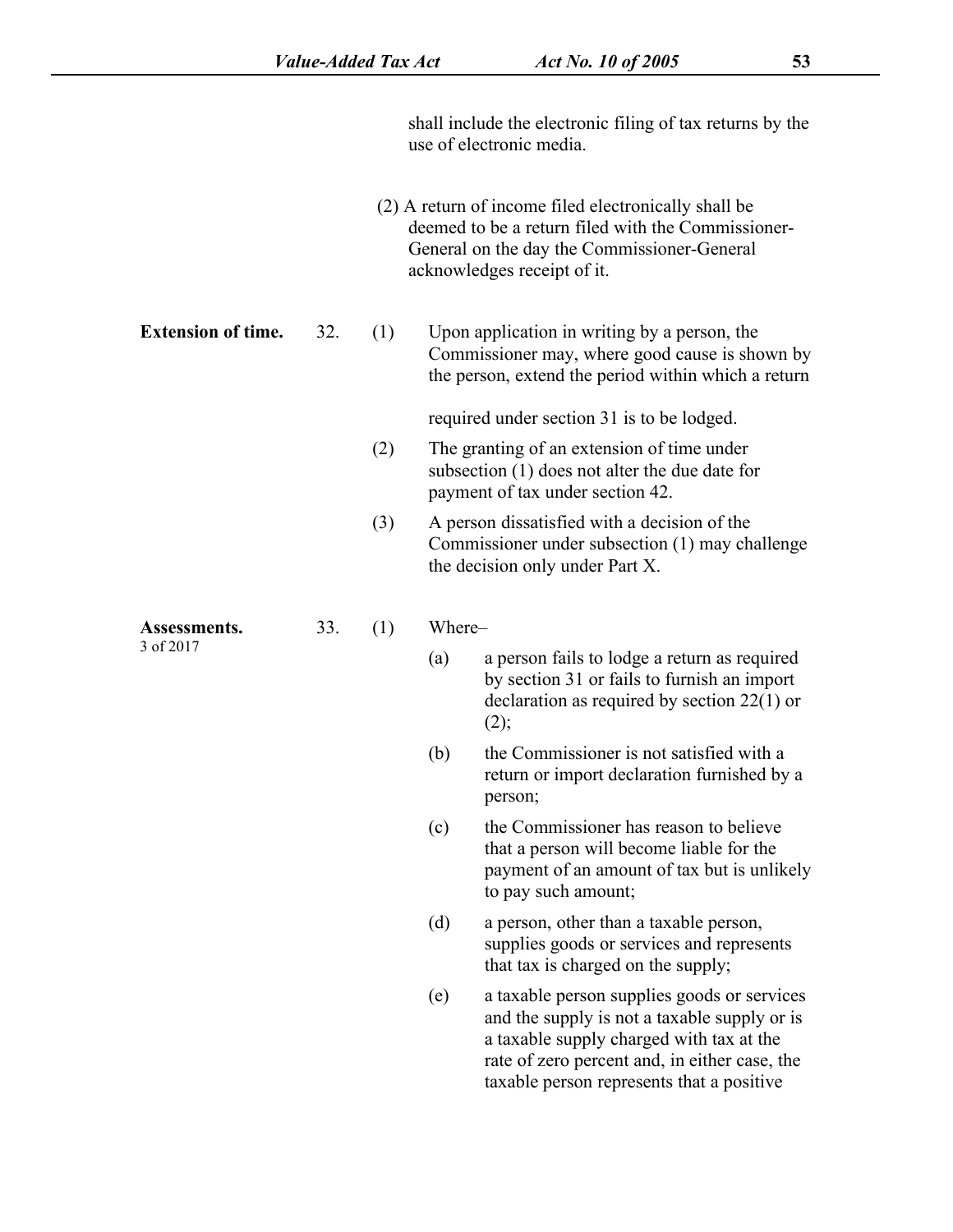rate of tax is charged on the supply; or

(f) the Commissioner has determined the liability of any person under section [91\(2\)](s),

the Commissioner may make an assessment of the amount of tax payable by the person or of the amount of tax represented by the person as payable in respect of a supply.

- (2) The person assessed under subsection  $(1)$ 
	- (a) in the case of an assessment under subsection  $(1)(d)$  or [\(e\)](s), is the person making the supply; or
	- (b) in the case of an assessment under subsection  $(1)(f)$ , is the person whose liability has been determined under section [91\(2\)](s); or
	- (c) in any other case, is the person required to account for the tax under this Act.
- (3) An assessment under subsection  $(1)(a)$ ,  $(c)$ ,  $(d)$ , [\(e\),](s) or [\(f\)](s) may be made at any time.
- (4) An assessment under subsection  $(1)(b)$ 
	- (a) where the default was due to fraud, or gross or wilful neglect committed by, or on behalf of, the person who furnished the return or import declaration, may be made at any time; or
	- (b) in any other case, may be made within five years after the date the return or import declaration was furnished.
- (5) The Commissioner may, based on the information available, estimate the tax payable by a person for the purposes of making an assessment under subsection [\(1\)](s).
- (6) Where a taxable person is not satisfied with a return lodged by that person under this Act, that person may apply to the Commissioner to make an addition or alteration to that return.
- (7) An application under subsection [\(6\)](s) is required to be in writing, to specify in detail the grounds upon which it is made, and to be submitted within five years after the date the return was lodged by the taxable person or, in the event an assessment is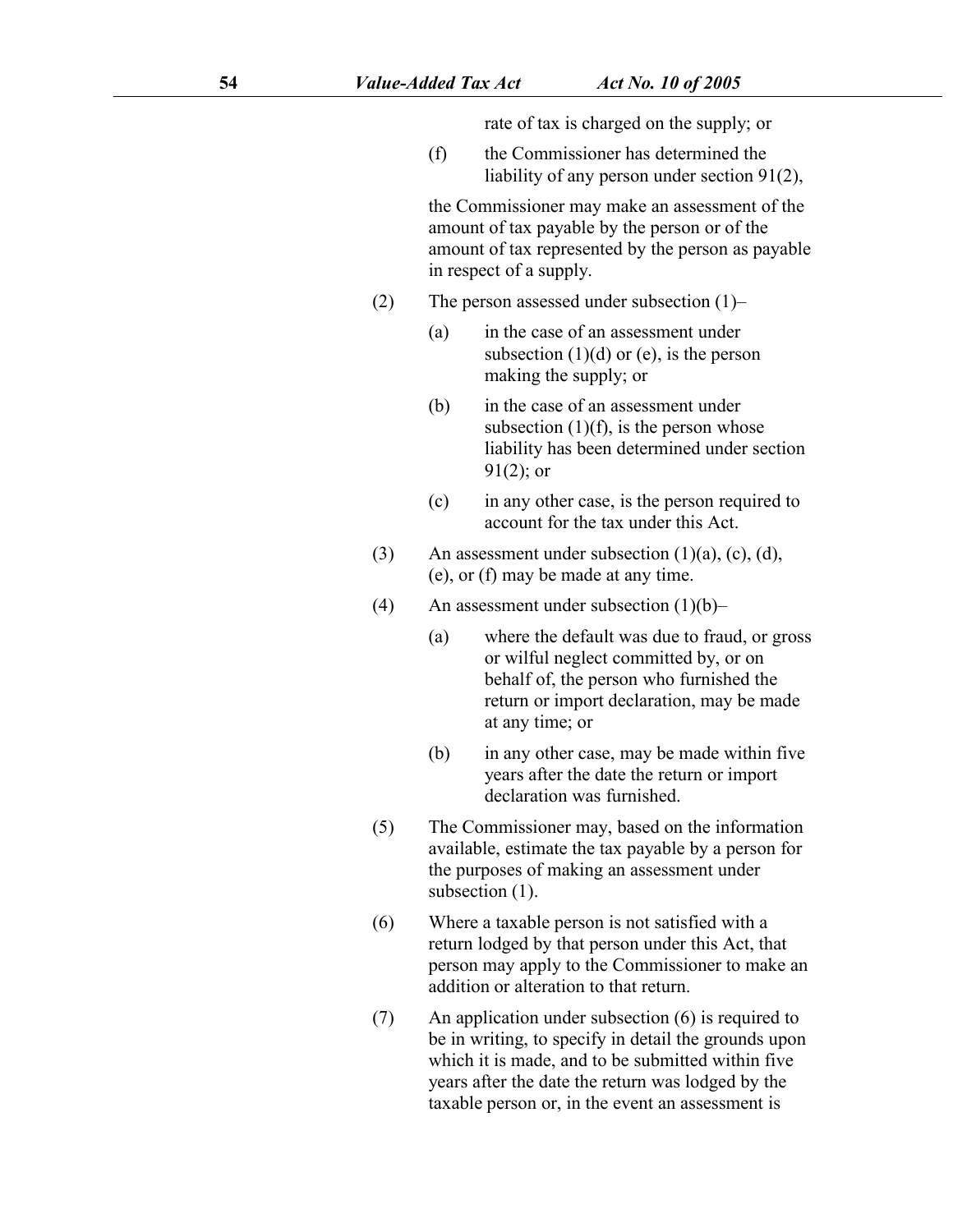made by the Commissioner after such five year period, within forty days after the date that notice of such assessment is served on the taxpayer.

- (8) After considering an application under subsection [\(6\)](s), the Commissioner shall make an assessment of the amount that, in the Commissioner's opinion, is the amount of tax payable under this Act.
- (9) Where an assessment has been made under this section, the Commissioner is required to serve a notice of the assessment on the person assessed, which notice shall state–
	- (a) the tax payable;
	- (b) the date the tax is due and payable; and
	- (c) the time, place, and manner of objecting to the assessment.
- (10) The Commissioner may, within five years after service of the notice of assessment, or in the case of assessments described in subsection [\(4\)](s), within the deadline specified therein, amend an assessment by making such alterations or additions to the assessment as the Commissioner considers necessary, in which case, the Commissioner is required to serve notice of the amended assessment on the person assessed.
- (11) An amended assessment is treated in all respects as an assessment under this Act.
- (12) An amount assessed under subsection  $(1)(d)$ ,  $(e)$  or [\(f\)](s) is treated, for all purposes of this Act, as tax charged under this Act.
- (13) The action taken by the Commissioner under subsections (1) and (10) shall be subject to appeal under PART X.

**General provisions** 34. (1) The original or a certified copy of a notice of **General provisions** 34. (1) The original or a certified copy of a notice of<br> **relating to** assessment is receivable in any proceedings as<br> **assessments.** conclusive evidence that the assessment has been assessment is receivable in any proceedings as conclusive evidence that the assessment has been duly made and, except in proceedings under [Part](s) X relating to the assessment, that the amount and all particulars of the assessment are correct.

- (2) No assessment or other document purporting to be made, issued, or executed under this Act shall be–
	- (a) quashed or deemed to be void or voidable

**relating to**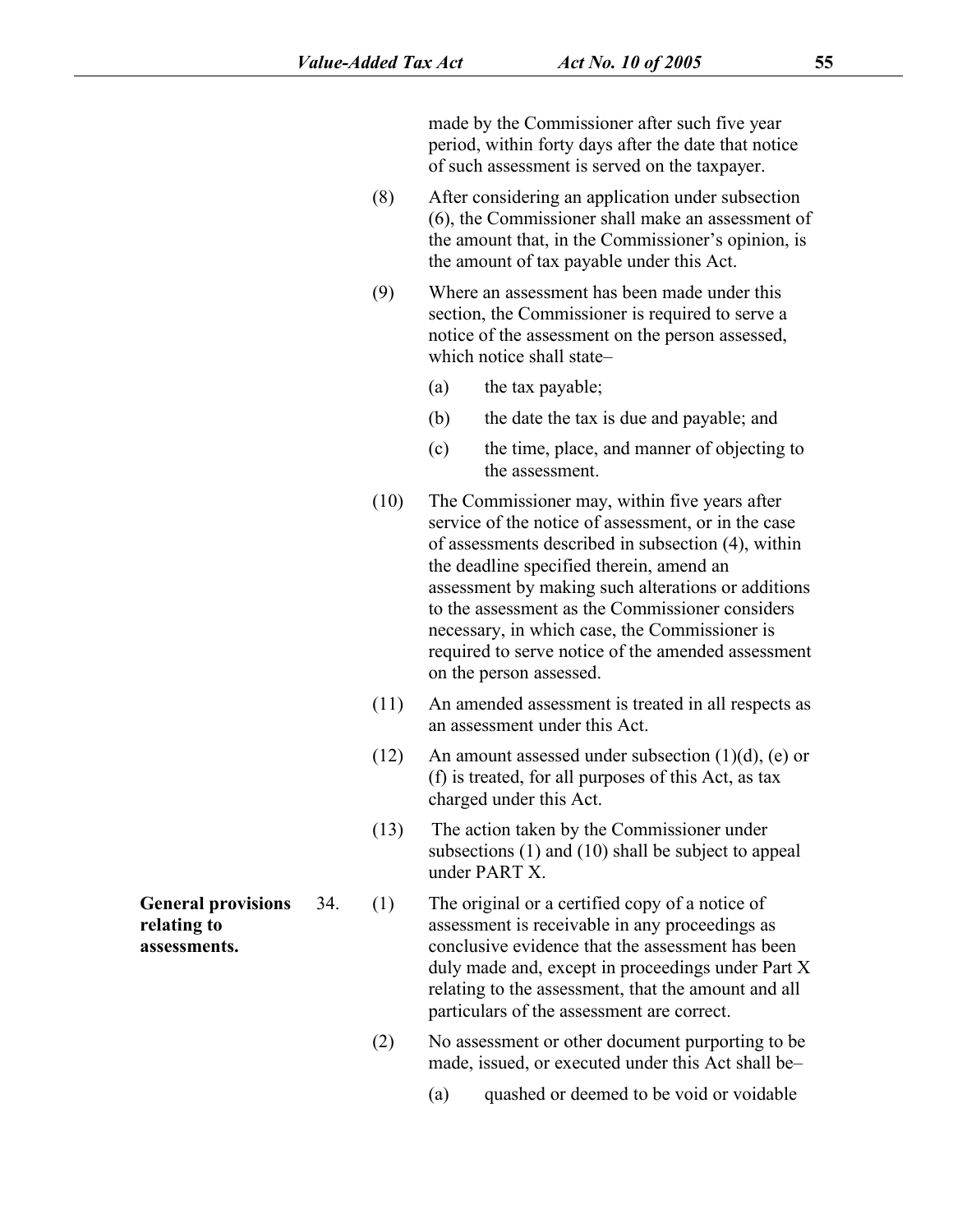for want of form; or

(b) affected by reason of mistake, defect, or omission therein,

if it is, in substance and effect, in conformity with this Act and the person assessed, or intended to be assessed or affected by the document is designated in it according to common understanding.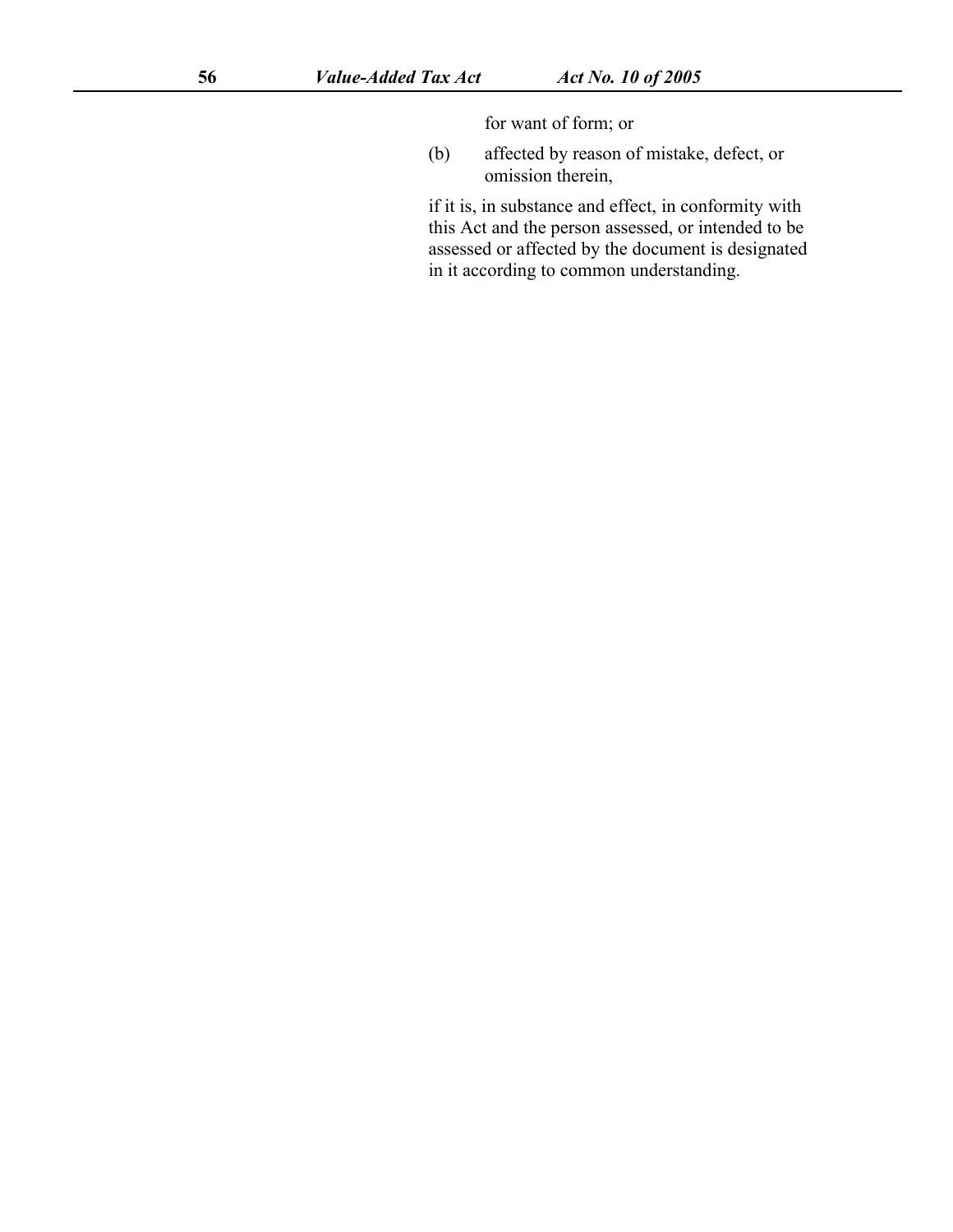Where–

### **PART IX – Refund of Tax and Tax Relief**

- the total amount of input tax creditable by a taxable person under section 24 for a tax period exceeds the person's output tax for that period; or
- (b) the amount of tax paid by a person, other than in circumstances specified under paragraph (a), was in excess of the amount properly charged to tax under this Act,

the amount of the excess shall be treated in the manner provided in this section.

- (2) Except as provided in subsection (5), the excess described in subsection  $(1)(a)$  is carried forward to the next tax period and treated as input tax creditable in that period.
- (3) Subject to this section, if any of the excess referred to in subsection  $(1)(a)$  for a tax period remains after being carried forward and used as input tax creditable in six consecutive tax periods, the taxable person may file with the Commissioner a claim for refund for the amount remaining, in the form and with the documentation specified in regulations.
- (4) By the end of the second calendar month following the date the claim for refund described in subsection (3) is filed or, where the Commissioner orders an audit of the claim for refund described in subsection (3), within ten days after conclusion of the audit, if later, the Commissioner, to the extent satisfied that the taxpayer is entitled to the amount of the refund claimed–
	- (a) may apply the amount of the refund claimed under subsection (3) in reduction of any tax, levy, interest, or penalty payable by the person in terms of this Act, other taxes collected by the Commissioner, and any unpaid amounts under the repealed Consumption Tax Act; and

**Carry forward of excess credits and refund of tax.** 3 of 2017

Cap. 80:02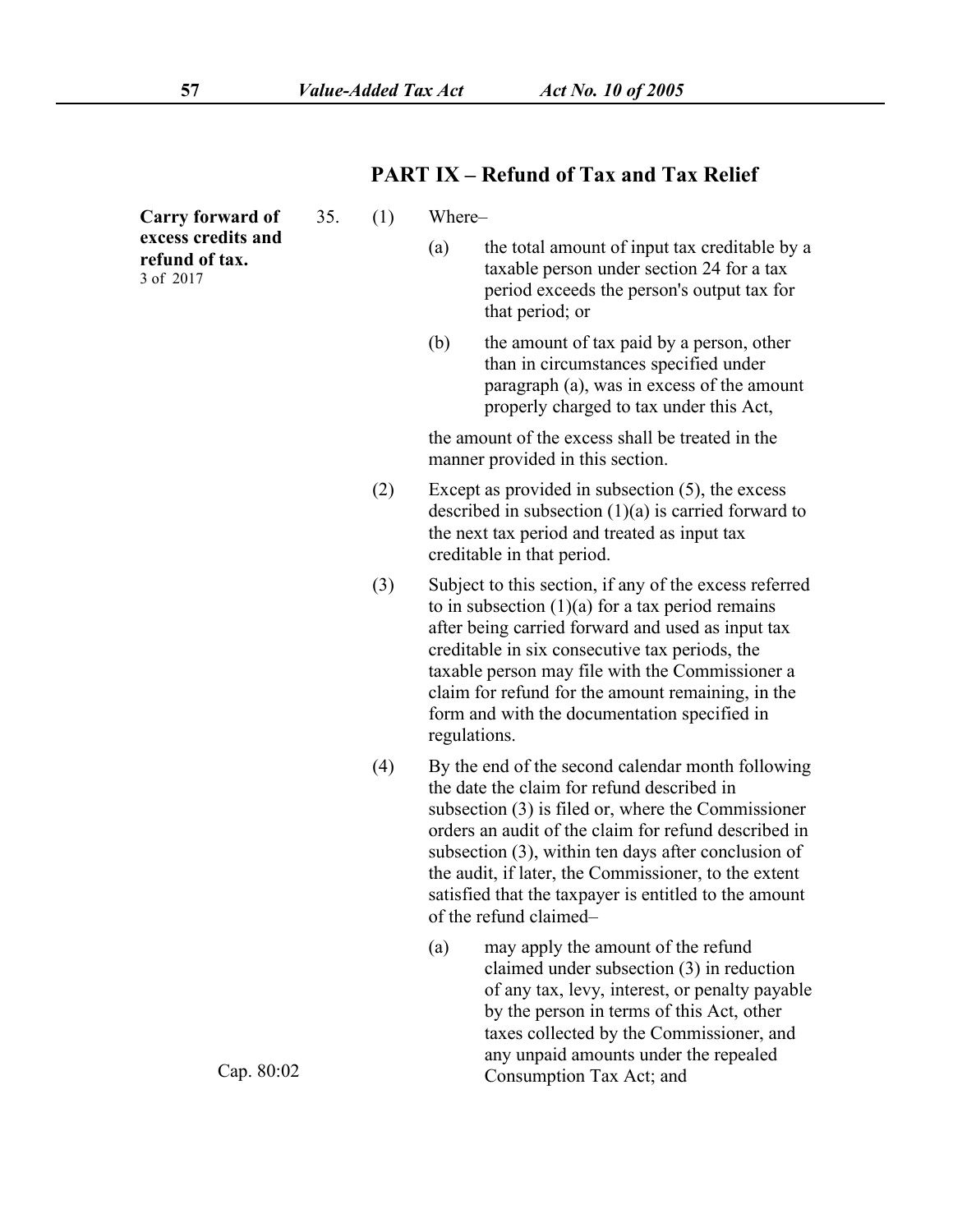- (b) is required to refund any excess remaining to the taxable person.
- (5) Where at least fifty percent of the amount of the taxable supplies of a taxable person for the taxable period is taxed at a zero rate, and the person reports an excess described in subsection [\(1\)\(a\)](s) for a taxable period, the person may file with the Commissioner a claim for refund for the excess credits attributable to the zero-rated supplies in the form and with the documentation specified in regulations.
- (6) By the end of the first calendar month following the date the return described in subsection [\(5\)](s) is filed or, where the Commissioner orders an audit of the claim for refund described in subsection [\(5\)](s), within ten days after conclusion of the audit, if later, the Commissioner, to the extent satisfied that the taxpayer is entitled to the amount of the refund claimed–
	- (a) may apply the amount of the refund claimed under subsection [\(5\)](s) in reduction of any tax, levy, interest, or penalty payable by the person in terms of this Act, other taxes collected by the Commissioner, and any unpaid amounts under the repealed Consumption Tax Act; and
	- is required to refund any excess remaining to the taxable person.
- (7) Notwithstanding subsection  $(4)(b)$  or  $(6)(b)$ , if the amount of the excess to be refunded is not more than the amount specified in paragraph [4](s) of [Schedule](s) IV, the excess shall be carried forward to the next succeeding tax period and be accounted for as provided in section  $24(1)(f)$ .
- (8) Where a person has overpaid tax in the circumstances specified under subsection [\(1\)\(b\),](s) the person may apply in writing to the Commissioner for a refund of the excess amount of tax, accompanied by documentary proof of payment of the excess amount.
- (9) For purposes of subsection [\(8\)](s), if the claim for refund is filed by a taxable person–

Cap  $80:02$  (b)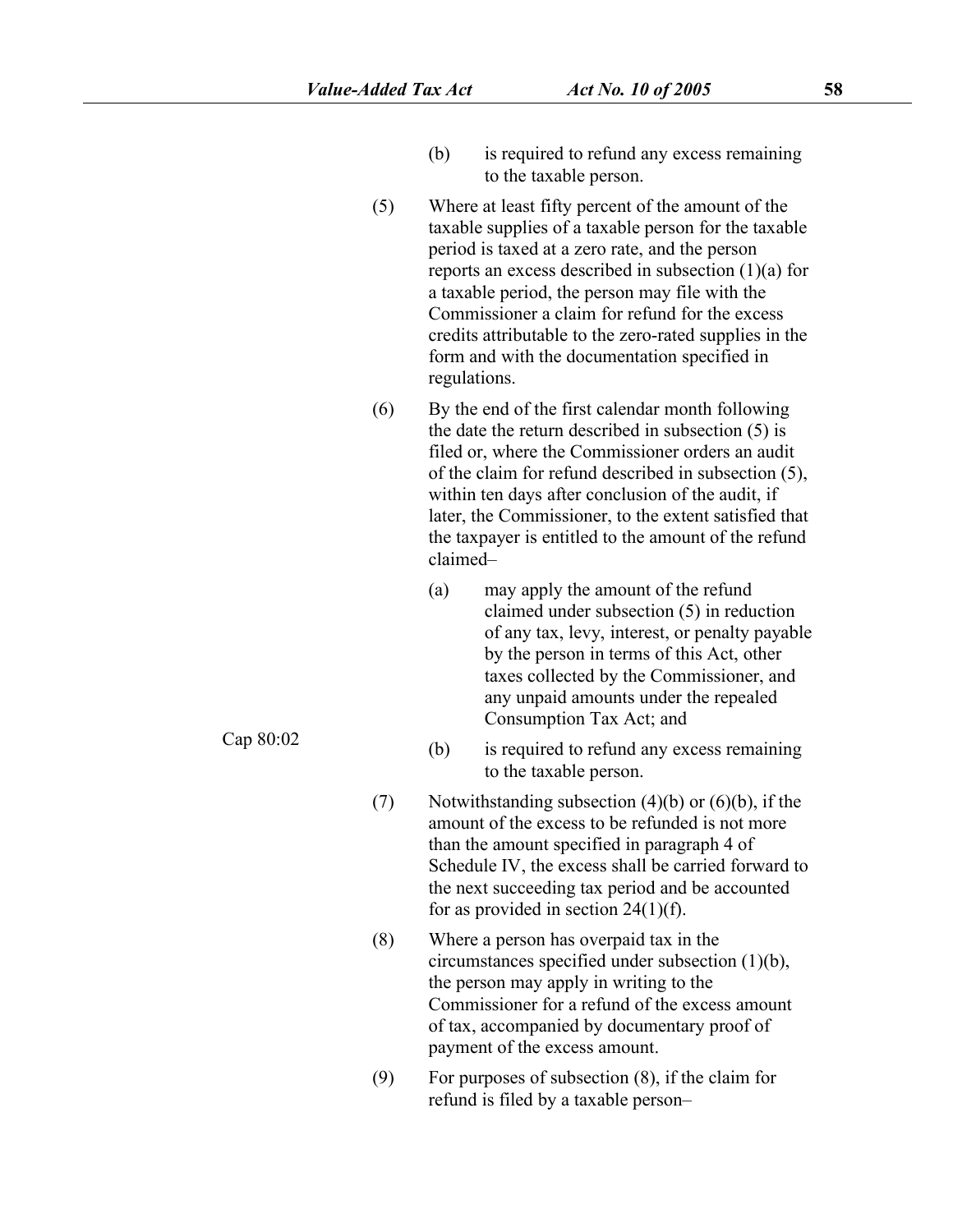- (a) the Commissioner is required to deal with the claim as if it were a claim under subsection [\(3\)](s); and
- (b) to the extent that any output tax claimed to be refundable is an amount borne by a recipient who is not a registered person, the output tax is refundable only to the extent that it will be repaid by the taxable person to that recipient, whether in cash or as a credit against an amount owing to the taxable person by the recipient.
- (10) Where a taxable person has failed to lodge a return for any tax period as required under this Act, the Commissioner may withhold payment of any amount refundable under this section until the taxable person lodges such return as required.
- (11) To be considered, a claim for a refund specified in subsection  $(3)$ ,  $(5)$ , or  $(8)$  must be made within five years after the date the person has the right to apply for the refund under this section.
- (12) The Commissioner is required to serve on a person claiming a refund, a notice in writing of the decision in respect of the claim.
- (13) A person claiming a refund under this section who is dissatisfied with a decision referred to in subsection [\(12\)](s) may challenge the decision only under [Part](s) X.

**Interest on** 36. (1)

- **Interest on** 36. (1) Where the Commissioner fails to pay a refund of **overpayment.** tax relating to an excess under section 35 by the tax relating to an excess under section [35](s) by the date specified under that section, the Commissioner is required to pay the taxable person entitled to the refund an additional amount as interest at the rate specified in paragraph [5](s) of [Schedule](s) IV, commencing from the date on which the refund was due and ending on the date the payment of the refund is made.
	- (2) Where the Commissioner is required to refund an amount of tax to a person as a resultof–
		- (a) a decision of the VAT Board of Review under section [39;](s) or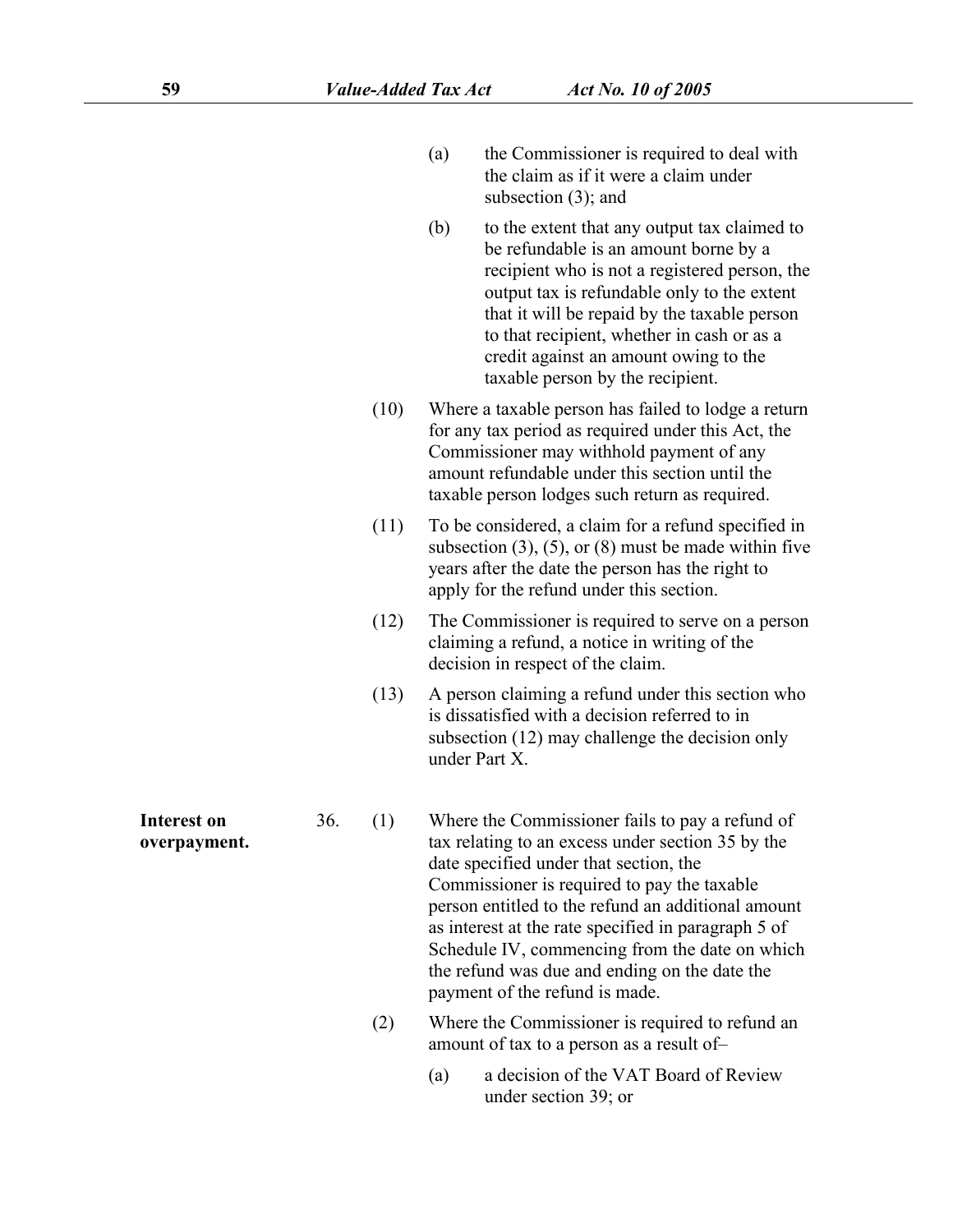(b) a decision of the High Court under section [40](s),

the Commissioner is required to pay interest at the rate specified in paragraph [5](s) of [Schedule](s) IV on the amount of the refund for the period commencing from the date the person paid the tax refunded and ending on the date the refund is made.

**Others eligible for tax refund.** [3 of 2017]

Cap 18:01

- The Minister may, in accordance with regulations made by him in consultation with the Minister of Foreign Affairs, authorise the granting of a refund of tax paid or borne on a supply to or import by–
	- a person to the extent provided under the Diplomatic Immunities and Privileges Act, an international convention having force of law in Guyana, or the recognised principles of international law; or
	- (b) a diplomatic or consular mission of a foreign country established in Guyana, relating to transactions concluded for the official purposes of such mission; or
	- (c) an organization or government to the extent provided under a technical assistance or humanitarian assistance agreement entered into with the Government of Guyana; or
	- (d) deleted by (3 of 2017)
- (2) The refund provided for in subsection  $(1)(a)$  is not available to a citizen or a permanent resident of Guyana.
- (3) The Minister may authorise any relief under this section on such conditions and subject to such restrictions as the Minister may deem fit.
- (4) A claim for a refund of tax under this section is to be made in such form and at such time as the Minister may prescribe and shall be accompanied by proof of payment of tax.
- (5) The Minister may, by notice in the Gazette, apply the provisions of this section to a public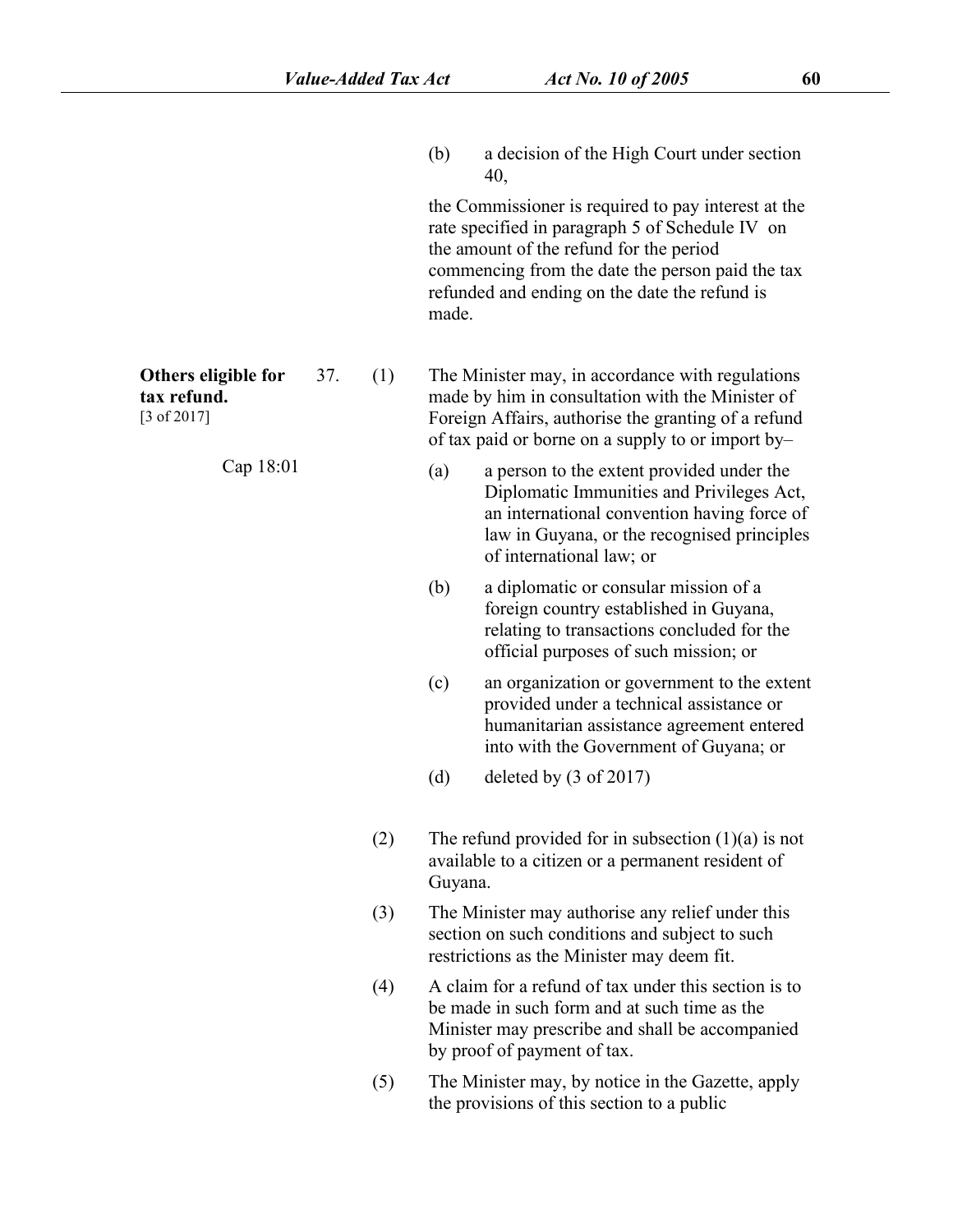international organisation and its officials and employees.

**Remittance of tax**

(2 of 2019)

The Minister may by Regulations, subject to negative resolution of the National Assembly, provide for the remitting wholly or in part of the Value-Added Tax payable by any person or category of persons in respect of any period in accordance with such conditions as may be specified in the Regulations.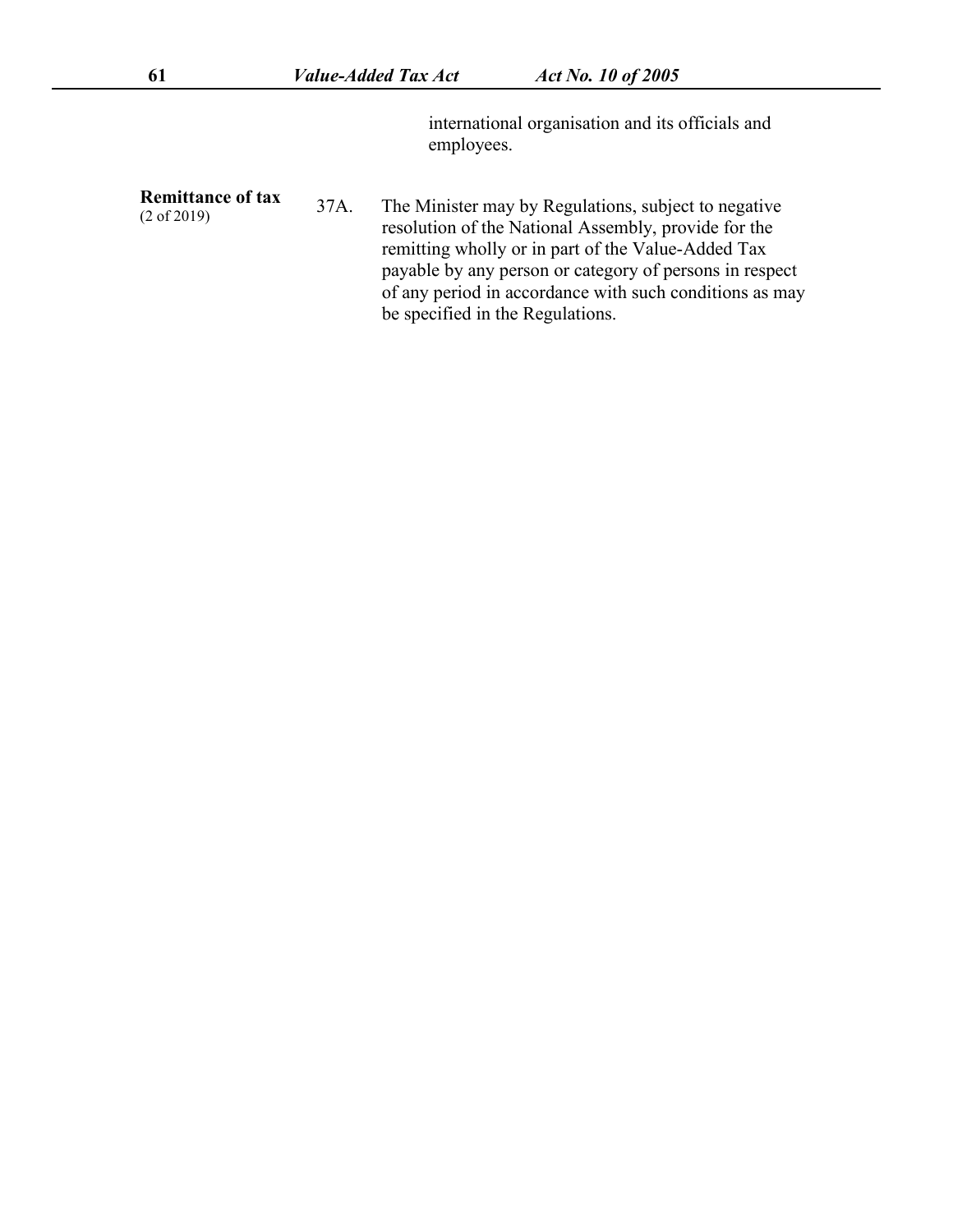person in respect of the person's liability or

assessment for value-added tax.

# **PART X – Objections and Appeals**

| Objections.                                     | 38. | (1) | A person dissatisfied with an appealable decision<br>may lodge an objection to the decision with the<br>Commissioner within twenty days after the service<br>of the notice of the decision.                                                                                                                                                                                                                              |
|-------------------------------------------------|-----|-----|--------------------------------------------------------------------------------------------------------------------------------------------------------------------------------------------------------------------------------------------------------------------------------------------------------------------------------------------------------------------------------------------------------------------------|
|                                                 |     | (2) | Where the Commissioner is satisfied that owing to<br>absence from Guyana, sickness, or other<br>reasonable cause, the person was prevented from<br>lodging an objection within the time specified<br>under subsection (1) and there has been no<br>unreasonable delay by the person in lodging the<br>objection, the Commissioner may accept an<br>objection lodged after the time specified under<br>subsection $(1)$ . |
|                                                 |     | (3) | An objection to an appealable decision is required<br>to be in writing and to specify in detail the grounds<br>upon which it is made.                                                                                                                                                                                                                                                                                    |
|                                                 |     | (4) | Where tax determined to be paid is disputed in<br>part, then the part which is not disputed should be<br>paid in full before any objection to the<br>Commissioner on the disputed sum is considered.                                                                                                                                                                                                                     |
|                                                 |     | (5) | After considering the objection, the Commissioner<br>may allow the objection in whole or part and<br>amend the assessment or the decision objected to<br>accordingly, or disallow the objection.                                                                                                                                                                                                                         |
|                                                 |     | (6) | The Commissioner is required to serve the person<br>objecting with notice in writing of the decision on<br>the objection.                                                                                                                                                                                                                                                                                                |
|                                                 |     | (7) | A person dissatisfied with a decision of the<br>Commissioner under subsection (2) may challenge<br>the decision only under Part X.                                                                                                                                                                                                                                                                                       |
| <b>Appeal to VAT</b><br><b>Board of Review.</b> | 39. | (1) | In this section "VAT Board of Review" means a<br>VAT Board of Review appointed by the Minister<br>under Section 39A to hear and decide any matter<br>in dispute between the Commissioner and any                                                                                                                                                                                                                         |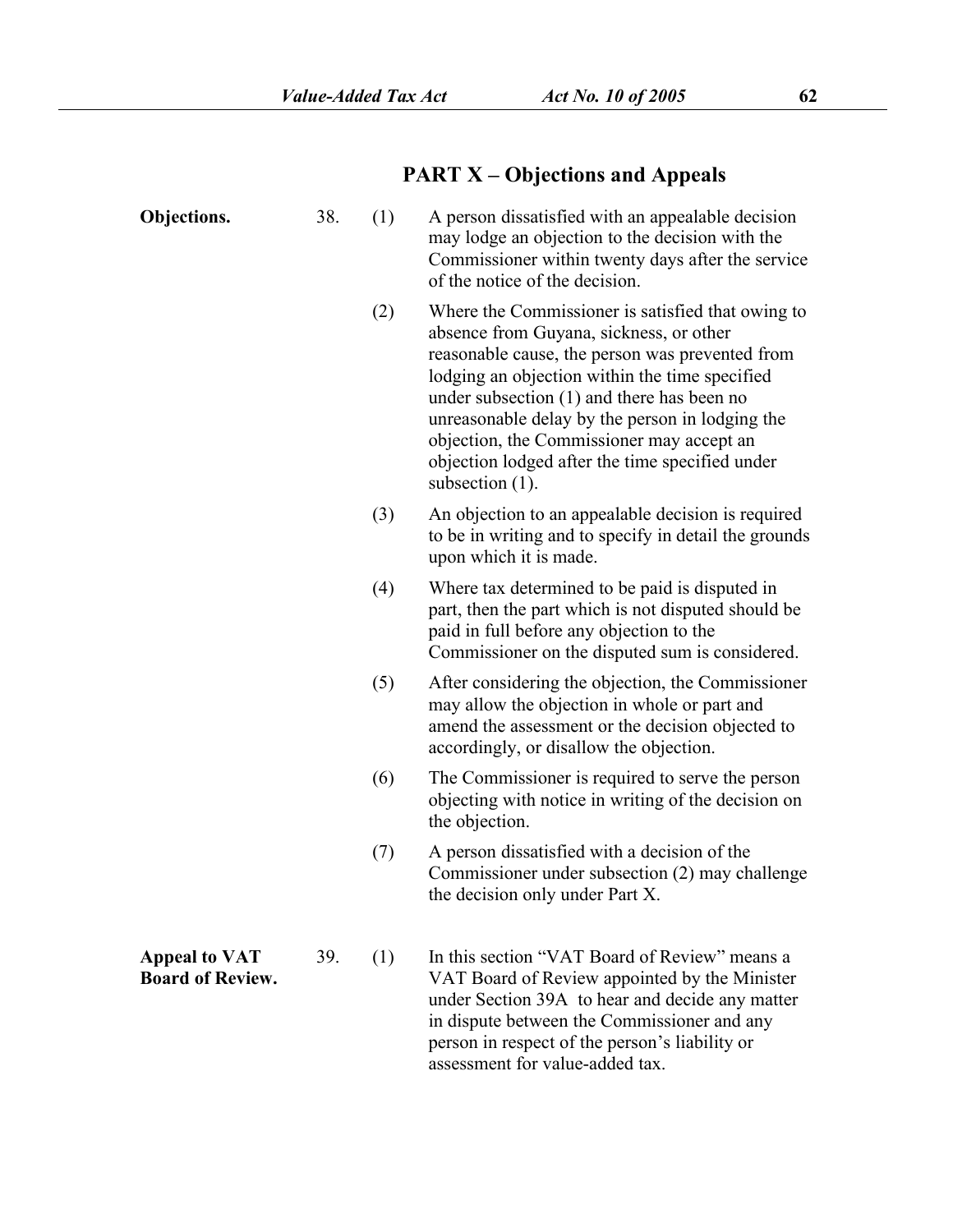- (2) A person dissatisfied with the Commissioner's decision on an objection under section 38(6) may, within twenty days after being served with notice of the decision—
	- (a) lodge a notice of appeal with the VAT Board of Review;
		- (c) serve a copy of the notice of appeal on the Commissioner; and
		- (d) pay to the Commissioner tax equal to twothirds of the tax which is in dispute.
- (3) Upon application in writing by a person dissatisfied with a decision under section 38(5), the VAT Board of Review may, where satisfied that owing to absence from Guyana, sickness, or other reasonable cause, the person was prevented from lodging a notice of appeal within the time specified under subsection (2) and there has been no unreasonable delay by the person in lodging the notice, accept a notice of appeal lodged after the time specified under subsection (2).
- (4) If the Commissioner has not made an objection decision, and forty days have passed since the objection was lodged, an appeal may be made under subsection (2) at any time, as if the Commissioner had made a decision to disallow the objection.
- (5) In an appeal to the VAT Board of Review against an objection decision, the person is limited to the grounds set out in the person's objection, unless the VAT Board of Review grants the person leave to add new grounds.
- (6) In deciding an appeal, the VAT Board of Review may make an order–
	- (a) affirming, reducing, increasing, or varying the assessment under appeal; or
	- (b) remitting the assessment for reconsideration by the Commissioner in accordance with the directions of the VAT Board of Review.
- (7) A person dissatisfied with a decision of the VAT Board of Review under subsection (3) may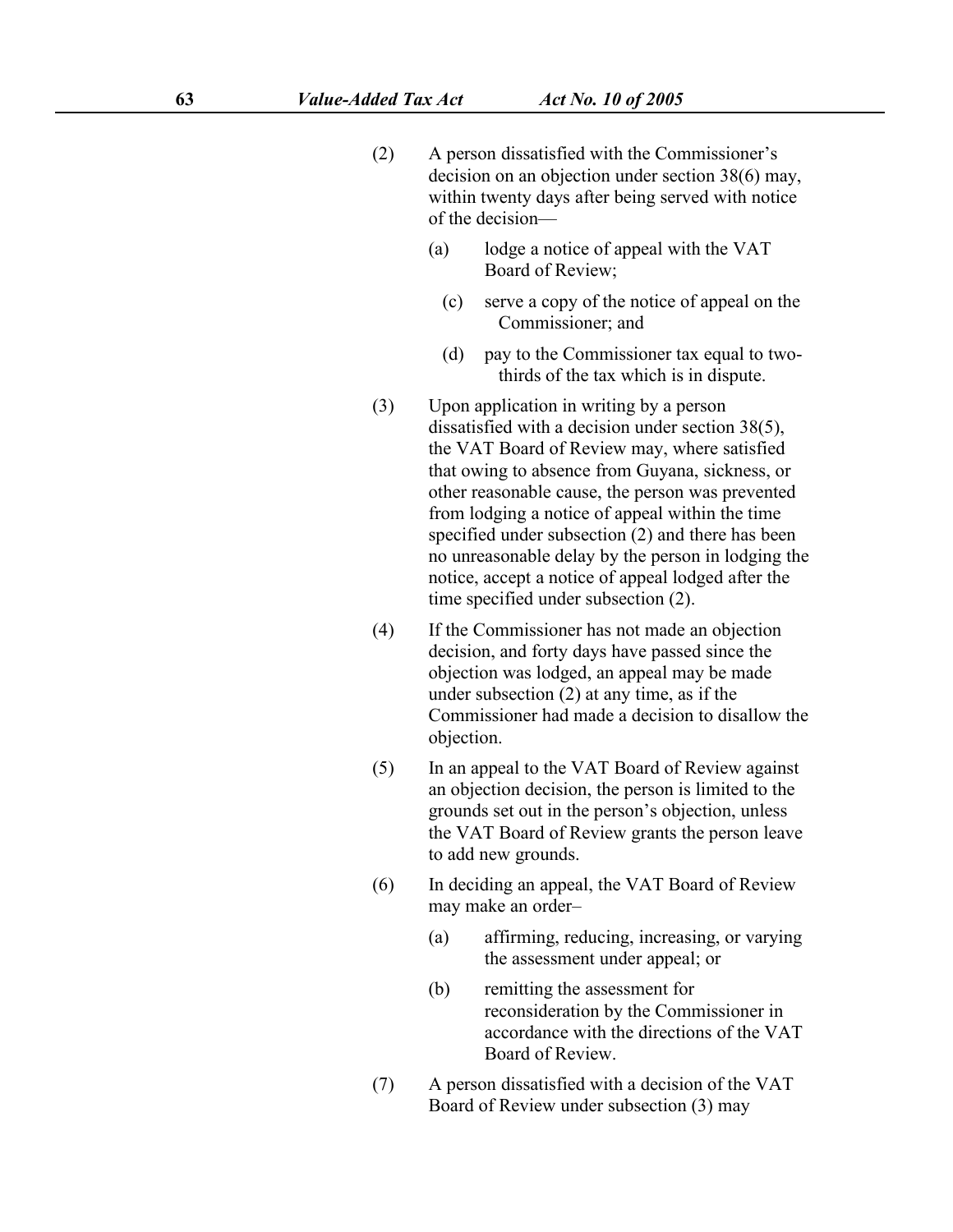challenge the decision only under [Part](s) X.

| <b>Establishment of a</b><br><b>VAT Board of</b> | 39A. | (1) The VAT Board of Review shall consist of a<br>Chairman and not less than three nor more than four other<br>members appointed by the Minister.                                                                                                                                                                                                                 |
|--------------------------------------------------|------|-------------------------------------------------------------------------------------------------------------------------------------------------------------------------------------------------------------------------------------------------------------------------------------------------------------------------------------------------------------------|
| <b>Review</b>                                    |      | The Chairman shall be an attorney-at-law of not less<br>(2)<br>than seven years standing.                                                                                                                                                                                                                                                                         |
|                                                  |      | (3) The other members shall be appointed from among<br>persons appearing to the Minister to be qualified as<br>having had experience of, and shown capacity in, social<br>services, finance or accountancy or any other discipline.                                                                                                                               |
|                                                  |      | Each member including the Chairman shall be<br>(4)<br>appointed for two years.                                                                                                                                                                                                                                                                                    |
|                                                  |      | The VAT Board of Review shall regulate its own<br>(5)<br>procedure.                                                                                                                                                                                                                                                                                               |
|                                                  |      | Decisions of the Board shall be by a majority, except<br>(6)<br>that in case of a tie the Chairman shall have a casting<br>vote.                                                                                                                                                                                                                                  |
| <b>Burden of Proof.</b>                          | 40.  | The burden of proving that an assessment is excessive or<br>that a decision of the Commissioner is wrong is on the<br>person objecting to the assessment or decision.                                                                                                                                                                                             |
| <b>Appeal to High</b><br>Court.                  | 41.  | A party who is dissatisfied with the decision of the<br>(1)<br>VAT Board of Review mentioned in section 39<br>may, within twenty days after being notified of the<br>decision, appeal to a judge in Chambers; and the<br>party so appealing shall serve a copy of the notice<br>of appeal on the other party to the proceeding<br>before the VAT Board of Review. |
|                                                  |      | An appeal under subsection (1) may be made only<br>(2)<br>on a question of law, including a question of<br>mixed fact and law, and the notice of the appeal<br>shall state the question of law that will be raised on<br>the appeal.                                                                                                                              |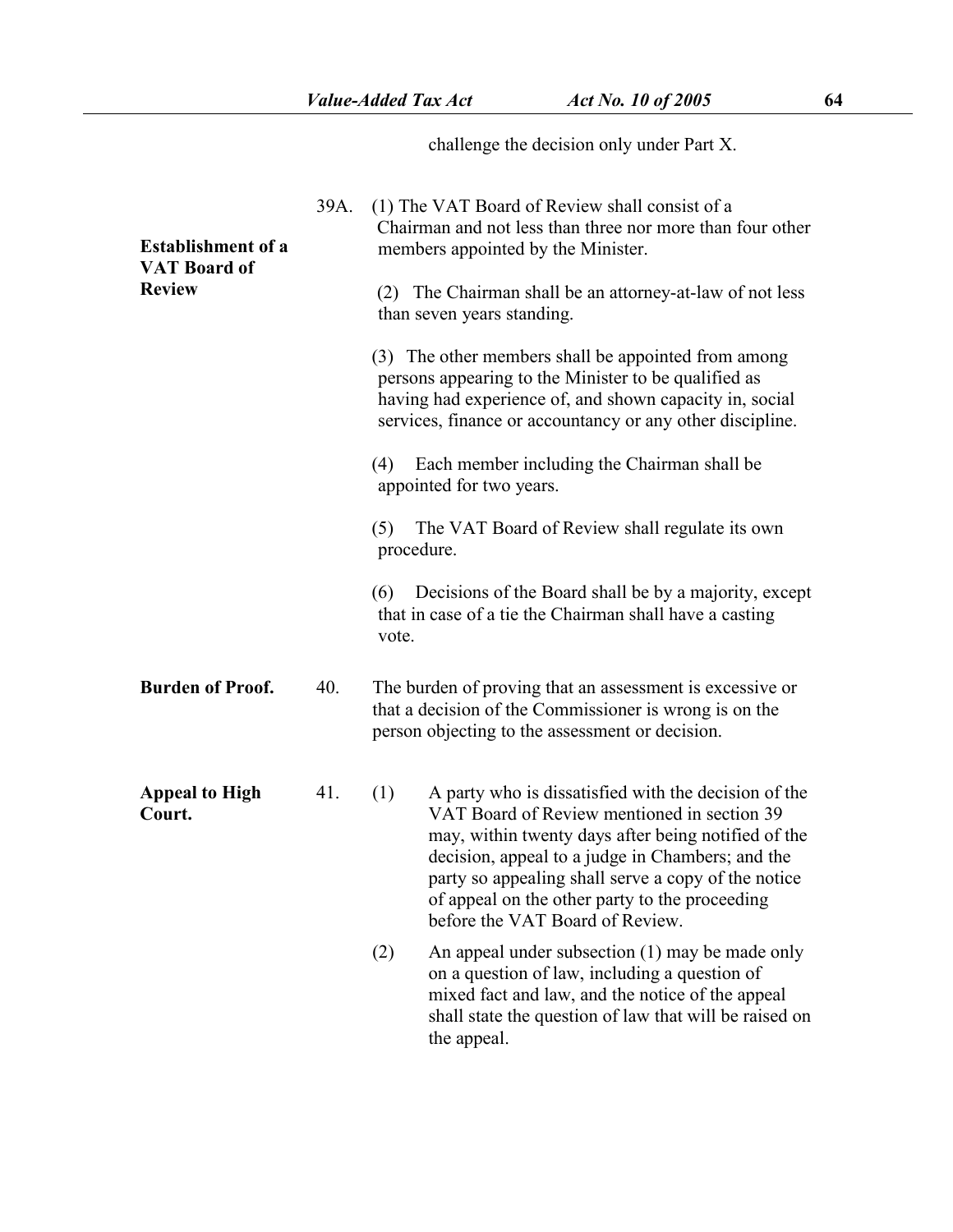- (3) No appeal shall lie under this section unless the full amount of tax which is in dispute is paid to the Commissioner.
- (4) For the removal of doubt it is hereby declared that where the Commissioner appeals the decision of the VAT Board of Review, subsection (3) shall not apply.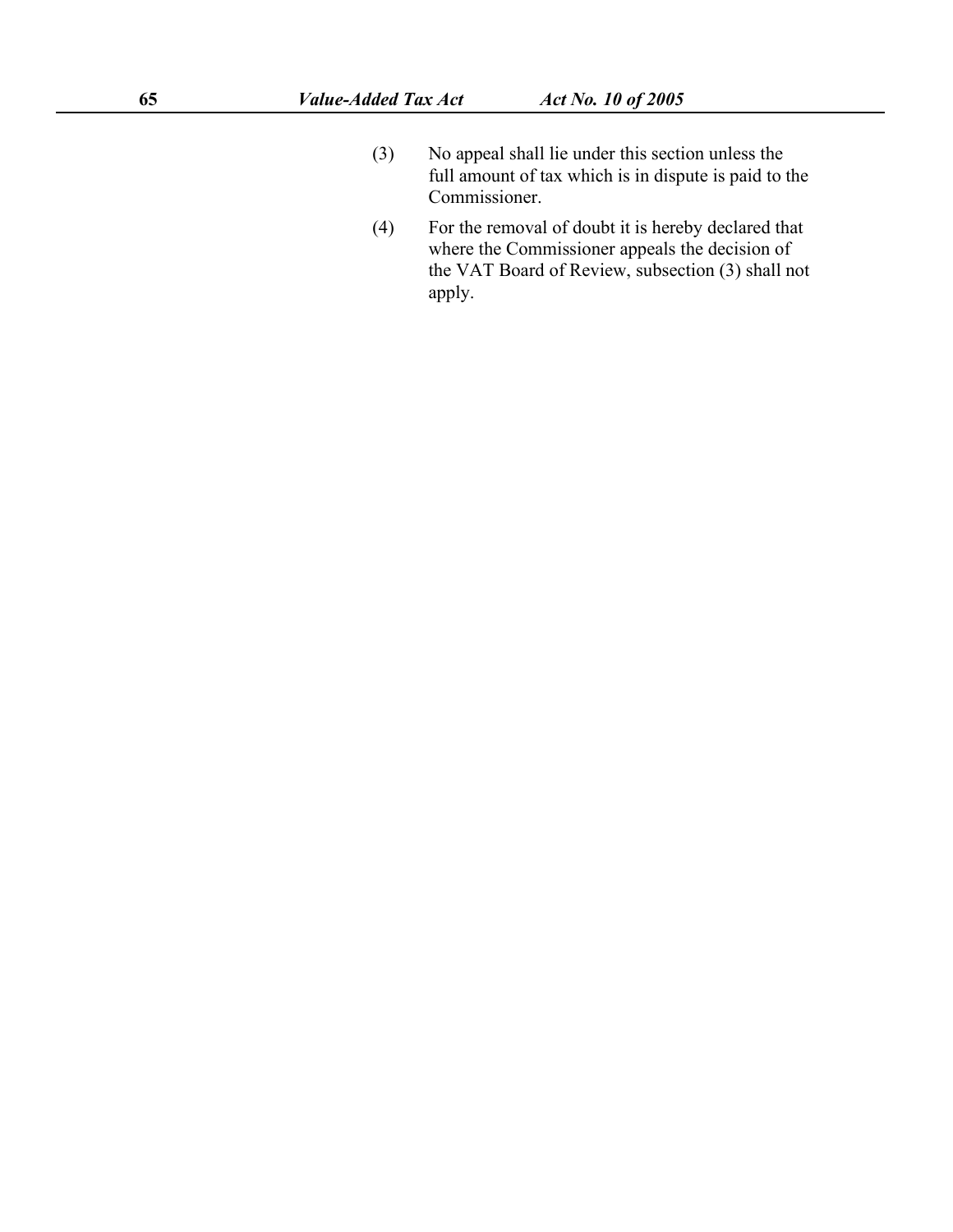# **PART XI – Payment, Collection and Recovery**

| Due date for                              | 42. | (1) |     | Tax payable under this Act is due and payable-                                                                                                                                                                                                                                                |
|-------------------------------------------|-----|-----|-----|-----------------------------------------------------------------------------------------------------------------------------------------------------------------------------------------------------------------------------------------------------------------------------------------------|
| payment of tax.<br>$[3 \text{ of } 2017]$ |     |     | (a) | by a taxable person for a tax period, by the<br>due date for the return for the tax period;                                                                                                                                                                                                   |
|                                           |     |     | (b) | by a person assessed under an assessment<br>issued under this Act, on the date specified<br>in the notice of assessment;                                                                                                                                                                      |
|                                           |     |     | (c) | by an importer of goods or a recipient of an<br>import of services, by the due date<br>specified under section 22 in respect of the<br>import; or                                                                                                                                             |
|                                           |     |     | (d) | by any other person, by the date the taxable<br>transaction occurs as determined under this<br>Act.                                                                                                                                                                                           |
|                                           |     | (2) |     | Where an objection to, or a notice of appeal<br>against, an assessment has been lodged, the tax<br>payable under the assessment is due and payable<br>under subsection (1), and may be recovered,<br>notwithstanding that objection or appeal.                                                |
|                                           |     | (3) |     | deleted by $(3 \text{ of } 2017)$                                                                                                                                                                                                                                                             |
|                                           |     | (4) |     | deleted by $(3 \text{ of } 2017)$                                                                                                                                                                                                                                                             |
| <b>Allocation of</b><br>payments.         | 43. |     |     | Where, in addition to any amount of tax which is due and<br>payable by a person under this Act, an amount of interest<br>or penalty is payable, a payment made by the person in<br>respect of such tax, interest, or penalty which is less than<br>the total amount due is deemed to be made- |
|                                           |     | (a) |     | first in respect of such penalty;                                                                                                                                                                                                                                                             |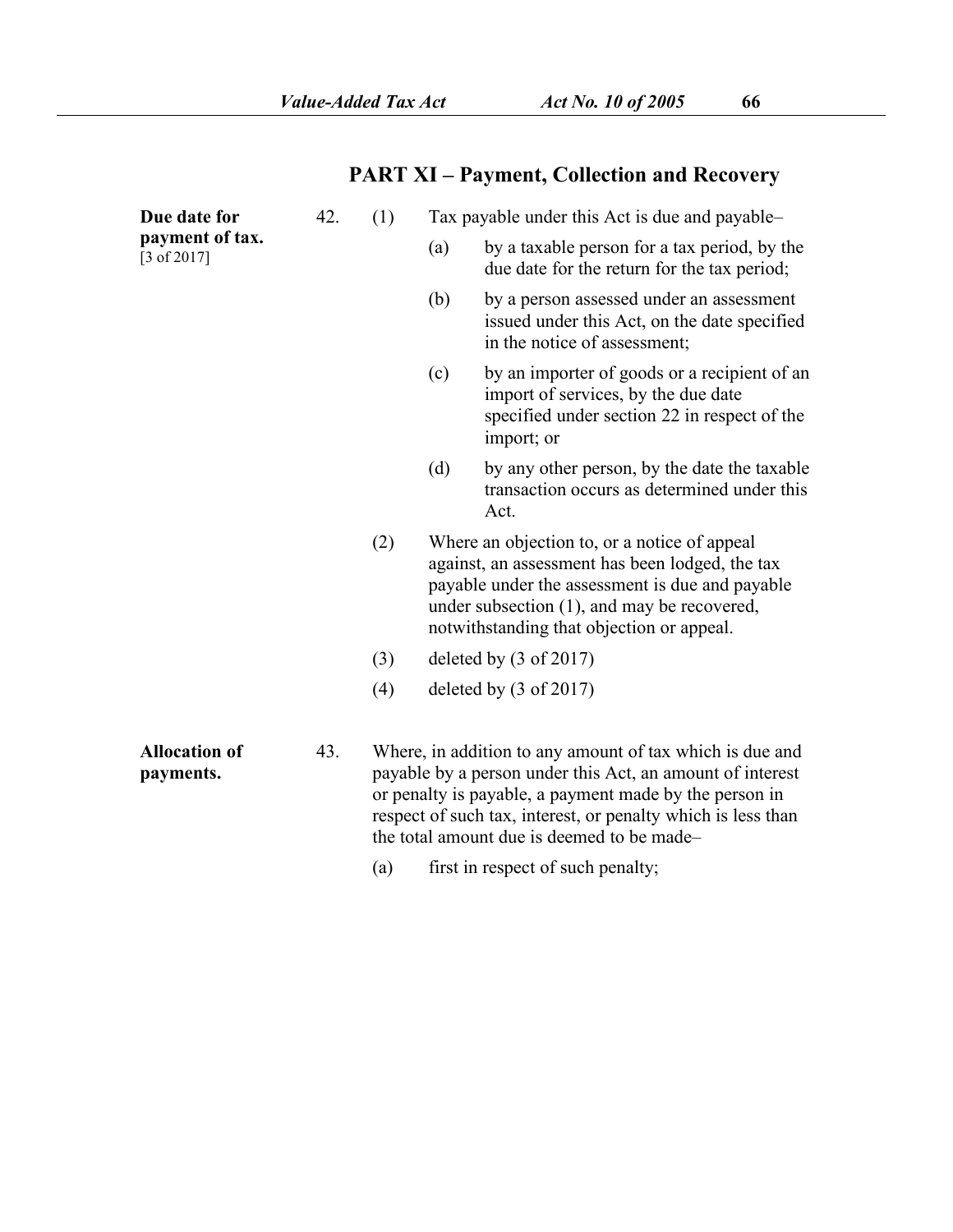- (b) to the extent that such payment exceeds the amount of such penalty, then in respect of such interest; and
- (c) to the extent that such payment exceeds the sum of such penalty and interest, then in respect of such tax.

**Recovery of tax as debt due.**

- An amount of tax due and payable under this Act shall be recoverable by the Commissioner as a debt due to the State from the person liable therefor in the manner provided in this section.
- (2) Except where a person has lodged an appeal or where his case is engaging the attention of the Court, where a person fails to pay tax when it is due and payable, referred to as the "defaulter", the Commissioner may file, with the clerk or registrar of a court of competent jurisdiction, a statement certified by the Commissioner setting forth the amount of the tax due and payable by that person, and that statement shall have the effect of a civil judgment lawfully given in that court in favour of the Commissioner for a debt in the amount specified in the statement; and the court shall issue a writ of execution in respect thereof against the defaulter.
- (3) A writ of execution under subsection [\(2\)](s) shall not be issued until ten days after service by the court on the defaulter of a notice informing the defaulter that a writ of execution will be issued by the court in respect of tax owed by the defaulter, and unpaid, unless before the expiration of that period of ten days the defaulter produces proof of payment thereof satisfactory to the court.
- (4) The Commissioner may, without prejudice to reinstituting proceedings under subsection [\(2\)](s), by notice in writing addressed to the clerk or registrar of the court, withdraw the statement referred to in subsection [\(2\)](s) and such statement shall thereupon cease to have any effect.
- (5) Except where the contrary intention appears, the provisions of the Customs Act on imported goods shall, with such exceptions, modifications, and

Cap. 82:01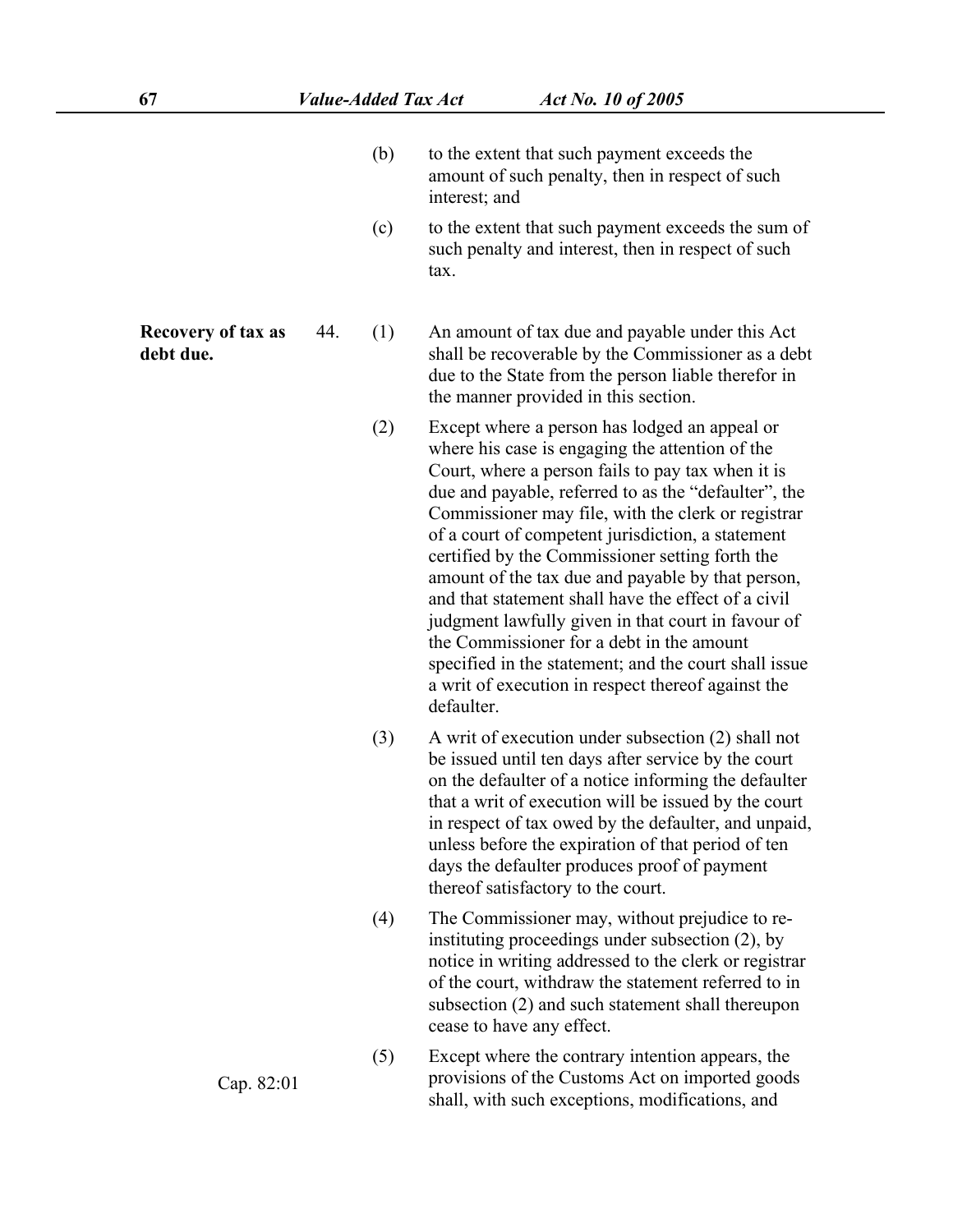adaptations as the Minister may by Order prescribe, apply in relation to any tax chargeable on imported goods.

| <b>Recovery of monies</b><br>from persons<br>leaving Guyana.<br>$[3 \text{ of } 2017]$ | 45. | (1) | makes-    | Where the Commissioner has reasonable grounds<br>to believe that a person may leave Guyana without<br>paying all tax due under this Act, the<br>Commissioner may issue a certificate to the Chief<br>Immigration Officer containing particulars of the<br>tax due and request that the Chief Immigration<br>Officer take the necessary steps to prevent the<br>person from leaving Guyana until the person      |
|----------------------------------------------------------------------------------------|-----|-----|-----------|-----------------------------------------------------------------------------------------------------------------------------------------------------------------------------------------------------------------------------------------------------------------------------------------------------------------------------------------------------------------------------------------------------------------|
|                                                                                        |     |     | (a)       | payment in full; or                                                                                                                                                                                                                                                                                                                                                                                             |
|                                                                                        |     |     | (b)       | an arrangement satisfactory to the<br>Commissioner for the payment of the tax.                                                                                                                                                                                                                                                                                                                                  |
|                                                                                        |     | (2) | to do so. | A copy of the certificate issued under subsection<br>(1) shall be served by the Commissioner on the<br>person named in the certificate if it is practicable                                                                                                                                                                                                                                                     |
|                                                                                        |     | (3) |           | If a certificate is issued under subsection $(1)$ , proof<br>of payment to the Commissioner of the tax<br>specified in the certificate or the production of the<br>certificate signed by the Commissioner stating that<br>the tax has been paid or satisfactory arrangements<br>for payment have been made shall be sufficient<br>authority for any immigration officer to allow the<br>person to leave Guyana. |
| Security.                                                                              | 46. | (1) | Act.      | Where it is reasonable to do so for the protection<br>of the revenue or as provided for in this Act, the<br>Commissioner, by notice in writing, may require a<br>person to give security for the payment of tax that<br>is or may become payable by the person under this                                                                                                                                       |
|                                                                                        |     | (2) |           | Security required under subsection (1), including<br>security required from a promoter of public<br>entertainment, shall be for such amount, in such                                                                                                                                                                                                                                                            |
|                                                                                        |     |     |           | form, and furnished within such period as the<br>Commissioner may specify in the notice.                                                                                                                                                                                                                                                                                                                        |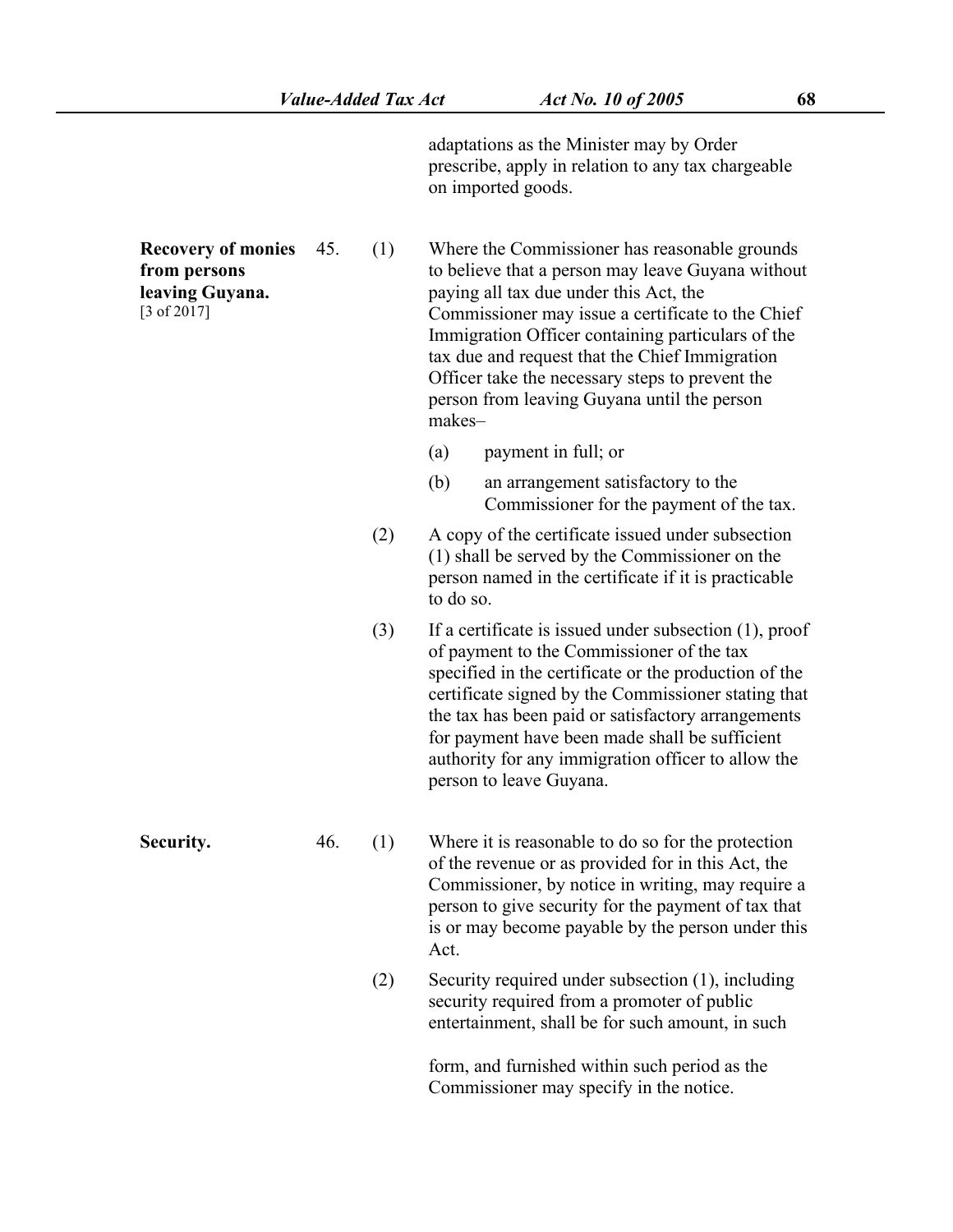|                                          |     | (3)          | Where security under subsection $(1)$ is in cash and<br>the Commissioner is satisfied that the security is<br>no longer required, the Commissioner is required<br>to apply the amount of the security as specified<br>under section $35(4)$ .                                                                                                                                                                                                                                                 |
|------------------------------------------|-----|--------------|-----------------------------------------------------------------------------------------------------------------------------------------------------------------------------------------------------------------------------------------------------------------------------------------------------------------------------------------------------------------------------------------------------------------------------------------------------------------------------------------------|
|                                          |     | (4)          | A person dissatisfied with a decision of the<br>Commissioner under subsection (1) may challenge<br>the decision only under Part X.                                                                                                                                                                                                                                                                                                                                                            |
|                                          |     | (5)          | A promoter of public entertainment is not<br>permitted to allow the public entertainment to take<br>place unless the promoter has paid the amount<br>required under subsection $(2)$ and has received the<br>Commissioner's written approval.                                                                                                                                                                                                                                                 |
| Preferential claim<br>to assets.         | 47. | tax is paid. | From the date on which tax becomes due and payable<br>under this Act, the Commissioner has a preferential claim<br>upon the assets of the person liable to pay the tax until the                                                                                                                                                                                                                                                                                                              |
| <b>Seizure of goods</b><br>and vehicles. | 48. | (1)          | Where the Commissioner is satisfied on reasonable<br>grounds that tax on a supply or import of goods<br>has not been paid, the Commissioner may seize the<br>goods.                                                                                                                                                                                                                                                                                                                           |
|                                          |     | (2)          | The Commissioner may seize a vehicle used in the<br>removal or carriage of goods liable to be seized<br>under subsection $(1)$ , unless it is shown that such<br>vehicle was so used without the consent or<br>knowledge of the owner of that vehicle or other<br>person lawfully in possession or charge thereof;<br>and at the discretion of the Commissioner, the<br>vehicle may be sold by public auction or may be<br>dealt with in such other manner as the<br>Commissioner may direct. |
|                                          |     | (3)          | Goods seized under subsection (1) shall be stored<br>in a place approved by the Commissioner for the<br>storage of such goods.                                                                                                                                                                                                                                                                                                                                                                |
|                                          |     | (4)          | Where goods are seized under subsection $(1)$ , the<br>Commissioner is required to serve on the owner of<br>the goods or the person who had custody or control<br>of the goods immediately before seizure, a notice<br>in writing as soon as practicable after the seizure –                                                                                                                                                                                                                  |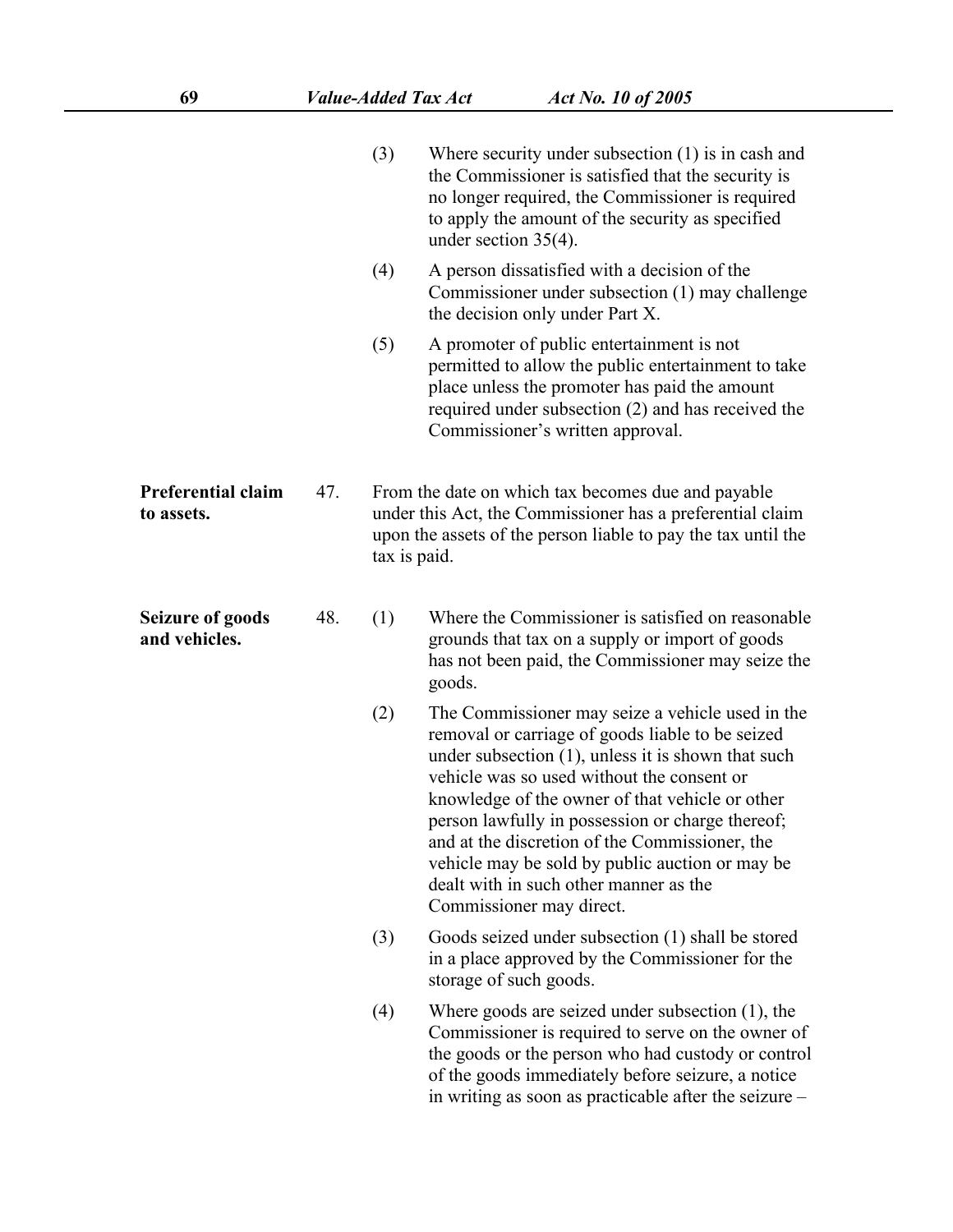- (a) identifying the goods;
- (b) stating that the goods have been seized under this section and the reason for seizure; and
- (c) setting out the terms of subsections  $(7)$ ,  $(8)$ , and [\(9\).](s)
- (5) The Commissioner is not required to serve notice under subsection [\(4\)](s) if, after making reasonable enquiries, the Commissioner does not have sufficient information to identify the person on whom the notice should be served.
- $(6)$  Where subsection  $(5)$  applies, the Commissioner may serve a notice under subsection [\(4\)](s) on a person claiming the goods, provided the person has given the Commissioner sufficient information to enable such a notice to be served.
- (7) Subject to subsection [\(8\)](s), the Commissioner may authorise the delivery of goods seized under subsection [\(1\)](s) to the person on whom a notice under subsection [\(4\)](s) has been served, where that person pays or gives security, in accordance with section [46](s), for the payment of tax due and payable or that will become due and payable in respect of the supply or import of the goods.
- (8) The Commissioner is permitted to detain the goods seized under subsection [\(1\)](s)–
	- (a) in the case of perishable goods, only for such period as the Commissioner considers reasonable having regard to the condition of the goods; or
	- (b) in any other case, until the later of–
		- (i) ten daysafter the seizure of the goods; or
		- (ii) ten daysafter the due date for payment of the tax on the supply or import of the goods.
- (9) Where the detention period in subsection [\(8\)](s) has expired, the Commissioner may sell the goods in the manner specified under section [49\(4\)](s) and apply the proceeds of sale as set out in section [49\(5\)](s).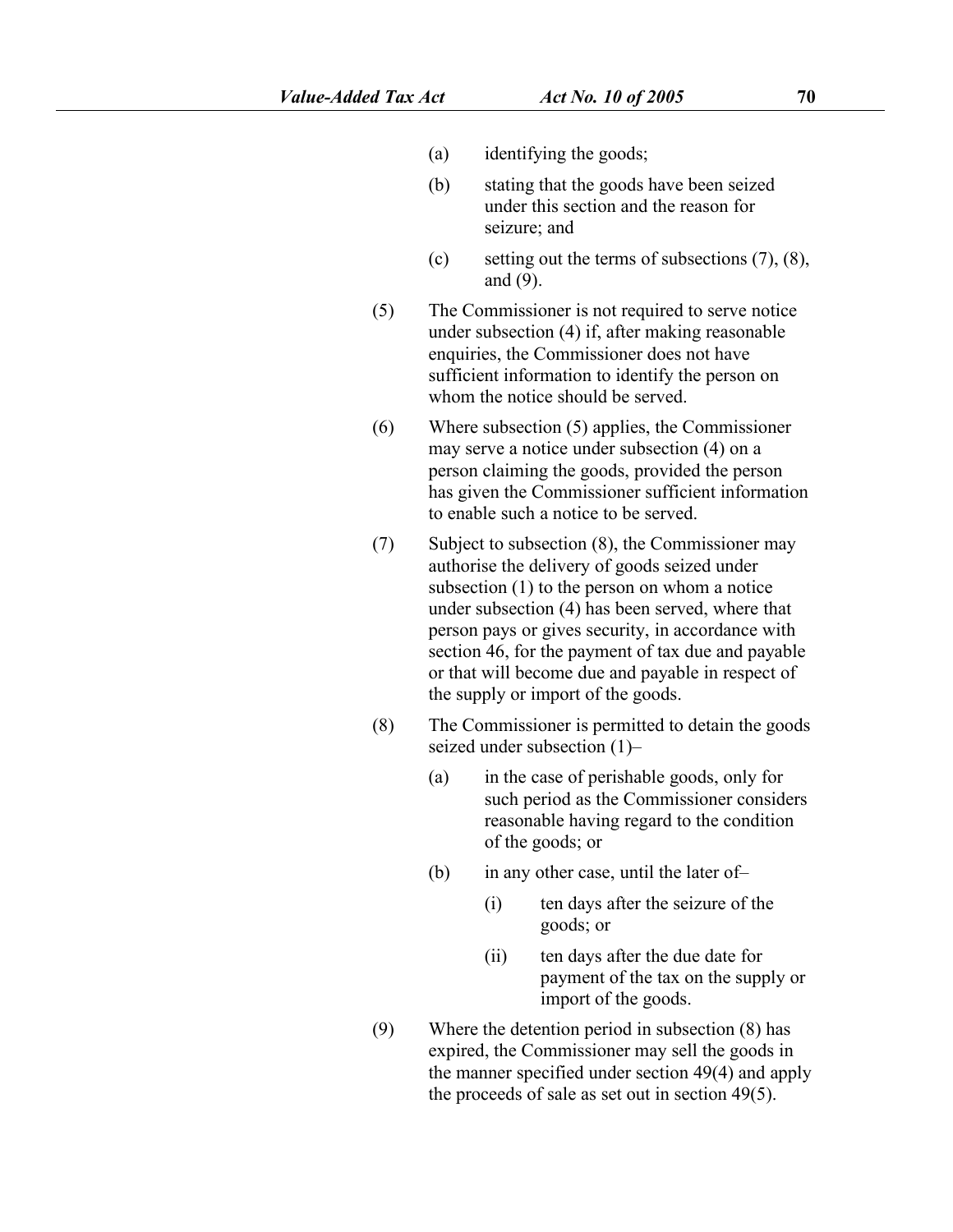shall be applied by the auctioneer or seller first

 $(10)$  Notwithstanding the provisions of this section, the Commissioner may proceed under section [44](s) with respect to any balance owed if the proceeds of sale are not sufficient to meet the costs thereof and the tax due. **Distress Distress** 49. (1) The Commissioner may recover unpaid tax by<br> **proceedings.** distress proceedings against the movable property of the person liable to pay the tax, referred to as the "person liable", by issuing an order in writing, specifying the person liable, the location of the property, and the tax liability to which the proceedings relate.  $(2)$  For the purposes of executing distress under subsection [\(1\)](s), the Commissioner may– (a) at any time enter any house or premises described in the order authorising the distress proceedings; and (b) require a police officer to be present while the distress is being executed. (3) Property upon which a distress is levied under this section, other than perishable goods, must be kept for ten days either at the premises where the distress was levied or at such other place as the Commissioner may consider appropriate, at the cost of the person liable. (4) Where the person liable does not pay the tax due, together with the costs of the distress– (a) in the case of perishable goods, within such period as the Commissioner considers reasonable having regard to the condition of the goods; or (b) in any other case, within ten days after the distress is levied, the property distrained upon may be sold by public auction, or in such other manner as provided in regulations. (5) The proceeds of a disposal under subsection [\(4\)](s)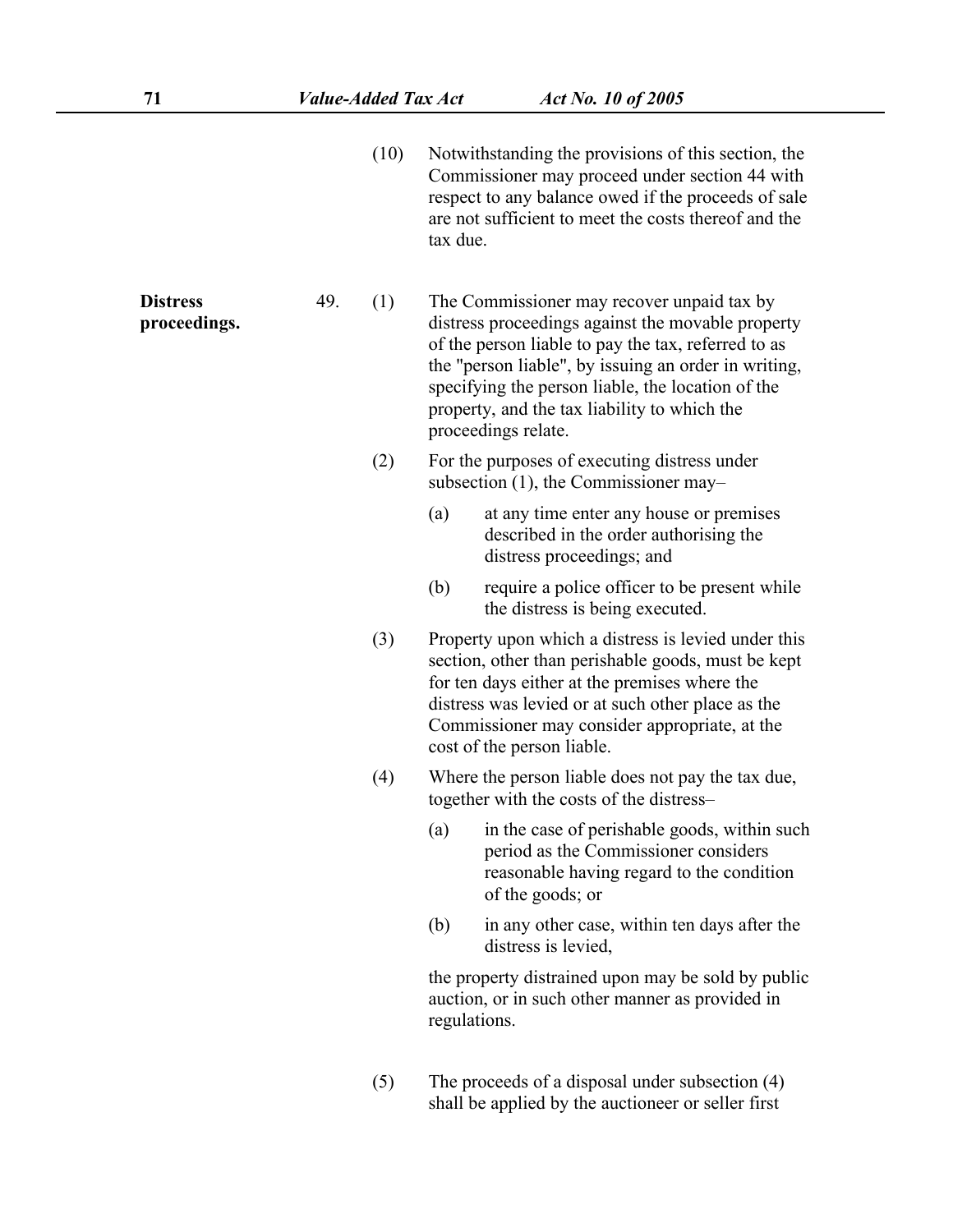towards the cost of taking, keeping, and selling the property distrained upon, then by the Commissioner towards the tax due and payable, and the remainder of the proceeds, if any, shall be restored to the person liable.

- (6) Nothing in this section precludes the Commissioner from proceeding under section [44](s) with respect to any balance owed if the proceeds of the distress are not sufficient to meet the costs thereof and the tax due.
- (7) All costs incurred by the Commissioner in respect of a distress may be recovered by the Commissioner from the person liable as tax due under this Act.
- **Recovery of tax** 50. (1) Where, in respect of a taxable supply by a taxable from recipient of person, the taxable person has, in consequence of supply.<br>
supply, the taxable person fraudulent action or misrepresentation by person, the taxable person has, in consequence of a fraudulent action or misrepresentation by the recipient of the supply, incorrectly treated the supply as an exempt or zero-rated supply, the Commissioner may raise an assessment upon the recipient for the amount of unpaid tax in respect of the supply together with any interest or penalty that has become payable under sections [27](s) and [44](s).
	- (2) The Commissioner is required to serve notice of an assessment under subsection [\(1\)](s) on the recipient specifying–
		- (a) the tax payable;
		- (b) the date the tax is due and payable; and
		- (c) the time, place, and manner of objecting to the assessment.
	- (3) An assessment raised under subsection [\(1\)](s) is treated as an assessment for all purposes of this Act.
	- (4) Subsection [\(1\)](s) does not preclude the Commissioner from recovering the tax, interest, or penalty from the taxable person making the supply.
	- (5) For purposes of subsection  $(4)$ 
		- (a) any amount recovered from the recipient is

**Recovery of tax from recipient of**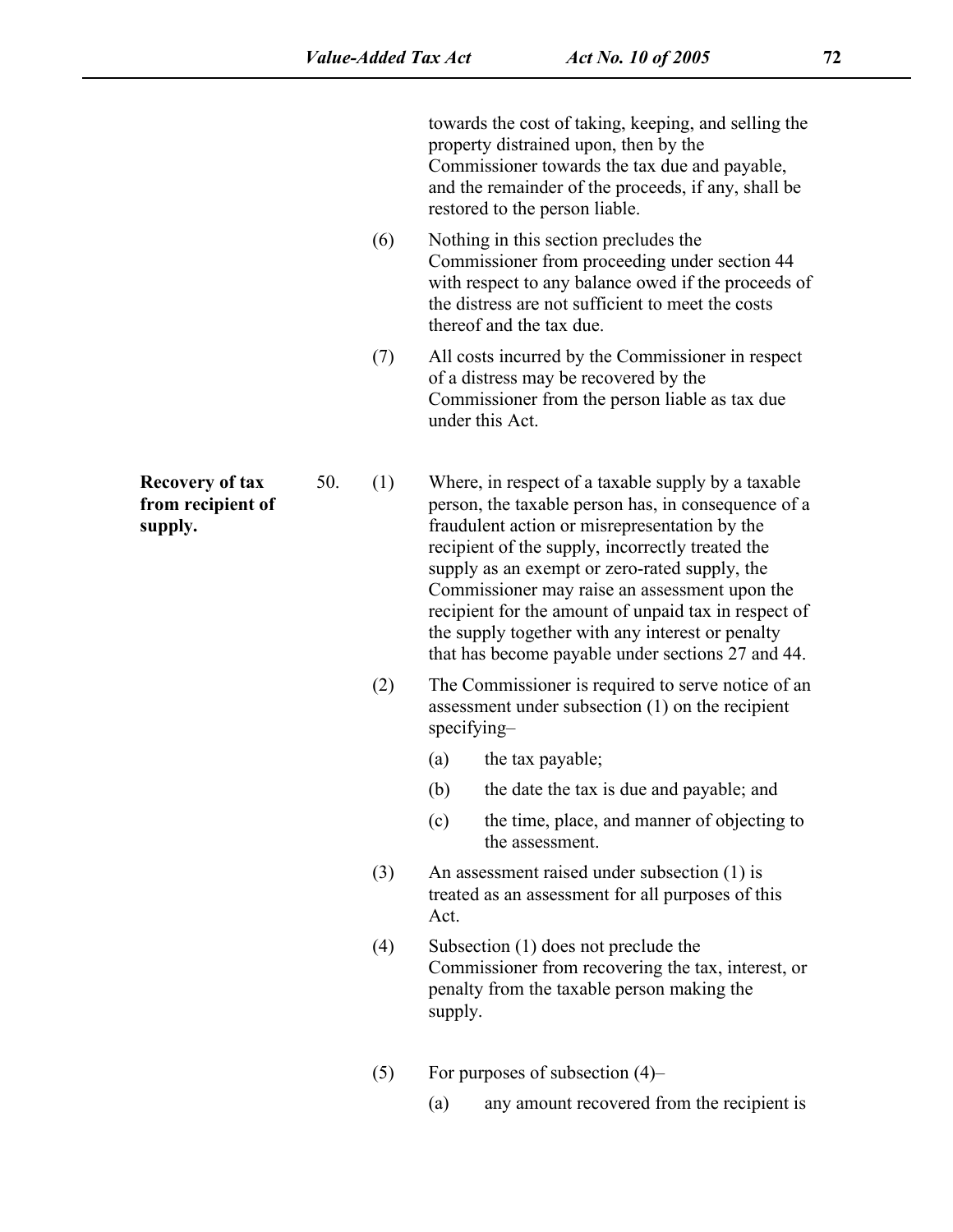to be credited against the liability of the taxable person; and

- (b) any amount recovered from the taxable person is to be credited against the liability of the recipient.
- (6) Where an amount of tax, interest, or penalty referred to in subsection [\(1\)](s) is paid by the taxable person, the taxable person may recover the amount paid from the recipient.
- (7) An amount assessed under this section is treated, for all purposes of this Act, as tax charged under this Act.
	- Where a person liable to pay tax under this Act, referred to as the "person liable", fails to do so by the due date, the Commissioner may, by notice in writing, require any other person–
		- (a) owing or who may owe money to the person liable;
		- (b) holding or who may subsequently hold money for, or on account of, the person liable; or
		- (c) having authority from some other person to pay money to the person liable,

to pay the money to the Commissioner on the date set out in the notice, up to the amount of the tax due.

- (2) The date specified in the notice under subsection [\(1\)](s) shall not be a date before the money becomes due to the person liable to pay tax, or held on the person's behalf.
- (3) A copy of a notice issued under subsection [\(1\)](s) shall be served on the person liable.
- (4) A person making a payment pursuant to a notice under subsection [\(1\)](s) is deemed to have acted under the authority of the person liable and of all other persons concerned and is indemnified in respect of

the payment.

 $(5)$  The provisions of this Act relating to the payment, collection and recovery of tax apply to any amount

**Recovery of tax from third parties.**

[3 of 2017]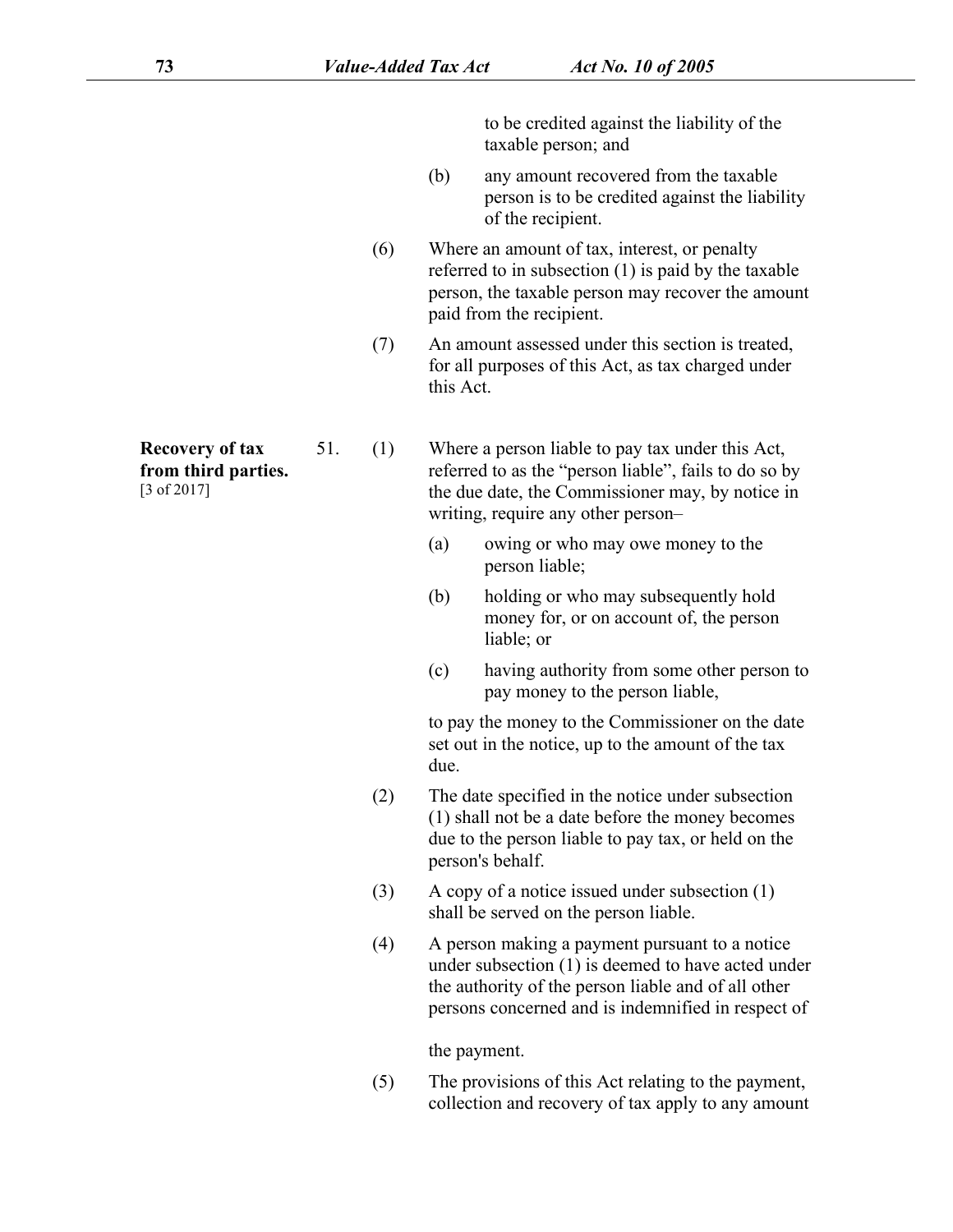due under this section as if the amount were tax due under this Act.

(6) Where judgment is granted against a taxpayer, in favour of the Revenue Authority and the taxpayer is a customer with a bank, trust company, credit union or other financial institution, the Commissioner shall by demand or notice, require the bank, trust company, credit union or other financial institution to remit the amount payable to the Revenue Authority as a debt owed to the State.

**Duties of receivers.** 52. (1) In this section, "receiver" means a person who, with respect to an asset in Guyana is–

- (a) a liquidator of a company;
- (b) a receiver appointed out of court or by a court;
- (c) a mortgagee in possession;
- (d) an executor of the estate of a deceased person; or
- (e) any other person conducting business on behalf of a person legally incapacitated.
- (2) A receiver is required to notify the Commissioner in writing within ten days after being appointed to the position or taking possession of an asset in Guyana, whichever first occurs.
- (3) The Commissioner may in writing notify a receiver of the amount which appears to the Commissioner to be sufficient to provide for any tax which is or will become payable by the person whose assets are in the possession of the receiver.<br>(4) A receiver–
- - (a) is required to set aside, out of the proceeds of sale of an asset, the amount notified by the Commissioner under subsection [\(3\)](s), or such lesser amount as is subsequently agreed on by the Commissioner;
	- (b) is liable to the extent of the amount set aside for the tax of the person who owned the asset.
- (5) A receiver is personally liable to the extent of any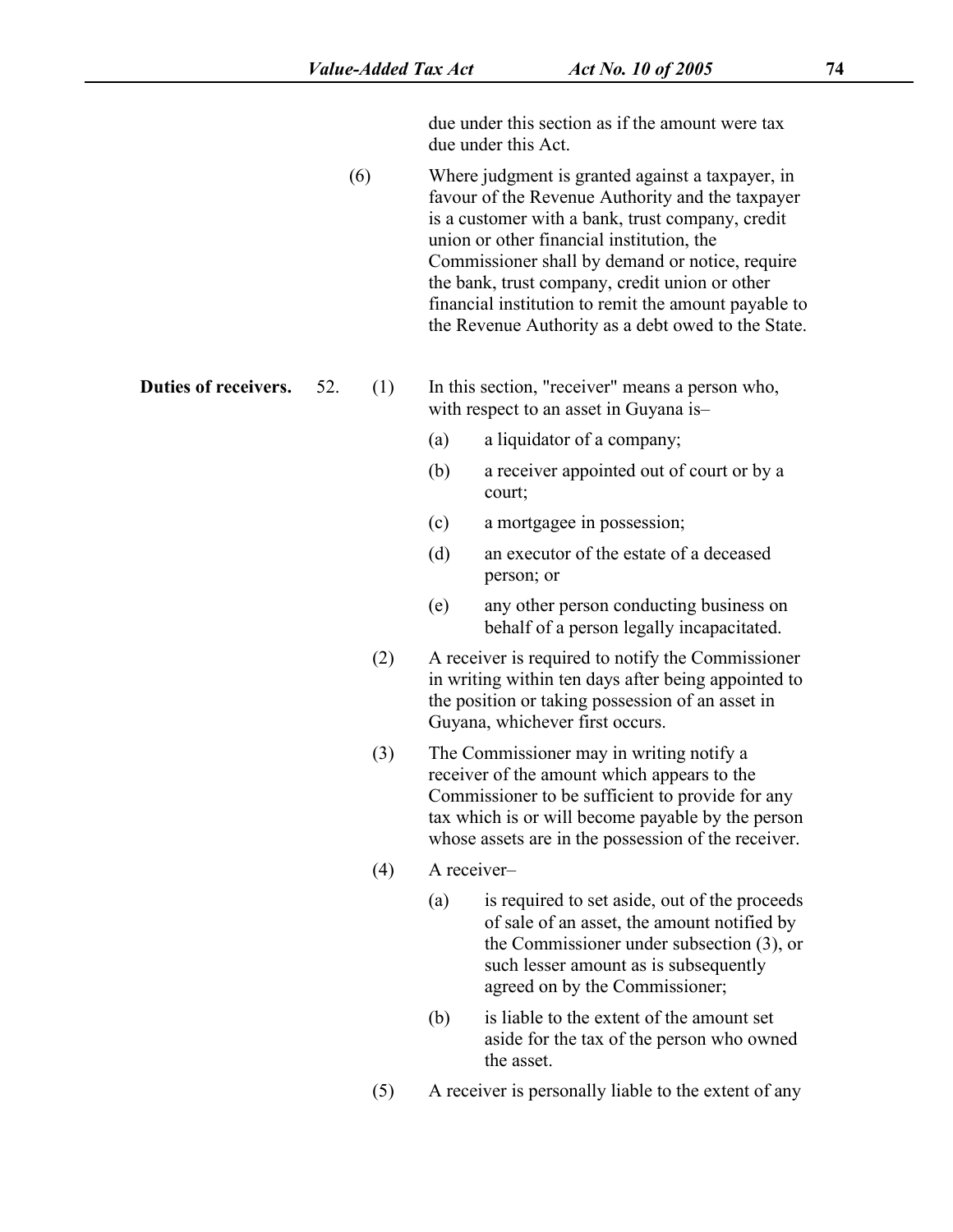amount required to be set aside under subsection [\(4\)](s) for the tax referred to in subsection [\(3\)](s) if, and to the extent that, the receiver fails to comply with the requirements of this section.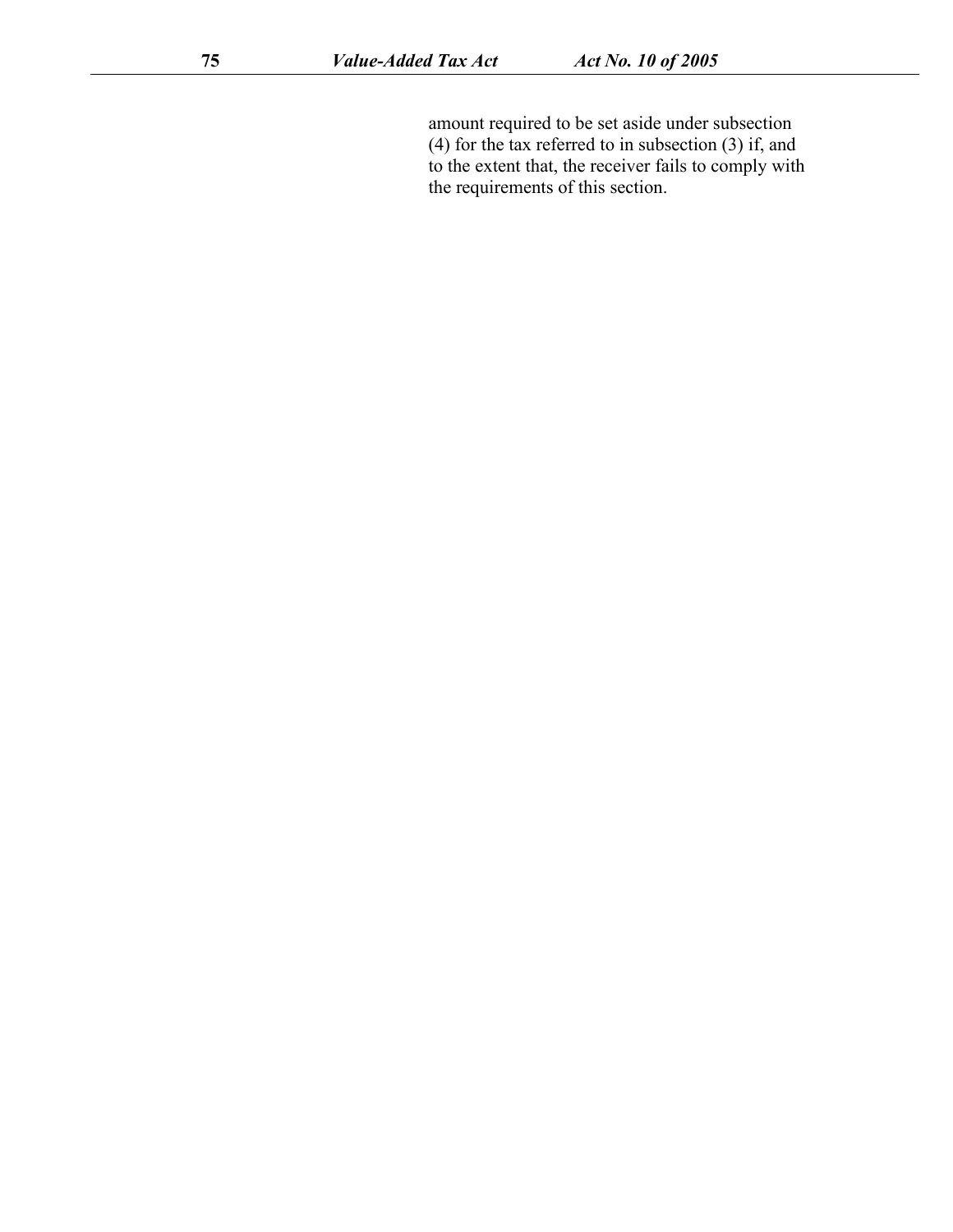# **Persons acting in a** 53. (1) In this section, **capacity.**  $\begin{array}{c} \text{``representative''}, \text{ in relation to a taxable person,} \\ \text{means--} \end{array}$ (a) in the case of a corporation, the treasurer or other designated officer or officers; (b) in the case of an unincorporated association or body, any member of the committee of management; (c) in the case of a company– (i) for a company other than a

- company in liquidation, the secretary of the company; or
- (ii) for a company in liquidation, the liquidator;
- (d) in the case of the State, any person responsible for accounting for the receipt and payment of money under the provisions of any law or for the receipt and payment of public funds or of funds voted by Parliament;
- (e) in the case of a local authority or board, any person who is responsible for accounting for the receipt and payment of money or funds on behalf of the local authority or board;
- (f) in the case of a partnership, any partner in the partnership;
- (g) in the case of a trust, any trustee; or
- (h) in the case of a non-resident person or a person referred to in paragraph [\(d\)](s) of the definition of "resident person" in section [2](s), any person controlling the non-resident person's affairs in Guyana, including any manager of a taxable activity of the nonresident person in Guyana.

### **PART XII – Representatives and Special Cases of Taxable Persons**

**representative**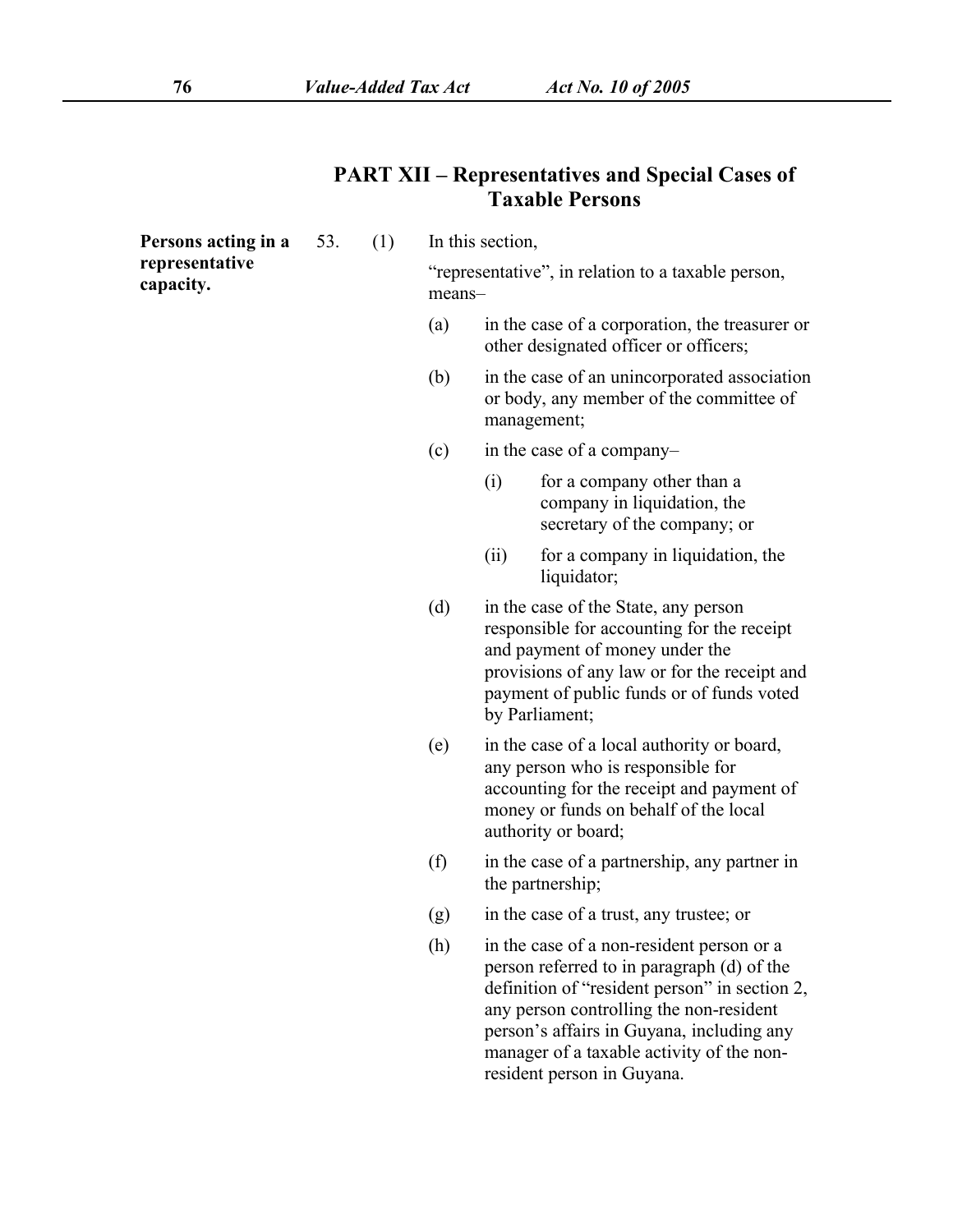- (2) Every representative of a taxable person is responsible for performing any duties, including the payment of tax, imposed by this Act on the taxable person.
- (3) Every representative who in that capacity paysany tax payable under this Act by a taxable person is entitled to recover the amount so paid from the taxable person or to retain the amount so paid out of any money of the taxable person that is in the representative's possession or under the representative's control.
- (4) Every representative is personally liable for the payment of any tax payable by the representative in his representative capacity if, while the amount remains unpaid, the representative–
	- (a) alienates, charges, or disposes of any money received or accrued in respect of which the tax is payable; or
	- (b) disposes of or parts with any fund or money belonging to the taxable person which is in the possession of the representative or which comes to the representative after the tax is payable if such tax could legally have been paid from or out of such fund or money.
- (5) Nothing in this section shall be construed as relieving a taxable person from performing any duties imposed by this Act on the taxable person which the representative of the person has failed to perform.

**Power to appoint** 54. (1) **Power to appoint** 54. (1) The Commissioner may, if the Commissioner agent.<br> **agent.** Considers it necessary to do so, declare a person to be an agent of a taxable person and the person declared to be agent is deemed to be a representative of the taxable person for the purposes of section [53](s).

> (2) A person dissatisfied with a decision referred to in subsection [\(1\)](s) may challenge the decision only under [Part](s) X.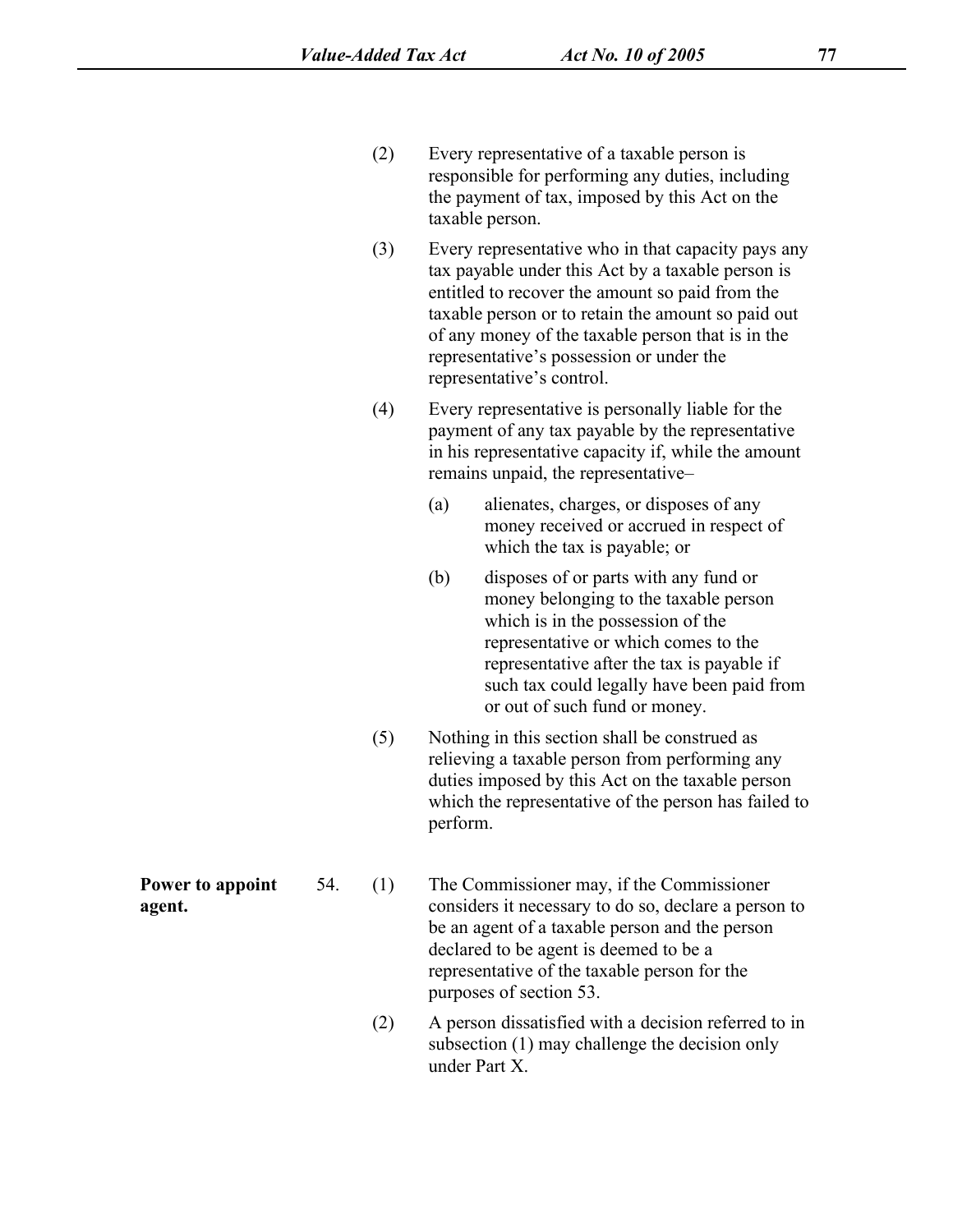| <b>Branches.</b>                                        | 55. | (1) | Where a taxable activity is conducted by a taxable<br>person in branches or divisions, the taxable person<br>is deemed to be a single person conducting the<br>taxable activity for purposes of this Act.                                                                                                                                                                       |
|---------------------------------------------------------|-----|-----|---------------------------------------------------------------------------------------------------------------------------------------------------------------------------------------------------------------------------------------------------------------------------------------------------------------------------------------------------------------------------------|
|                                                         |     | (2) | Subject to subsection $(3)$ , a taxable person who<br>conducts a taxable activity in branches or divisions<br>is required to register in the name of the taxable<br>person and not also in the names of its branches<br>and divisions.                                                                                                                                          |
|                                                         |     | (3) | Upon application in writing, the Commissioner<br>may authorise a taxable person to register one or<br>more of its branches or divisions as separate<br>taxable persons if the Commissioner is satisfied<br>that the branch or division maintains an<br>independent system of accounting and can be<br>separately identified by the nature of its activities<br>or its location. |
|                                                         |     | (4) | The registration of a branch or division under<br>subsection $(3)$ is subject to such conditions and<br>restrictions as the Minister may deem fit.                                                                                                                                                                                                                              |
| <b>Bodies of persons</b><br>(other than<br>incorporated | 56. | (1) | This Act applies to a partnership as if the<br>partnership were a person separate from the<br>partners of the partnership, except that-                                                                                                                                                                                                                                         |
| companies).                                             |     |     | obligations that would be imposed on the<br>(a)<br>partnership are instead imposed on each<br>partner, but may be discharged by any of<br>the partners;                                                                                                                                                                                                                         |
|                                                         |     |     | (b)<br>the partners are jointly and severally liable<br>to pay any amount due under this Act that<br>would be payable by the partnership; and                                                                                                                                                                                                                                   |
|                                                         |     |     | any offence under this Act that would<br>(c)<br>otherwise be committed by the partnership<br>is taken to have been committed by each of<br>the partners.                                                                                                                                                                                                                        |
|                                                         |     | (2) | This Act applies to a partnership, unincorporated<br>association or body as if it were a person separate<br>from the members of the association or body, but<br>the obligations that would be imposed on the<br>association or body are instead imposed on each<br>member of the committee of management of the                                                                 |

partnership, unincorporated association or body,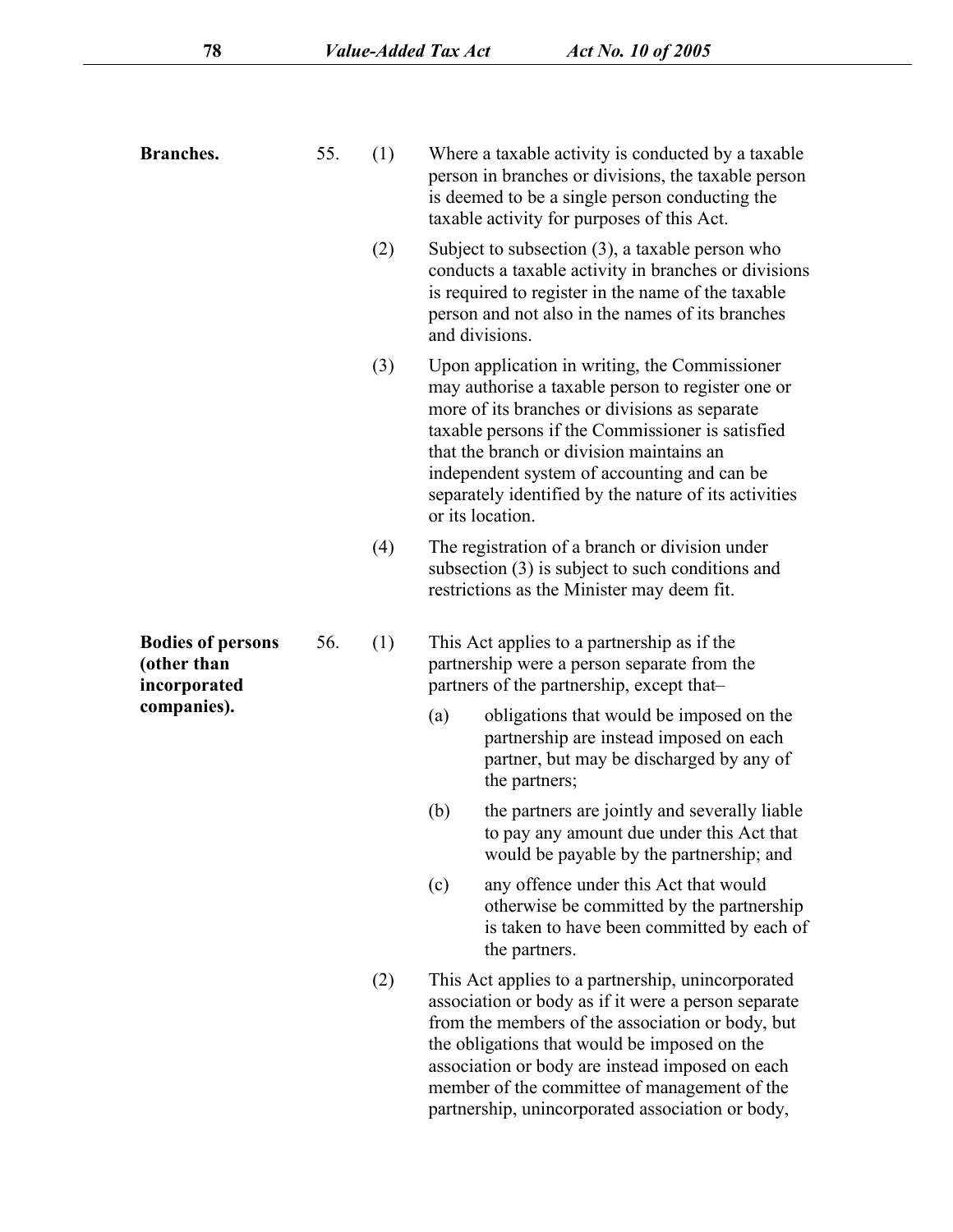but may be discharged by any of those members.

- (3) Where–
	- (a) a partnership, or unincorporated association or body is dissolved, referred to as the "dissolved entity", in consequence of–
		- (i) the retirement or withdrawal of one or more, but not all, of its partners or members; or
		- (ii) the admission of a new partner or member;
	- (b) a new partnership, or association or body comes into existence, referred to as the "new entity", consisting of the remaining members and one or more new members; and
	- (c) the new entity continues to carry on the taxable activity of the dissolved entity as a going concern,

the dissolved entity and the new entity, for the purposes of this Act, are deemed to be one and the same, unless the Commissioner, having regard to the circumstances of the case, otherwise directs.

**of taxable person; mortgagee in**

**Death or insolvency** 57. (1) Where, after the death of a taxable person or the **posession.** 57. (1) Where, after the death of a taxable person or the sequestration of a taxable person's estate, any taxable activity previously carried on by the possession. taxable person is carried on by or on behalf sequestration of a taxable person's estate, any taxable activity previously carried on by the taxable person is carried on by or on behalf of the executor or trustee of the person's estate or anything is done in connection with the termination of the taxable activity, the estate of the taxable person, as represented by the executor or trustee, is deemed for the purposes of this Act to be the taxable person in respect of the taxable activity.

> (2) Where a mortgagee is in possession of any land or other property previously mortgaged by a mortgagor who is a taxable person, and the mortgagee carries on a taxable activity in relation to the land or other property, the mortgagee is deemed, from the date the mortgagee took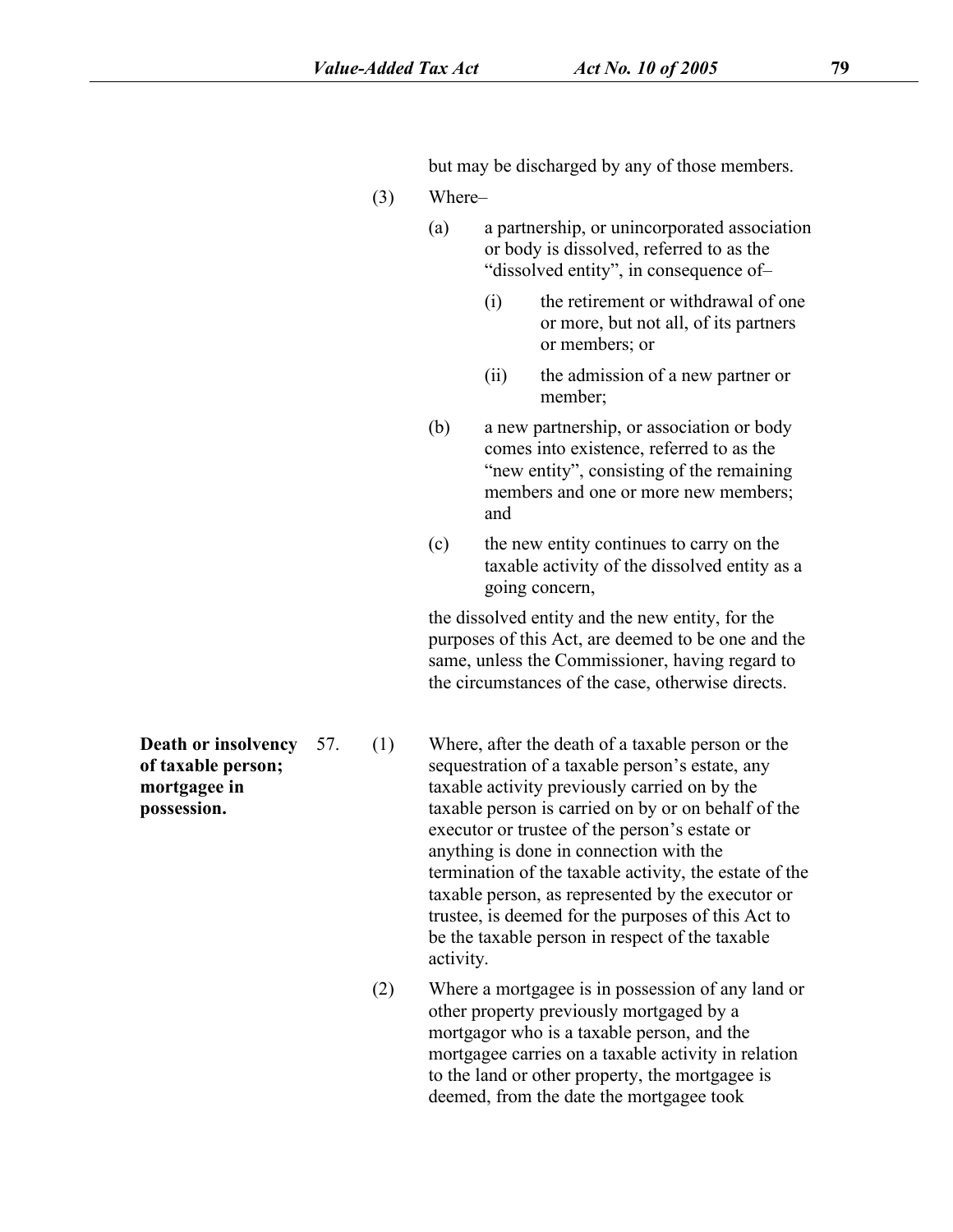possession of that land or property until such time

as the mortgagee ceases to be in possession of the land or property, to be the taxable person carrying on the taxable activity.

**Trustee.** 58. A person who is a trustee in more than one capacity is treated for the purposes of this Act as a separate person in relation to each of those capacities.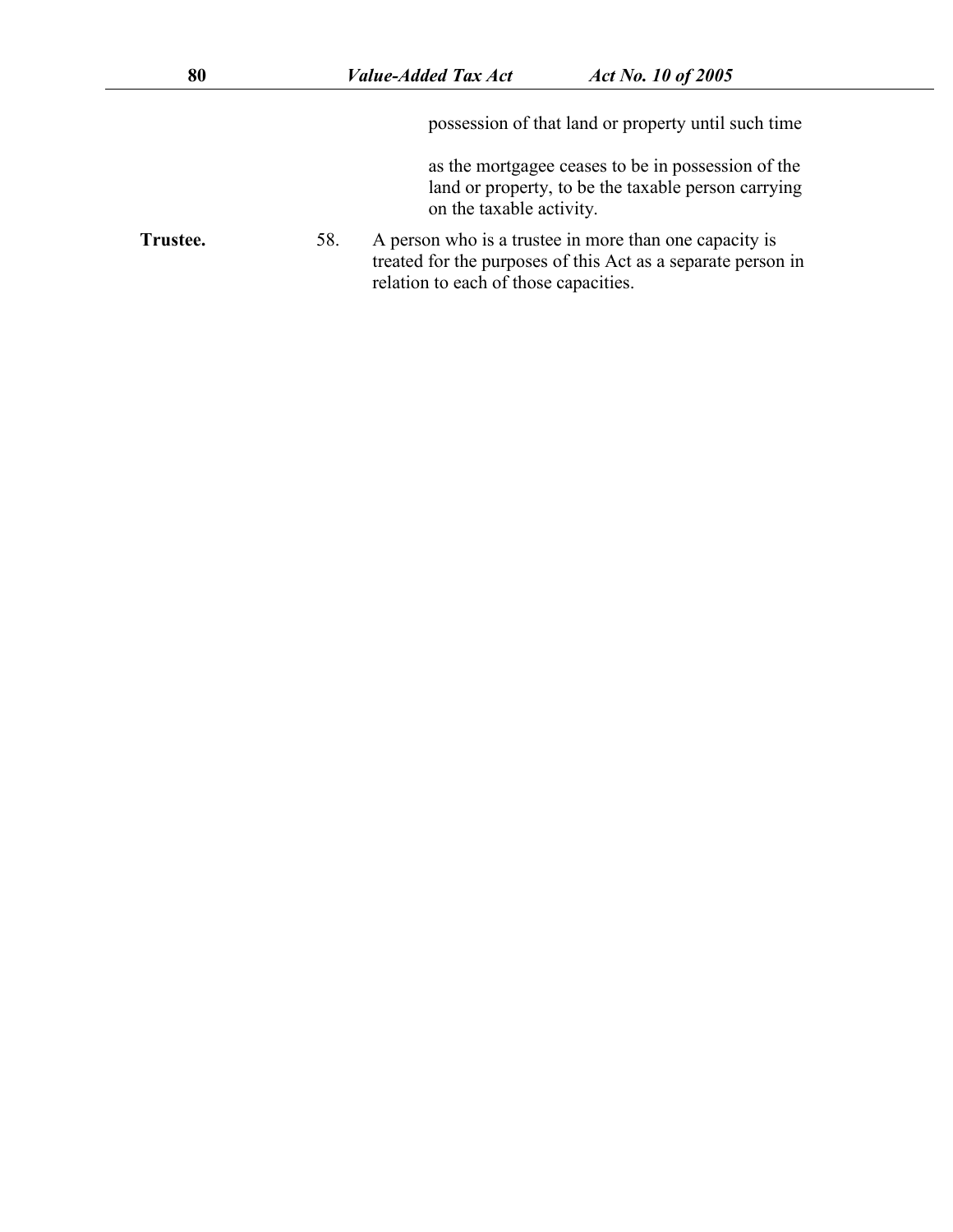# **PART XIII – Records and Investigation Powers**

| Interpretation.                                          | 59. |     | In this Part, "records" means accounting records,<br>accounts, books, computer-stored information, or any<br>other documents.                                                                                                                                                                                                                                                                                                                                                                                                                                                                                                                                                                                           |
|----------------------------------------------------------|-----|-----|-------------------------------------------------------------------------------------------------------------------------------------------------------------------------------------------------------------------------------------------------------------------------------------------------------------------------------------------------------------------------------------------------------------------------------------------------------------------------------------------------------------------------------------------------------------------------------------------------------------------------------------------------------------------------------------------------------------------------|
| Record-keeping.                                          | 60. | (1) | Every taxable person or any other person liable for<br>tax under this Act is required to maintain in<br>Guyana-                                                                                                                                                                                                                                                                                                                                                                                                                                                                                                                                                                                                         |
|                                                          |     |     | (a)<br>original tax invoices, tax credit notes, and<br>tax debit notes received by the person;                                                                                                                                                                                                                                                                                                                                                                                                                                                                                                                                                                                                                          |
|                                                          |     |     | a copy of all tax invoices, tax credit notes,<br>(b)<br>and tax debit notes issued by the person;                                                                                                                                                                                                                                                                                                                                                                                                                                                                                                                                                                                                                       |
|                                                          |     |     | customs documentation relating to imports<br>(c)<br>and exports by the person;                                                                                                                                                                                                                                                                                                                                                                                                                                                                                                                                                                                                                                          |
|                                                          |     |     | (d)<br>accounting records relating to taxable<br>activities carried on in Guyana; and                                                                                                                                                                                                                                                                                                                                                                                                                                                                                                                                                                                                                                   |
|                                                          |     |     | any other records as may be prescribed by<br>(e)<br>regulations.                                                                                                                                                                                                                                                                                                                                                                                                                                                                                                                                                                                                                                                        |
|                                                          |     | (2) | Records required to be maintained under<br>subsection (1) are required to be retained for seven<br>years after the end of the tax period to which they<br>relate.                                                                                                                                                                                                                                                                                                                                                                                                                                                                                                                                                       |
| Access to records,<br>computers, goods,<br>and vehicles. | 61. | (1) | Notwithstanding anything in the other provisions<br>of this section, a taxation officer having a writ of<br>assistance issued from the High Court (which is<br>hereby authorised and requested to grant such<br>writs upon application by the Commissioner) may<br>by day or night, enter into and search any premises<br>or place where records are kept and seize and bring<br>away any such records which in the taxation<br>officer's opinion, may afford evidence that may be<br>material in determining the liability of any person<br>for tax payable under this Act, and may exercise<br>all other powers that are exercisable under the<br>provisions of this section by a taxation officer with<br>a warrant. |

(2) Where the Commissioner has reasonable grounds to believe that an offence in connection with the tax is being, or is about to be committed on any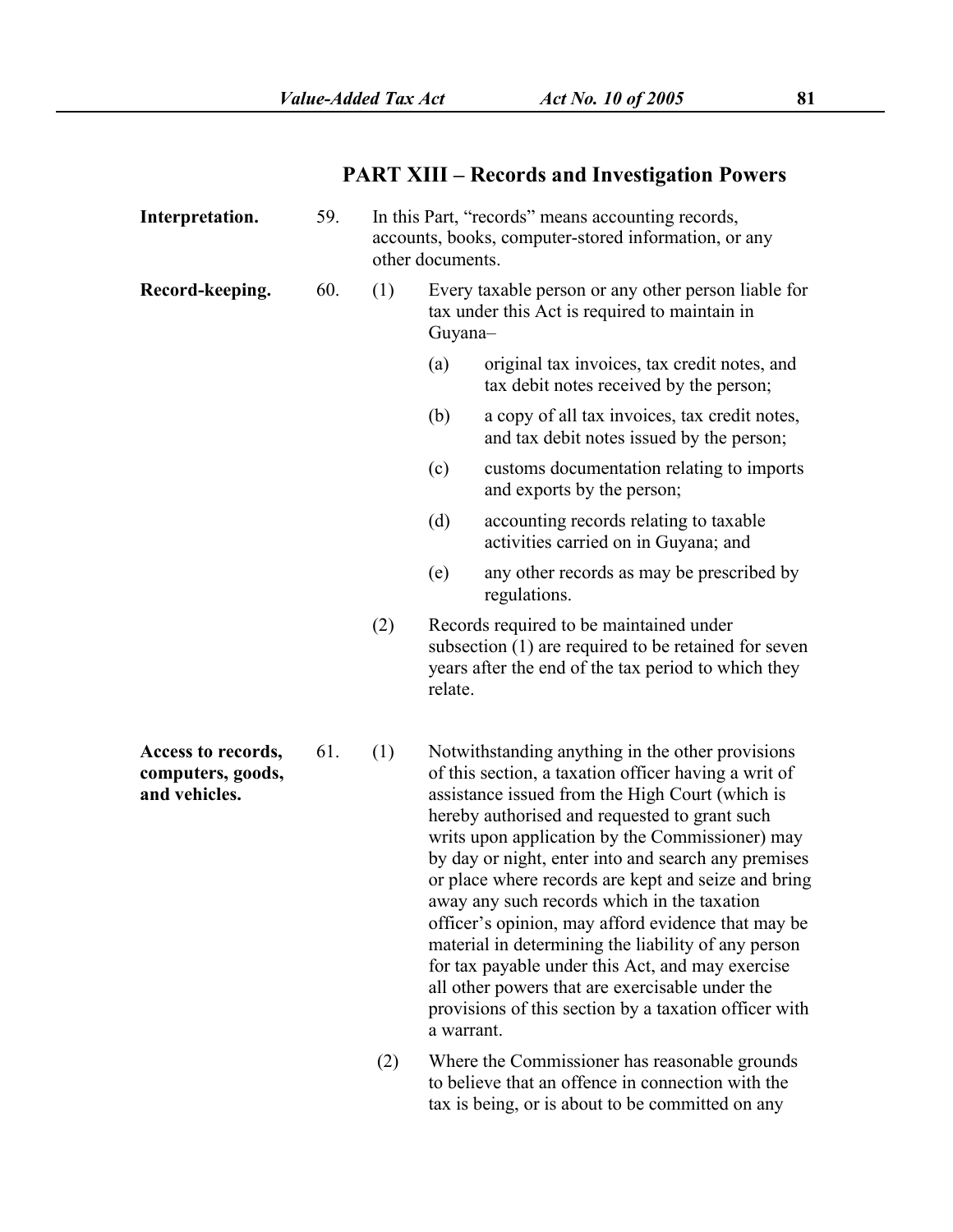premises, or that evidence of the commission of such an offence is to be found therein, he shall apply to the Magistrate for a warrant to allow a taxation officer–

- (a) without any prior notice and at any time, to enter any premises or place where records are kept and on such premises search for any records;
- (b) in carrying out a search referred to in paragraph [\(a\)](s) and in any manner, to open or cause to be opened or removed and opened, any article in which the taxation officer suspects that any records are kept;
- (c) to seize any records which in the taxation officer's opinion may afford evidence that may be material in determining the liability of any person for tax payable under this Act;
- (d) to retain any records seized under paragraph [\(c\)](s) for as long as they may be required for determining a person's liability under this Act or for any proceeding under this Act;
- (e) to examine and make extracts from, and copies of, any records, and require from any person an explanation of any entry therein;
- (f) where a hard copy or computer disk of computer-stored information is not provided, to seize and retain the computer in which the information is stored for as long as is necessary to copy the information required; and
- (g) to stop and board a vehicle which the taxation officer has reasonable cause to believe is importing goods into Guyana, search any such vehicle or any person found in the vehicle and question the person with respect to any matter dealt with in this Act.
- (3) A taxation officer who attempts to exercise a power under subsection [\(1\)](s) on behalf of the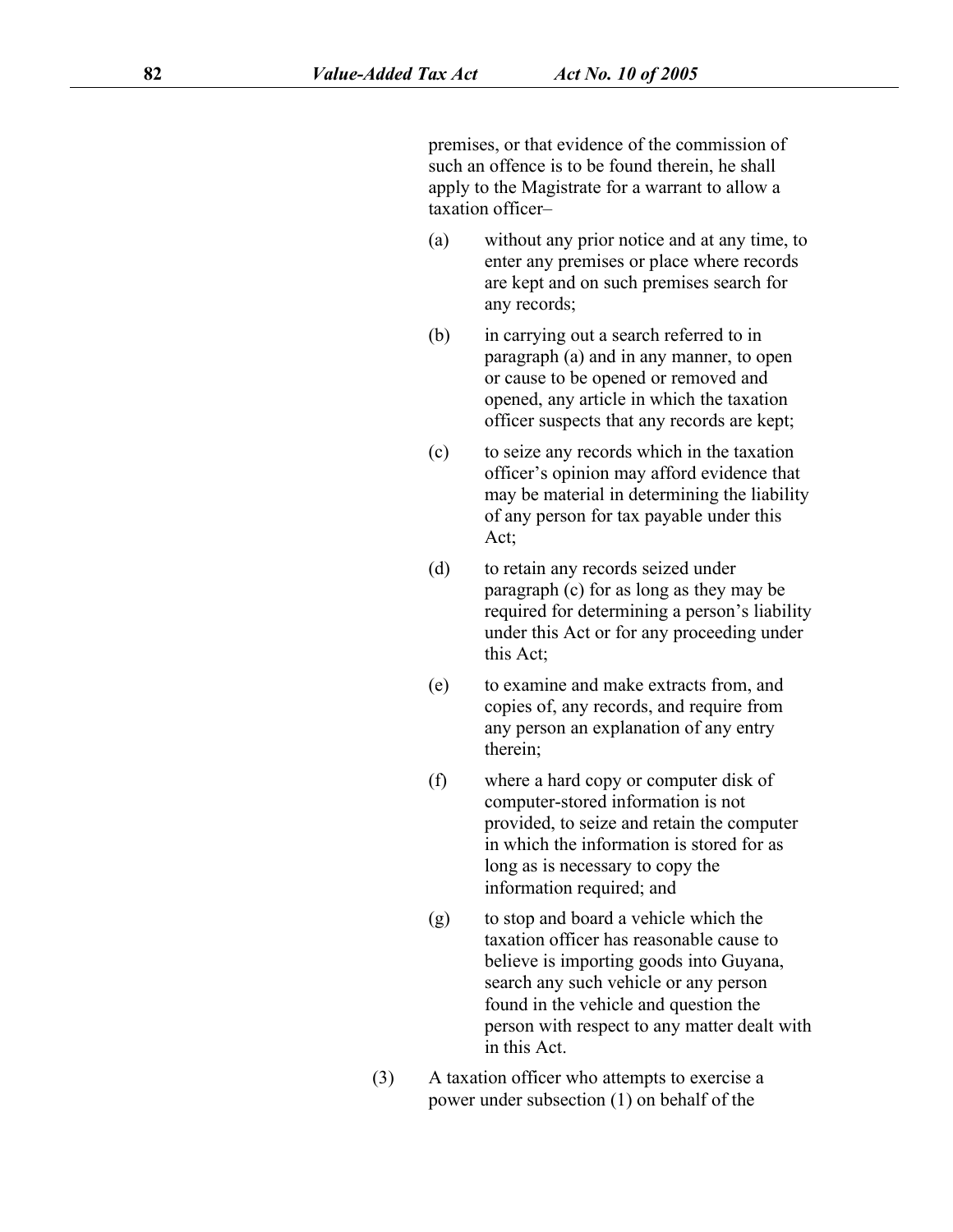Commissioner) concerning the tax affairs

of that person or any other person, and at

|                                                 |     |     |     | Commissioner is not entitled to enter or remain on<br>any premises or at any place if, upon being<br>requested by the occupier of the premises or place,<br>the taxation officer does not produce an<br>authorisation in writing from the Commissioner to<br>the effect that the taxation officer is authorised to<br>exercise that power under this section. |
|-------------------------------------------------|-----|-----|-----|---------------------------------------------------------------------------------------------------------------------------------------------------------------------------------------------------------------------------------------------------------------------------------------------------------------------------------------------------------------|
|                                                 |     | (4) |     | The owner, manager, or any other person lawfully<br>on the premises or at the place entered or proposed<br>to be entered under this section is required to<br>provide all reasonable facilities and assistance for<br>the effective exercise of power under this section.                                                                                     |
|                                                 |     | (5) |     | A person whose records or computer has been<br>removed and retained under subsection (1) may<br>examine them and make copies or extracts from<br>them during regular office hours under such<br>supervision as the Commissioner may determine.                                                                                                                |
|                                                 |     | (6) |     | A taxation officer exercising a power under<br>subsection (1) may request the assistance of a<br>police officer as the taxation officer may consider<br>reasonably necessary and any such police officer<br>shall render such assistance as may be required by<br>the taxation officer.                                                                       |
| <b>Records not in</b><br>official language.     | 62. |     |     | Where a record referred to in section 60 or 61 is not in<br>English, the Commissioner may, by notice in writing,<br>require the person keeping the record to provide at that<br>person's expense a translation into English by a translator<br>approved by the Commissioner for this purpose.                                                                 |
| Notice to obtain<br>information or<br>evidence. | 63. | (1) |     | The Commissioner may, by notice in writing,<br>require a person, whether or not liable for tax<br>under this Act-                                                                                                                                                                                                                                             |
|                                                 |     |     | (a) | to furnish such information concerning that<br>person or any other person as may be<br>required by the notice; or                                                                                                                                                                                                                                             |
|                                                 |     |     | (b) | to attend at the time and place designated in<br>the notice for the purpose of being<br>examined on oath before the Commissioner<br>(or any other taxation officer specifically<br>authorised for this purpose by the                                                                                                                                         |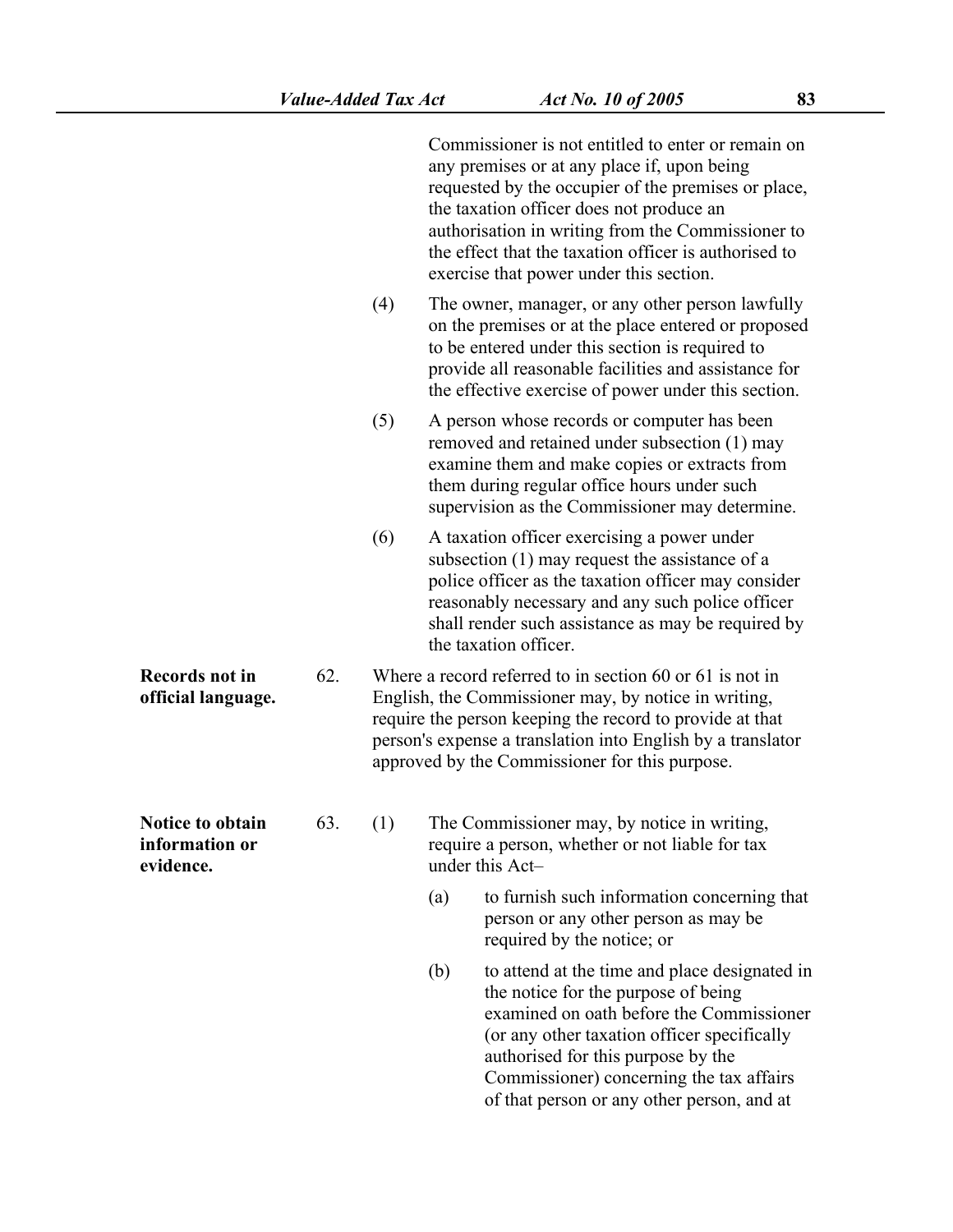that time to produce any record or computer in the control of the person and relevant to the examination.

- (2) Where the notice requires the production of any record or computer, it is sufficient if such record or computer is described in the notice with reasonable certainty.
- (3) A notice issued under this section is required to be served by or at the direction of the Commissioner by a signed copy delivered–
	- (a) by registered post;
	- (b) by hand to the person to whom it is directed; or
	- (c) left at the person's last and usual place of abode,

and the certificate of service signed by the person serving the notice is evidence of the facts stated therein.

(4) This section has effect notwithstanding any rule of law relating to privilege or the public interest in relation to the furnishing of information or the production of records or documents.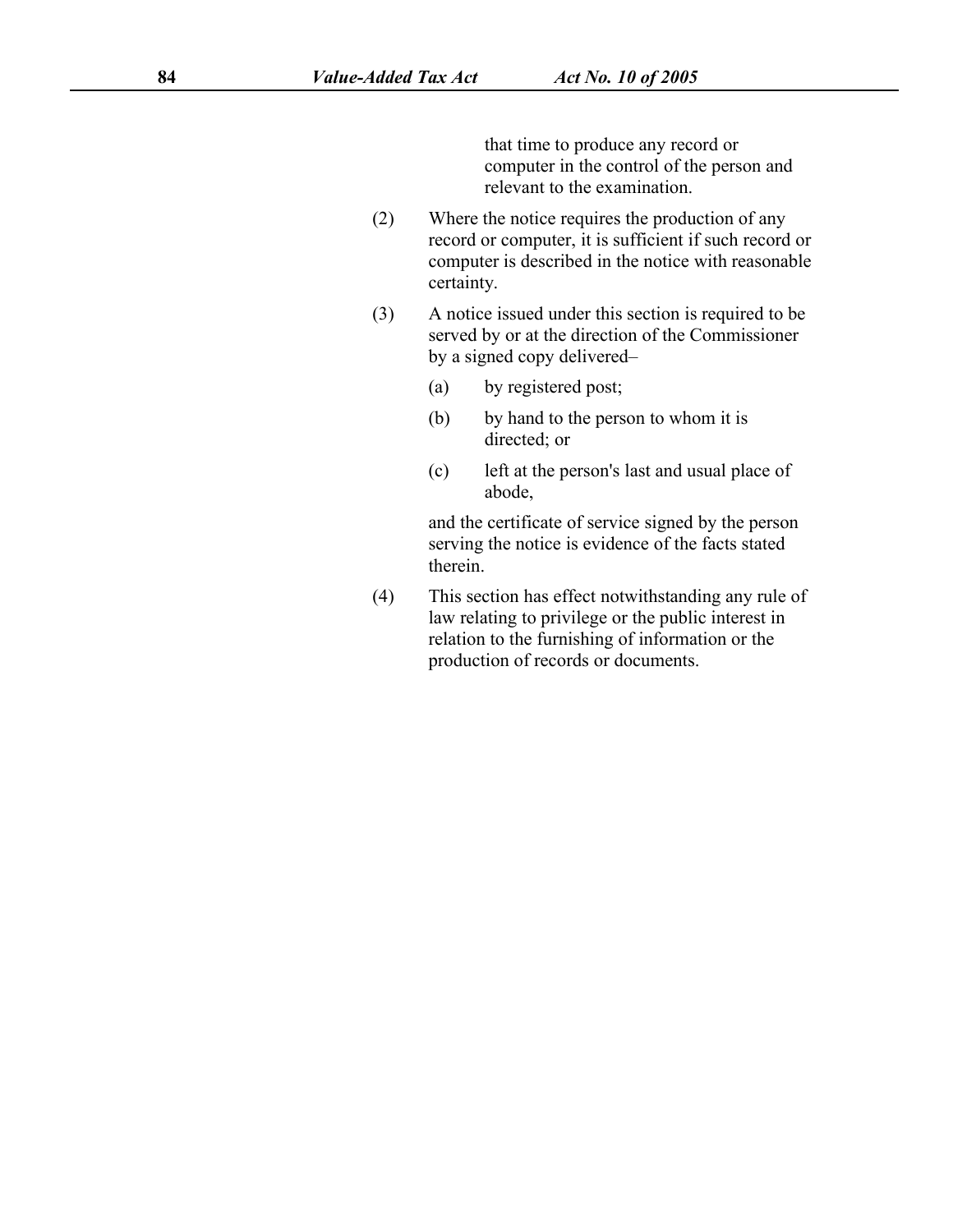### **PART XIV - Offences and Penalties**

### **Division I: Criminal Offences**

| Power to bring<br>criminal charges.              | 64. | (1) | Subject to the powers of the Director of Public<br>Prosecutions under the Constitution, no criminal<br>proceedings in respect of any offence under this<br>Act shall be commenced except where the<br>Commissioner determines to bring charges and<br>prosecute.                          |  |  |  |
|--------------------------------------------------|-----|-----|-------------------------------------------------------------------------------------------------------------------------------------------------------------------------------------------------------------------------------------------------------------------------------------------|--|--|--|
|                                                  |     | (2) | Criminal proceedings under this Act shall be<br>commenced in the name of the Commissioner in a<br>court of summary conviction.                                                                                                                                                            |  |  |  |
| <b>Time limits for</b>                           | 65. |     | Proceedings under this Division may be commenced–                                                                                                                                                                                                                                         |  |  |  |
| proceedings to be<br>taken.<br>[3 of 2017]       |     | (a) | where the offence alleged involves the doing of<br>any act in violation of this Act, within five years<br>after the discovery of the act;                                                                                                                                                 |  |  |  |
|                                                  |     | (b) | where the offence alleged involves the failure to do<br>any act as required under this Act, within five<br>years after the Commissioner has become aware of<br>such failure; or                                                                                                           |  |  |  |
|                                                  |     | (c) | where the offence alleged has involved the non-<br>disclosure or incorrect disclosure by any person of<br>information relating to that person's liability to tax<br>for a tax period, within five years after his correct<br>liability to tax has become final for that tax period.       |  |  |  |
| <b>Failure to apply for</b><br>VAT registration. | 66. |     | A person who knowingly or recklessly fails to apply for<br>VAT registration as required by section $11(1)$ , (7), or (8)<br>commits an offence and is liable on conviction to a fine<br>not exceeding twenty-five thousand dollars and<br>imprisonment for a term not exceeding two years |  |  |  |
| <b>Improper VAT</b><br>documentation.            | 67. | (1) | A person who knowingly or recklessly fails to<br>furnish any import declaration as required by<br>section 22 commits an offence and is liable on<br>conviction to a fine not exceeding ten thousand<br>dollars and to imprisonment for a term not<br>exceeding three years.               |  |  |  |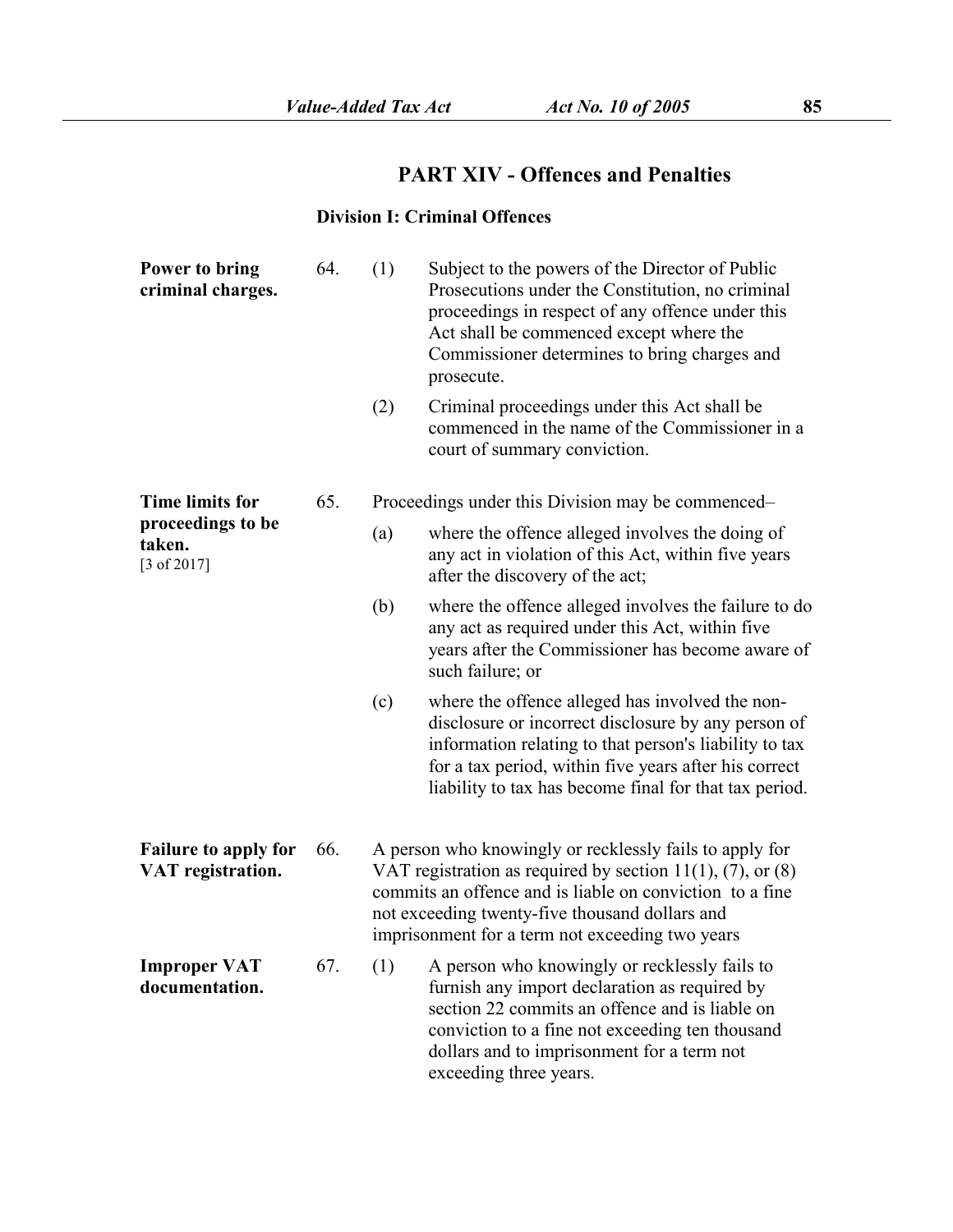- (2) Where a person convicted of an offence under subsection [\(1\)](s) fails to furnish the import declaration within a further period specified by the Commissioner by notice in writing, that person commits an offence and is liable on conviction to a fine of one thousand dollars for each day during which the failure continues and to imprisonment for three months.
- (3) A registered person who knowingly or recklessly fails to provide a tax invoice as required by section 28 commits an offence and is liable on conviction to a fine not exceeding fifteen thousand dollars and to imprisonment for a term not exceeding six months.
- (4) A person who knowingly or recklessly provides a tax invoice otherwise than as provided for in section [28](s) commits an offence and is liable on conviction to a fine not exceeding fifteen thousand dollars and to imprisonment for a term not exceeding two years.
- (5) A registered person who fails to provide a tax credit note or tax debit note as required by section [29](s) commits an offence and is liable on conviction to a fine not exceeding fifteen thousand dollars and to imprisonment for a term not exceeding six months.
- (6) A person who knowingly or recklessly provides a tax credit note or tax debit note otherwise than as provided for in section [29](s) commits an offence and is liable on conviction to a fine not exceeding fifteen thousand dollars and to imprisonment for a term not exceeding two years.
- (7) A person who knowingly or recklessly uses a false VAT registration number, including the VAT registration number of another person, on a return, notice, or other document prescribed or used for the purposes of this Act commits an offence and is liable on conviction to a fine not exceeding fifty thousand dollars and to imprisonment for a term not exceeding two years.
- (8) Subsection [\(7\)](s) does not apply to a person who uses the VAT registration number of another person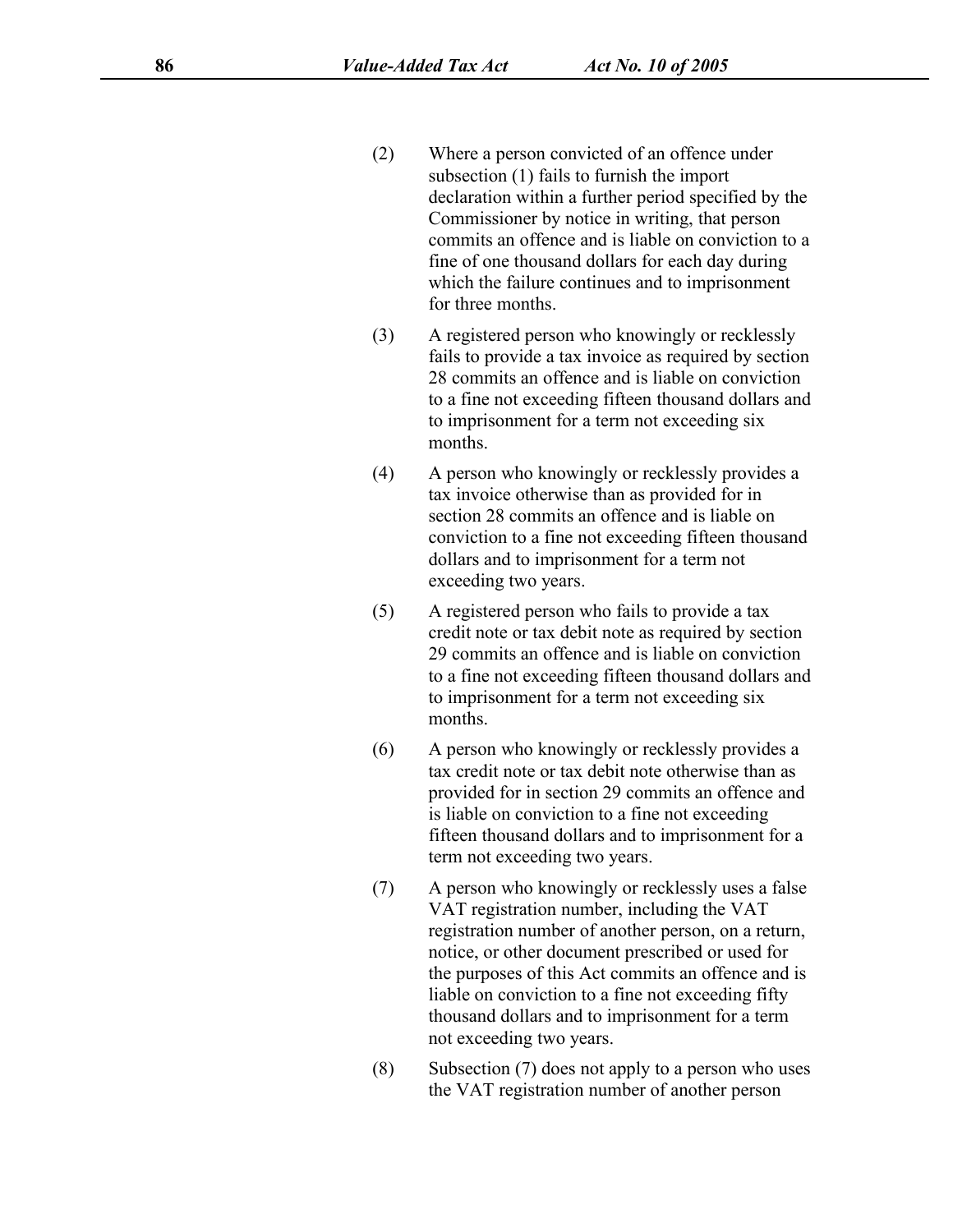with the permission of that other person on a return, notice, or other document relating to the tax affairs of that other person.

**False claim for** 68. A person who knowingly or recklessly makes a false **False claim for** 68. A person who knowingly or recklessly makes a false<br> **VAT** refund. Claim for refund under section [35](s) commits an offence and is liable on conviction to a fine not exceeding fifteen thousand dollars and to imprisonment for a term not exceeding six months.

**Failure to notify** 69. (1) **Commissioner of cessation of taxable Failure to notify** 69. (1) A person who fails to notify the Commissioner of **Commissioner of** a change in circumstances as required by section **cessation of taxable** 12(10) commits an offence and is liable on **activity.** a change in circumstances as required by section [12\(10\)](s) commits an offence and is liable on conviction–

- (a) where the failure was made knowingly or recklessly, to a fine not exceeding fifty thousand dollars and to imprisonment for a term not exceeding two years; or
- (b) in any other case, to a fine not exceeding twenty-five thousand dollars.
- (2) A person who fails to notify the Commissioner as required by section [13\(1\)](s) commits an offence and is liable on conviction–
	- (a) where the failure was made knowingly or recklessly, to a fine not exceeding fifty thousand dollars and to imprisonment for a term not exceeding two years; or
	- (b) in any other case, to a fine not exceeding twenty-five thousand dollars .
- **Failure to comply** 70. (1) A person who fails to comply with a third-party **Failure to comply** 70. (1) A person who fails to comply with a third-party<br> **with third-party** payment notice under section 51 commits an<br> **payment notice.** offence and is liable on conviction to a fine not payment notice under section [51](s) commits an exceeding twenty-five thousand dollars and to imprisonment for a term not exceeding one year.
	- (2) Where a person is convicted of an offence under subsection [\(1\)](s), the Court may, in addition to imposing a fine and imprisonment, order the convicted person to pay to the Commissioner an amount not exceeding the amount which the

**with third-party**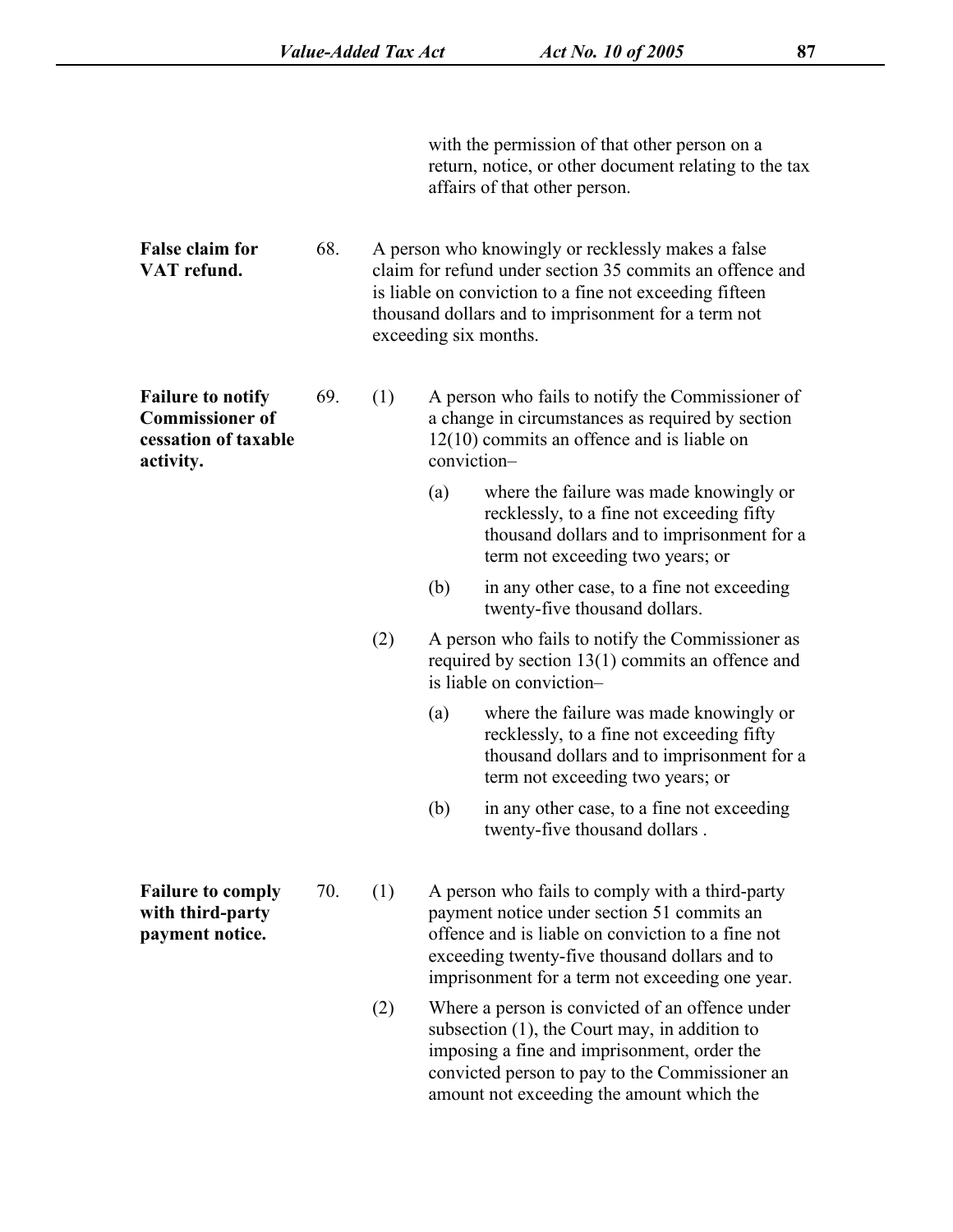person failed to pay as required under section [51.](s)

(3) A person who fails to comply with a notice issued under section [63](s) commits an offence and is liable on conviction to a fine not exceeding fifteen thousand dollars and to imprisonment for a term not exceeding six months.

**Failure to comply** 71. (1) A person who fails to comply with the **with duties as**

- **Failure to comply** 71. (1) A person who fails to comply with the<br> **with duties as**<br> **receiver.** and is liable on conviction to a fine not exceeding<br> **receiver.** requirements of section  $52(4)$  commits an offence and is liable on conviction to a fine not exceeding twenty-five thousand dollars and to imprisonment for a term not exceeding one year.
	- (2) Where a person is convicted of an offence under subsection (1) for failing to set aside an amount as required under section [52\(4\),](s) the Court may, in addition to imposing a fine and imprisonment, order the convicted person to pay to the Commissioner an amount not exceeding the amount which the person failed to set aside as required under section [52\(4\).](s)
- 
- **Failure to file VAT** 72. (1) A person who knowingly or recklessly fails to **Failure to file VAT** 72. (1) A person who knowingly or recklessly fails to lodge a return as required by section [31](s) commits an offence and is liable on conviction to a fine not exceeding fifteen thousand dollars.
	- (2) Where a person convicted of an offence under subsection [\(1\)](s) fails to lodge the return within a further period specified by the Commissioner by notice in writing, that person commits an offence and is liable on conviction to a fine of two thousand dollars for each day during which the failure continues and to imprisonment for three months.

**Failure to maintain** 73. (1) **proper records.** (3 of 2017) A person who knowingly or recklessly fails to maintain proper records in accordance with section [60](s) commits an offence and is liable on conviction to a fine not exceeding two hundred thousand dollars or five percent of the tax assessed, whichever is greater.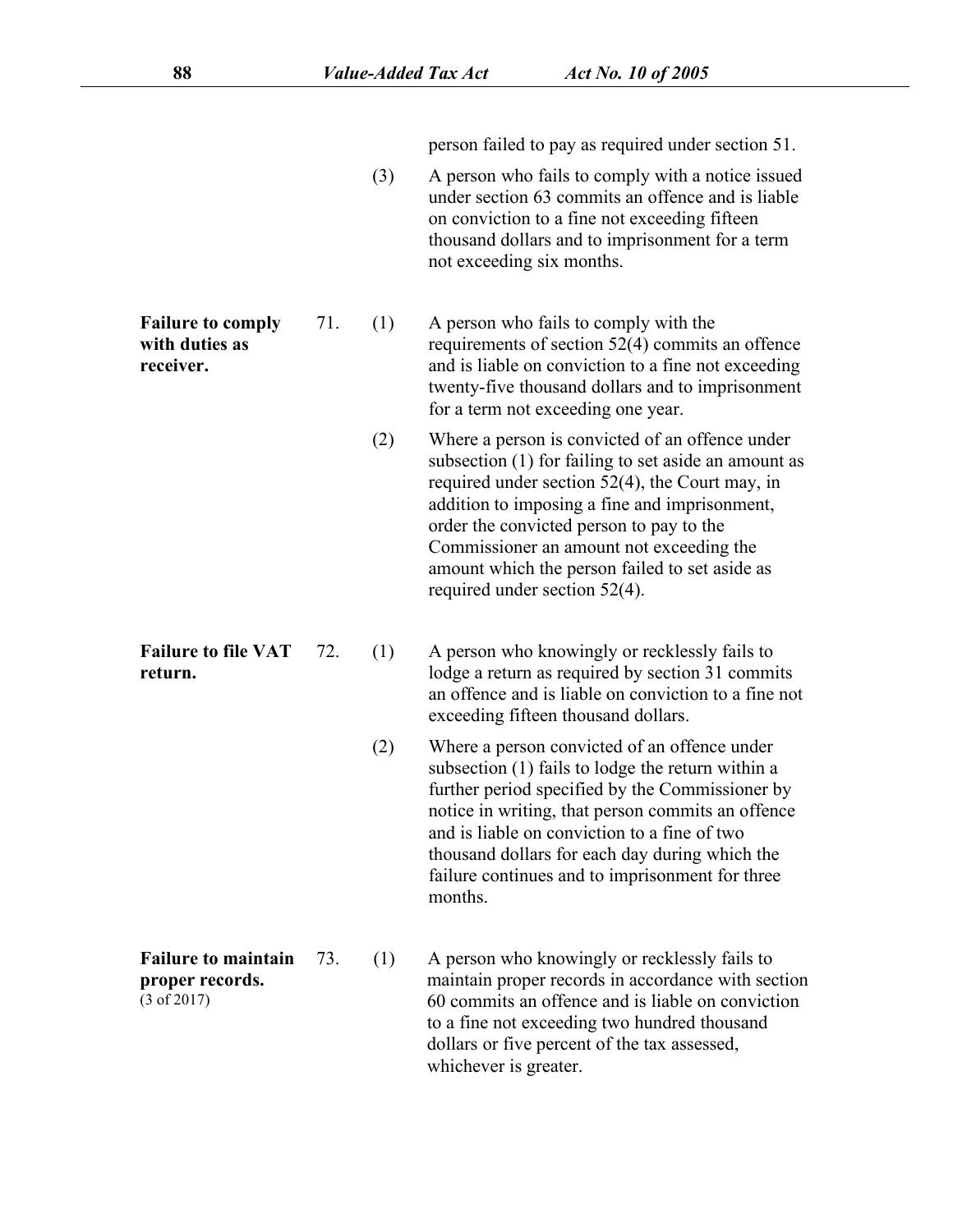|                                      |     | (2) |     | Any person, including a non-resident company,<br>who knowingly or recklessly fails to present books<br>and records when requested by the Commissioner<br>commits an offence and is liable -                                                                                                                                                                                                                                                |
|--------------------------------------|-----|-----|-----|--------------------------------------------------------------------------------------------------------------------------------------------------------------------------------------------------------------------------------------------------------------------------------------------------------------------------------------------------------------------------------------------------------------------------------------------|
|                                      |     |     | (a) | in the case of the person, to a fine of<br>twenty five thousand dollars; and                                                                                                                                                                                                                                                                                                                                                               |
|                                      |     |     | (b) | in the case of a non-resident company, to a<br>fine of one million dollars.                                                                                                                                                                                                                                                                                                                                                                |
| <b>Disclosure of</b><br>confidential | 74. |     |     | A person who knowingly or recklessly contravenes the<br>secrecy requirements of section 8 commits an offence and                                                                                                                                                                                                                                                                                                                           |
| information.                         |     |     |     | is liable on conviction to a fine not exceeding twenty -<br>five thousand dollars.                                                                                                                                                                                                                                                                                                                                                         |
| <b>False or misleading</b>           | 75. | (1) |     | A person who-                                                                                                                                                                                                                                                                                                                                                                                                                              |
| statements.                          |     |     | (a) | makes a statement to a taxation officer that<br>is false or misleading in a material<br>particular; or                                                                                                                                                                                                                                                                                                                                     |
|                                      |     |     | (b) | omits from a statement made to a taxation<br>officer any matter or thing without which<br>the statement is misleading in a material<br>particular,                                                                                                                                                                                                                                                                                         |
|                                      |     |     |     | commits an offence and is liable on conviction-                                                                                                                                                                                                                                                                                                                                                                                            |
|                                      |     |     | (c) | where the statement or omission was made<br>knowingly or recklessly, to a fine not<br>exceeding fifteen thousand dollars and to<br>imprisonment for a term not exceeding two<br>years.                                                                                                                                                                                                                                                     |
|                                      |     | (2) | (a) | A reference in this section to a statement made to a<br>taxation officer is a reference to a statement made<br>orally, in writing, or in any other form to that<br>taxation officer acting in the performance of the<br>taxation officer's duties under this Act, and<br>includes a statement made-<br>in an application, certificate, declaration,<br>notification, return, objection, or other<br>document made, prepared, given, filed, |
|                                      |     |     |     |                                                                                                                                                                                                                                                                                                                                                                                                                                            |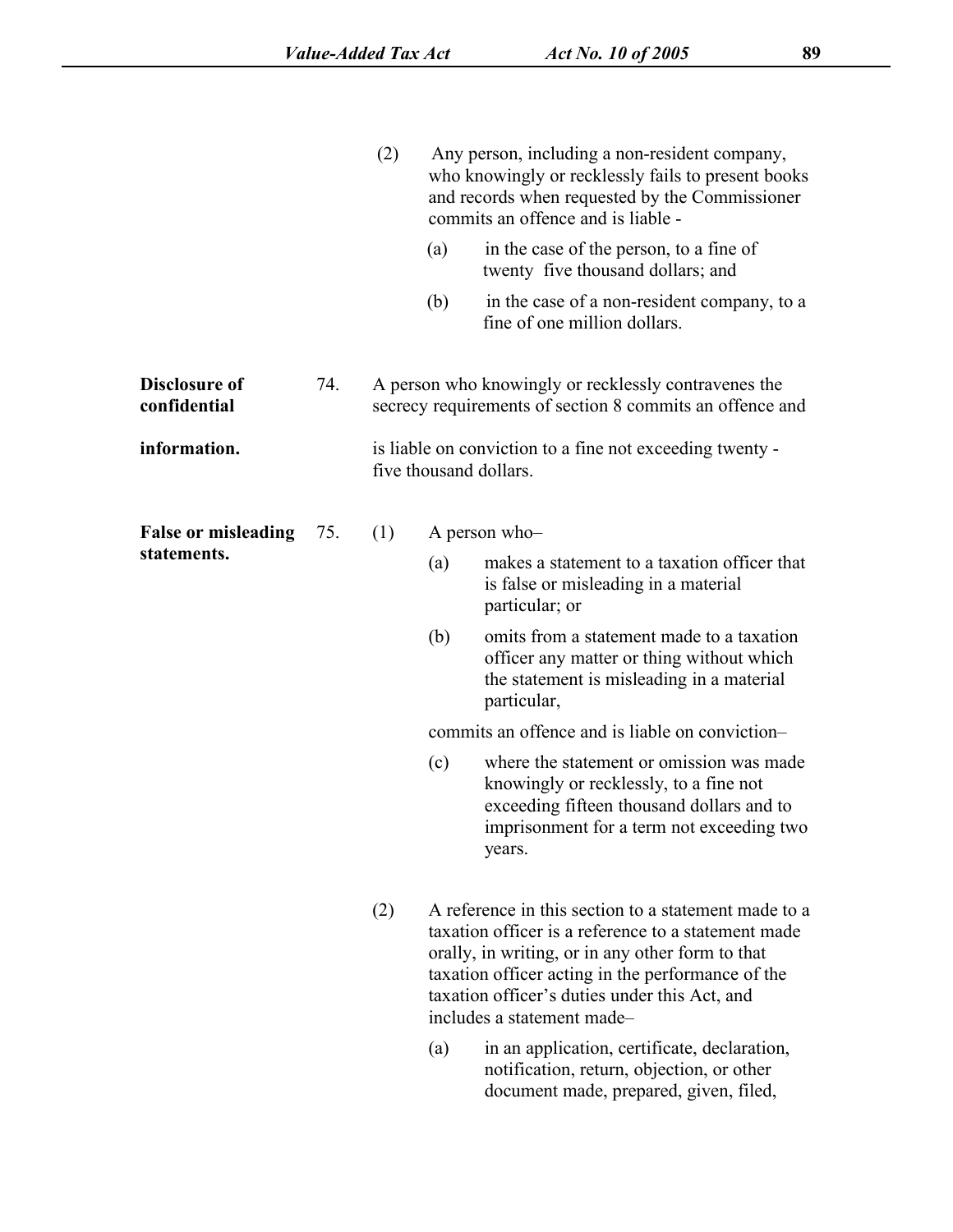lodged, or furnished under this Act;

- (b) in any information required to be furnished under this Act;
- (c) in a document furnished to a taxation officer otherwise than pursuant to this Act;
- (d) in an answer to a question asked of a person by a taxation officer; or
- (e) to another person with the knowledge or reasonable expectation that the statement would be conveyed to a taxation officer.
- (3) It is a defence to a prosecution under subsection [\(1\)](s) that the person did not know and could not

reasonably be expected to have known that the statement to which the prosecution relates was false or misleading.

- **Obstructing** 76. (1) **Obstructing** 76. (1) A person who obstructs a taxation officer in the **taxation officers.**  $\begin{array}{ll}\n\text{76.} \\
\text{77.} \\
\text{78.} \\
\text{79.} \\
\text{70.} \\
\text{71.} \\
\text{72.} \\
\text{73.} \\
\text{74.} \\
\text{75.} \\
\text{76.} \\
\text{77.} \\
\text{78.} \\
\text{79.} \\
\text{70.} \\
\$ performance of the taxation officer's duties under this Act commits an offence and is liable on conviction to a fine not exceeding fifteen thousand dollars and to imprisonment for a term not exceeding two years.
	- (2) A person who fails to provide a taxation officer with reasonable facilities and assistance as required by subsection [61\(4\)](s) commits an offence and is liable on conviction to a fine not exceeding fifteen thousand dollars.
- **Offences by Offences by** 77. A taxation officer in carrying out the provisions of this **taxation officers.** Act who-Act who–
	- (a) directly or indirectly asks for, or takes in connection with any of the taxation officer's duties a payment or reward, whether pecuniary or otherwise, or any promise or security for any such payment or reward, not being a payment or reward which the taxation officer was lawfully entitled to receive; or
	- (b) enters into or acquiesces in an agreement to do, abstain from doing, permit, conceal, or connive at an act or thing whereby the tax revenue is or may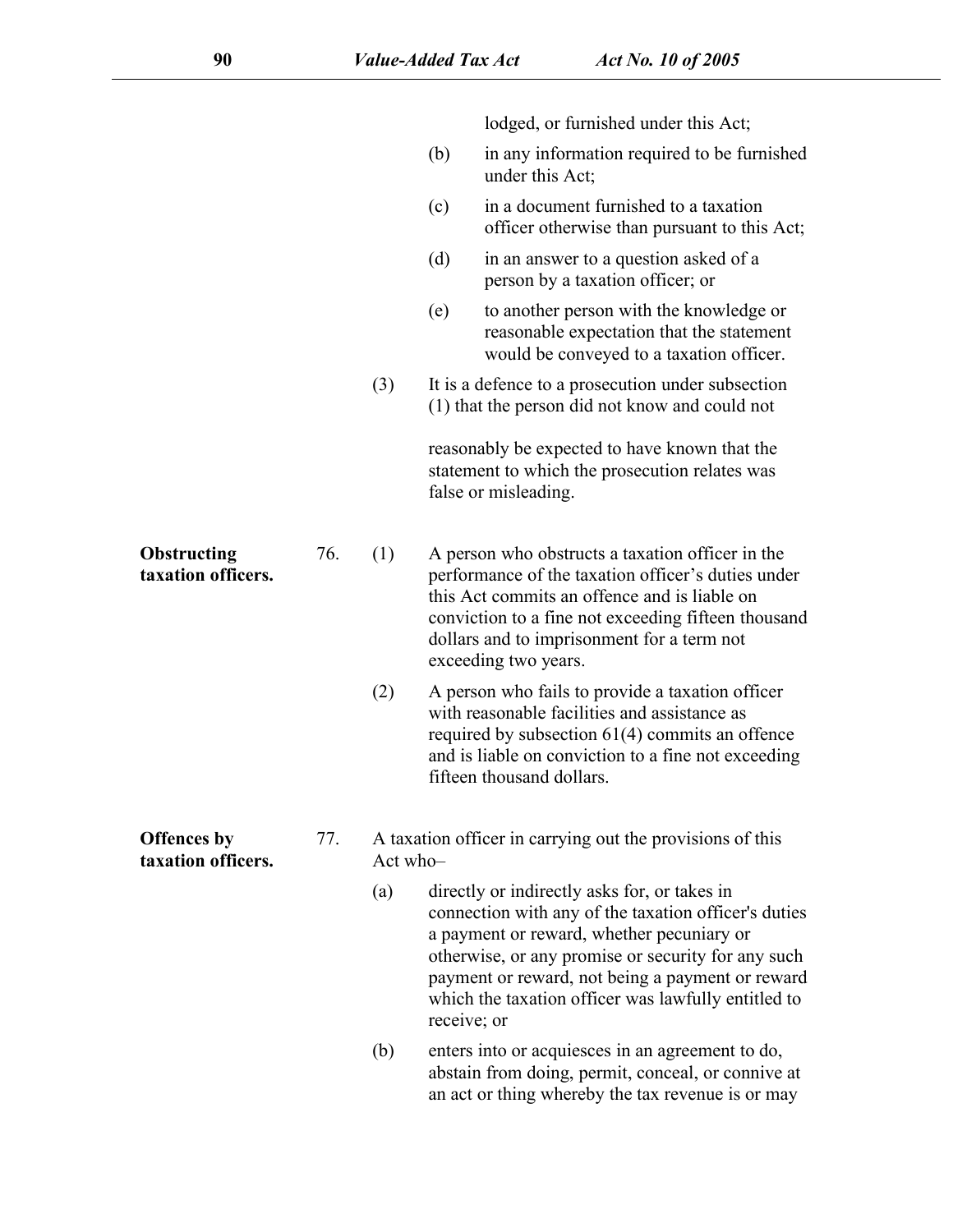be defrauded or which is contrary to the provisions of this Act or to the proper execution of the taxation officer's duty,

commits an offence and is liable on conviction to a fine not exceeding one hundred thousand dollars and to imprisonment for a term not exceeding five years, and the Court may, in addition to imposing a fine, order the convicted person to pay to the Commissioner an amount of tax that has not been paid as a result of the taxation officer's wrongdoing and which cannot be recovered from the person liable for the tax.

| <b>Offences</b> by<br>companies, aiders<br>and abetters. | 78. | (1) | Where an offence under this Act has been<br>committed by a company, every person who at the<br>time of the commission of the offence- |
|----------------------------------------------------------|-----|-----|---------------------------------------------------------------------------------------------------------------------------------------|
|                                                          |     |     | was a representative officer, director,<br>(a)<br>general manager, secretary, or other similar<br>officer of the company; or          |
|                                                          |     |     | was acting or purporting to act in such<br>(b)<br>capacity,                                                                           |

is deemed to have committed the offence.

- (2) Subsection [\(1\)](s) does not apply where–
	- (a) the offence was committed without such person's consent or knowledge; and
	- (b) the person exercised all such diligence to prevent the commission of the offence as ought to have been exercised having regard to the nature of the person's functions and all the circumstances.
- (3) A person aiding and abetting the commission of an offence under this Act shall also be guilty of that offence and liable to the same penalties as the person committing the offence.
- **Compounding of** 79. (1) Where a person has committed an offence under **Compounding of** 79. (1) Where a person has committed an offence under **offences**.<br>
offences. [77](s), the Commissioner may, with the approval of the Minister, at any time prior to the commencement of the court proceedings relating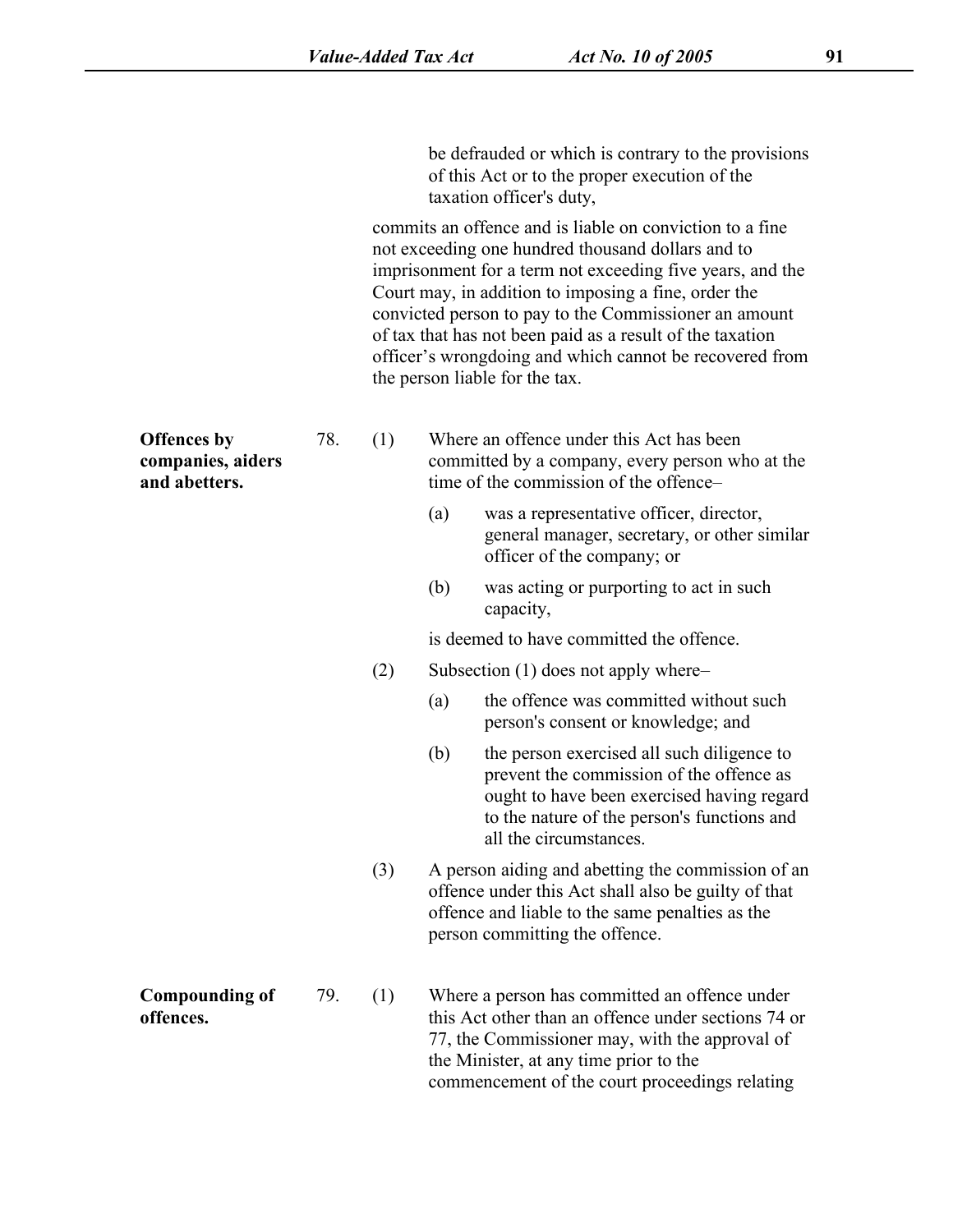thereto, compound such offence and order the

person to pay such sum of money as specified by the Commissioner, not exceeding the maximum amount of the fine prescribed for the offence.

- (2) The Commissioner may compound an offence under this section only if the person concerned admits in writing that the person has committed the offence, or requests in writing that the Commissioner so deal with the offence.
- (3) Where the Commissioner compounds an offence under this section, the order referred to in subsection [\(1\)](s)–
	- (a) shall be in writing and shall have attached the written admission or request;
	- (b) shall specify–
		- (i) the offence committed;
		- (ii) the sum of money to be paid; and
		- (iii) the due date for the payment;
	- (c) shall be served on the person who committed the offence; and
	- (d) shall be final and not subject to any appeal.
- (4) When the Commissioner compounds an offence under this section, the person concerned shall not be liable for prosecution in respect of such offence or for a civil penalty under section [80,](s) 82, [83,](s) or [84](s).
- (5) The amount ordered to be paid under subsection [\(1\)](s) is recoverable as if it were tax due and payable.

tax payable from the time the person is required to

#### **Division II: Civil Penalties**

| <b>Application of</b><br>this Division | 79A. |     | In so far as circumstances permit the provisions of<br>this Division should first be utilised before resort is<br>had to the provisions of Division I. |
|----------------------------------------|------|-----|--------------------------------------------------------------------------------------------------------------------------------------------------------|
| Civil penalty for                      | 80.  | (1) | A person who fails to apply for registration as                                                                                                        |
| failure to apply for                   |      |     | required by subsection $11(1)$ , (7), or (8) is liable                                                                                                 |
| VAT registration.                      |      |     | for a penalty equal to double the amount of output                                                                                                     |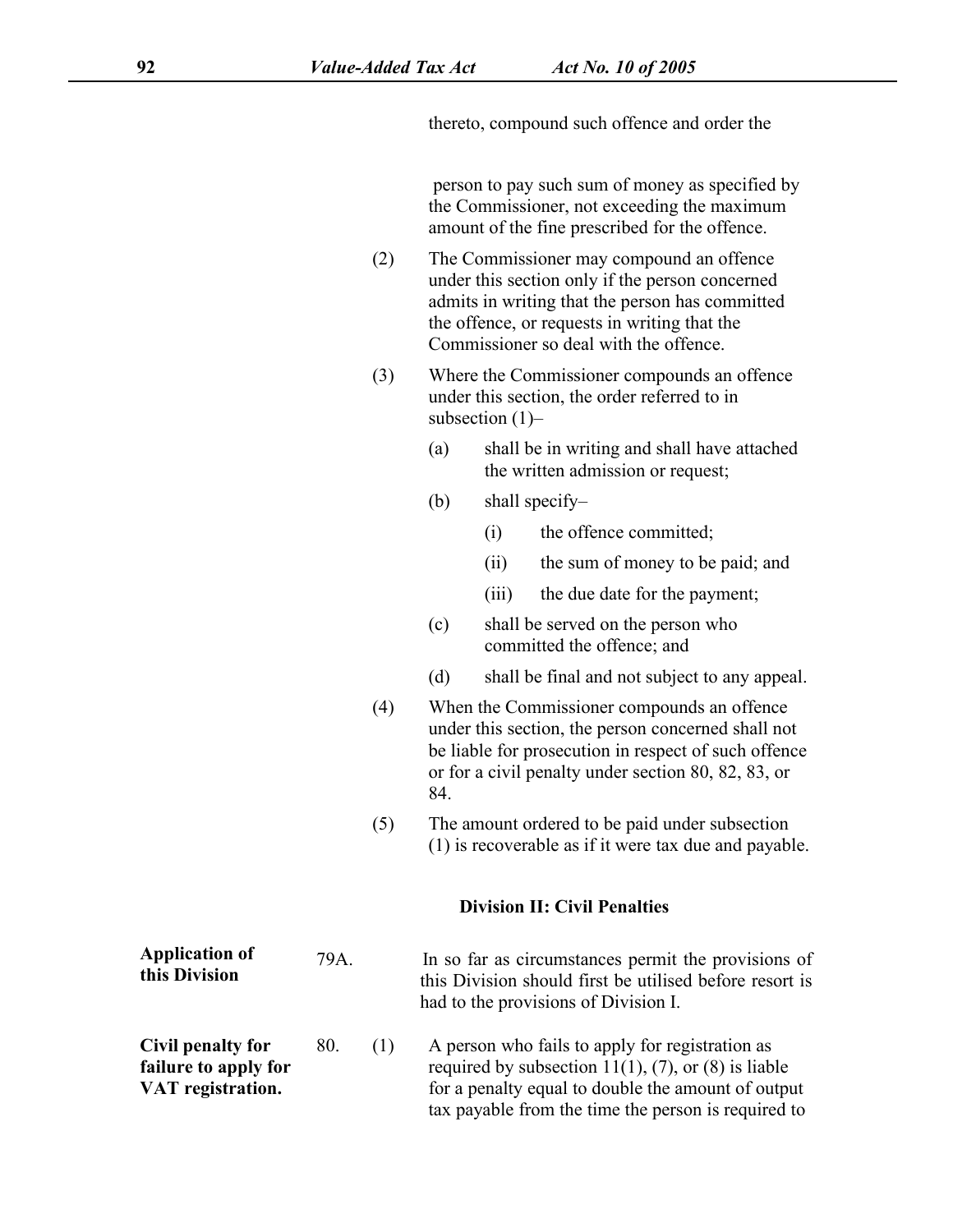apply for registration until the person files an application for registration with the Commissioner.

- (2) No penalty is payable under subsection [\(1\)](s) where the person has been convicted of an offence under section [66](s) in respect of the same act or omission, or where an offence has been compounded under section 79.
- (3) If a penalty under subsection [\(1\)](s) has been paid and the Commissioner institutes a prosecution proceeding under section [66](s) in respect of the same act or omission, the Commissioner shall refund the amount of the penalty paid; and that penalty is not payable unless the prosecution is withdrawn.

**Civil penalty for** 81. (1) A person who fails to furnish any import **is compared to declare or** 81. (1) A person who fails to furnish any import<br> **failure to declare or** declaration within the time required under this Act<br> **import.** (2) one thousand dollars per day for each day declaration within the time required under this Act is liable for a penalty which is the greater of–

- (a) one thousand dollars per day for each day or part thereof that the import declaration remains outstanding; or
- (b) an amount equal to ten percent of the tax payable for the period of such import declaration, for each month or part thereof that the import declaration remains outstanding.
- (2) The penalty imposed under subsection [\(1\)](s) shall not exceed the amount of tax payable in respect of the import declaration.
- (3) A person who fails to pay tax payable on an import in accordance with section [22](s) on or before the due date is liable for a penalty in an amount equal to the greater of–
	- (a) one thousand dollars per day for each day or part thereof that the tax remains outstanding; or
	- (b) an amount equal to ten percent of the tax outstanding, for each month or part thereof that the tax remains outstanding.
- (4) The penalty imposed under subsection [\(3\)](s) shall not exceed the amount of unpaid tax.
- (5) A penalty paid by a person under subsection [\(3\)](s) shall be refunded to the person to the extent that

**failure to declare or pay VAT on**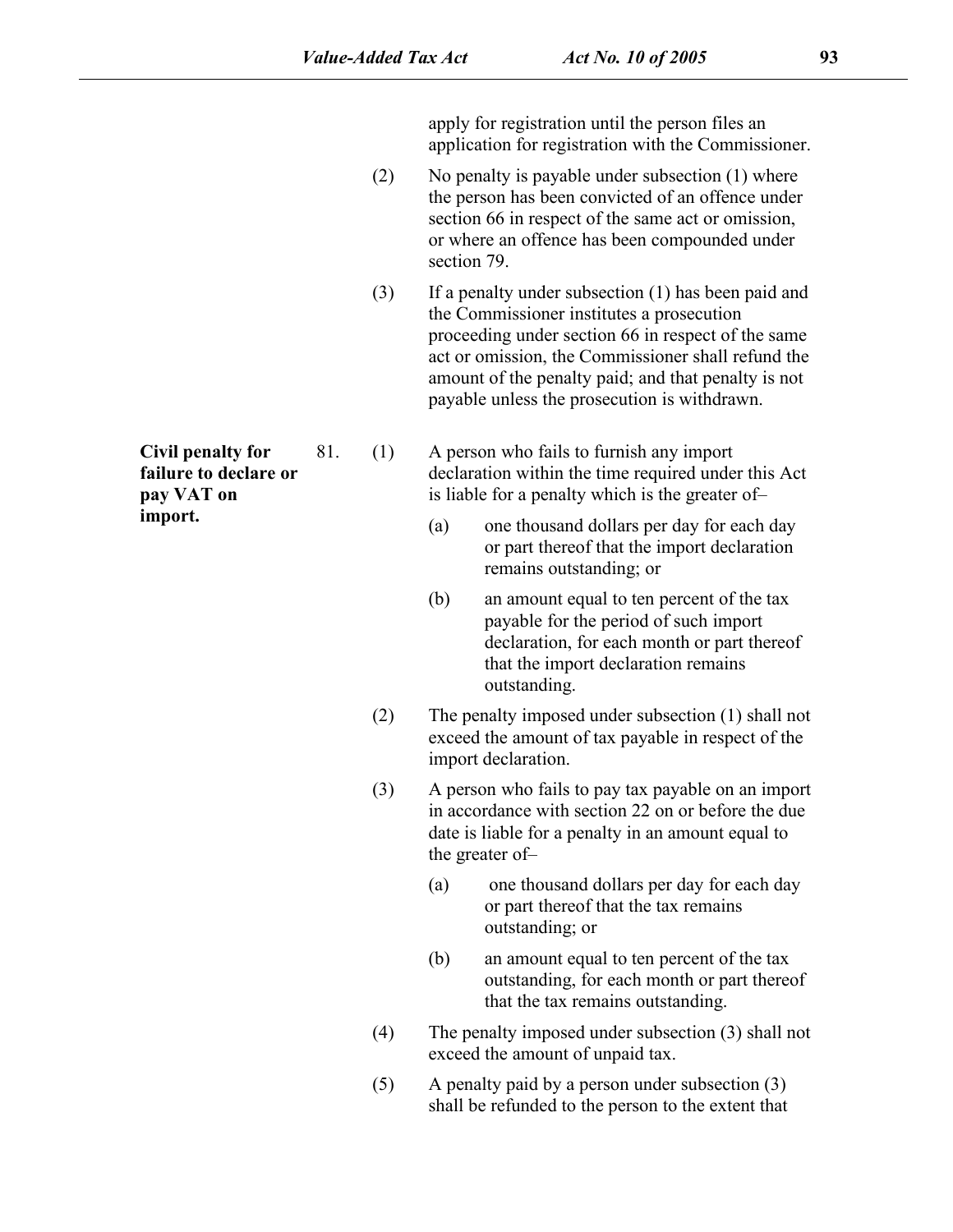the tax to which it relates is subsequently determined not to have been due and payable.

(6) A penalty imposed under subsection [\(3\)](s) is in addition to any interest payable under section [27](s).

**failure to file VAT**

**Civil penalty for** 82. (1) A person who fails to lodge a return within the **Civil penalty for** 82. (1) A person who fails to lodge a return within the failure to file VAT time required under this Act is liable for a penalty, verturn. time required under this Act is liable for a penalty, which is the greater of–

- (a) one thousand dollars per day for each day or part thereof that the return remains outstanding; or
- (b) an amount equal to ten percent of the tax payable for the period of such return, for each month or part thereof that the return remains outstanding.
- (2) The penalty imposed under subsection [\(1\)](s) shall not exceed the amount of tax payable in respect of the return.
- (3) No penalty is payable under subsection (1) where the person has been convicted of an offence under section 72 in respect of the same act or omission, or an offence has been compounded under section 79.

**Civil penalty for Figurer 19 Civil penalty for** 83. (1) A person who fails to maintain proper records in a<br>**failure to maintain** tax period in accordance with the requirements of<br>**proper records.** Section 60 is liable for a penalty of one tax period in accordance with the requirements of section [60](s) is liable for a penalty of one hundred dollars per day for each day or portion thereof that the failure continues.

- (2) No penalty is payable under subsection [\(1\)](s) where the person has been convicted of an offence under section [73](s) in respect of the same act or omission, or an offence has been compounded under section 79.
- (3) If a penalty under subsection [\(1\)](s) has been paid and the Commissioner institutes a prosecution proceeding under section [73](s) in respect of the same act or omission, the Commissioner is required to refund the amount of civil penalty paid; and that civil penalty is not payable unless the prosecution is withdrawn.

**failure to maintain**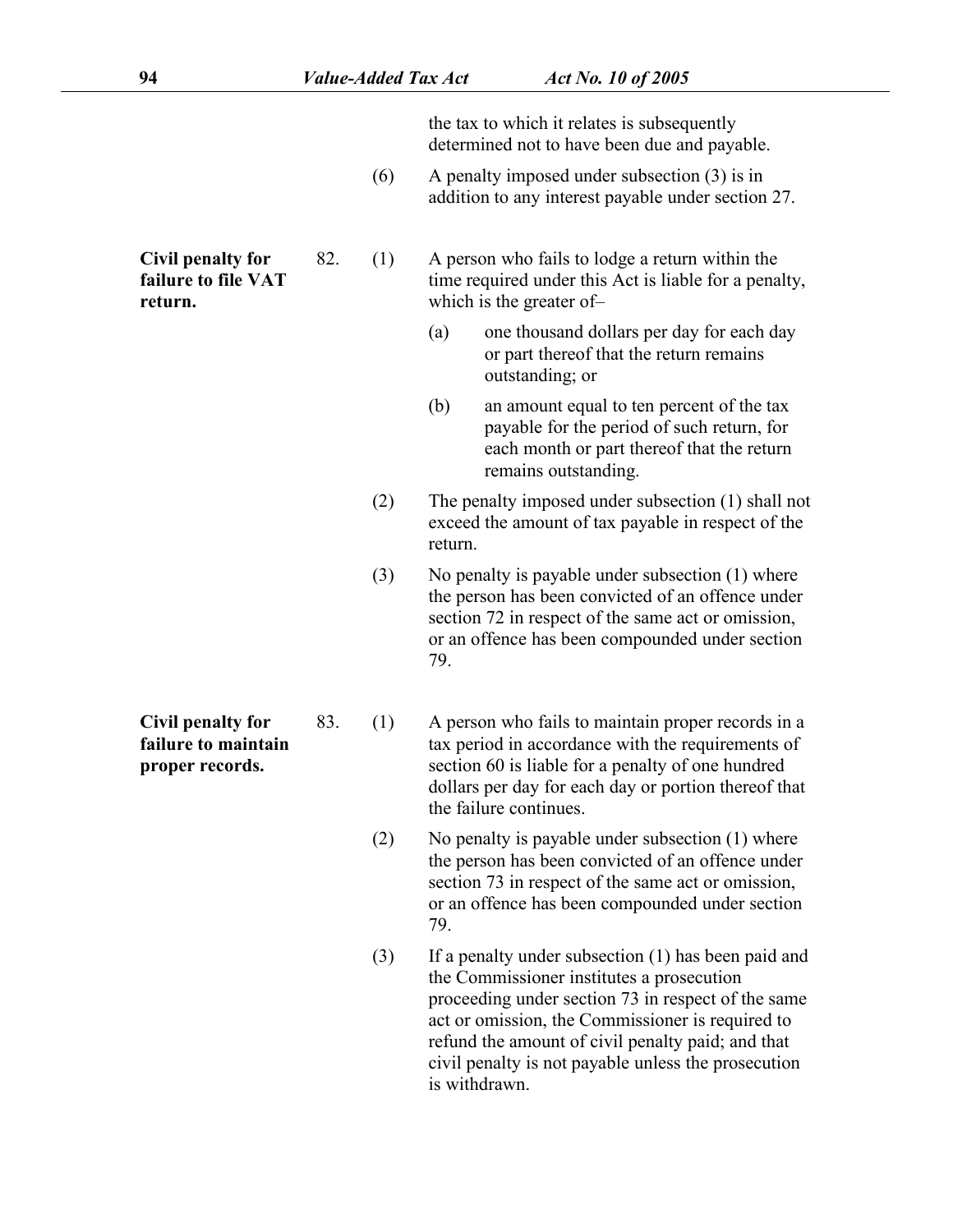| Civil penalty for                                | 84. | (1) | Where a person knowingly or recklessly-                                                                                                                                                                                                                                                                           |
|--------------------------------------------------|-----|-----|-------------------------------------------------------------------------------------------------------------------------------------------------------------------------------------------------------------------------------------------------------------------------------------------------------------------|
| making false or<br>misleading<br>statements.     |     |     | makes a statement to a taxation officer that<br>(a)<br>is false or misleading in a material<br>particular; or                                                                                                                                                                                                     |
|                                                  |     |     | (b)<br>omits from a statement made to a taxation<br>officer any matter or thing without which<br>the statement is misleading in a material<br>particular,                                                                                                                                                         |
|                                                  |     |     | and the tax properly payable by the person exceeds<br>the tax that would be payable if the person were<br>assessed on the basis that the statement is true, the<br>person is liable for a penalty equal to an amount<br>determined by the Commissioner.                                                           |
|                                                  |     | (2) | Section $75(2)$ applies in determining whether a<br>person has made a statement to a taxation officer.                                                                                                                                                                                                            |
|                                                  |     | (3) | No penalty is payable under this section where the<br>person has been convicted of an offence under<br>section 75 in respect of the same act or omission,<br>or where an offence has been compounded under<br>section 79.                                                                                         |
|                                                  |     | (4) | If a penalty under this section has been paid and<br>the Commissioner institutes a prosecution<br>proceeding under section 75 in respect of the same<br>act or omission, the Commissioner shall refund the<br>amount of the penalty paid; and that penalty is not<br>payable unless the prosecution is withdrawn. |
| <b>Recovery or</b><br>remission of<br>penalties. | 85. | (1) | Where good cause is shown, in writing, by the<br>person liable for a civil penalty, the Commissioner<br>may remit in whole or part any civil penalty<br>payable.                                                                                                                                                  |
|                                                  |     | (2) | Except as otherwise provided in this Act, the<br>imposition of a civil penalty is in addition to any<br>fine and imprisonment imposed as a result of a<br>conviction for an offence under Division I of Part<br>XIV.                                                                                              |
|                                                  |     | (3) | Penalties may be assessed and collected as if the<br>amount of penalty is tax due under this Act.                                                                                                                                                                                                                 |
|                                                  |     | (4) | A person dissatisfied with a decision of the<br>Commissioner under subsection (1) may challenge                                                                                                                                                                                                                   |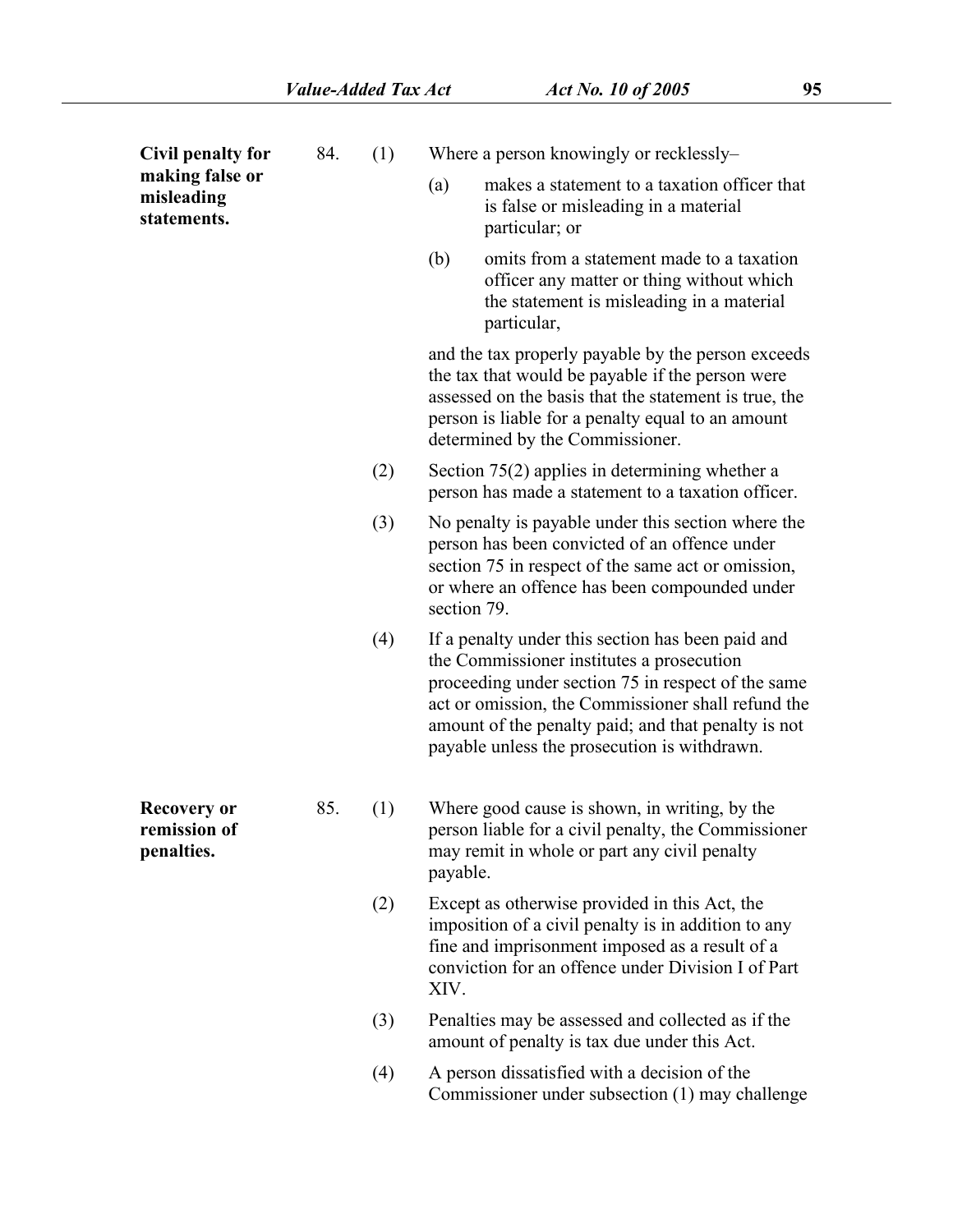the decision only under [Part](s) X.

**of business Temporary closure** 86. (1) Where a person repeatedly violates–<br> **of business** (a) section [67](s) in relation to tax invoices,<br> **premises.** 

**Temporary closure** 86. (1) Where a person repeatedly violates-

- 
- (b) section [67](s) in relation to tax debit notes or tax credit notes;
- (c) section [72](s) by failing to file returns;
- (d) section [68](s) by falsely claiming tax refunds;
- (e) section [76](s) by obstructing taxation officers; or
- (f) section [22](s) or [42](s) by failing to pay tax when due;

after obtaining an order of a court having jurisdiction in respect of the person, the Commissioner may forcibly close one or more business premises of the person for a period of

- between three and thirty days.<br>(2) For purposes of subsection (1), the Commissioner may use reasonable force and police assistance necessary to close all or any premises of the person, barring access with locks, fencing, boarding, or other appropriate methods.
- (3) For purposes of this section, a repeated violation means a violation that is committed within one year of receipt by the person of a written warning–
	- (a) that a violation of such kind has been committed more than once within the year preceding the year of the warning, and
	- (b) that repetition may result in closure under this section.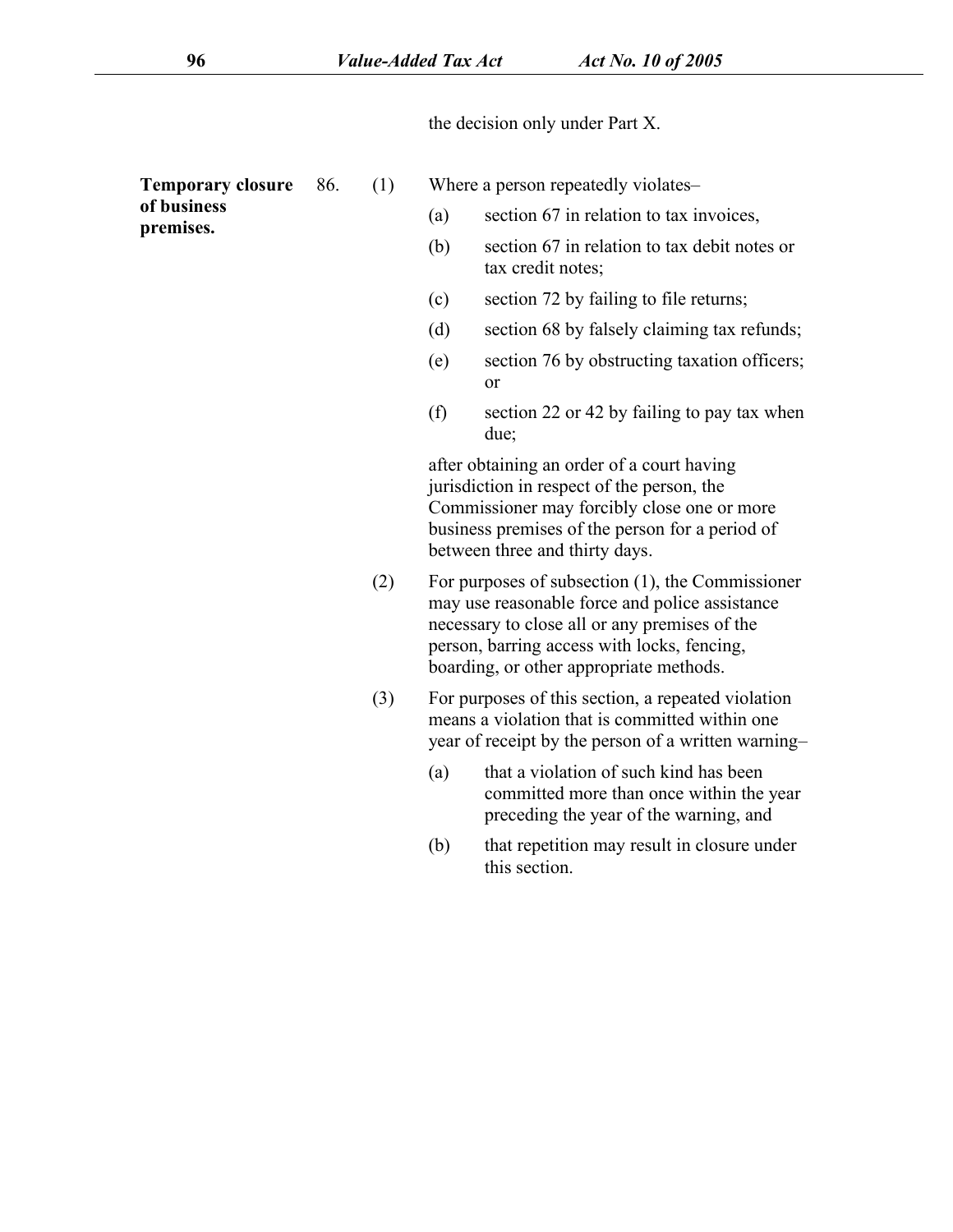# **PART XV – Miscellaneous**

| <b>VAT</b> registration<br>number.                    | 87. |     | purposes of this Act. |                      | The Commissioner may require a person to include the<br>Tax Identification Number (TIN) issued to the person as<br>the VAT registration number issued by the Commissioner<br>to that person, or may require the use of a different<br>number as the VAT registration number, in any return,<br>notice, or other document prescribed or used for the |
|-------------------------------------------------------|-----|-----|-----------------------|----------------------|-----------------------------------------------------------------------------------------------------------------------------------------------------------------------------------------------------------------------------------------------------------------------------------------------------------------------------------------------------|
| Forms and notices;<br>authentication of<br>documents. | 88. | (1) |                       |                      | Forms, notices, returns, and other documents<br>prescribed or published by the Commissioner may<br>be in such form as the Commissioner determines<br>for the efficient administration of this Act.                                                                                                                                                  |
|                                                       |     | (2) |                       | to the public.       | The Commissioner is required to make the<br>documents referred to in subsection (1) available                                                                                                                                                                                                                                                       |
|                                                       |     | (3) |                       |                      | A notice or other document issued, served, or<br>given by the Commissioner under this Act is<br>sufficiently authenticated if the name or title of the<br>Commissioner, or authorised taxation officer, is<br>printed, stamped, or written on the document.                                                                                         |
| Service of notices.                                   | 89. | (1) |                       |                      | Unless otherwise provided in this Act, a notice<br>required by this Act to be in writing shall be<br>served on the recipient of the notice.                                                                                                                                                                                                         |
|                                                       |     | (2) |                       | sufficiently served- | A notice mentioned in subsection (1) is considered                                                                                                                                                                                                                                                                                                  |
|                                                       |     |     | (a)                   |                      | on a person being an individual other than<br>in a representative capacity, if it is-                                                                                                                                                                                                                                                               |
|                                                       |     |     |                       | (i)                  | personally served on that person;                                                                                                                                                                                                                                                                                                                   |
|                                                       |     |     |                       | (ii)                 | left at the person's usual or last<br>known place of abode, office, or<br>place of business in Guyana; or                                                                                                                                                                                                                                           |
|                                                       |     |     |                       | (iii)                | sent by registered post to such place<br>of abode, office, or place of<br>business, or to the person's usual or<br>last known address in Guyana; or                                                                                                                                                                                                 |
|                                                       |     |     |                       |                      |                                                                                                                                                                                                                                                                                                                                                     |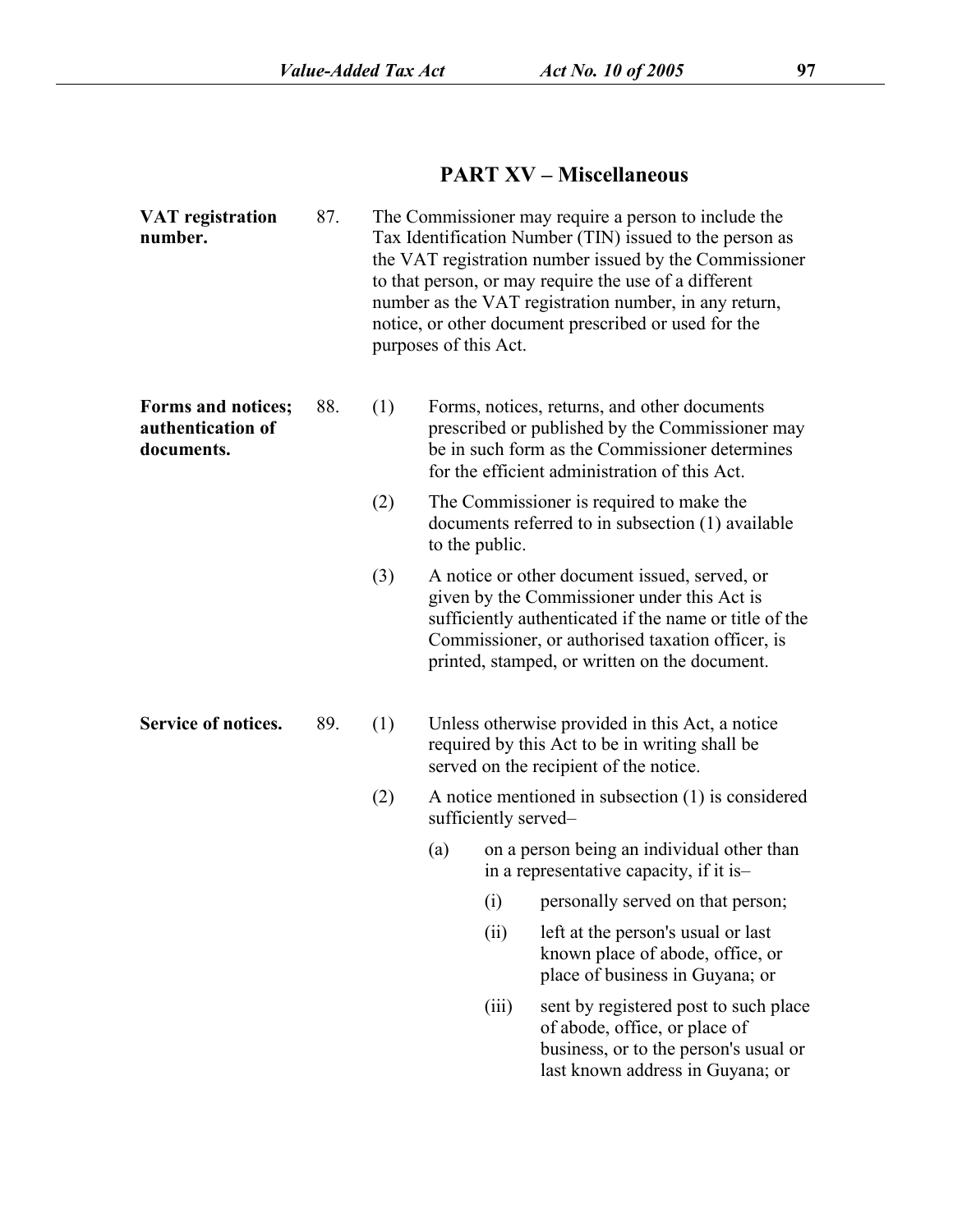|                                  |     |     | (b)       |       | on any other person, if it is-                                                                                                                                                                                                                                                                                                                          |
|----------------------------------|-----|-----|-----------|-------|---------------------------------------------------------------------------------------------------------------------------------------------------------------------------------------------------------------------------------------------------------------------------------------------------------------------------------------------------------|
|                                  |     |     |           | (i)   | personally served on the<br>representative of the person;                                                                                                                                                                                                                                                                                               |
|                                  |     |     |           | (ii)  | left at the registered office of the<br>person or the person's address for<br>service of notices under this Act; or                                                                                                                                                                                                                                     |
|                                  |     |     |           | (iii) | where there is no such office or<br>address, left at or sent by registered<br>post to an office or place of<br>business of the person in Guyana.                                                                                                                                                                                                        |
| <b>Tax-inclusive</b><br>pricing. | 90. | (1) |           |       | A price charged by a taxable person in respect of a<br>taxable supply is deemed to include, for the<br>purposes of this Act, the tax charged on the supply<br>under section $9(1)(a)$ , whether or not the taxable<br>person has included tax in such price.                                                                                            |
|                                  |     | (2) |           |       | Subject to subsection $(3)$ , a price advertised or<br>quoted by a taxable person in respect of a taxable<br>supply is required to include tax and to state in the<br>advertisement or quotation that tax is included.                                                                                                                                  |
|                                  |     | (3) | provided- |       | A taxable person may advertise or quote a price in<br>respect of a taxable supply as exclusive of tax                                                                                                                                                                                                                                                   |
|                                  |     |     | (a)       |       | the advertisement or quotation also states<br>the amount of tax charged on the supply<br>and the price inclusive of tax; and                                                                                                                                                                                                                            |
|                                  |     |     | (b)       |       | the price inclusive of tax and the price<br>exclusive of tax are advertised or quoted<br>with equal prominence or impact.                                                                                                                                                                                                                               |
|                                  |     | (4) |           |       | Subject to subsection $(5)$ , price tickets on goods<br>supplied by a taxable person need not state that the<br>price includes tax if this is stated by way of a<br>notice prominently displayed at the premises in<br>which the taxable person carries on a taxable<br>activity, including the places in such premises<br>where payments are effected. |
|                                  |     | (5) |           |       | The Commissioner may in the case of a taxable<br>person or class of taxable person approve any other<br>method of displaying prices of goods or services                                                                                                                                                                                                |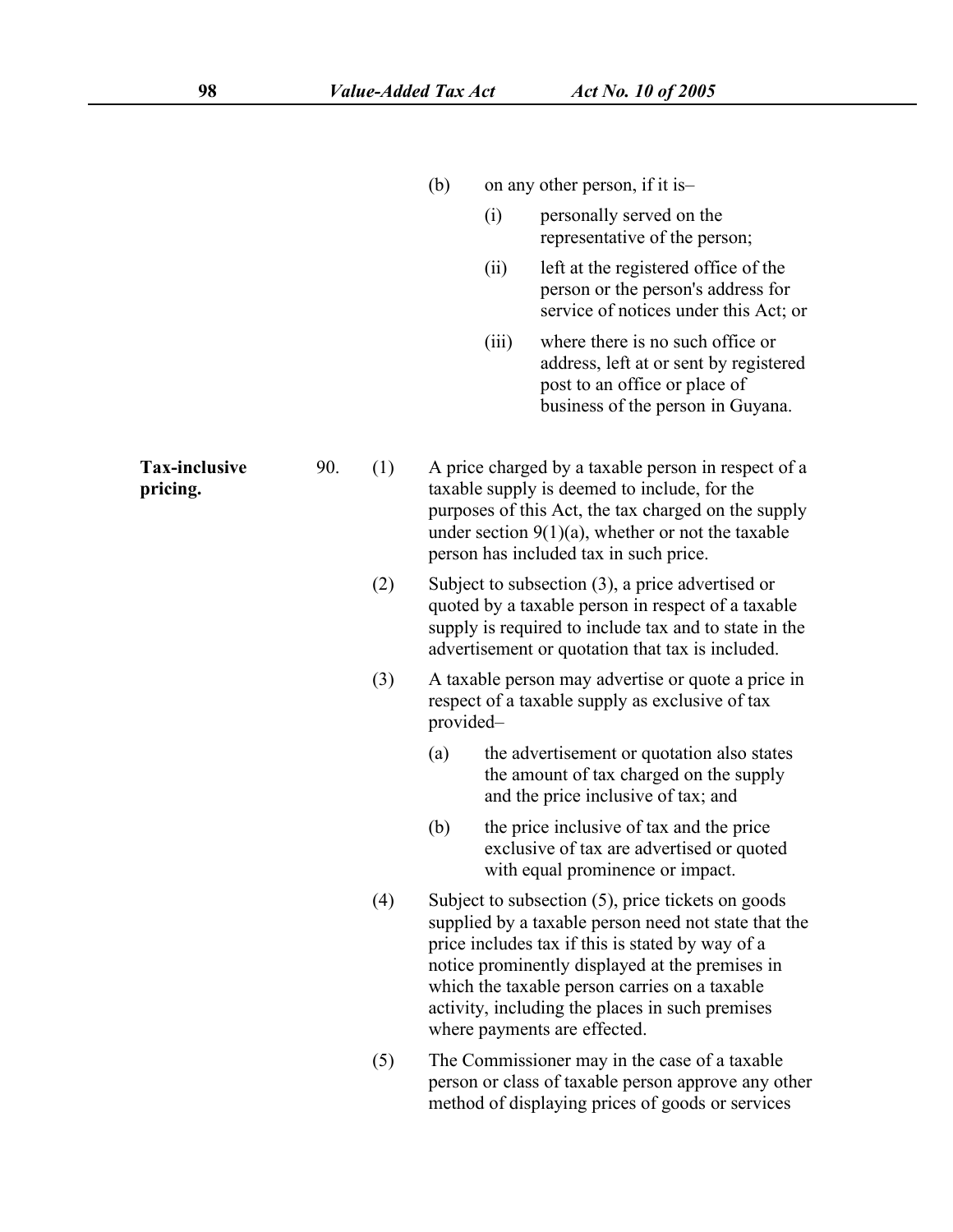by such persons.

| <b>Schemes for</b>         | 91. | (1) | In this section-                                                                                                                       |                                                                                                                                                                                                                                                                                                            |  |  |  |  |  |
|----------------------------|-----|-----|----------------------------------------------------------------------------------------------------------------------------------------|------------------------------------------------------------------------------------------------------------------------------------------------------------------------------------------------------------------------------------------------------------------------------------------------------------|--|--|--|--|--|
| obtaining tax<br>benefits. |     |     |                                                                                                                                        | "scheme" includes an agreement, arrangement,<br>promise, or undertaking whether express or<br>implied and whether or not legally enforceable,<br>and a plan, proposal, course of action, or course of<br>conduct; and                                                                                      |  |  |  |  |  |
|                            |     |     | "tax benefit" includes-                                                                                                                |                                                                                                                                                                                                                                                                                                            |  |  |  |  |  |
|                            |     |     | (a)                                                                                                                                    | a reduction in the liability of a<br>person to pay value-added tax;                                                                                                                                                                                                                                        |  |  |  |  |  |
|                            |     |     | (b)                                                                                                                                    | an increase in the entitlement of a<br>person to a credit or refund;                                                                                                                                                                                                                                       |  |  |  |  |  |
|                            |     |     | (c)                                                                                                                                    | any postponement of liability for<br>the payment of value-added tax;                                                                                                                                                                                                                                       |  |  |  |  |  |
|                            |     |     | (d)                                                                                                                                    | any acceleration of a deduction for<br>input tax; or                                                                                                                                                                                                                                                       |  |  |  |  |  |
|                            |     |     | (e)                                                                                                                                    | any other avoidance or benefit from<br>the delay in payment of tax or<br>acceleration of a deduction for input<br>tax.                                                                                                                                                                                     |  |  |  |  |  |
|                            |     | (2) | Notwithstanding anything in this Act, if the<br>Commissioner is satisfied that a scheme has been<br>entered into or carried out where- |                                                                                                                                                                                                                                                                                                            |  |  |  |  |  |
|                            |     |     | (a)                                                                                                                                    | a person has obtained a tax benefit in<br>connection with the scheme in a manner<br>that constitutes a misuse of the provisions<br>of this Act; and                                                                                                                                                        |  |  |  |  |  |
|                            |     |     | (b)                                                                                                                                    | having regard to the substance of the<br>scheme, it would be concluded that the<br>person, or one of the persons, who entered<br>into or carried out the scheme did so for the<br>sole or dominant purpose of enabling the<br>person to obtain the tax benefit,                                            |  |  |  |  |  |
|                            |     |     |                                                                                                                                        | the Commissioner may determine the liability of<br>the person who has obtained the tax benefit as if<br>the scheme had not been entered into or carried<br>out, or in such manner as in the circumstances the<br>Commissioner considers appropriate for the<br>prevention or reduction of the tax benefit. |  |  |  |  |  |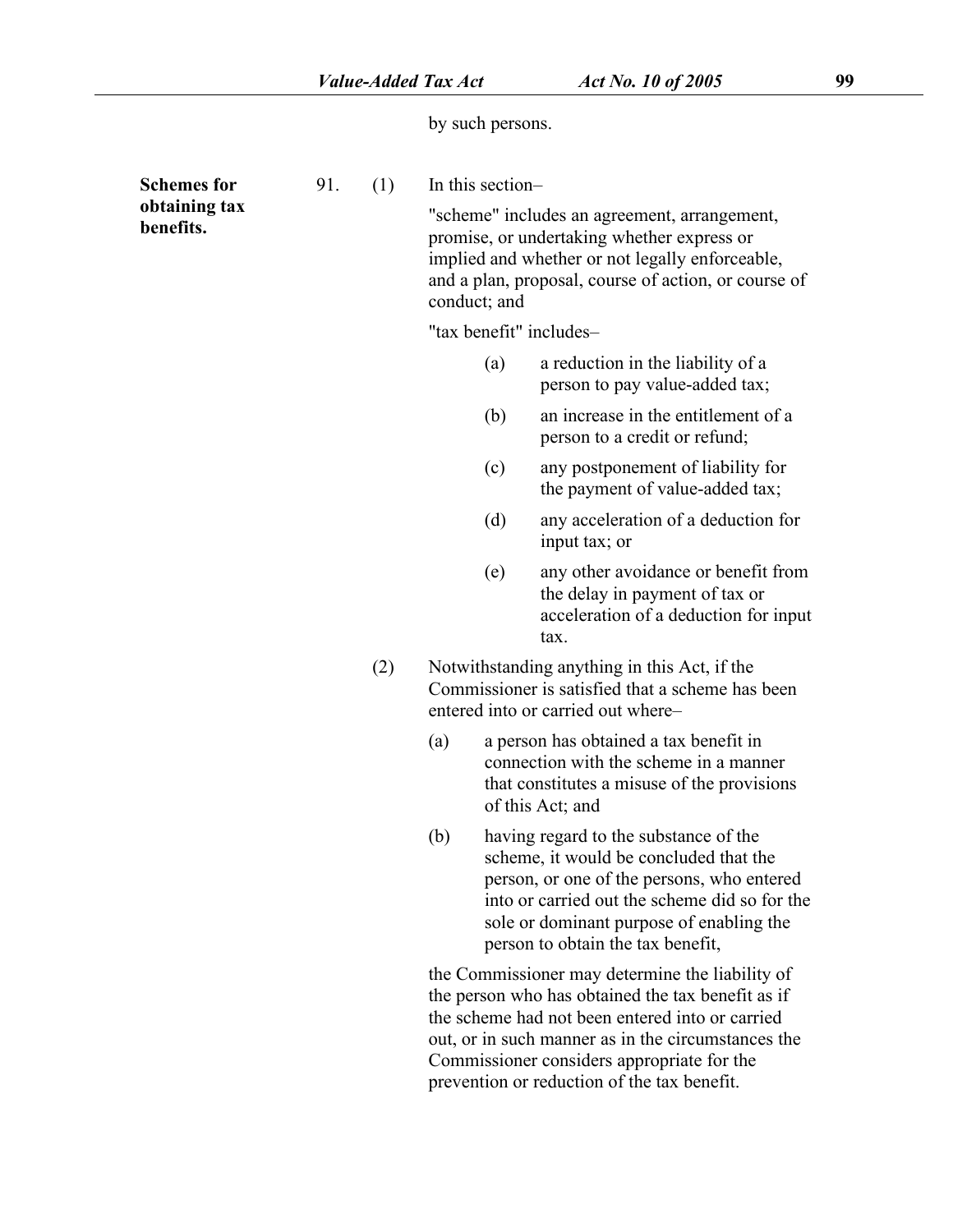| Currency<br>conversion.                                             | 92. | (1) | For the purposes of this Act, all amounts of money<br>are to be expressed in dollars.                                                                                                                                                                                                                                                                                                                                                                                                                                                                |
|---------------------------------------------------------------------|-----|-----|------------------------------------------------------------------------------------------------------------------------------------------------------------------------------------------------------------------------------------------------------------------------------------------------------------------------------------------------------------------------------------------------------------------------------------------------------------------------------------------------------------------------------------------------------|
|                                                                     |     | (2) | Where an amount is expressed in a currency other<br>than dollars-                                                                                                                                                                                                                                                                                                                                                                                                                                                                                    |
| Cap. 82:01                                                          |     |     | (a)<br>in the case of imports, the amount shall be<br>converted at the exchange rate as<br>determined in accordance with section<br>$22(2)(c)$ of the Customs Act; or                                                                                                                                                                                                                                                                                                                                                                                |
|                                                                     |     |     | (b)<br>in all other cases, the amount shall be<br>converted at the exchange rate applying<br>between the currency and the dollar at the<br>time the amount is taken into account under<br>this Act.                                                                                                                                                                                                                                                                                                                                                  |
| <b>Registration of</b><br>certain goods<br>prohibited in<br>certain | 93. | (1) | For purposes of this section, "registering<br>authority" means a person appointed under a law<br>to issue a licence, permit, certificate, concession,<br>or other authorisation.                                                                                                                                                                                                                                                                                                                                                                     |
| circumstances.                                                      |     | (2) | Where a form of registration is required under a<br>law in respect of goods consisting of an aircraft,<br>boat, fishing vessel, ship, yacht, motor cycle,<br>motor vehicle, tractor, caravan, or trailer,<br>hereinafter referred to as "registrable goods", no<br>registering authority responsible for such<br>registration under such law may effect such<br>registration upon a change of ownership or<br>importation into Guyana of registrable goods<br>unless the person applying for registration<br>produces to such registering authority- |
|                                                                     |     |     | (a) in the case of registrable goods that-                                                                                                                                                                                                                                                                                                                                                                                                                                                                                                           |
|                                                                     |     |     | form the subject of any supply, or<br>(i)                                                                                                                                                                                                                                                                                                                                                                                                                                                                                                            |
|                                                                     |     |     | (ii)<br>are imported into Guyana,                                                                                                                                                                                                                                                                                                                                                                                                                                                                                                                    |
|                                                                     |     |     | a document issued by the Commissioner<br>showing that tax which is payable under<br>this Act has been paid in respect of such<br>supply or importation into Guyana, or a<br>receipt or certificate showing that no tax is<br>payable under this Act in respect of such<br>supply or importation, as the case may be,                                                                                                                                                                                                                                 |
|                                                                     |     |     |                                                                                                                                                                                                                                                                                                                                                                                                                                                                                                                                                      |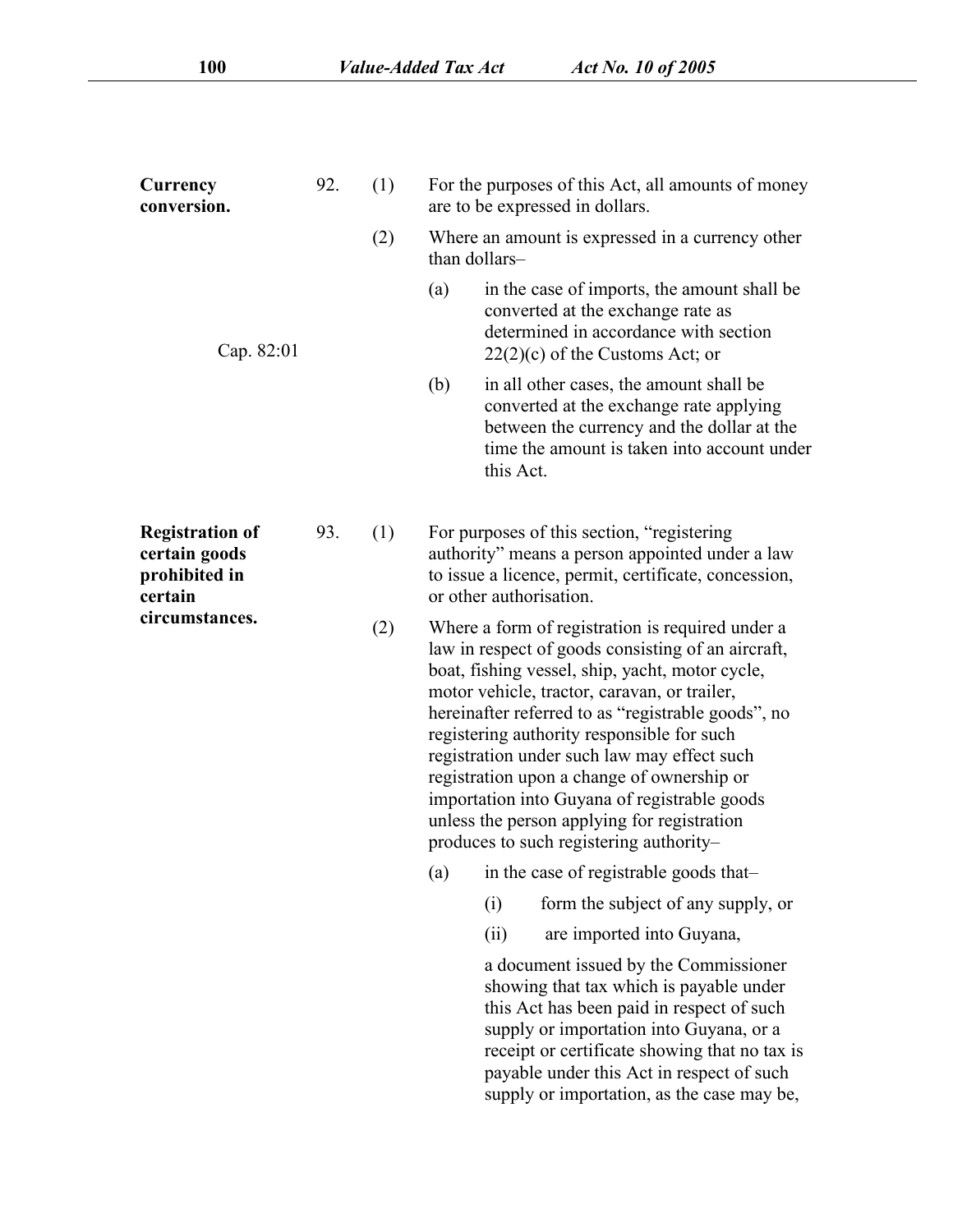of the registrable goods in consequence of

which the registration is required;

(b) a declaration, in such form as the Commissioner may prescribe, issued by a registered person who, in carrying on a taxable activity in the ordinary course of which registrable goods are dealt in, supplied such goods in consequence of which the registration is required,<br>certifying that the tax payable under this Act has been, or will be, paid by such person; or

(c) a certificate issued by the Commissioner, or other documentation acceptable to the Commissioner, to the effect that the supply or import of the registrable goods was an exempt supply or exempt import, as the case may be.

**Auctioneer and** 94. (1) Where a taxable supply has been made in Auctioneer and 94. (1) Where a taxable supply has been made in<br>
agent. circumstances specified under section [5\(1\)\(a\)](s), the agent may issue a tax invoice in accordance with this Act in relation to the supply as if the agent had made the supply, in which case the principal may not also issue a tax invoice in relation to the supply.

> (2) Where a taxable supply has been made in the circumstances specified under section [5\(1\)\(b\),](s) at the requestof the agent, a tax invoice in relation to the supply may be issued to the agent, in which case the supplier may not issue a tax invoice to the principal in relation to the supply.

> (3) Where tax is payable by an auctioneer in respect of the supply of goods specified under section [5\(3\)](s), the auctioneer is required to charge the purchaser the amount of tax payable in respect of the sale by adding the tax to the amount of a successful bid or, in the case of sales out-of-hand, to the purchase price, and is required to recover that tax from the purchaser.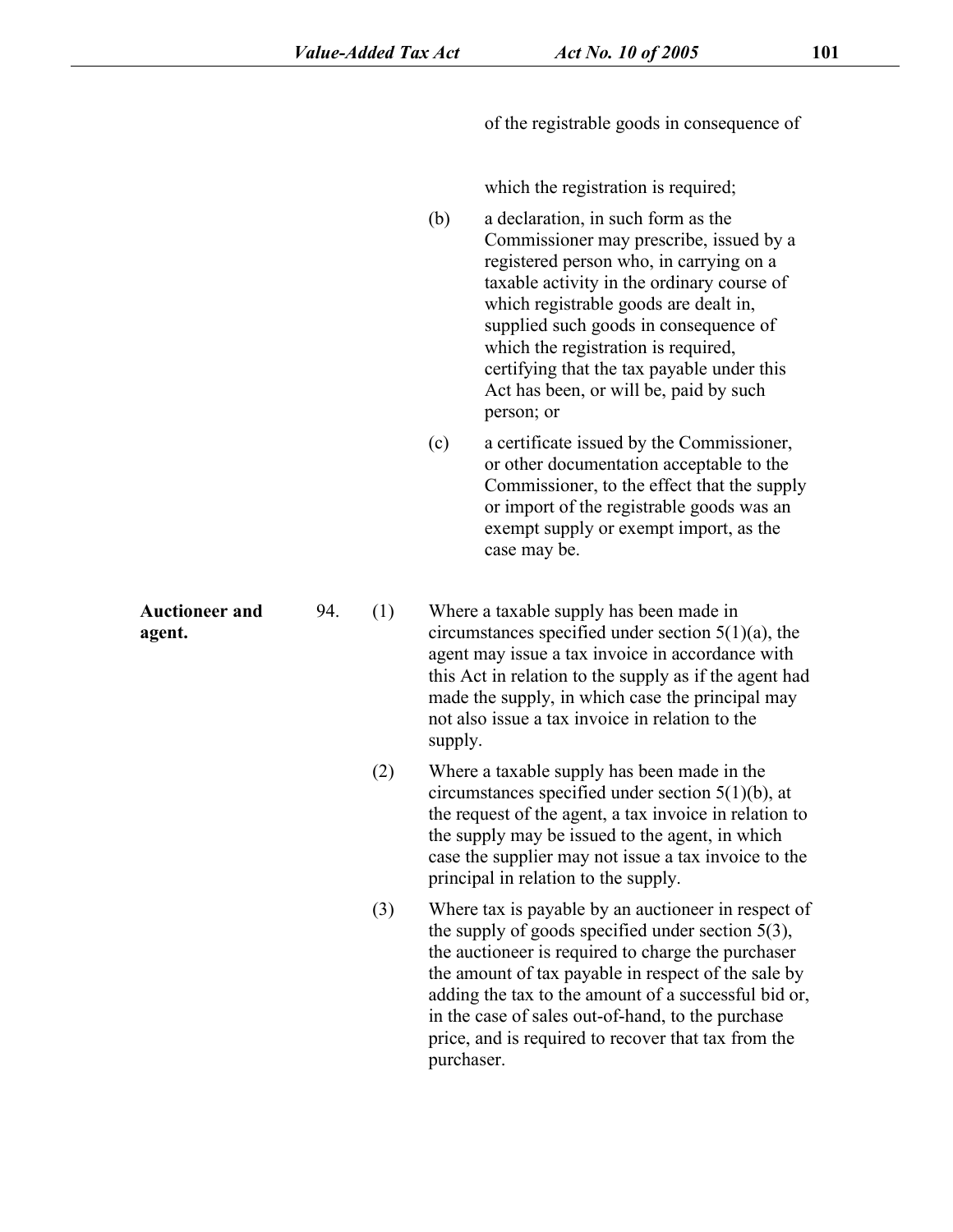| Regulations.                                                 | 95. | (1) | The Minister may make regulations-                                                                                                                                                                                                                                      |
|--------------------------------------------------------------|-----|-----|-------------------------------------------------------------------------------------------------------------------------------------------------------------------------------------------------------------------------------------------------------------------------|
| $(2 \text{ of } 2018)$                                       |     |     | for matters that under this Act are to be<br>(a)                                                                                                                                                                                                                        |
|                                                              |     |     | prescribed by regulations, as specified in<br>sections $4(13)$ , $9(1)$ , $11(5)$ , $30(2)$ , $35(3)$ ,<br>$35(5)$ , $37(1)$ , $49(4)$ , $60(1)(e)$ , $100(12)$ ,<br>Schedule II, Schedule IV paragraph 1, or                                                           |
|                                                              |     |     | whether or not to be prescribed by<br>(b)<br>regulations under this Act, for any matters<br>necessary or convenient to be prescribed<br>for the better carrying out or giving effect<br>to this Act, including revisions to the<br>Schedules hereto,                    |
|                                                              |     |     | and without prejudice to the generality of the<br>foregoing, such regulations may contain provisions<br>of a saving or transitional nature consequent on the<br>coming into force of this Act.                                                                          |
|                                                              |     | (2) | Regulations made under this Act may prescribe<br>specific offences for breach of the regulations, and<br>the penalties therefor, but such penalties may not<br>exceed a fine of one hundred thousand dollars and<br>imprisonment for a term of five years.              |
|                                                              |     | (3) | Subject to subsection (4), regulations made under<br>this Act are subject to an affirmative resolution of<br>the National Assembly.                                                                                                                                     |
|                                                              |     | (4) | Regulations pertaining to the description of the<br>nature and form of filing and documentation<br>requirements, including but not limited to those<br>specified in 35(3), 35(5), and $60(1)(e)$ , may be<br>issued by the Minister by way of notice in the<br>Gazette. |
| <b>Variation of</b><br>consideration on a<br>change in rate. | 96. | (1) | Where-                                                                                                                                                                                                                                                                  |
|                                                              |     |     | (a)<br>an agreement for a supply of goods or<br>services by a registered person has been<br>entered into; and                                                                                                                                                           |
|                                                              |     |     | (b)<br>subsequent to entering into the agreement,<br>tax is imposed on the supply or the rate of<br>tax applicable to the supply is increased,                                                                                                                          |
|                                                              |     |     | والقراط والمستوا والقوم ومواجه والمستقر والفتومة والمواجه والمحموم والموازان                                                                                                                                                                                            |

the supplier may, notwithstanding anything to the contrary in any agreement or law, recover from the recipient, in addition to the amounts payable by the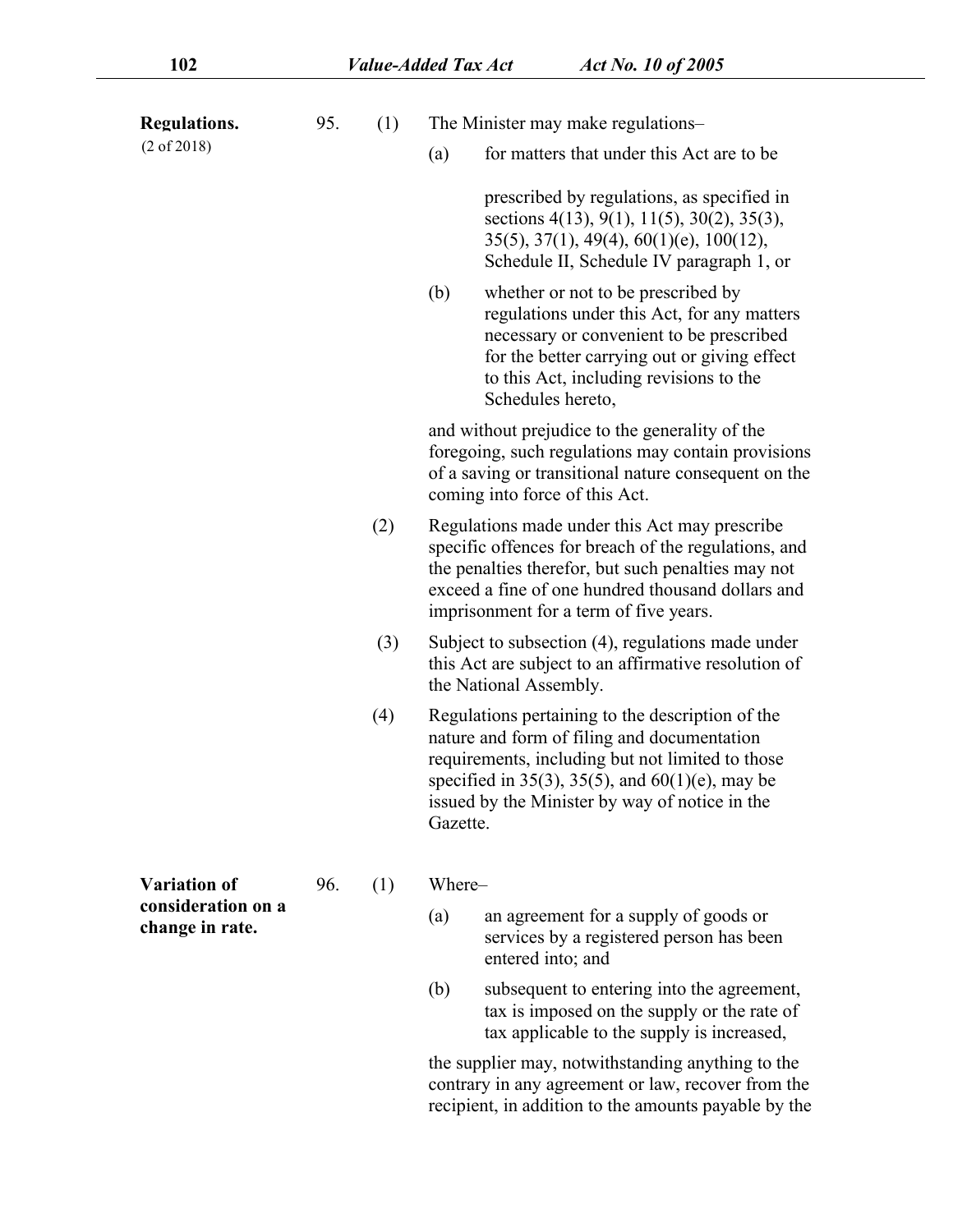recipient, an amount equal to the amount of tax imposed or the amount by which tax was increased, as the case may be.

- (2) Where–
	- (a) an agreement for a supply of goods or services by a registered person has been entered into; and
	- (b) subsequent to entering into the agreement, tax on the supply is withdrawn or the rate of tax applicable to the supply is decreased,

the supplier, notwithstanding anything to the contrary in any agreement or law, is required to reduce the amount payable by the recipient by an amount equal to the amount of tax withdrawn or the amount by which tax was decreased, as the case may be.

- $(3)$  Subject to subsections  $(4)$  and  $(5)$ , where subsection [\(1\)](s) or [\(2\)](s) applies in respect of a supply of goods or services subject to any fee, charge, or other amount, whether a fixed, maximum, or minimum fee, charge, or other amount, prescribed by, or determined pursuant to, any Act, regulation, or measure having force of law, that fee, charge, or other amount may be increased or shall be decreased, as the case may be, by the amount of tax or additional tax chargeable, or the amount of tax no longer chargeable.
- (4) Subsection [\(3\)](s) does not apply where the fee, charge, or other amount has been altered in an Act, regulation, or measure having force of law to take account of an imposition, increase, decrease, or withdrawal of tax.
- (5) Nothing in subsection [\(3\)](s) shall be construed so as to permit a further increase or require a further decrease, as the case may be, in a fee, charge, or other amount where the fee, charge, or other amount is calculated as a percentage or fraction of another amount which represents the consideration in money for a taxable supply.

**Application of** 97. (1) **increased or** Where goods, other than immovable property, are provided by a supplier before the date on which a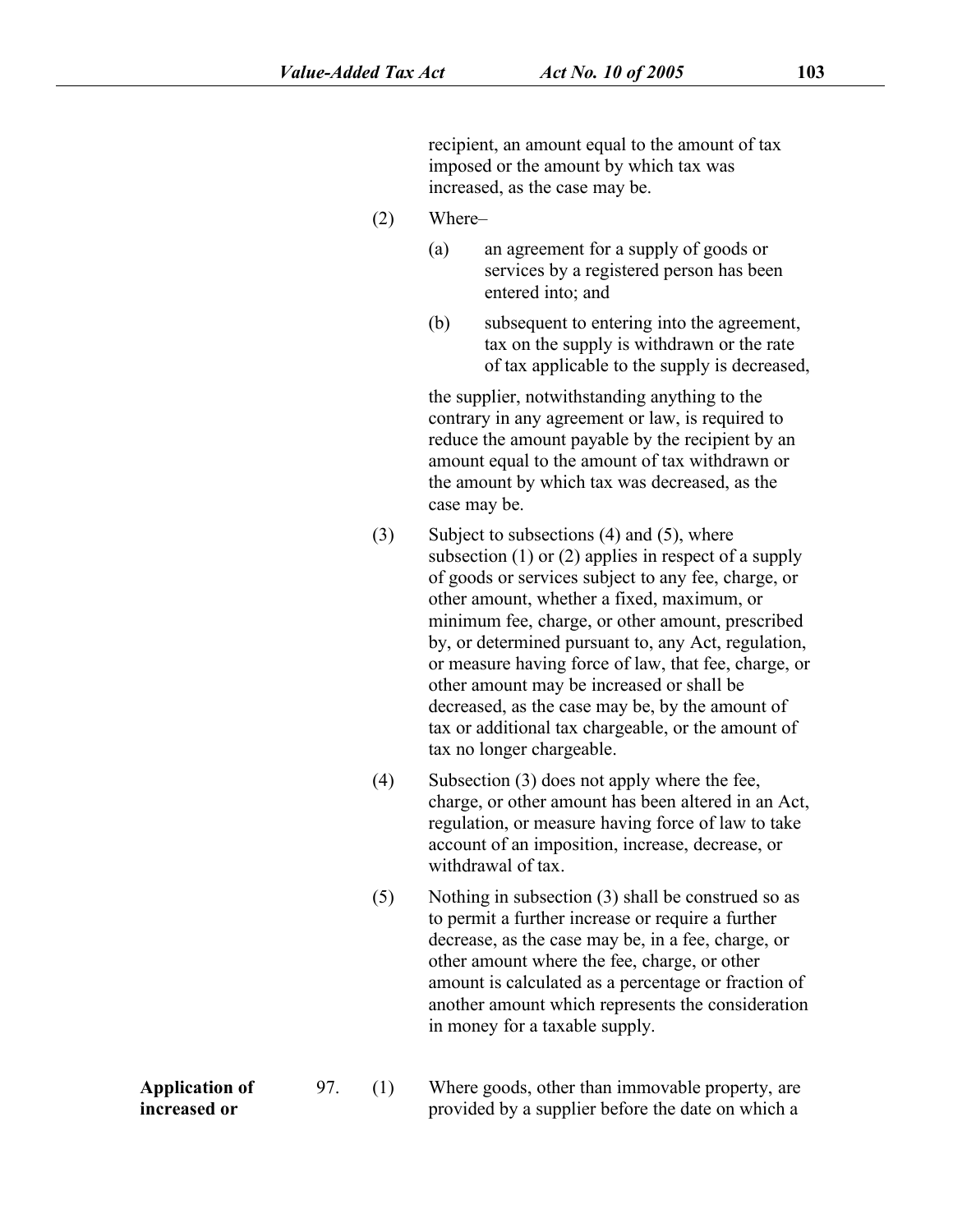**reduced rate.** change in the rate of tax levied under section  $9(1)(a)$  becomes effective in respect of the supply of the goods or the date on which the tax is imposed or withdrawn in respect of the supply, and the supply is treated under section [14](s) as having been made on or after the said date, then in the case of - (a) a change in rate on the said date, the rate of tax applicable to the supply is the rate applicable immediately before the said date;

- (b) the imposition of tax on the said date, the supply is treated as not being subject to tax; or
- (c) the withdrawal of the tax on the said date, the supply is deemed to be subject to tax as if the tax had not been withdrawn.
- (2) Where–
	- (a) services are performed; or
	- (b) goods, other than immovable property, are provided in respect of a successive supply contemplated in section [14\(8\)](s) or [\(9\)](s),

during a period beginning and ending before the date on which a change in the rate of tax levied under section [9\(1\)\(a\)](s) becomes effective in respect of the supply of the goods or the date on which the tax is imposed or withdrawn in respect of the supply, and the supply is deemed under section [14](s) to have been made on or after the said date, then in the case of–

- (c) a change in rate on the said date, the rate of tax applicable to the supply is the rate applicable immediately before the said date;
- (d) the imposition of tax on the said date, the supply is treated as not being subject to tax; or
- (e) the withdrawal of the tax on the said date, the supply is deemed to be subject to tax as if the tax had not been withdrawn.
- (3) Where–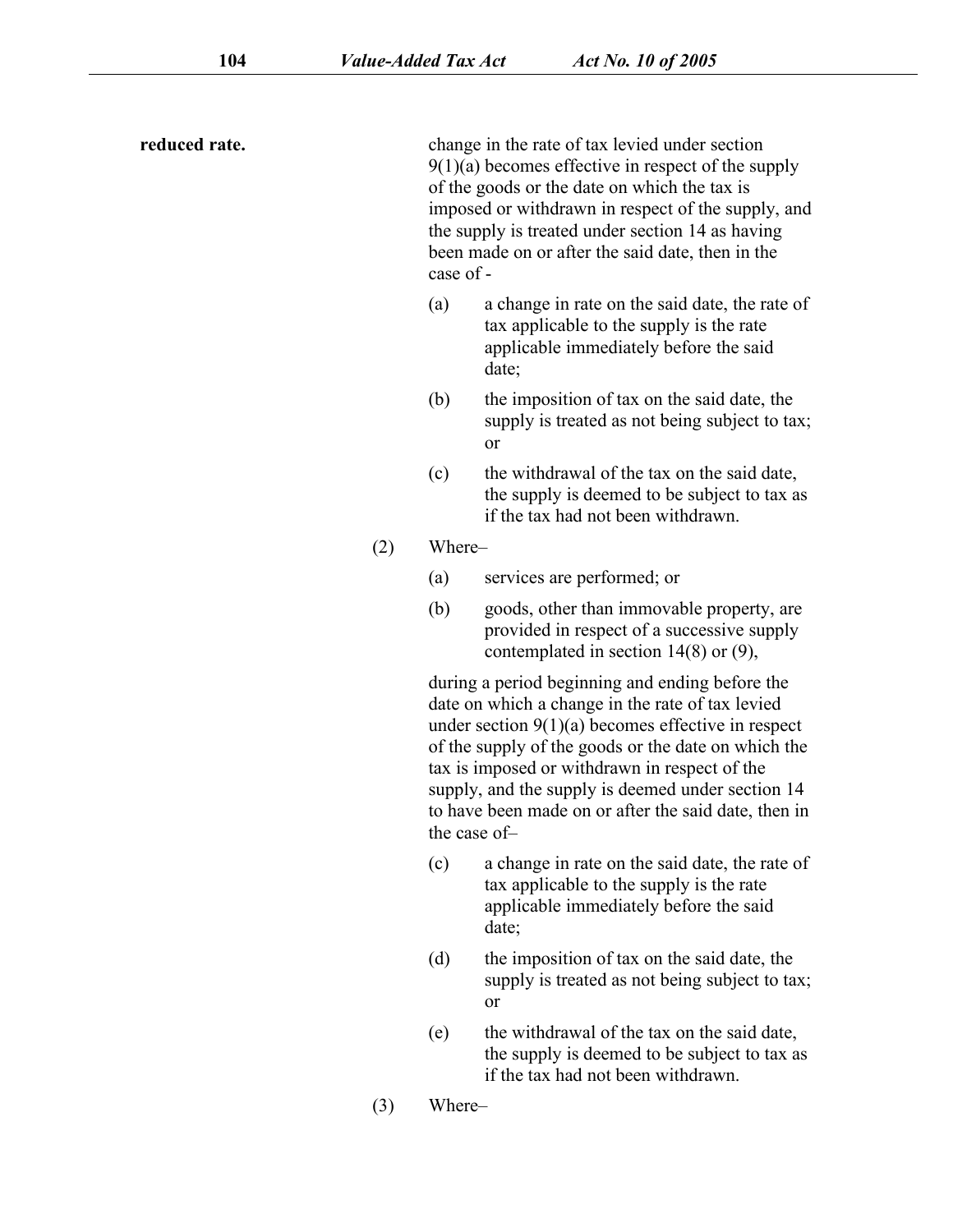- (a) services are performed; or
- (b) goods, other than immovable property, are provided in respect of a successive supply contemplated in section [14\(8\)](s) or [\(9\)](s),

during a period beginning before and ending on or after the date on which a change in the rate of tax levied under section [9\(1\)\(a\)](s) becomes effective in respect of the supply of the goods or the date on which the tax is imposed or withdrawn in respect of the supply, and the supply is deemed under section [14](s) to have been made on or after the said date, the value of the supply shall, on the basis of a fair and reasonable apportionment, be deemed to consist of a part, referred to as the "first part", relating to the performance of services or provision of goods before the said date and a part, referred to as the "second part", relating to the performance of services or provision of goods on or after the said date.

- (4) For purposes of subsection  $(3)$ , in the case of-
	- (a) a change in the rate on the said date, the tax payable in respect of the first part shall be determined at the rate applicable before the said date and the tax payable in respect of the second part shall be determined at the rate applicable on the said date;
	- (b) the imposition of tax on the said date, the first part shall not be subject to tax; or
	- (c) the withdrawal of the tax, the first part shall be subject to tax as if the tax had not been withdrawn.
- (5) For the purposes of subsections  $(1)$ ,  $(2)$ , and  $(3)$ , goods are deemed to be provided by the supplier of the goods when the goods are delivered to the recipient and goods supplied under a rental agreement are deemed to be provided to the recipient when the recipient takes possession or occupation of the goods.
- (6) Subject to section [100,](s) where, before the date on which an increase in the rate of tax becomes effective, a written agreement is concluded for–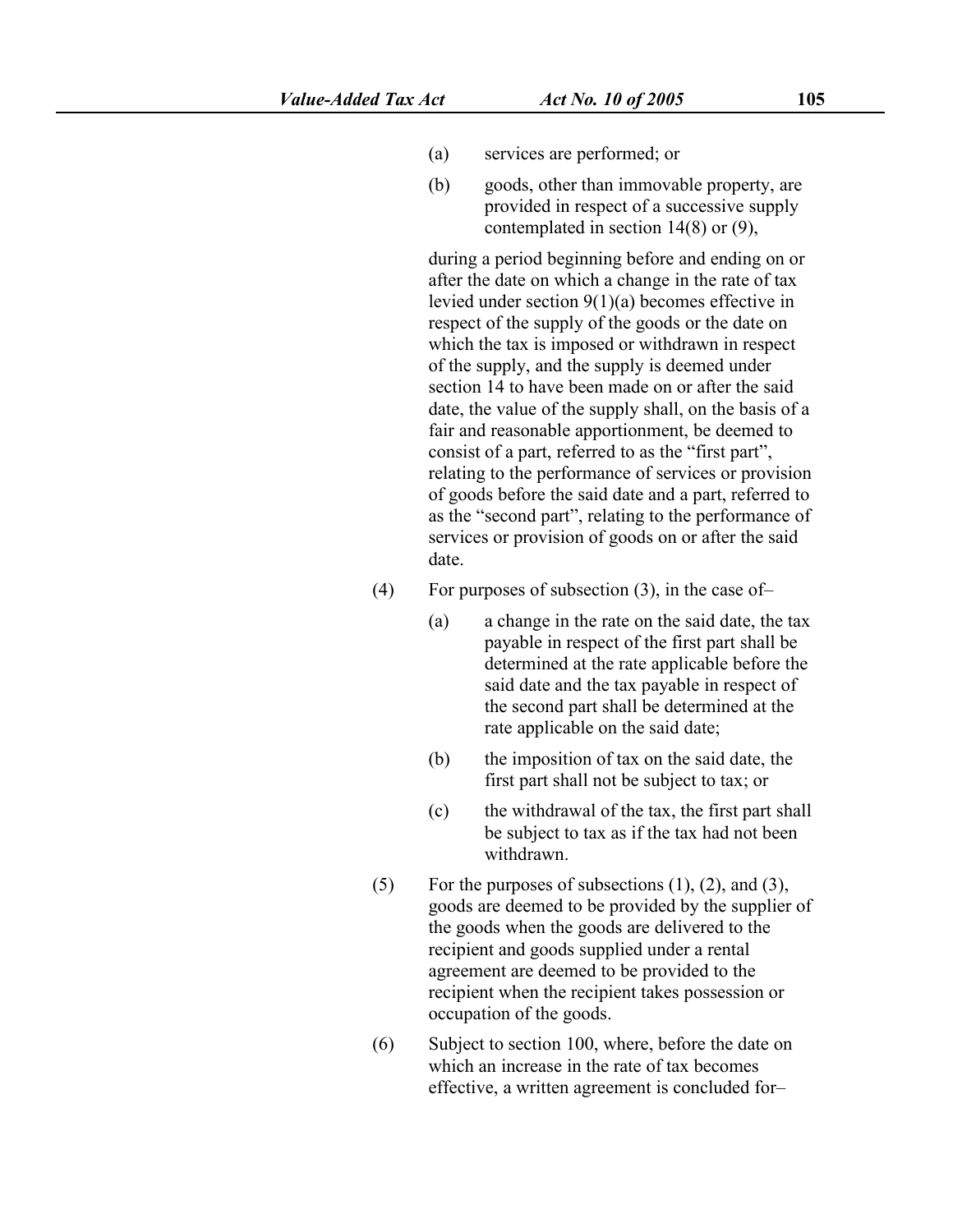- (a) the sale of immovable property consisting of–
	- (i) a dwelling together with land on which it is erected, or of any real right conferring a right of occupation of a dwelling; or
	- (ii) land, or of any real right conferring a right of occupation of land for the sole or principal purpose of the erection by or for the purchaser of a dwelling or dwellings on the land, as confirmed by the purchaser in writing; or
- (b) the construction of a new dwelling by a taxable person carrying on a construction business, and–
- (c) the price of the sale or construction in question was determined and stated in the agreement which was in operation before the said date and signed by the parties thereto before that date; and
- (d) the supply of such immovable property or construction services under the said agreement is deemed under section [14](s) to have been made on or after the said date,

the rate of tax levied under section [9](s) on that supply shall be the rate at which tax would have been levied had the supply taken place on the date on which such agreement was concluded.

- The Minister may by order, subject to negative resolution of the National Assembly, amend Schedules I and II –
- (2) The Minister may by order, subject to affirmative resolution of the National Assembly –
	- (a) increase or decrease any monetary amount set out in this Act.
	- (b) amend Schedules III, IV and V.
- **Orders to amend** 98. (1) **Schedules or change amounts.** (6 of 2007)

.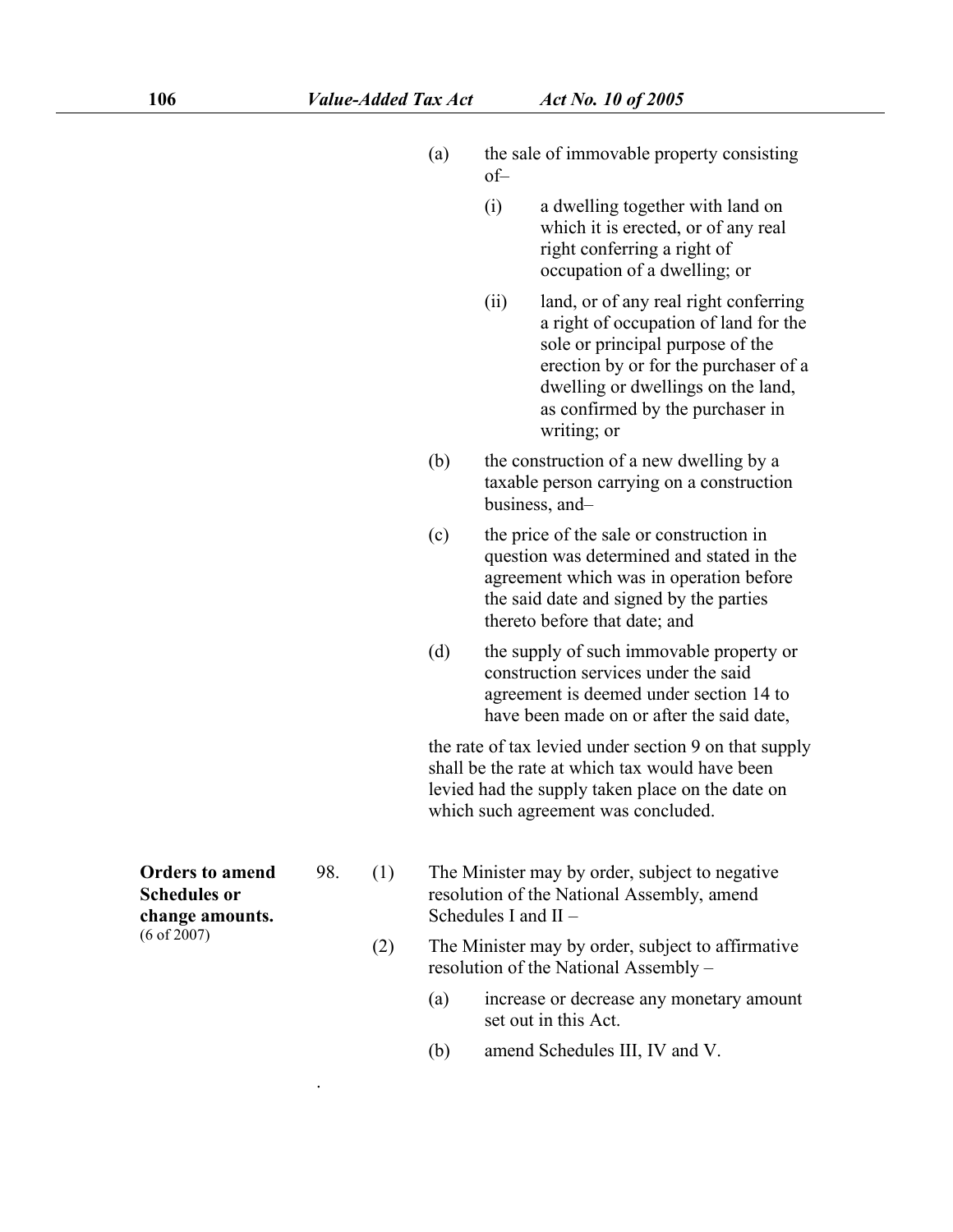| Repeal of laws and<br>interpretation. | 99.  |     | The Acts specified in Schedule V and any regulations<br>made thereunder are hereby repealed, except to the extent<br>and for the purposes set forth in the transitional rules of<br>section 100 or regulations made under this Act.                                                                                                             |
|---------------------------------------|------|-----|-------------------------------------------------------------------------------------------------------------------------------------------------------------------------------------------------------------------------------------------------------------------------------------------------------------------------------------------------|
| <b>Transitional.</b>                  | 100. | (1) | In this section-                                                                                                                                                                                                                                                                                                                                |
|                                       |      |     | "qualifying goods" means any stock held for sale<br>in the ordinary course of business;                                                                                                                                                                                                                                                         |
|                                       |      |     | "repealed legislation" means the legislation<br>referred to in section 99; and                                                                                                                                                                                                                                                                  |
| Cap. 80:02                            |      |     | "consumption tax" means the tax imposed under<br>the Consumption Tax Act.                                                                                                                                                                                                                                                                       |
|                                       |      | (2) | The repealed legislation, including the laws<br>governing the levy, payment, assessment,<br>reporting, and recovery of those taxes, continue to<br>apply to a supply or import taking place prior to<br>the date on which this Act comes into operation<br>pursuant to section 1.                                                               |
|                                       |      | (3) | An oath of secrecy taken under the repealed<br>legislation is treated as having been taken under<br>this Act.                                                                                                                                                                                                                                   |
|                                       |      | (4) | Where a contract was concluded between two or<br>more parties before the entry into operation of this<br>Act, and no provision relating to tax was made in<br>the contract, the supplier may recover from the<br>recipient tax due on any taxable supplies made<br>under the contract after the date on which this Act<br>comes into operation. |
|                                       |      | (5) | Where a contract concluded after the date on<br>which this Act comes into operation does not<br>include a provision relating to tax, the contract<br>price is deemed to include tax and the supplier<br>under the contract is required to account for the tax<br>due.                                                                           |
|                                       |      | (6) | Subject to subsection $(7)$ , if, in connection with a<br>supply of goods or services-                                                                                                                                                                                                                                                          |
|                                       |      |     | title to goods passes, delivery of goods is<br>(a)<br>made, or services are rendered after the<br>date on which this Act comes into<br>operation, and                                                                                                                                                                                           |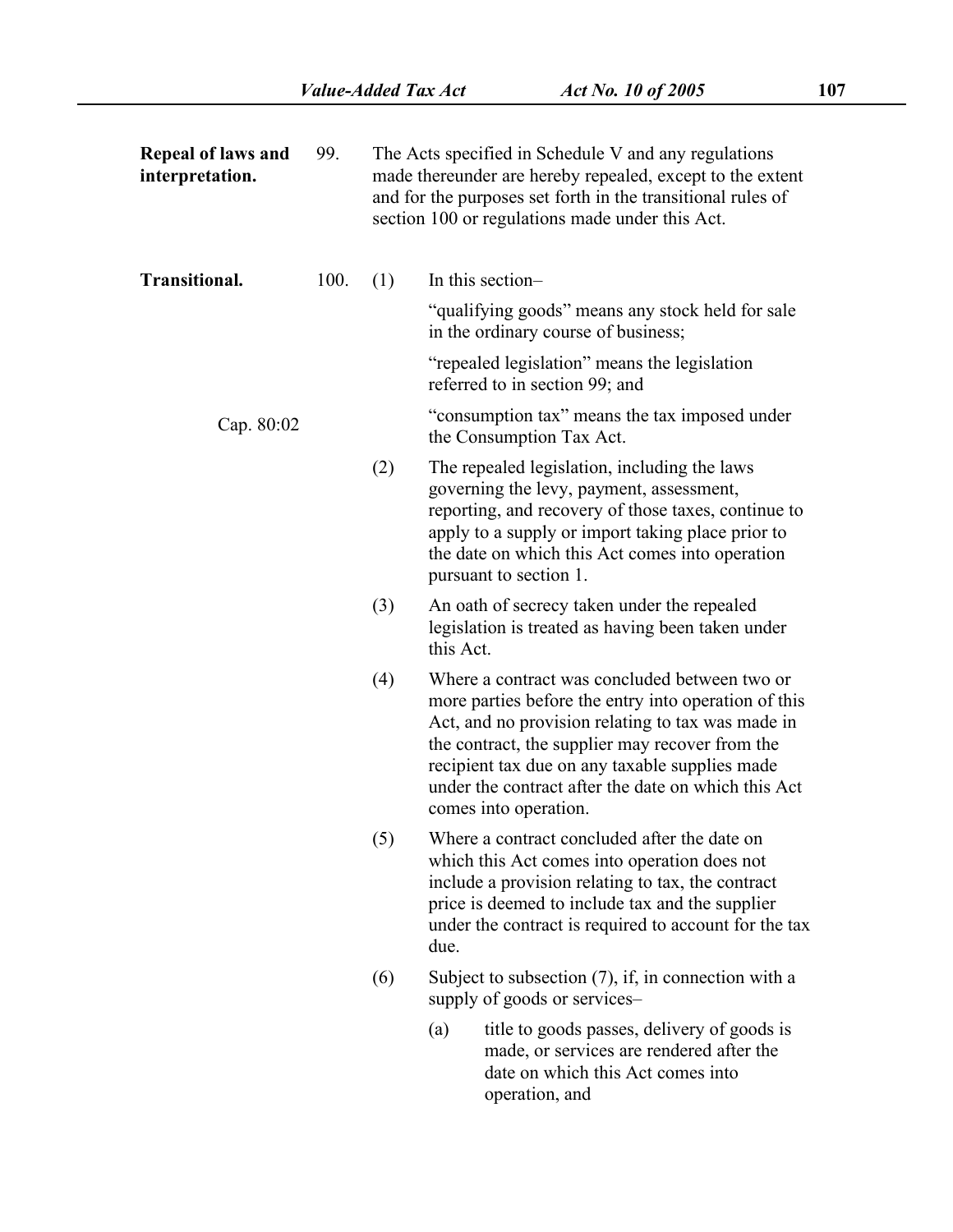(b) payment is received or an invoice is issued within three months before that date,

for purposes of determining the tax period in which the supply occurs or an input tax credit is allowable, the payment is treated as having been made or the invoice is treated as having been issued on the date on which this Act comes into operation.

- (7) If services subject to service tax were rendered before the date on which this Act comes into effect and payment is made within three months after this Act comes into effect, VAT is not imposed on the supply of the services.
- (8) If–
	- (a) successive supplies described in section [14\(8\)](s) or [\(9\)](s) were provided, or
	- (b) services subject to service tax were rendered,

during a period that began before this Act comes into effect and ended after this Act comes into effect, VAT is imposed on the consideration for the services rendered after this Act comes into effect, except that to the extent the consideration for the services rendered before this Act comes into effect is paid more than three months after this Act comes into effect, the consideration shall be treated as consideration for the supply of services rendered on the day after the end of that three month period.

(9) Notwithstanding subsection (8), if construction, reconstruction, manufacture or extension of a building or civil engineering work is performed under a written agreement executed before this Act comes into effect and the property is made available to the recipient after that date, VAT imposed only on the value of the work performed after that date if the value of the work on the day before this Act comes into effect is determined in a manner approved by the Commissioner and is submitted to the Commissioner by the end of the supplier's first tax period after VAT becomes effective.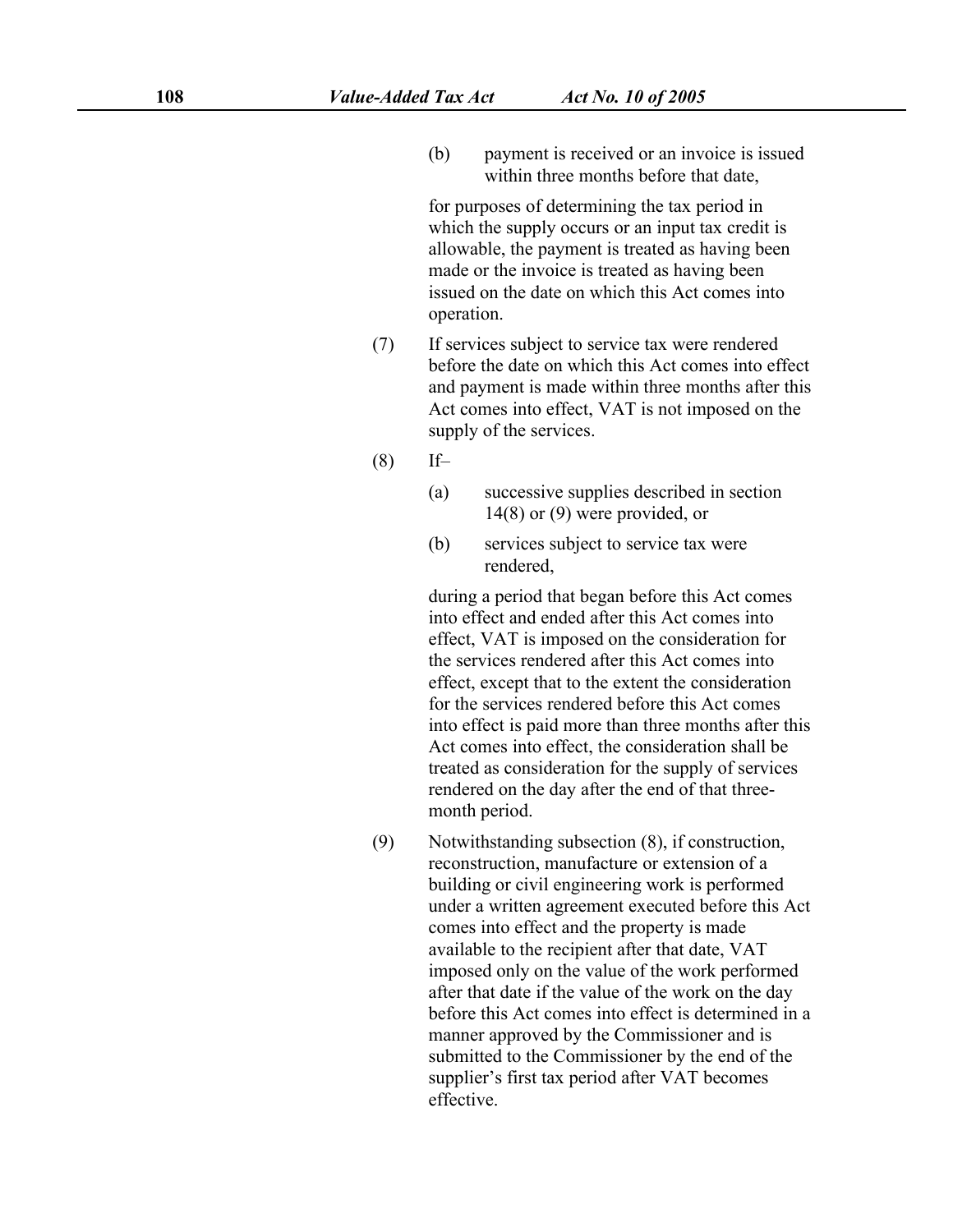- (10) If immovable property is provided under a rental agreement for a period that commences before and ends after the commencement of this Act, the consideration for the rental shall not include the amount attributable to the portion of the period that ends before the effective date.
- $(11)$  For purposes of section 24 $(1)(d)$ , an amount paid as a prize or winnings does not include an amount attributable to obligations or contingent obligations that exist immediately before this Act comes into effect.
- (12) The Minister may make regulations for other transitional measures relating to the end of repealed taxes listed in [Schedule](s) V, the start of value-added tax, or the transition from repealed taxes to value-added tax.
- (13) All forms and documents used in relation to the repealed legislation may continue to be used under this Act, and all references in those forms and documents to provisions of and expressions appropriate to the repealed legislation are taken to refer to the corresponding provisions and expressions of this Act.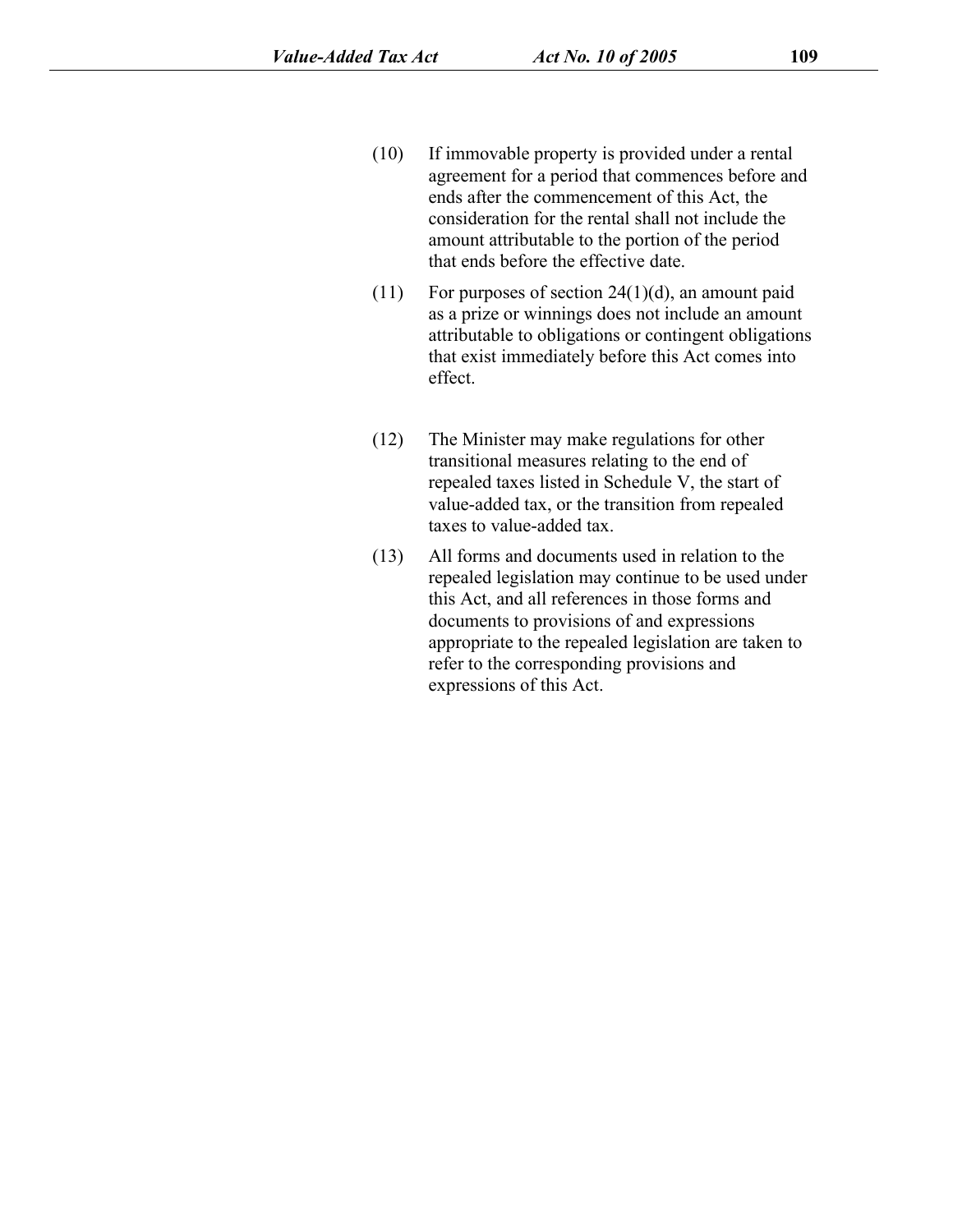## **Schedule I**

### **Zero-rated Supplies for Purposes of Section 17**

1. In this Schedule–

Amended by

 $((O) 23 of 2006)$ (O) 11 of 2008 (O) 29 of 2008 (O) 178 of 2012 (O) 30 of 2014 (O) 12 of 2015 (O) 6 of 2016 (O) 18 of 2016 (O) 40 of 2017 (O) 49 of 2018 (a) (O) 78 of 2020

(O) 6 of 2021)

"export country" means any country other than Guyana and includes a place which is not situated in Guyana, but does not include a specific country or territory that the President by proclamation in the *Gazette* designates as one that is not an export country;

"exported from Guyana", in relation to any movable goods supplied by a registered person under a sale or a credit agreement, means–

- consigned or delivered by the registered person to the recipient at an address in an export country as evidenced by documentary proof acceptable to the Commissioner; or
- (b) delivered by the registered person to the owner or charterer of a foreign-going aircraft when such aircraft is going to a destination in an export country and such goods are for use or consumption in such aircraft, as the case may be;

"intellectual property rights" means a patent, design, trade mark, copyright, know-how, confidential information, trade secret, or similar rights; and

"regionally" means in Guyana or any CARICOM country.

#### **EXPORT OF GOODS**

- 2. The following goods are zero-rated for the purposes of section 17 –
	- (a) a supply of goods in the course of repairing, renovating, modifying or treating goods including goods temporarily imported into Guyana under the exemptions under the Customs Act and the goods -

Cap. 82:01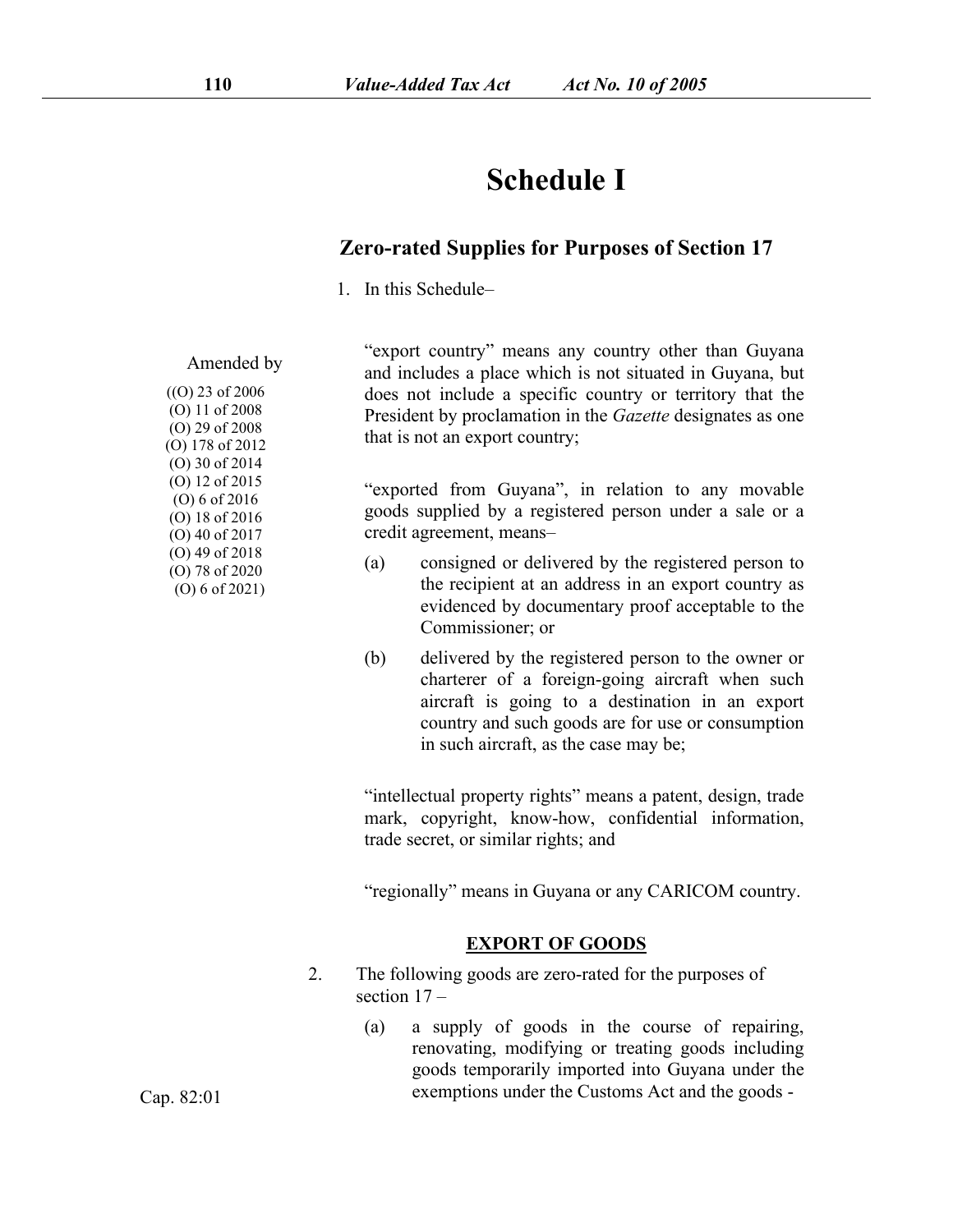- (i) are wrought into, affixed to, attached to, or otherwise form part of those other goods; or
- (ii) being consumable goods, become unsalable or worthless as a direct result of being in that repair, renovation, modification or treatment process;
- (b) a supply of goods under a rental agreement, charter party or agreement for chartering where the goods are used exclusively in an export country;
- (c) a supply of goods where the Commissioner is satisfied that the goods have been exported from Guyana by the supplier;
- (d) a supply of goods where the goods are not situated in Guyana at the time of supply and are not to be entered into Guyana for home consumption pursuant to the Customs Act by the supplier of the goods; and
- (e) a supply of goods where the supplier has entered the goods for export, pursuant to the Customs Act, and the goods have been exported from Guyana by the supplier.

#### **EXPORT OF SERVICE**

- 3. The following supplies are zero-rated for the purposes of section 17 -
	- (a) a supply of services directly in connection with land or any improvement to land situated outside Guyana;
	- (b) a supply of services directly in respect of
		- (i) movable property situated outside Guyana at the time the services are rendered;
		- (ii) goods temporarily imported into Guyana under the exemptions in the Customs Act;
		- (iii) a supply of goods referred to in the definition of "exported from Guyana"; or
		- (iv) the repair, maintenance, cleaning or reconditioning of a foreign-going aircraft or vessel;
	- (c) a supply of services directly to a non-resident person who is not a taxable person, otherwise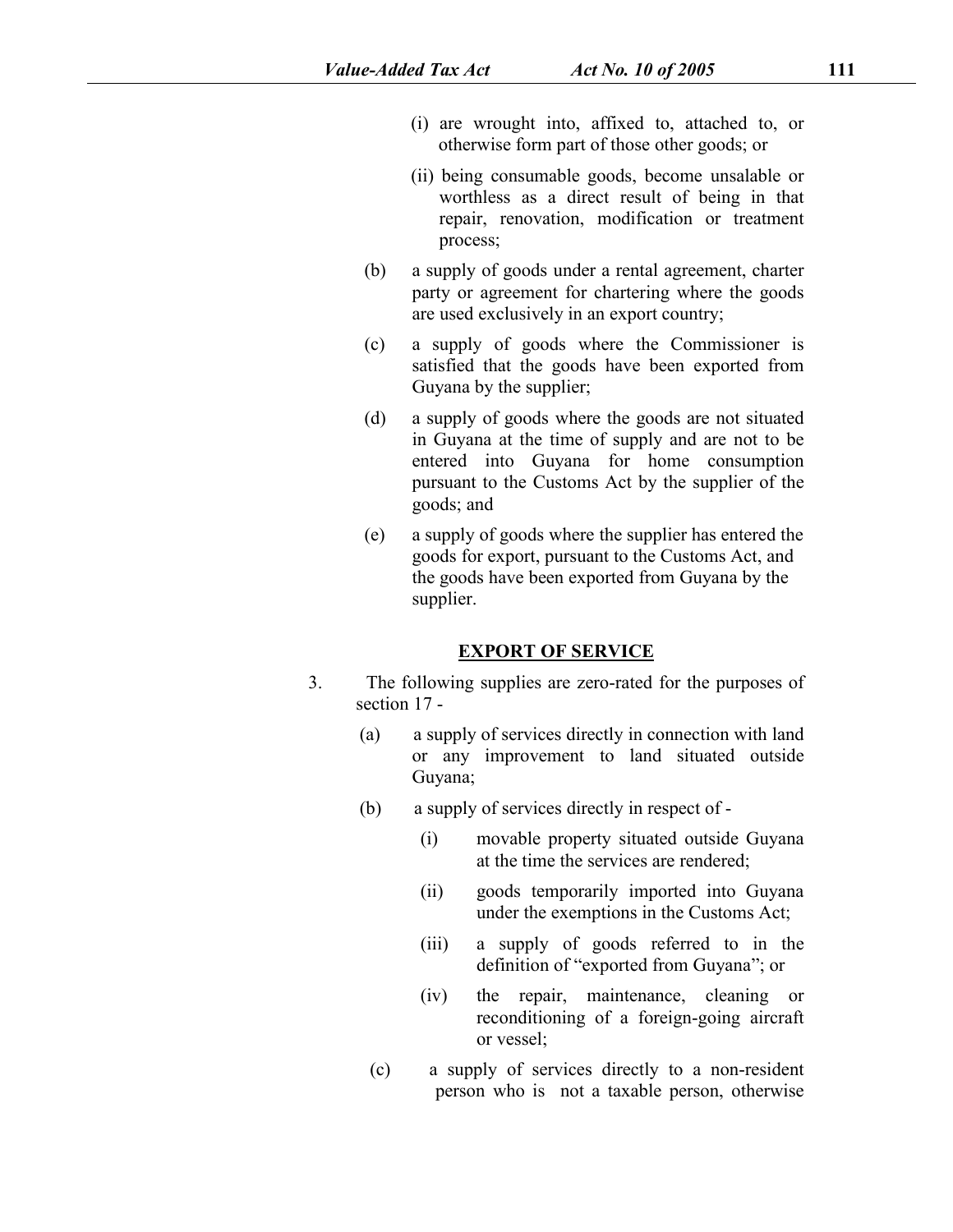than through an agent or other person -

- (i) comprising the handling, pilotage, salvage, or towage of a foreign-going aircraft while situated in Guyana;
- (ii) provided in connection with the operation or management of a foreign-going aircraft; or
- (iii) comprising the storage, repair, maintenance, cleaning, management, or arranging the provision of a container temporarily imported under the Customs Act, or the arranging of services;
- (d) a supply of services physically rendered elsewhere than in Guyana;
- (e) a supply of services to a non-resident person who is not a taxable person comprising the arranging for the person of -
	- (i) a supply of goods referred to in the definition of "exported from Guyana";
	- (ii) a supply of services for repair, maintenance, cleaning or re-conditioning of a foreign-going aircraft or vessel; or
	- (iii) the transport of goods including ancillary transport services within Guyana;
- (f) a supply of services to a non-resident person who is outside Guyana at the time the services are supplied, other than a supply of services -
	- (i) comprising the refraining from undertaking any taxable activity in Guyana;
	- (ii) comprising the tolerating of another person undertaking any taxable activity in Guyana;
	- (iii) directly in connection with immovable property situated in Guyana; or
	- (iv) directly in connection with movable property situated in Guyana at the time the services are supplied unless the movable property is exported from Guyana subsequent to the supply of services;
- (g) a supply of services comprising
	- (i) the filing, prosecution, granting,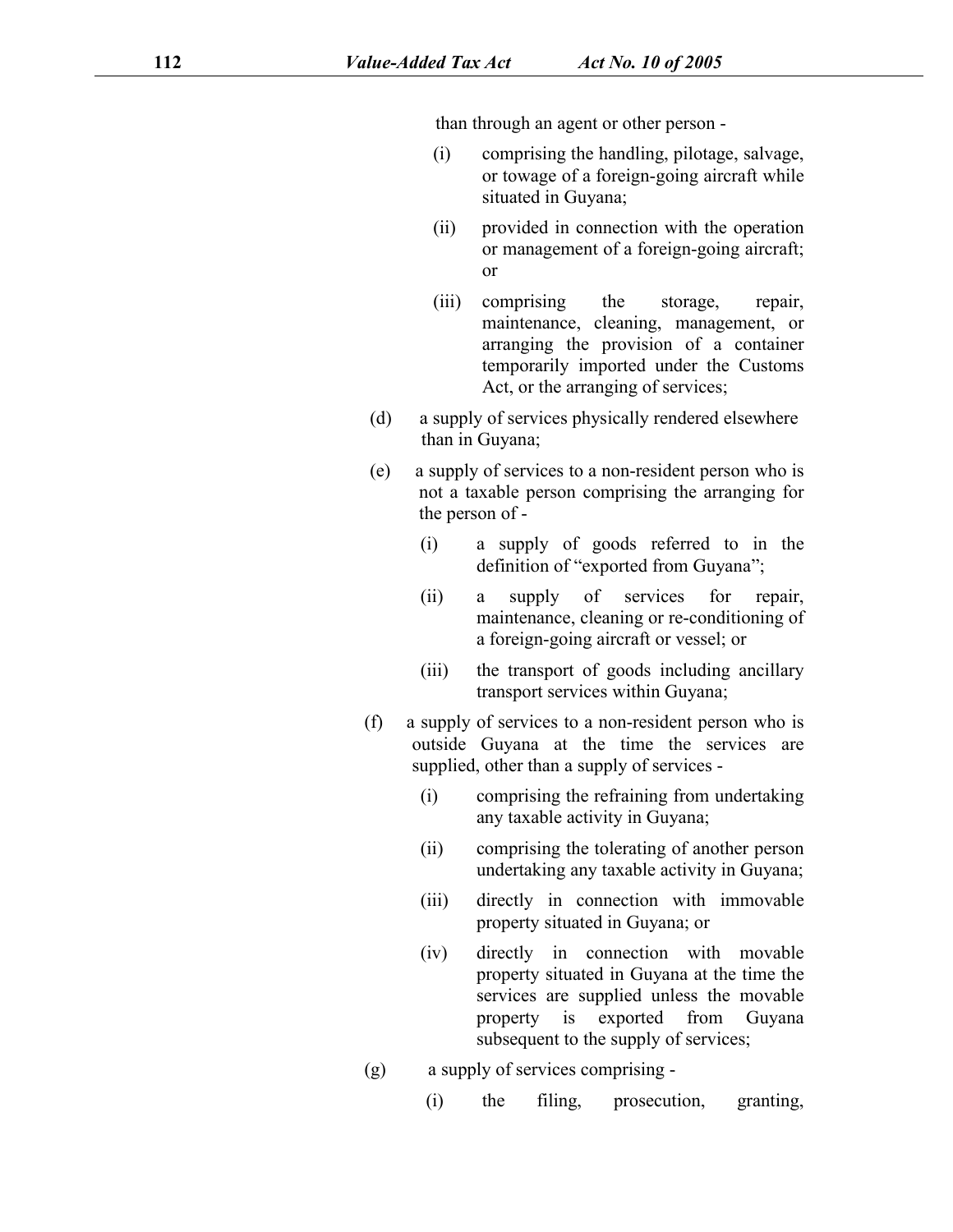maintenance, transfer, assignment, licensing or enforcement of any intellectual property rights for the use outside Guyana;

- (ii) incidental services necessary for the supply of services referred to in clause (i); or
- (iii) the acceptance by a person of an obligation to refrain from pursuing or exercising in whole or part any intellectual property rights for use outside Guyana.

#### **RAW MATERIALS AND PACKAGING MATERIALS**

- 4. The following supplies are zero-rated for the purposes of section 17 -
	- (a) a supply of raw materials and packaging materials to be used in the production of goods to the satisfaction of the Commissioner;
	- (b) a supply of all bio-degradable containers used in the packaging of food and beverages; and
	- (c) the importation of equipment and spares to be used in the production of goods in the fishing industry, to the satisfaction of the Commissioner.

### **INVESTMENT/LOCAL MANUFACTURING**

- 5. Zero-rated for the purposes of section  $17$  are  $-$ 
	- (a) a supply by a registered person to another registered person of a taxable activity, or part of a taxable activity, as a going concern:

Provided that a notice in writing signed by the transferor and transferee is furnished to the Commissioner within fifteen daysafter the supply takes place and such notice includes the details of the supply;

(b) goods and services under an investment agreement entered into on behalf of the Government with the taxable persons with a per unit price greater than two hundred thousand dollars Guyana dollars (G\$200,000); and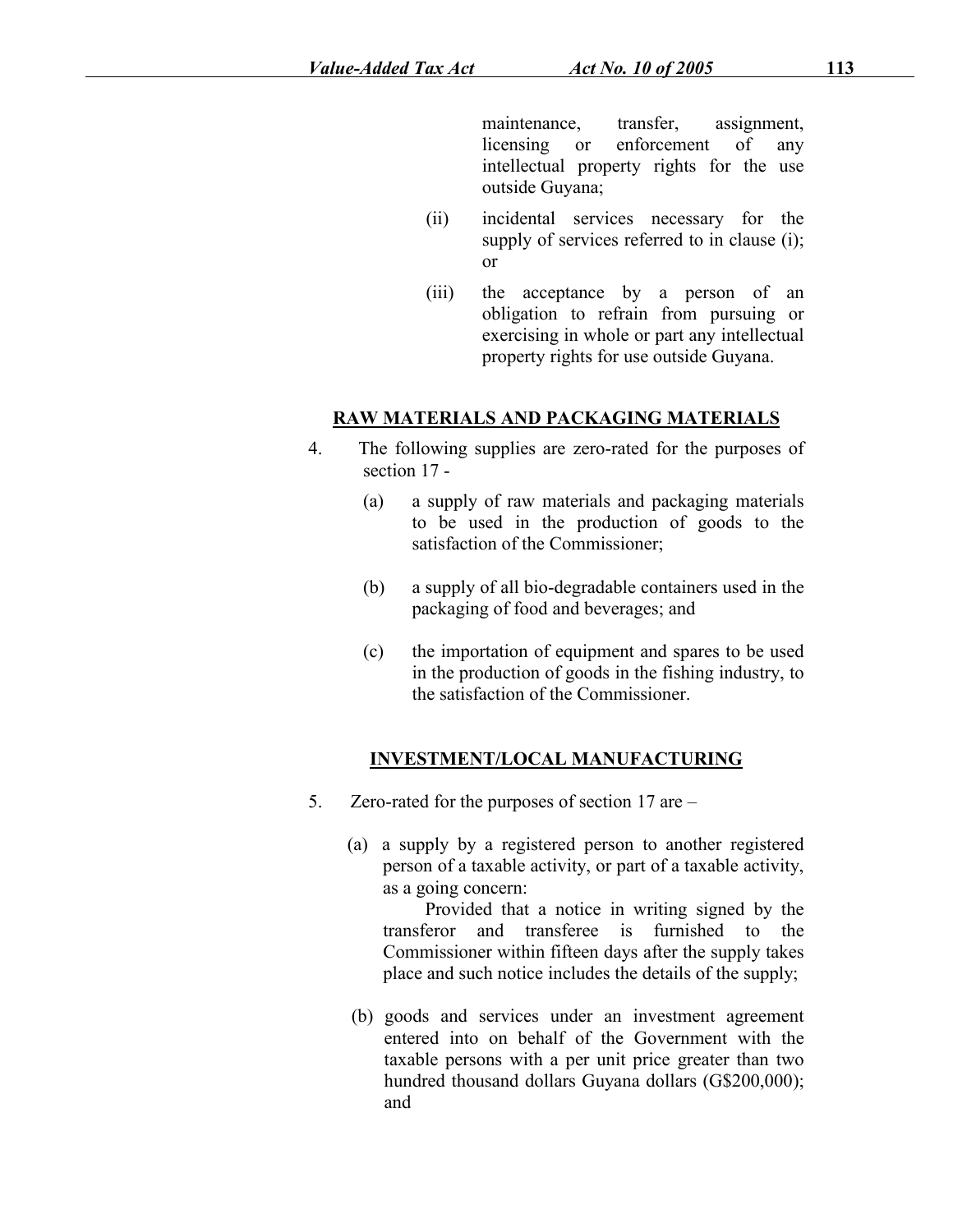(c) goods and services under any agreement, other than an investment agreement, entered into on behalf of the Government;

#### **MEDICAL SUPPLIES**

- 6. The following medical supplies are zero-rated for the purposes of section 17 -
	- (a) a supply of medicines and drugs of a kind available by prescription;
	- (b) any of the following medicines for human use
		- (i) analgesics in the form of liquids, tablets, capsules, or other solid dosage forms for oral or rectal use;
		- (ii) cough and cold preparations in the form of liquids, tablets, capsules or other solid dosage forms for oral and nasal use;
		- (iii) antacids and anti-flatulants in the form of liquids, tablets, capsules and other solid dosage forms for oral use;
		- (iv) laxatives in the form of liquids, tablets, capsules or other solid dosage forms for oral or rectal use;
		- (v) anthelmintics in the form of liquids, tablets or capsules for oral use;
		- (vi) oral rehydration preparations in the form of salts or solution of W.H.O./Pharmacopoeia standards;
		- (vii) a supply of over the counter drugs;
		- (viii) a supply of vitamins, minerals and tonics for medical or health supplement use excluding items such as energy drinks and food supplements classified under Chapter 21 of the Common External Tariff;
		- (c) Diabetic
			- (i) glucometers (glucose blood test machines), needles and glucose blood strips made for use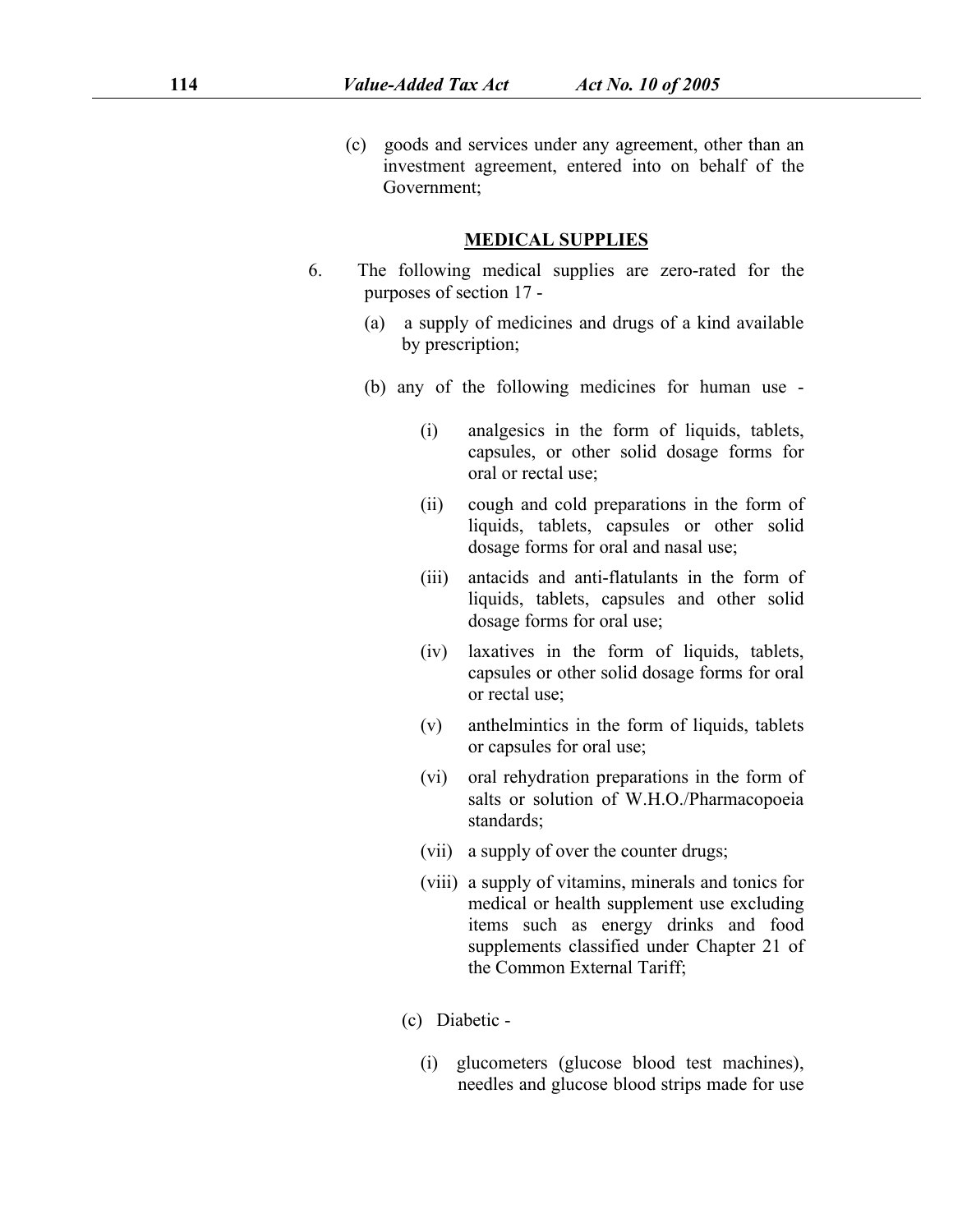with such machines;

- (ii) insulin syringes with needles and devices for the administration of insulin;
- (d) spectacles prescribed by an optometrist in the treatment of the human eye and visual system;
- (e) crutches;
- (f) wheelchairs; and
- (g) a supply of medical, dental, hospital, optical or paramedical services, to the extent provided in the regulations other than veterinary services.

#### **UTILITIES**

- **7.** The following services are zero-rated for the purposes of section 17 -
	- (a) a supply of water services and sewage services provided by Guyana Water Incorporated and Kwakwani Utilities Incorporated; and
	- (b) a supply of electricity by a person authorised under the Electricity Sector Reform Act.

#### **CONSTRUCTION**

- 8. Zero-rated for the purposes of section 17 are -
	- (a) a supply of locally produced sand including loam and similar materials, asphalt, concrete blocks, ply wood, logs and lumber of a type and quality used in construction and housing;
	- (b) a supply of regionally produced
		- (i) stone for the purpose of construction and housing; and
		- (ii) boulders for the purpose of construction of sea defence;
	- (c) a supply of locally produced pre-stressed concrete piles;
	- (d) a supply of locally fabricated and manufactured steel beams for building and construction;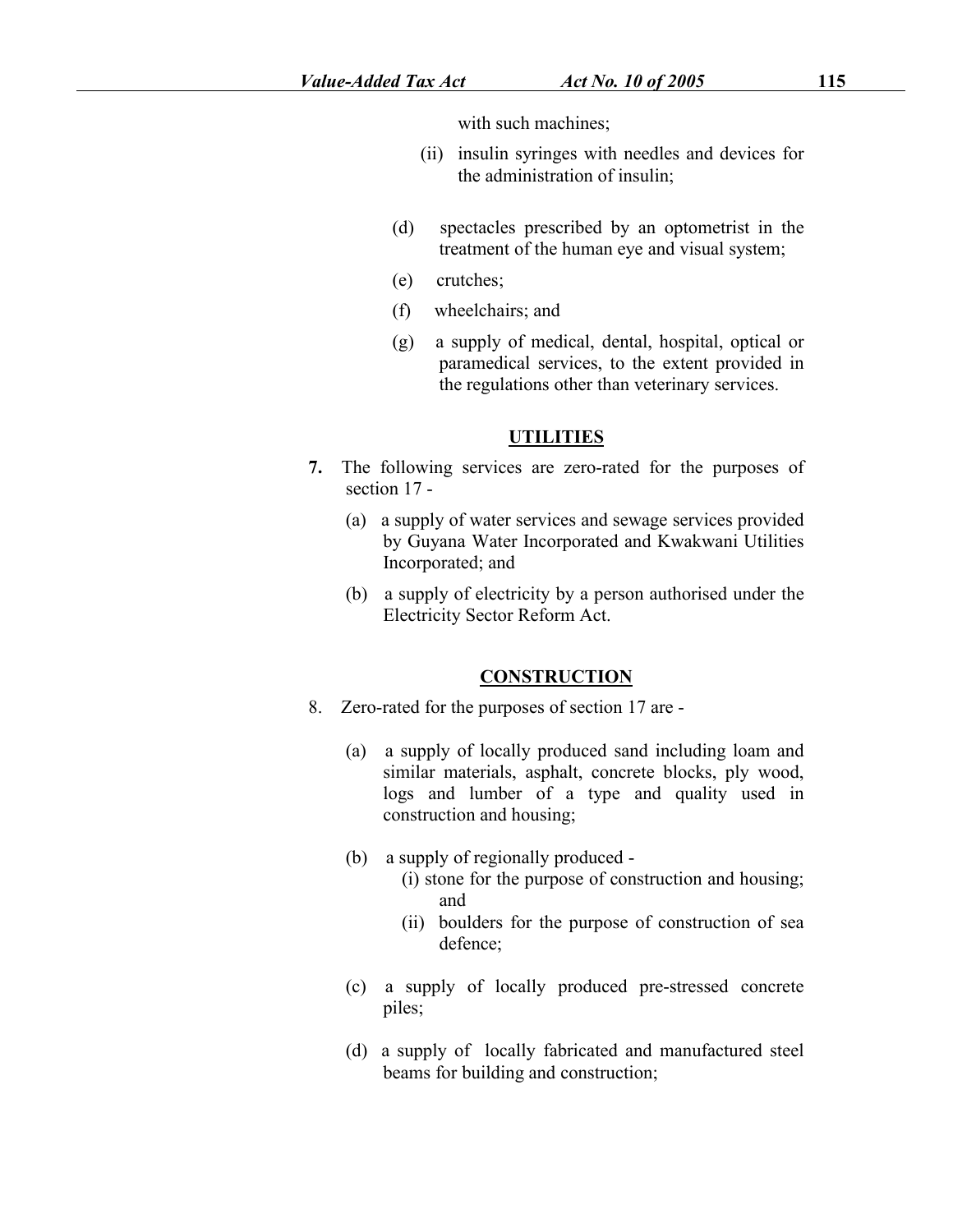- (e) a supply of locally manufactured roofing and PVC product; and
- (f) a supply of spars, palings, staves, shingles and wattles.
- 9. Zero-rated for the purposes of section 17 are supplies of capital equipment and machinery used in the mining, forestry, agriculture, construction and manufacturing industries.
- 10. Zero-rated for the purposes of section 17 is a supply of allterrain vehicles for use in the mining, forestry, agriculture and manufacturing industries and by Toshaos from Amerindian communities.

#### **AGRICULTURE**

11. The following supplies are zero-rated for the purposes of section 17 -

- (a) hatching eggs;
- (b) live chicks, cattle, pigs, ducks, goat, sheep and other animals used for consumption excluding exotic and wild meat;
- (c) a supply of packaging material for use in the poultry industry;
- (d) fertilisers;
- (e) agro-chemicals;
- (f) pesticides;
- (g) paddy;
- (h) vegetable seeds;
- (i) fish hooks, sheet lead, fishing floats, cotton and styrofoam for use in the fishing industry;
- (j) harrows, cultivators, scarifiers, ploughs, weeders and hoes;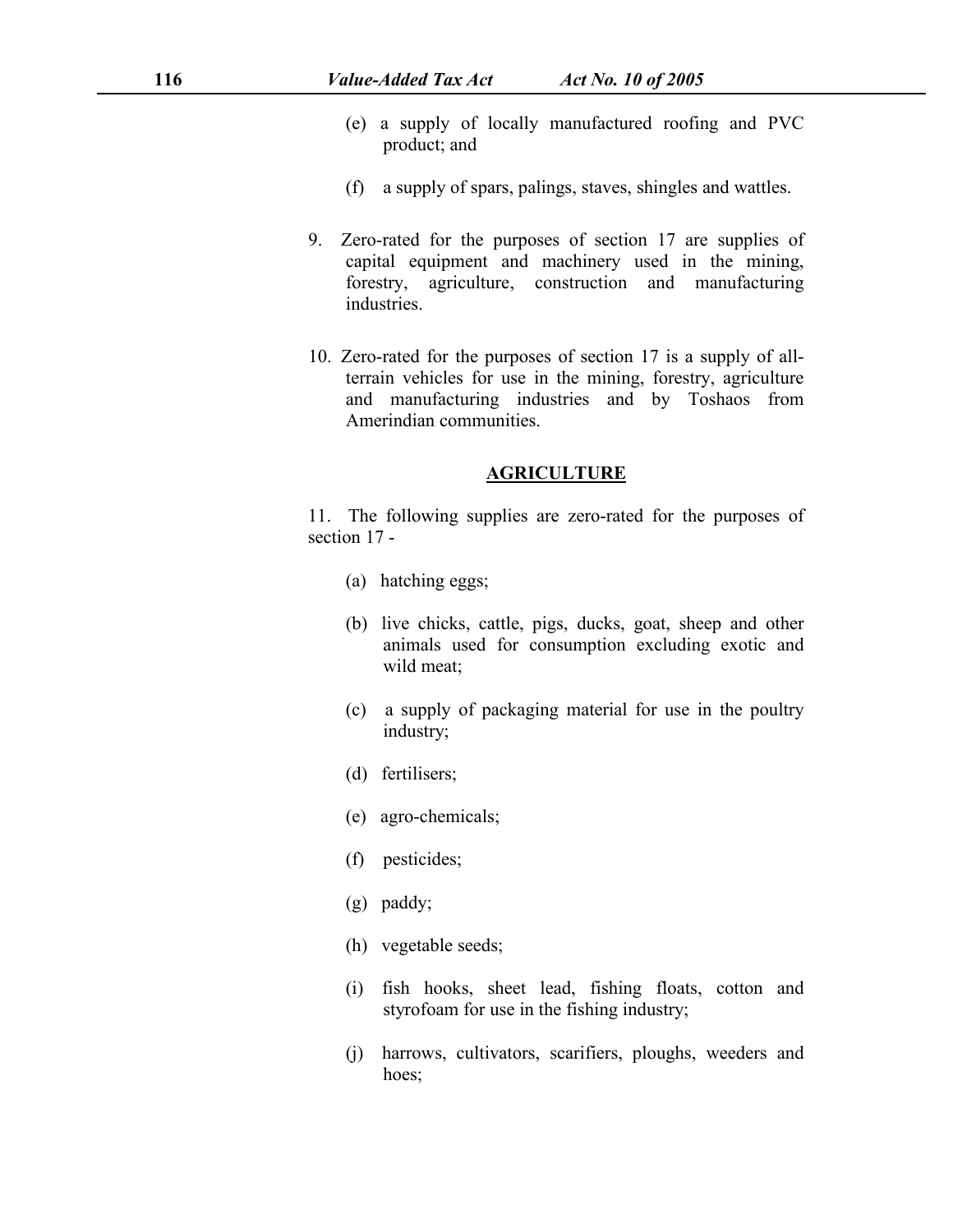- (k) ice for fishing purposes;
- (l) knotted netting twine, cordage or rope made up of fishing nets and other made up nets, of textile materials;
- (m) machinery used for preparing animal feeding stuffs;
- (n) machinery, equipment or components used in the generation of renewable energy in the agriculture sector using agricultural by-products;
- (o) poultry feed, cattle feed, pig feed, other animal feed, and ingredients and animal feed as determined by the Commissioner-General, but not including pet feed;
- (p) equipment and chemicals for water treatment and production plants;
- (q) goods and services in agro-processing facilities, cold storage and packaging; and
- (r) animal medication including animal vitamins.

#### **TRAVEL AND TRANSPORTATION**

- 12. The following supplies of travel and transportation services are specified as zero-rated for the purposes of section  $17 -$ 
	- (a) a supply of river and land crossing services to the hinterland regions; and
	- (b) a supply of services of transporting passengers or goods by air, river or land from one place in Guyana to the hinterland regions.

#### **FOOD ITEMS**

- 13. Zero-rated for the purposes of section 17 are supplies of
	- (a) bread including sliced bread, plait bread and tennis roll made with white or whole wheat flour, but not including all other bread such as French bread, Swiss bread, and sweet breads;
	- (b) raw brown rice, raw white rice and parboiled rice;
	- (c) sugar cane and raw brown sugar;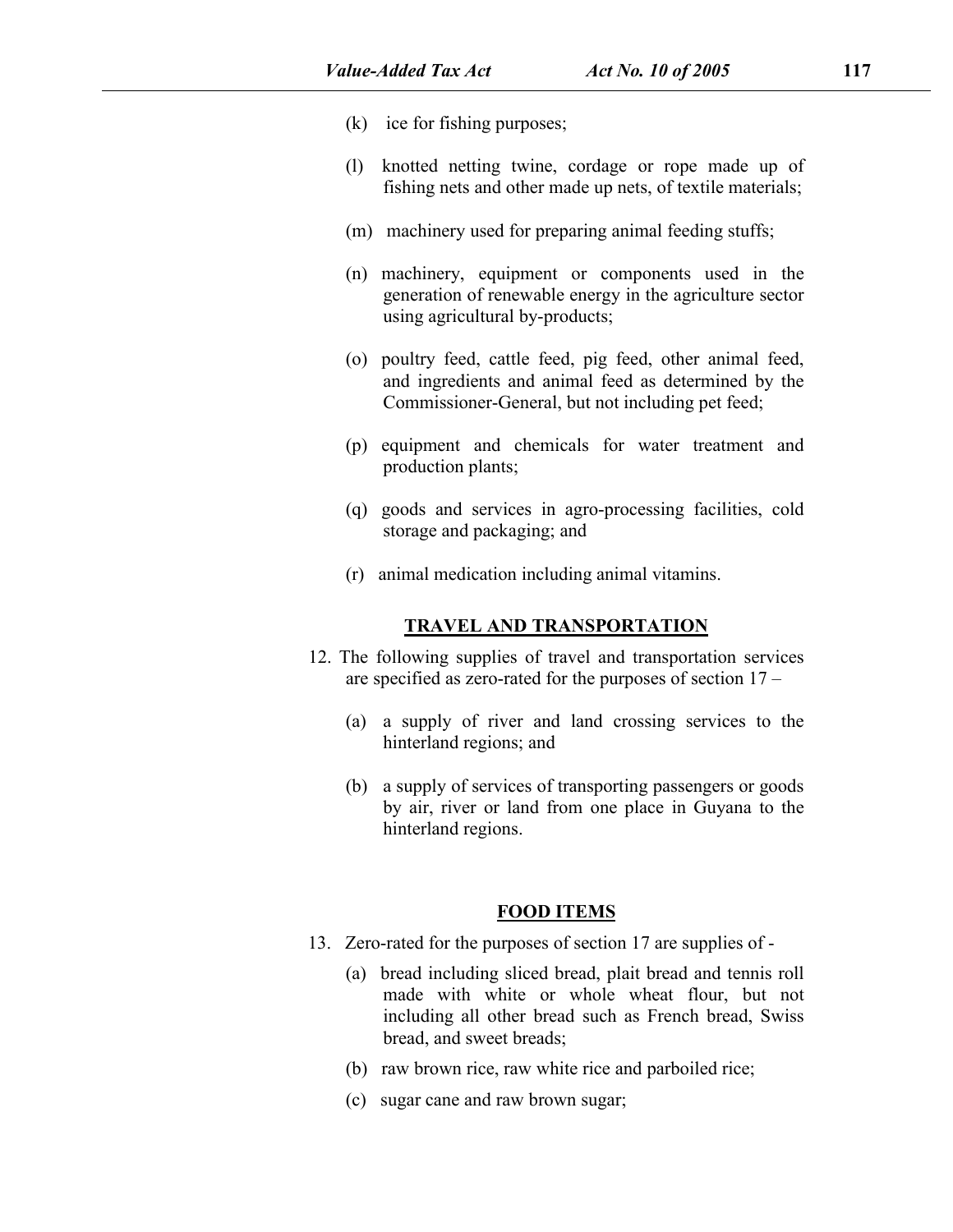- (d) cooking oil;
- (e) vinegar;
- (f) cow's milk and milk powder, evaporated milk, liquid cow's milk including Ultra High Temperature (UHT) milk and fully and partially skimmed milk, powdered milk (skim and cream) but not including other milk such as flavoured milk;
- (g) baby formula;
- (h) baby cereal;
- (i) fresh fruits, but not including apples, grapes, dates, prunes, peaches, plums, strawberries and other assorted berries;
- (j) fresh vegetables, including onions, garlic, potatoes but not including olives, radishes, broccoli and cauliflower and similar assorted vegetables;
- $(k)$  dried split peas, pigeon peas (not including canned pigeon peas), dried kidney beans (not including canned kidney beans), dried chick peas (not including canned chick peas), dried black-eyed peas (not including canned black-eyed peas);
- (l) unprocessed wheat;
- (m) wheaten flour;
- (n) barley flour;
- (o) plantain flour;
- (p) roti-mix;
- (q) self-rising flour;
- (r) cassava bread;
- (s) casareep;
- (t) cheddar cheese but not including grated, powdered or single sliced cheese;
- (u) farine;
- (v) margarine;
- (w) baking powder;
- (x) cooking salt;
- (y) fresh, chilled or frozen chicken, pork, beef, shrimp, prawns, mutton, duck; fresh, chilled or frozen fish, salted fish, but not including canned products.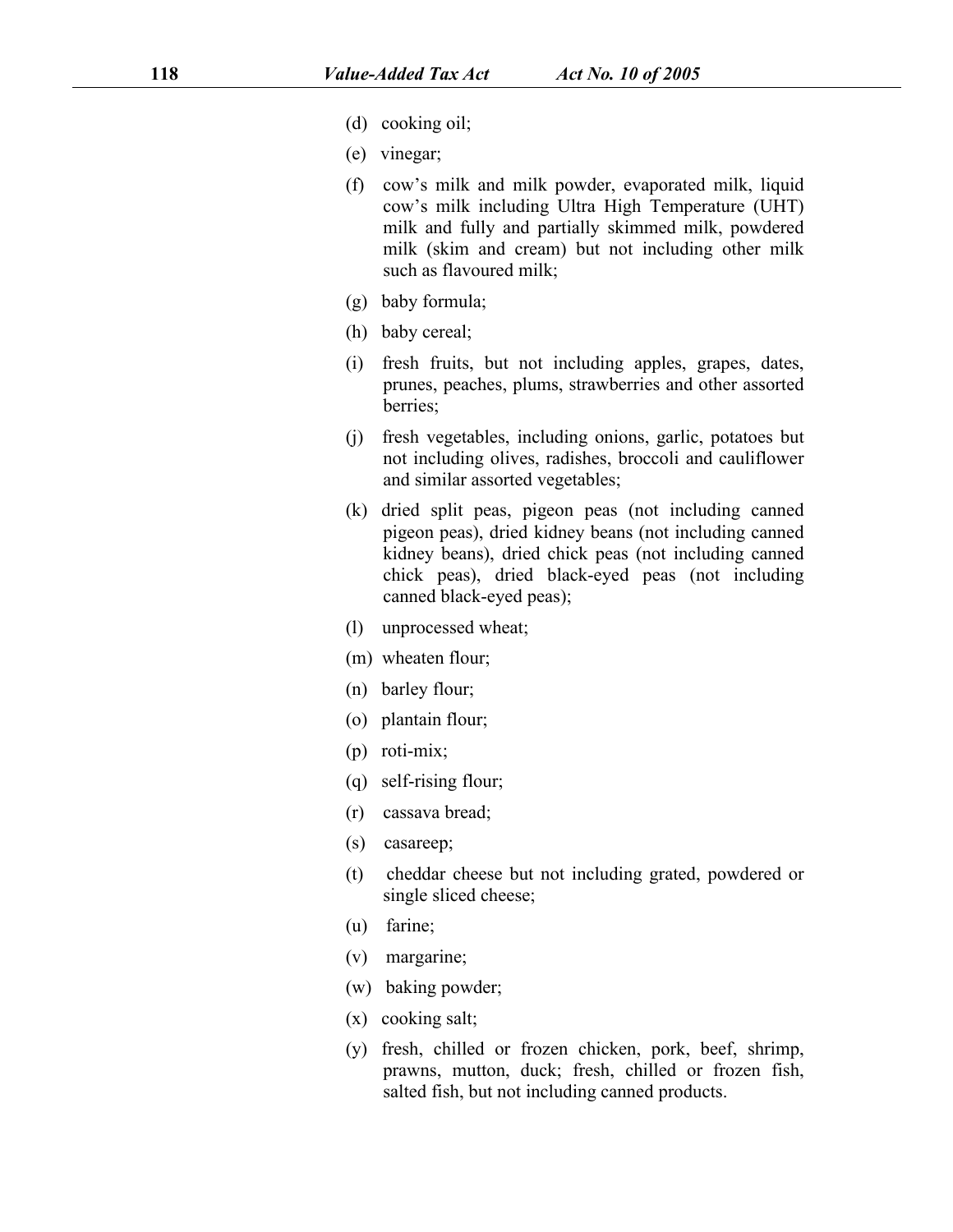- (z) uncooked bird's eggs;
- (aa) lard;
- (bb) shortening;
- (cc) locally produced jams, jellies and peanut butter;
- (dd) oats;
- (ee) sago;
- (ff) locally produced peanuts and cashew nuts;
- (gg) unflavoured cracker biscuits; and
- (hh) wheat up.

#### **HOUSEHOLD NECESSITIES**

- 14. Zero-rated for the purposes of section 17 are supplies of -
	- (a) diapers such as pampers for adults and babies;
	- (b) kerosene stoves;
	- (c) sanitary napkins or panty liners;
	- (d) toilet tissues in rolls;
	- (e) paper towels;
	- (f) bleach;
	- (g) disinfectants including rubs and wipes impregnated with alcohol or other disinfectants;
	- (h) alcohol, solutions un-denatured containing 50% or more ethyl alcohol, including rubbing alcohol;
	- (i) soap powder;
	- (j) laundry, toilet, medicated and hand soap;
	- (k) hand sanitizers;
	- (l) dishwashing detergents;
	- (m) toothpaste and toothbrushes;
	- (n) mouthwash;
	- (o) matches;
	- (p) mosquito nets;
	- (q) locally produced bed sheets, pillow cases, self covers, blankets;
	- (r) locally produced towels, rags, handkerchiefs and school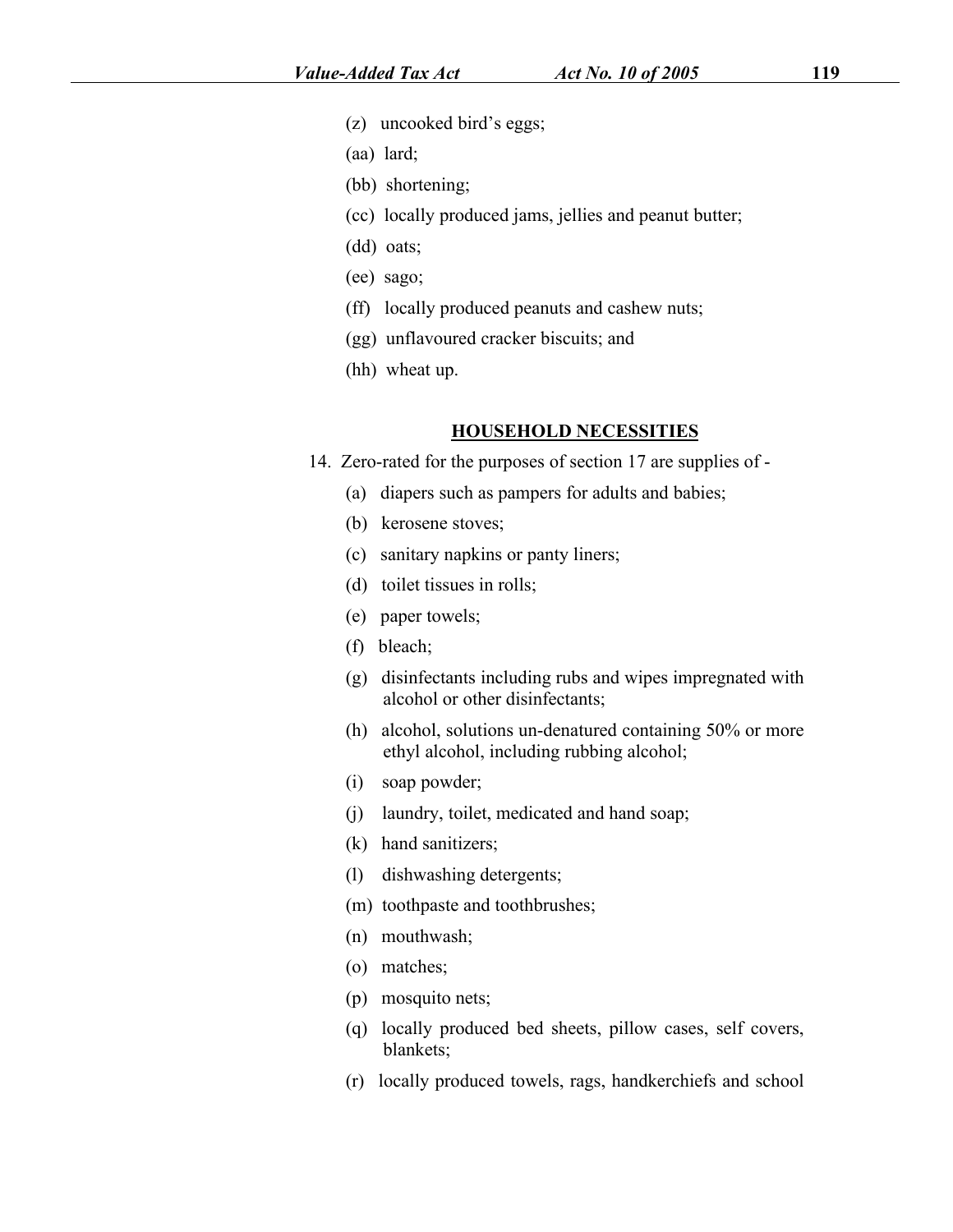garments;

- (s) locally produced rugs, mats, table covers and ribbons; and
- (t) locally produced garments.

#### **STATE/STATE AGENCY/LOCAL AUTHORITY**

- 15. Zero-rated for the purposes of section 17 are -
	- (a) a supply of goods and services financed from proceeds of a donor agency;
	- (b) goods and services when imported and consultancy services, to be supplied to the State, an agency of the State, or a local authority and directly incorporate into a project funded by grants or loans supplied by a foreign government (or agency of that government) or a public international organisation; and
	- (c) goods and services when imported and works and consultancy services purchased by a budget agency listed in the schedule to the Fiscal Management and Accountability Act 2003 and by state agencies that perform regulatory functions by statute.

#### **EDUCATIONAL**

- 16. Zero-rated for the purposes of section 17 -
	- (a) a supply of educational services provided by private educational institutions;
	- (b) a supply of the following educational materials-
		- (i) printed books, including children's picture books, children's drawing books, children's story books, coloring books, instructional newspapers and newsletters, textbooks, dictionaries, atlases, music manuscripts, recipe books, religious books, novels, exercise books, notebooks (spiral and composition), graph books and graph paper;
		- (ii) educational charts, alphabetical charts, numbers charts, maps, globes;
		- (iii) school supplies of student-use quality, including file paper (loose leaf ruled three-holed filler paper), crayons (wax and wooden), dividers and compasses for school use, erasers, chalk (white and colored), chalkboard erasers, hand pencil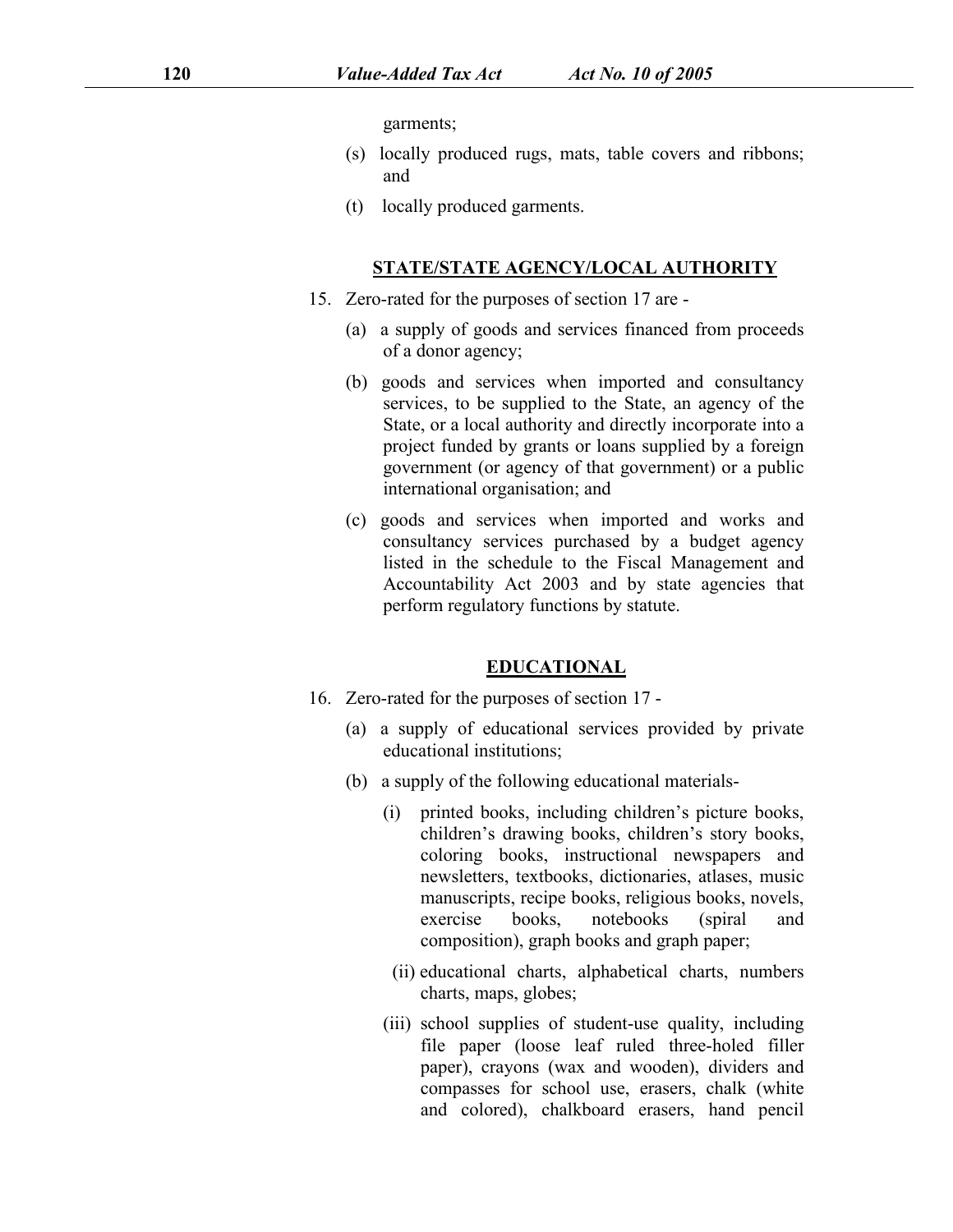sharpeners, simple protractors used by students, scientific calculators only, rulers, pencils, student's paints (whether in tablets, tubes, jars, bottles, sets or similar forms and packages), lunch kits, lunch packs, lunch bags and geometry sets; and

(iv) educational robot kits.

#### **COMPUTER AND INTERNET DATA**

- 17. Zero-rated for the purposes of section 17 are -
	- (a) a supply of computers, including internal hardware devices, computer accessories, notebooks, tablets and laptops;
	- (b) a supply of computer monitors (of a kind designed solely to be used with computers and excluding video monitors, television monitors and dual-purpose monitors);
	- (c) a supply of routers, switches and hubs for networking computers;
	- (d) a supply of computer printer including multi-function printers; and
	- (e) a supply toner cartridges and ink cartridges for computer printers.
- 18. Zero-rated for the purposes of section 17 is a supply of internet data for residential and individual usage.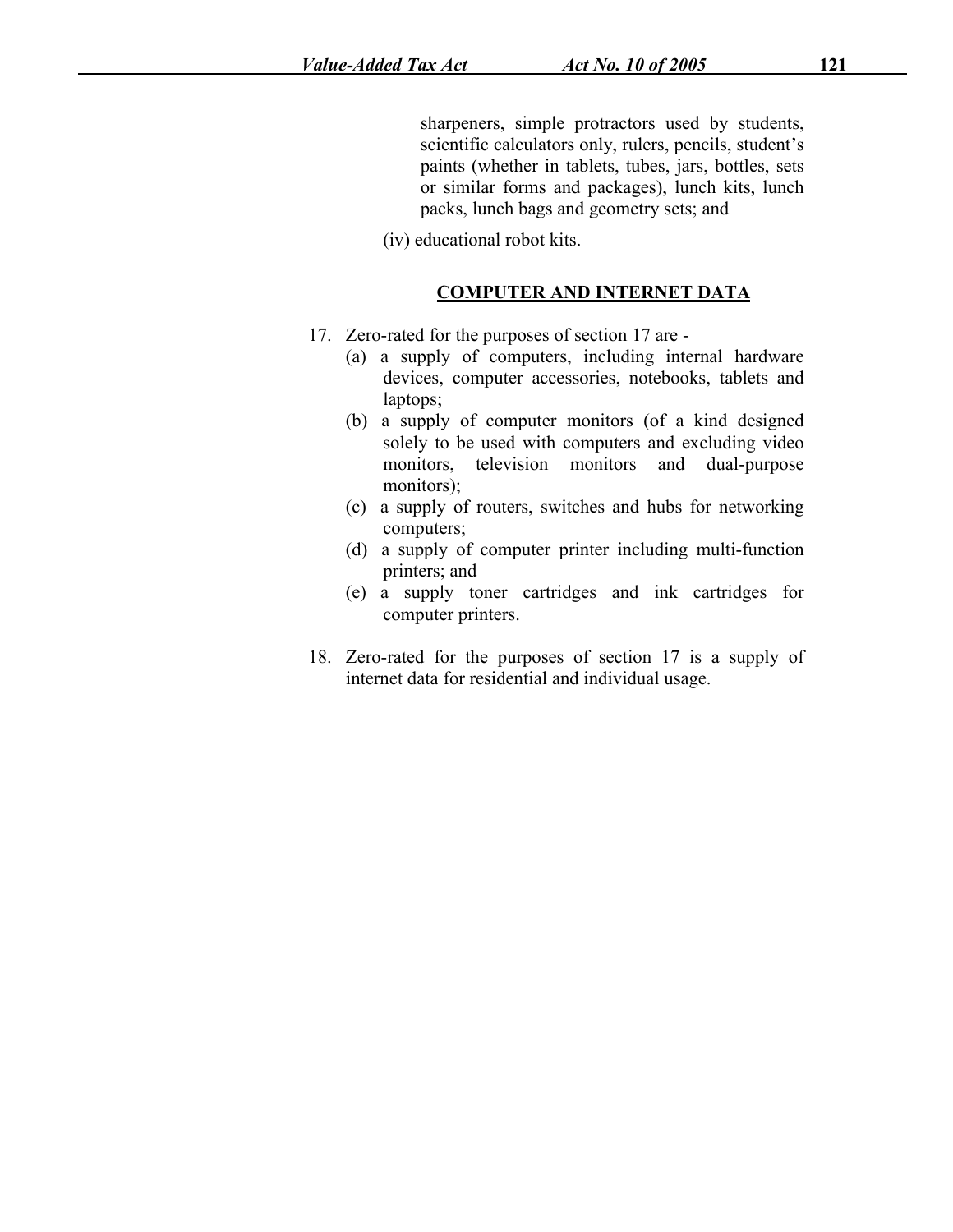## **Schedule II**

| ((O) 23 of 2006)           | Exem |
|----------------------------|------|
| $(O)$ 18 of 2016           |      |
| $(O)$ 48 of 2018           |      |
| $(O)$ 78 of 2020           |      |
| (O) $6 \text{ of } 2021$ ) |      |

## ((O) 23 of 2006 **Exempt Supplies for Purposes of Section 18**

- 1. In this Schedule–
	- "ancillary transport services" means stevedoring services, lashing and securing services, cargo inspection services, preparation of customs documentation, container handling services and storage of transported goods or goods to be transported;
	- "export country" means any country other than Guyana and includes a place which is not situated in Guyana, but does not include a specific country or territory that the President by proclamation in the *Gazette* designates as one that is not an export country;
	- "foreign-going aircraft" means an aircraft engaged in the transportation for reward of passengers or goods wholly or mainly on flights between a location or locations in Guyana and an airport or airports in export countries, or between airports in export countries;

"international transport services" means -

- (a) the services, other than ancillary transport services, of transporting passengers or goods by road, rail, water or air –
	- (i) from a place outside Guyana to another place outside Guyana where the transport or part of the transport is across the territory of Guyana;
	- (ii) from a place outside Guyana to a place in Guyana; or
	- (iii) from a place in Guyana to a place outside Guyana;
- (b) the services of transporting passengers from a place in Guyana to another place in Guyana to the extent that transport is by aircraft and constitutes "international carriage" as defined in Article 3 of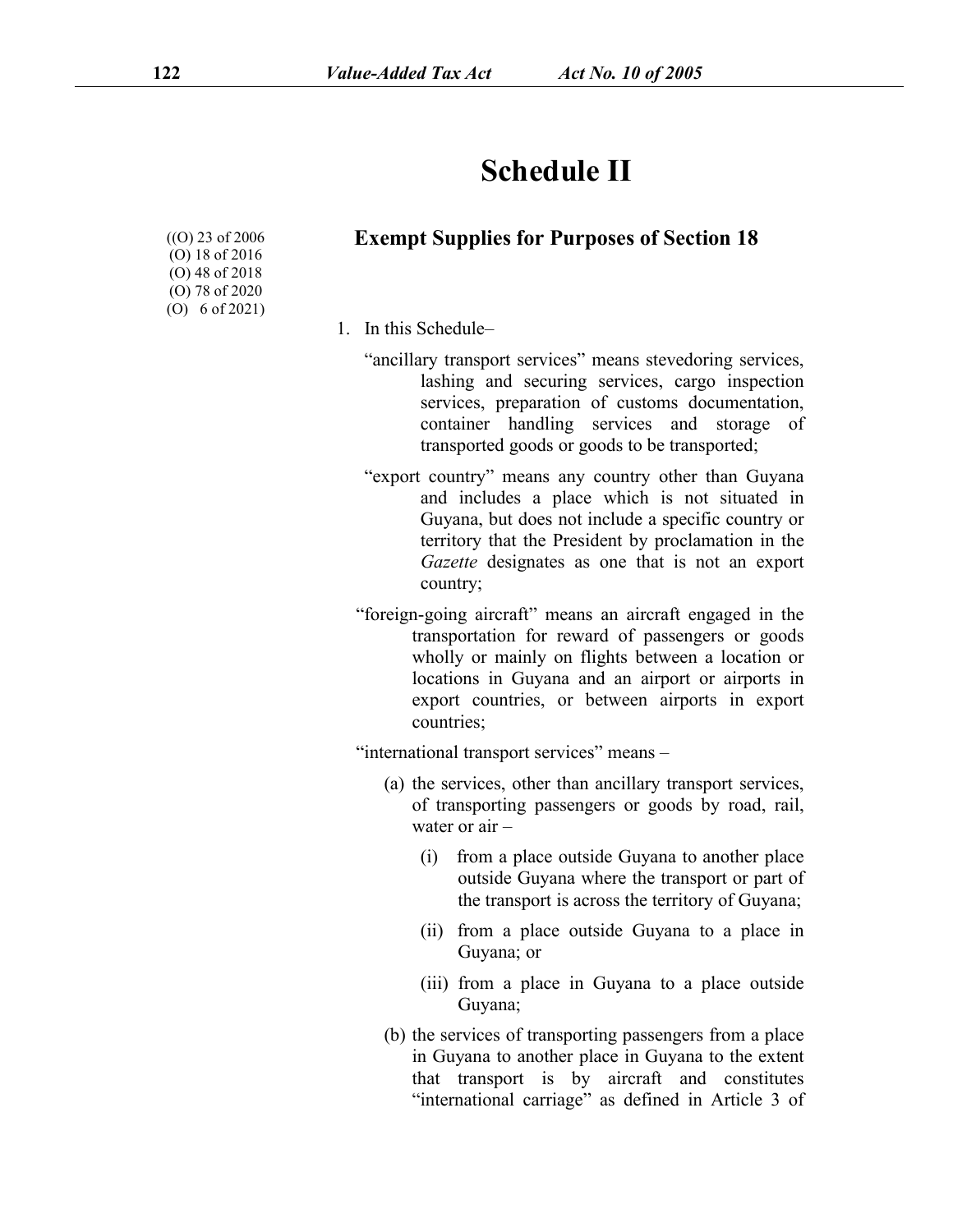the Convention on International Civil Aviation;

- (c) the services, including any ancillary transport services, of transporting goods from a place in Guyana to another place in Guyana to the extent that those services are supplied by the same supplier as part of the supply of services to which paragraph (a) applies; or
- (d) the services of insuring or the arranging of the insurance or the arranging of the transport of passengers or goods to which paragraphs (a) to (c) apply; and

"residential dwelling" means a building, premises, structure, or any other place, or any part thereof, used predominantly as a place of residence or abode of a natural person or which is intended for use as a place of residence or abode of a natural person, together with any appurtenances belonging thereto and enjoyed therewith, but does not include a hotel, guest house, inn, or other establishment that in the usual course of business provides lodging primarily to guests whose typical stay is less than thirty days.

- 2. The following supplies are specified as exempt supplies for the purposes of section  $18-$ 
	- (a) a supply of financial services to the extent provided in regulations issued by the Minister;
	- (b) a supply of international transport services;
	- (c) a supply of  $-$ 
		- (i) kerosene oil;
		- (ii) liquid propane gas;
		- (iii) liquid butane gas;
		- (iv) gasoline; and
		- (v) diesel."
	- (d) a supply of–
		- (i) accommodation in a residential dwelling; or
		- (iii) leasehold land by way of lease (not being a grant or sale of the lease of that land) to the extent that the subject land is used or is to be used for the principal purpose of accommodation in a residential dwelling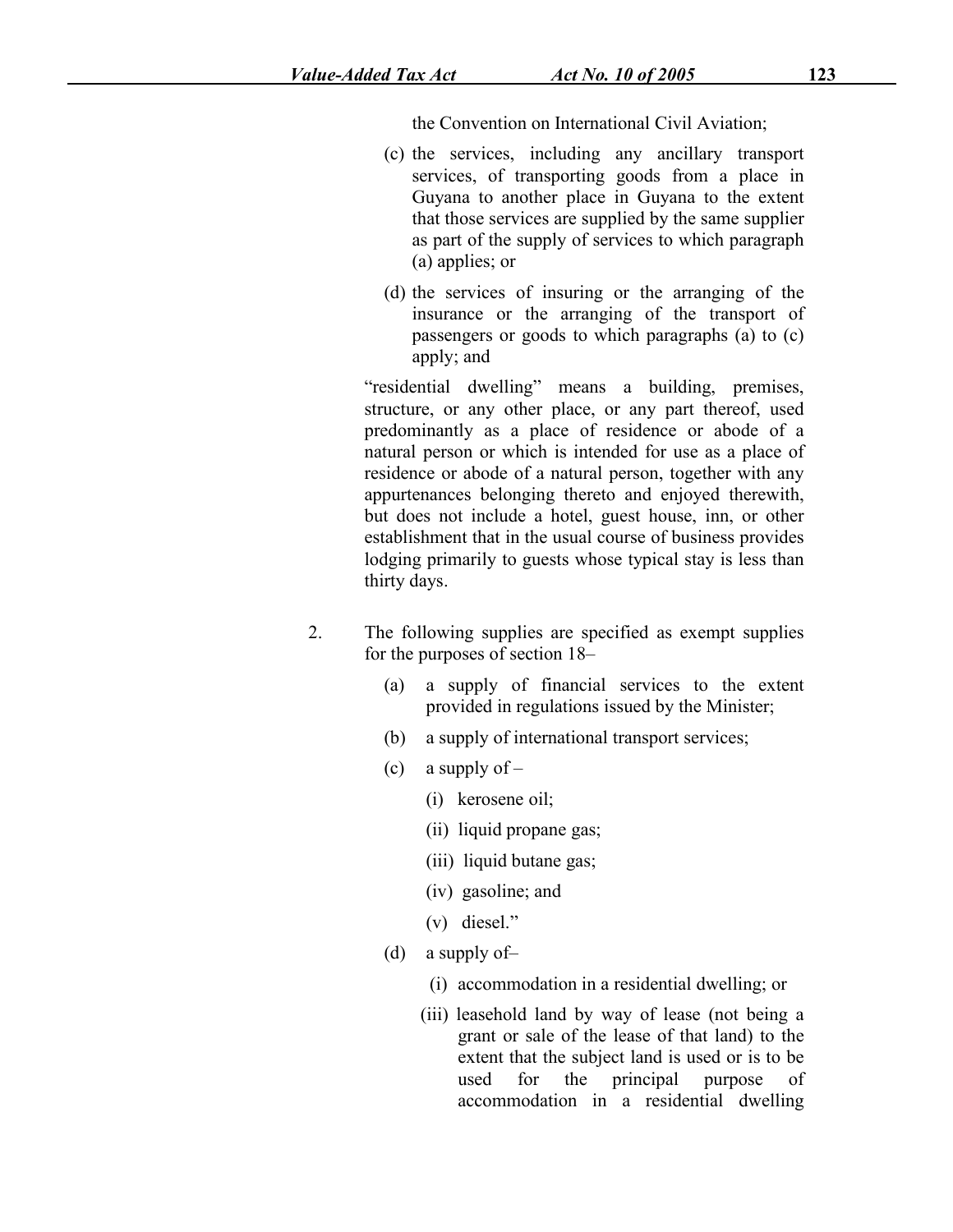erected or to be erected on that land;

- (e) a supply of any goods or services by the State, a local authority, or a charity where the consideration for the goods or services is nominal in amount or not intended to recover the cost of such goods or services;
- (f) a supply of all goods and services by budget agencies listed in the Schedule to the Fiscal Management and Accountability Act, Cap 73:02, and by state agencies that perform regulatory functions by statute; or
- (g) a supply of locally mined raw gold or diamonds certified by the Guyana Gold Board, the Geology and Mines Commission or other approved authorised dealers in gold and diamond.
- 3. The following domestic services are exempt for the purposes of section 18 -
	- (a) funeral services; and
	- (b) human remains.
- 4. The following supplies of imported motor vehicles are exempt for the purposes of section 18 -
	- (a) motor vehicles that are at least 4 years and older from the date of manufacture except coaches and buses which transport more than 21 persons but not exceeding 29 persons;
	- (b) motor vehicles for persons qualifying for exemption from customs duties under section 23 of the Customs Act;
	- (c) motor vehicles when imported by any diplomatic mission or consulate or diplomats accredited to Guyana - who qualify under item 6 in Part III B2 of the First Schedule to the Customs Act;
	- (d) motor vehicles imported by or for the use of the President;
	- (e) motor vehicles imported by or for the use of the Prime Minister;
	- (f) total exemptions for vehicles for re-migrants, settlers and returning students shall be in accordance with the provisions of section 23 of the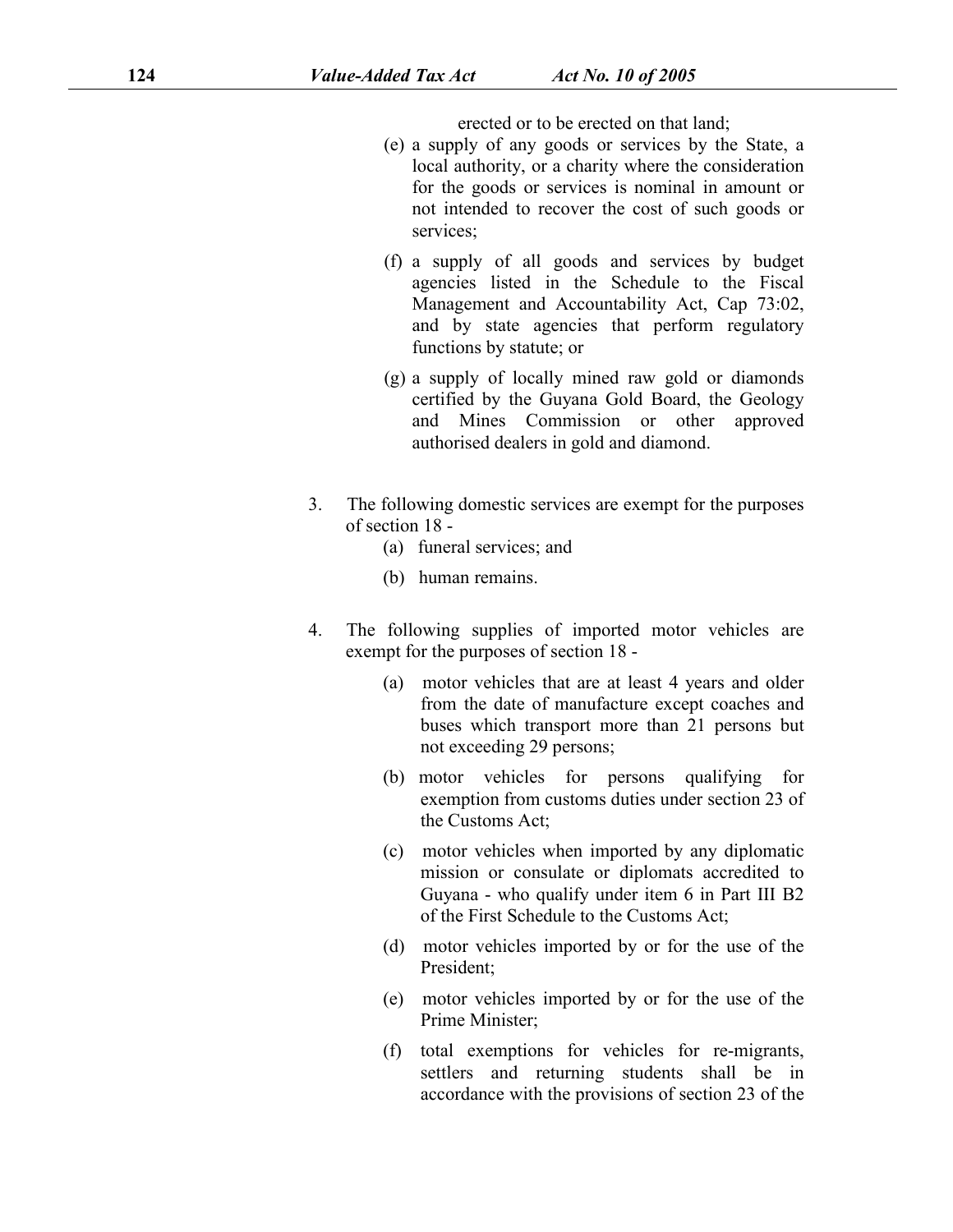Customs Act, Cap. 82:01; and

- (g) motor vehicles designed for use by differently abled persons, or converted for use by such persons, subject to the satisfaction of the Commissioner, on the conditions that -
	- (i) the authority representing differently-abled persons certifies that the person and the motor vehicle are eligible; and
	- (ii) the motor vehicle cannot be transferred, leased or sold for a period of five years from the date of registration.
- 5. The following supplies of sports gear and sports equipment are exempt for the purposes of section  $18 -$ 
	- (a) a passenger vehicle as shown to the satisfaction of the Commissioner to have been won abroad, or bestowed as an honorary or prize to a sports personality; and
	- (b) a supply of cup, medal, shield or similar trophy, which is shown to the satisfaction of the Commissioner not to be of general utility, not bearing any advertisement, not imported or stocked for the purpose of trade, imported for the purpose of bestowal as an honorary distinction or prize, either won abroad or awarded by a donor resident abroad.
- 6. Exempted for the purposes of section 18 are -
	- (a) a supply of machinery and equipment for obtaining, generating and utilizing electricity from renewable energy sources, including solar panels, solar lamps, deep-cycle batteries, solar generators, solar cookers, solar water heaters, (DC) solar refrigerators, direct current (DC) solar freezers, direct current (DC) solar air-conditioners, power inverters, water turbines, wind turbines, energy efficient lighting, including compact fluorescent lamps and light emitting diode (LED) lamps; and
	- (b) a supply of items including machinery and equipment for utilizing alternate energy technologies, renewable energy options such as gasifiers to use biomass, and harnessing renewable energy through wind, solar and water, as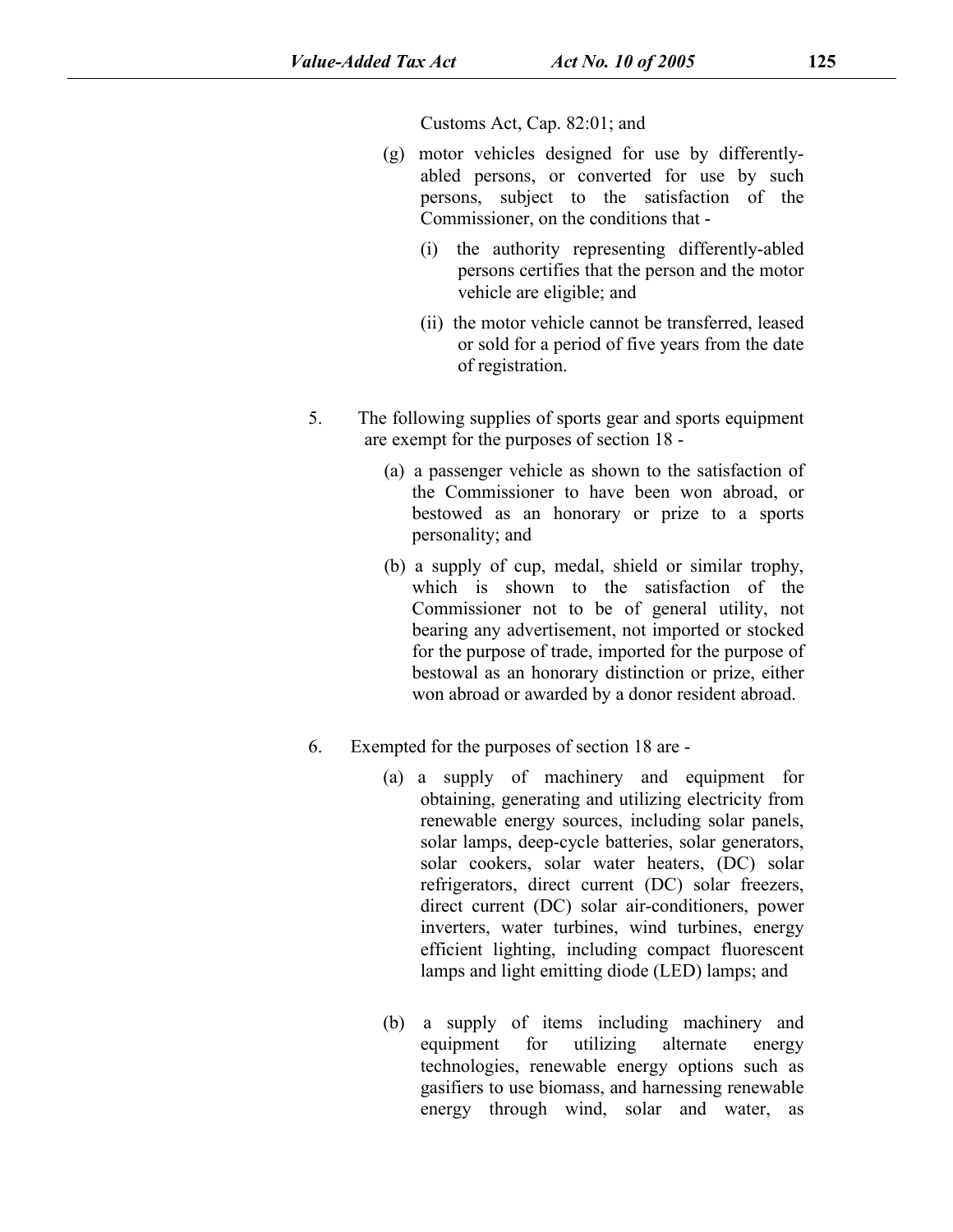determined by the Commissioner.

- 7. The following supplies of transportation and travel are exempt for the purposes of section 18 -
	- (a) bicycles;
	- (b) outboard engines not exceeding 75 hp;
	- (c) boats used in rural and riverain areas designed for the transport of goods and persons not exceeding 7.08 cubic metres (250 cubic feet), proven to the satisfaction of the Commissioner; and
	- (d) aircraft engines, main components and parts, as determined by the Commissioner.
- 8. The following are exempt for the purposes of section 18
	- (a) coins, bank notes and other monetary instruments imported by or on behalf of the Government;
	- (b) importation of personal effects by re-migrants who qualify for exemption from customs duties under section 23 of the Customs Act;
	- (c) goods imported for non-commercial purposes and contained in a passenger's baggage or imported in gift parcels sent by air or sea or by parcel post, of which the cost, insurance and freight (CIF) value does not exceed the Guyana dollar equivalent of two hundred United States dollars (US\$200.00), subject to the provisions contained in Annex I of Part I of the First Schedule to the Customs Act;
	- (d) a supply of goods and services to or use by persons qualifying under Items  $44(i)$  and  $44(ii)$  in Part III B (ii) of the First Schedule to the Customs Act; and
	- (e) a supply of goods for use by persons qualifying under Item  $6$  in Part III B (ii) of the First Schedule to the Customs Act.
- 9. Exempt for the purposes of section 18 are supplies of items, as approved by the Commissioner, (excluding motor vehicles and all-terrain vehicles), imported or acquired for use by charitable organisations or non-governmental organisations or for free distribution to the less fortunate.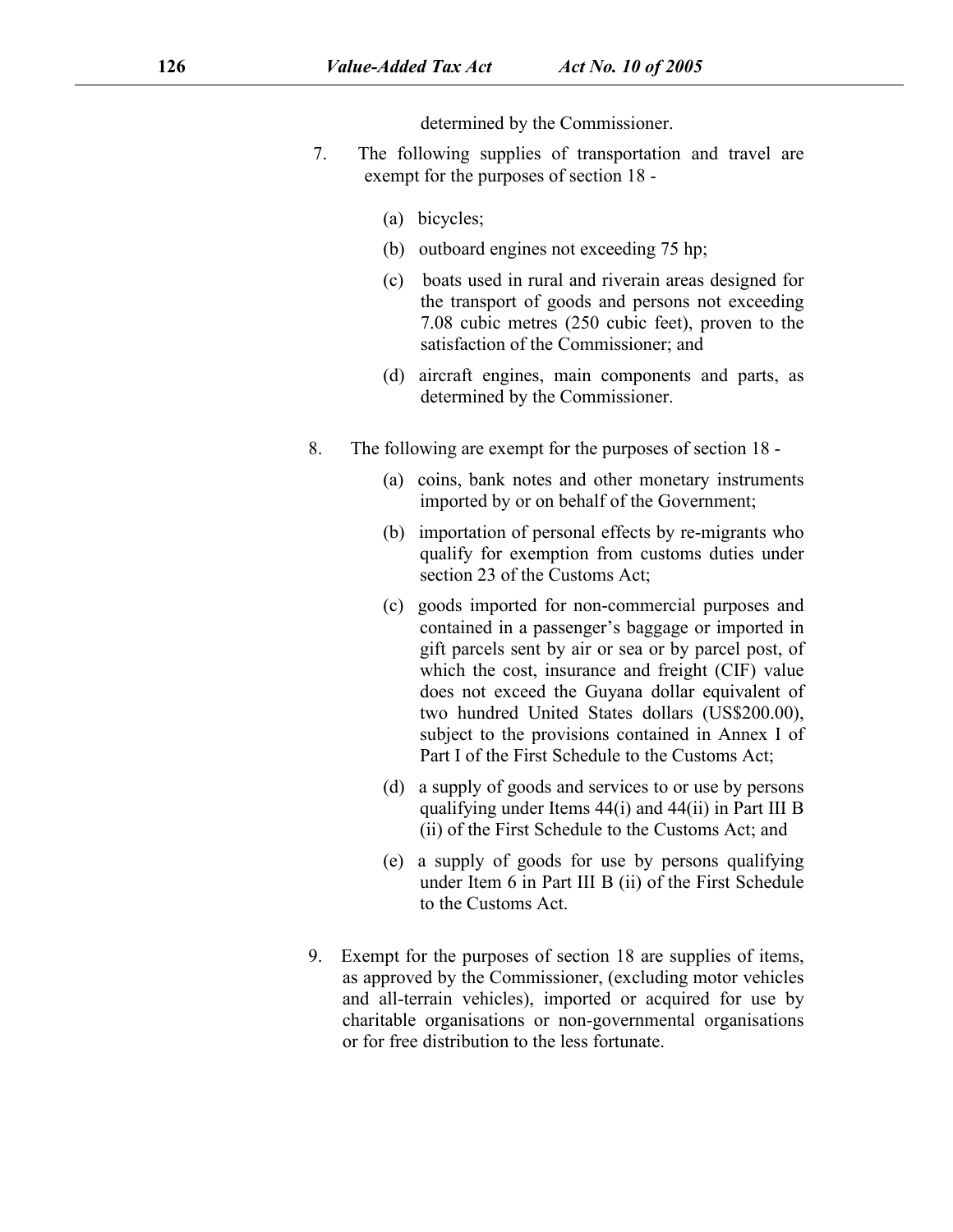- 10. Exempt for the purposes of section 18 are supplies of goods that have been or will be re-imported into Guyana by the supplier.
- 11. (a) Exempt for the purposes of section 18 are supplies of postal services rendered by the Guyana Post Office Corporation.
	- (b) For the purpose of sub-paragraph (a), a supply of postal services means-
		- (i) sale of domestic and overseas postage stamps; commemorative stamps and revenue stamps;
		- (ii) delivery of all types of mail but does not include packages;
		- (iii) delivery of all types of registered mail but does not include packages;
		- (iv) delivery, tracking and tracing of mail utilizing the express mail service; and
		- (v) the advice of delivery services rendered for domestic and overseas mail tracking.
- 12. (a) Exempt for the purposes of section 18 is a supply of Common User Terminal Equipment (CUTE) Fee, airport security fee and passenger screening fee.
	- (b) For the purpose of sub-paragraph (a)
		- (i) "CUTE Fee" means the fee charged for using the airport check in counters, flight information display system, conveyor system, and the airline check in systems inclusive of the boarding gates;
		- (ii) "airport security fee" means the fee charged for use of staff and equipment to screen passengers at all access control points and gates inclusive of the hold baggage screening; and
		- (iii) "passenger screening fee" means the fee charged for screening of a departing passenger at the main screening point of the airport.
- 13. Exempt for the purposes of section 18 are buses less than four years old used to transport more that 21 persons but not exceeding 29 persons.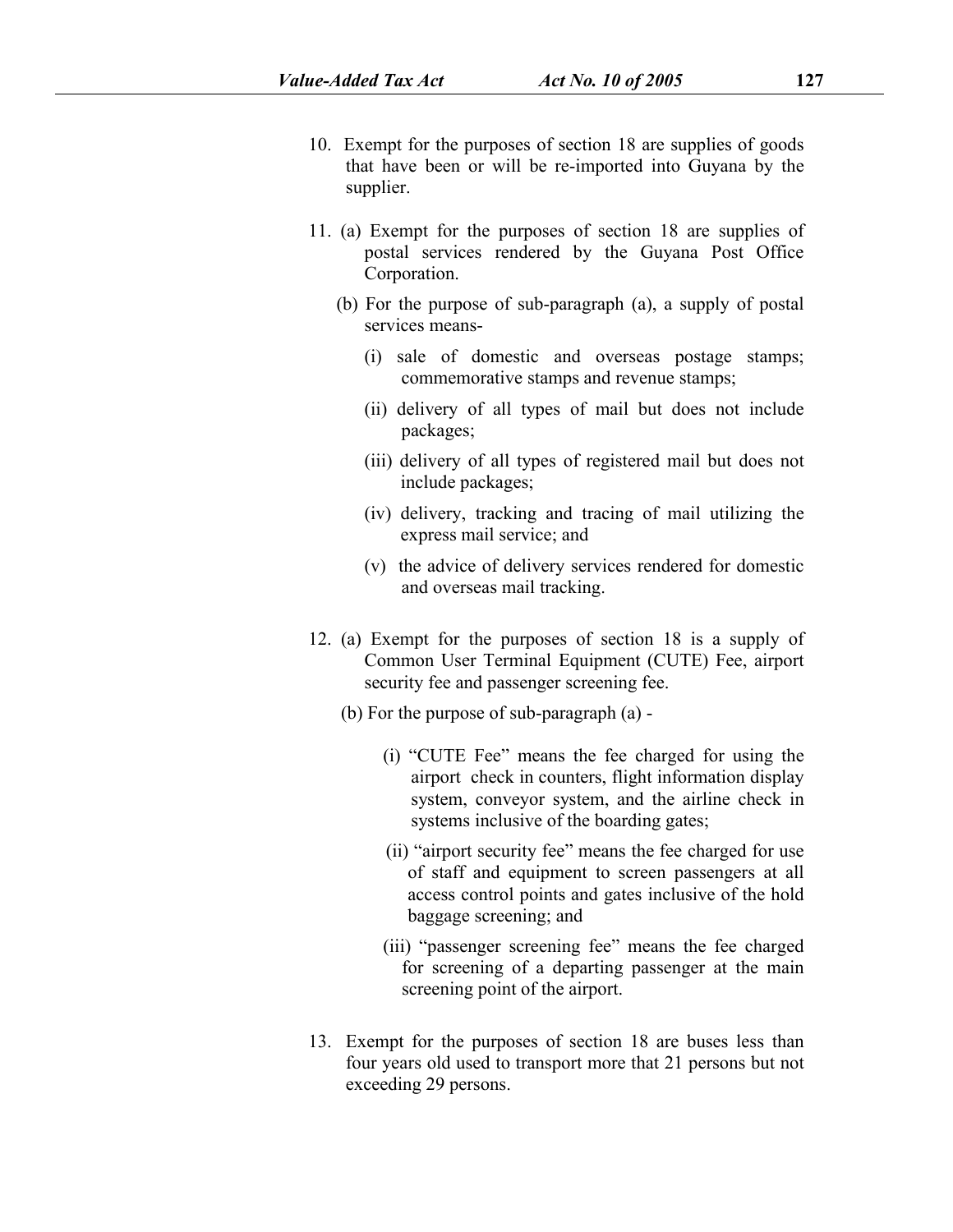- 14. Exempt for the purposes of section 18 are supplies of complete housing units costing less than 6.5 million dollars and built by or on behalf of the Central Housing and Planning Authority or any other approved entity.
- 15. Exempt for the purposes of section 18 are smartphones and handsets with special applications and accessibility features for differently-abled persons, as certified by the authority representing differently-abled persons, proven to the satisfaction of the Commissioner.
- 16. Exempt for the purposes of section 18 are supplies of mobile phones.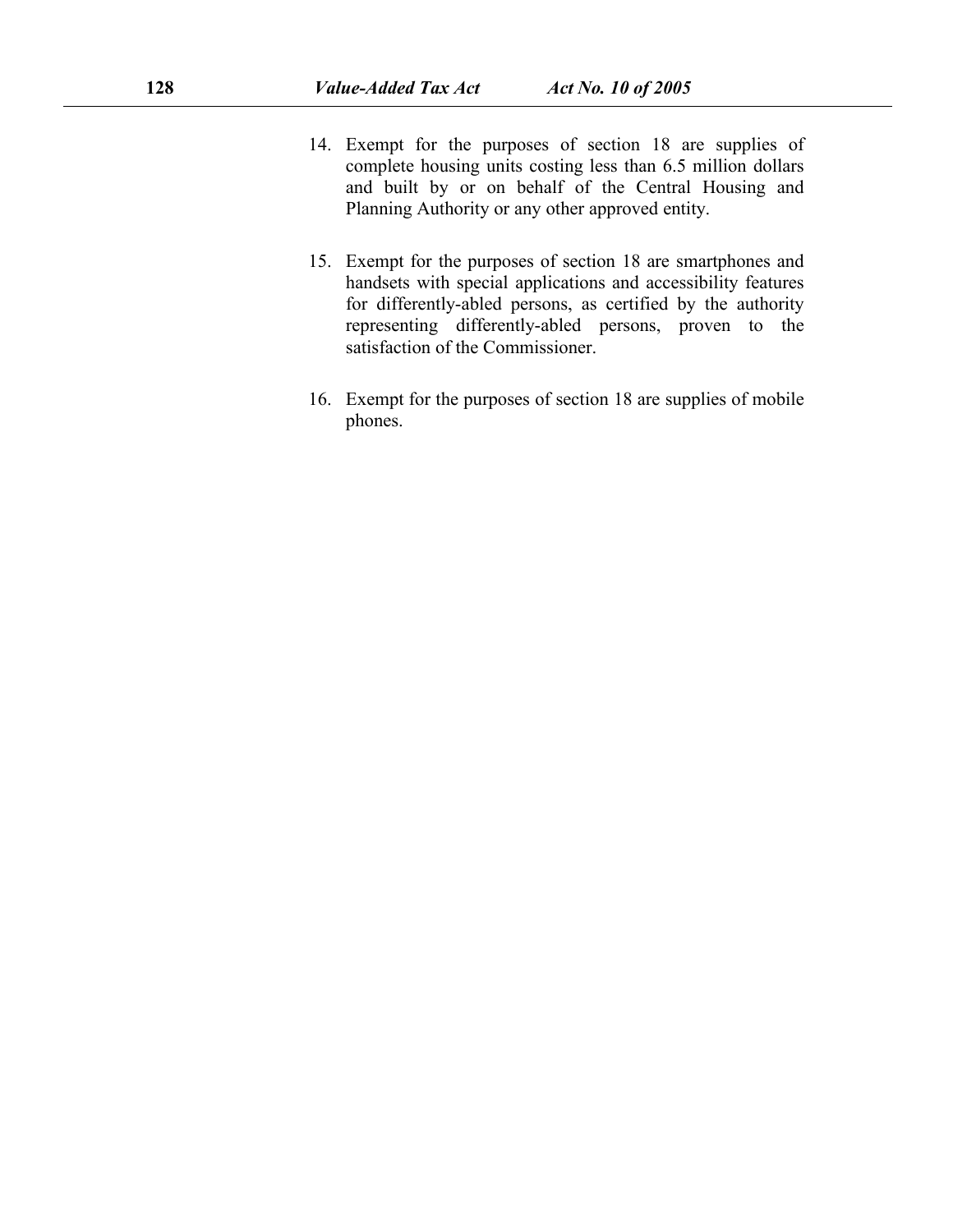## **Schedule III**

### **Tax Invoices, Tax Credit Notes and Tax Debit Notes for Purposes ofSections 28 and 29**

- 1. Except as the Commissioner may otherwise allow, a tax invoice as required by section  $28(1)$  shall contain the following particulars–
	- (a) the words "tax invoice" in a prominent place;
	- (b) the name, address, and VAT registration number of the registered person making the supply;
	- (c) for a supply to a registered recipient, the name, address, and VAT registration number of the recipient of the supply;
	- (d) the individualised serial number and the date on which the tax invoice is issued:
	- (e) a description of the goods or services supplied;
	- (f) the quantity or volume of the goods or services supplied; and
	- (g) the total amount of the tax charged, the consideration for the supply, and the consideration including tax.
- 2. Except as the Commissioner may otherwise allow, a tax credit note as required by section [29](s) [\(1\)](s) shall contain the following particulars–
	- (a) the words "tax credit note" in a prominent place;
	- (b) the name, address, and VAT registration number of the registered person making the supply;
	- (c) the name, address, and VAT registration number of the recipient of the supply;
	- (d) the date on which the tax credit note was issued;
	- (e) the value of the supply shown on the tax invoice, the correct amount of the value of the supply, the difference between those two amounts, and the tax charged that relates to that difference;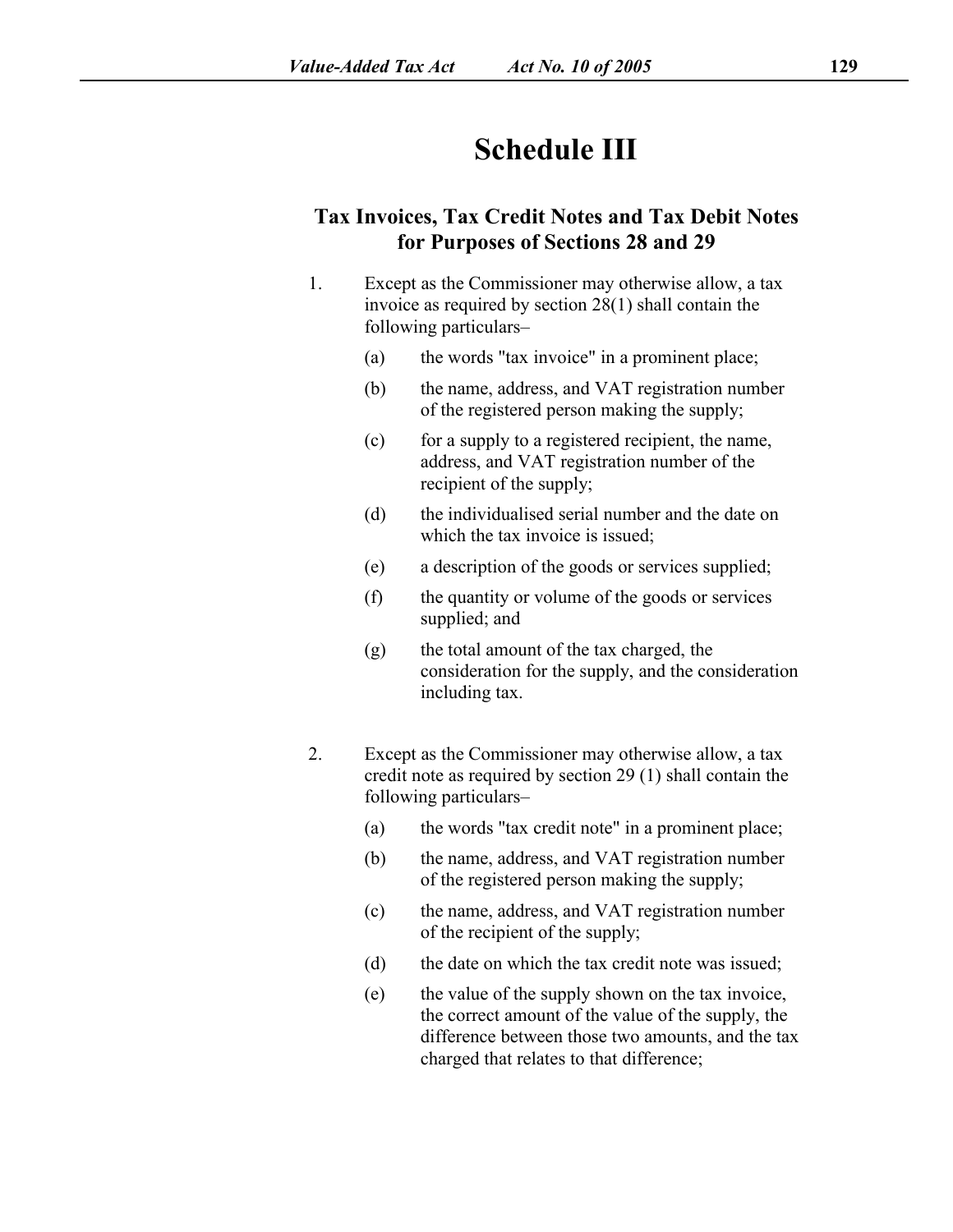- $(f)$  a brief explanation of the circumstances giving rise to the issuing of the tax credit note; and
- (g) information sufficient to identify the taxable supply to which the tax credit note relates.
- (O) 18 of 2016 3. Except as the Commissioner may otherwise allow, a tax debit note as required by section [29\(3\)](s) shall contain the following particulars–
	- (a) the words "tax debit note" in a prominent place;
	- (b) the name, address, and VAT registration number of the registered person making the supply;
	- (c) the name, address, and VAT registration number of the recipient of the supply;
	- (d) the date on which the tax debit note was issued;
	- (e) the value of the supply shown on the tax invoice, the correct amount of the value of the supply, the difference between those two amounts, and the tax that relates to that difference;
	- $(f)$  a brief explanation of the circumstances giving rise to the issuing of the tax debit note; and
	- (g) information sufficient to identify the taxable supply to which the tax debit note relates.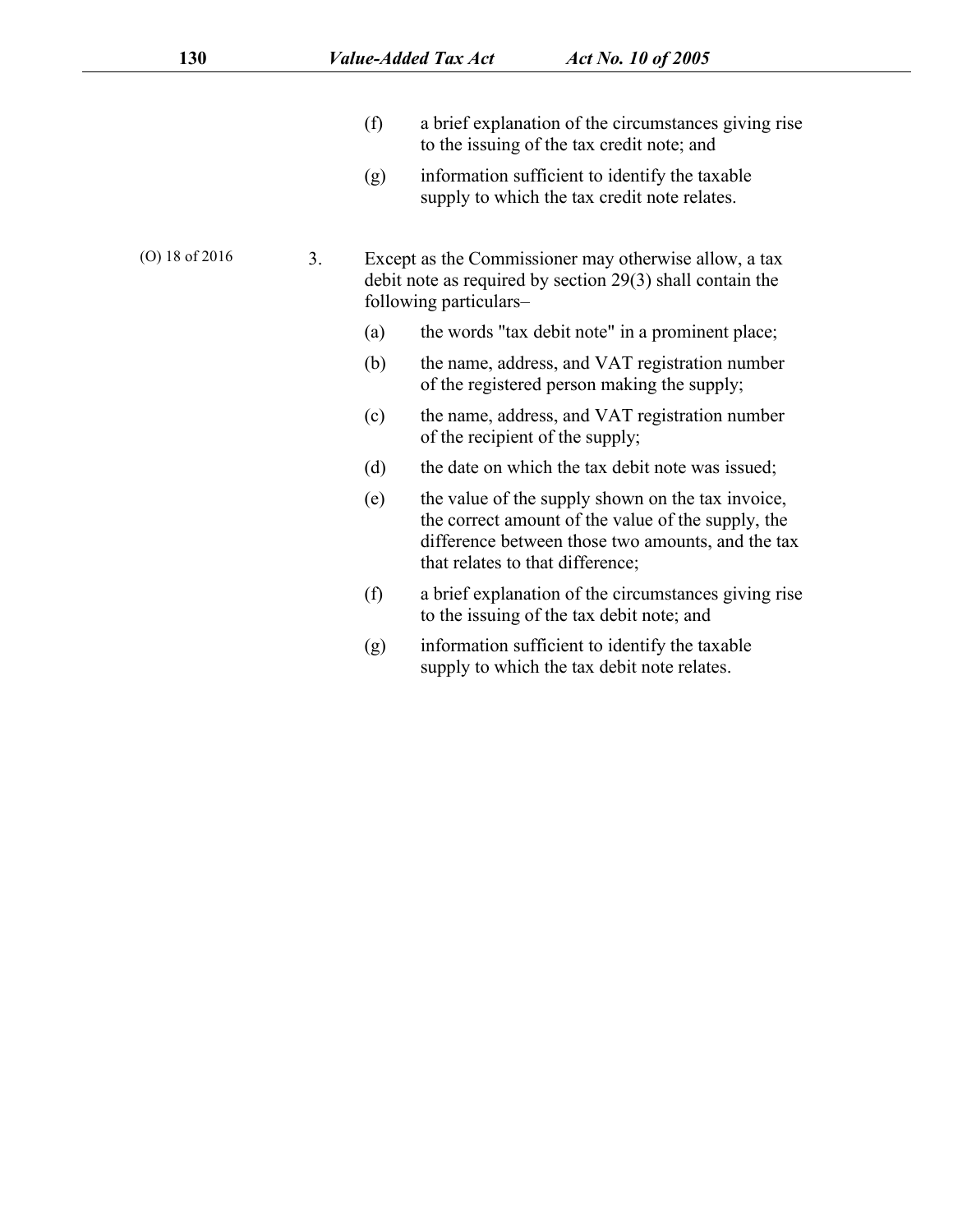# **Schedule IV**

| $(O)18$ of 2016 |    | <b>Registration Threshold, Interest Rates and Other</b><br>Amounts for Purposes of Sections 11, 27, 28, 35, 36,<br>and 37                                                                                         |  |  |
|-----------------|----|-------------------------------------------------------------------------------------------------------------------------------------------------------------------------------------------------------------------|--|--|
|                 | 1. | For purposes of section $11(1)(a)$ and (b), the registration<br>threshold amount is the amount determined in regulations<br>made under this Act subject to an affirmative resolution of<br>the National Assembly. |  |  |
|                 | 2. | For purposes of section $27(1)$ , the interest rate is two<br>percent per month or part thereof.                                                                                                                  |  |  |
|                 | 3. | For purposes of section $28(2)$ , the amount is ten thousand<br>dollars.                                                                                                                                          |  |  |
|                 | 4. | For purposes of section $35(7)$ , the amount is twenty<br>thousand dollars.                                                                                                                                       |  |  |
|                 | 5. | For purposes of section $36(1)$ , the interest rate is one<br>percent simple interest per month or part thereof.                                                                                                  |  |  |
|                 | 6. | Deleted by (O) 18 of 2016                                                                                                                                                                                         |  |  |
|                 |    |                                                                                                                                                                                                                   |  |  |